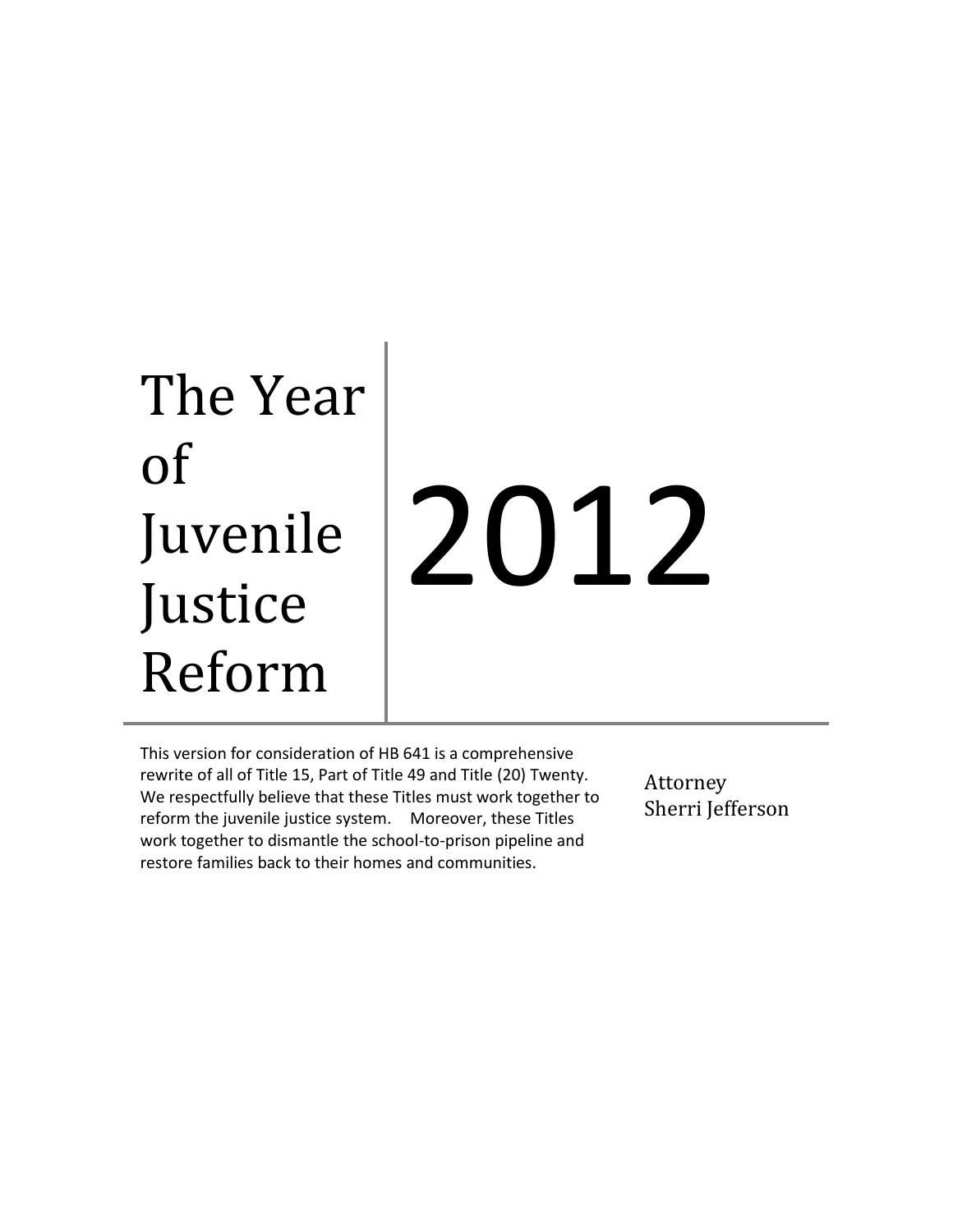## 2012 - The Year of Juvenile Justice Reform

## Family Law Center/A.A.J.J.P Attorney Sherri Jefferson

## Recommendation for Consideration of HB641

**We are guilty of many errors and many faults but our worst crime is abandoning the children, neglecting the foundation of life. Many of the things we need can wait. The child cannot. Right now is the time his bones are being formed, his blood is being made, and his senses are being developed. To him we cannot answer "Tomorrow." His name is "Today."** 

**- Gabriela Mistral, Chilean poet, educator, Nobel Laureate**

FLC/AAJJP – Attorney Sherri Jefferson www.thefamilylawcenter.org Post Office Box 2041 Jonesboro, Georgia 30236 770-374-9591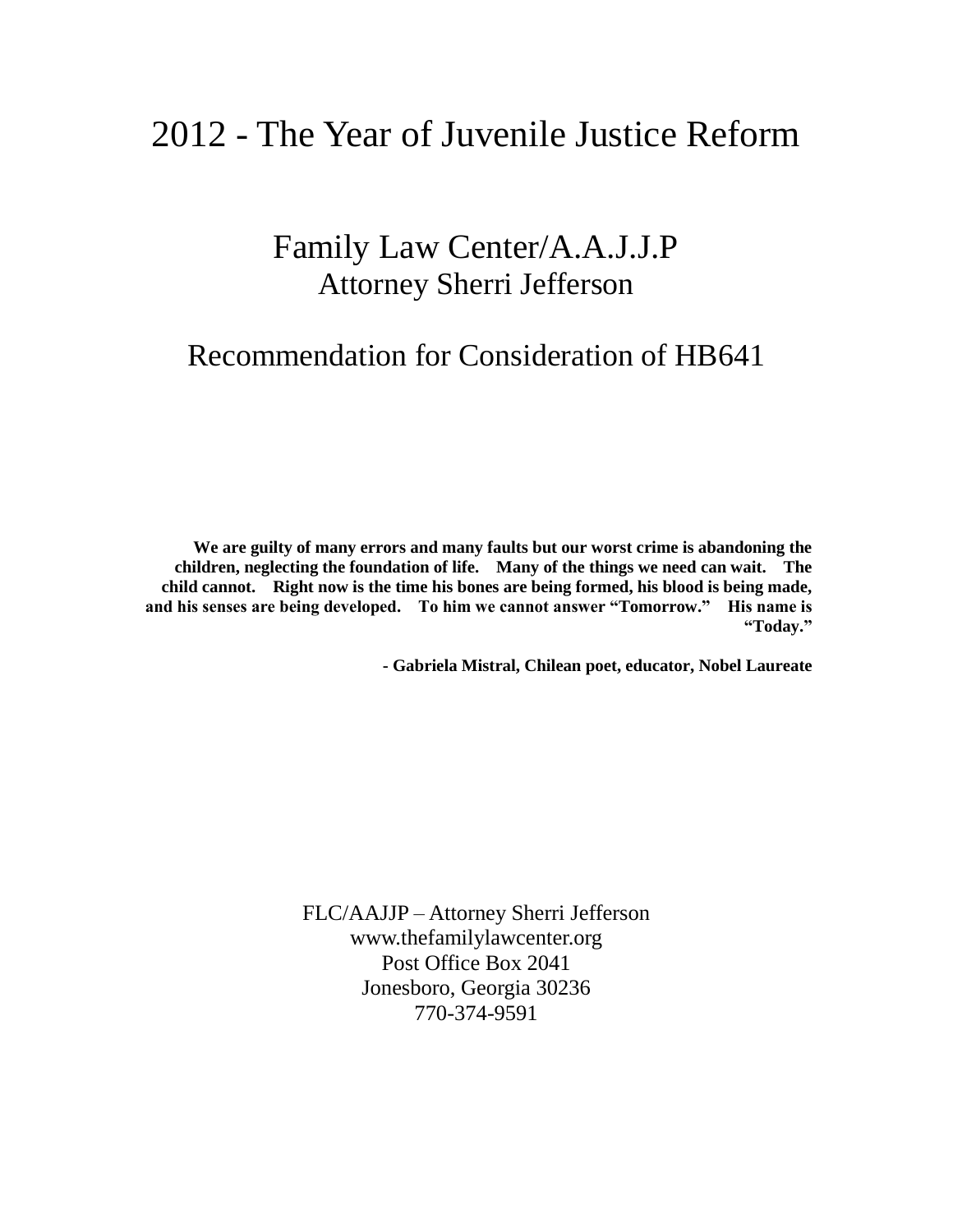## About the Report

In 2005, Attorney Sherri Jefferson served the State of Georgia as one of its Juvenile Division Chiefs, when she recognized the need for reform in the juvenile justice system. She immediately began researching best practices to be enacted by the State of Georgia. In 2007, she undertook an ambitious project through the African-American Juvenile Justice Project, a pro bono service project, to create a model juvenile code that could provide a framework, based on proven best practices and scientific research, for revising Georgia's juvenile code.

The AAJJP project was not subject to federal, state, public, or private funding. Attorney Jefferson used her own resources. On December 27, 2007, she released the Juvenile Justice Reform Code. Prior to its release, Attorney Jefferson had conducted town hall meetings, attended conferences around the country, gathered research, and hosted events to hear from members of the African-American community as well all stakeholders in the field of juvenile justice, education and child protective services. This report is a comprehensive examination of the issues, which plague the most adversely affected group within the juvenile justice and child welfare system. Please note that several members of the Georgia General Assembly attended the town hall meetings.

Attorney Jefferson had hoped that the laws would be made available through SB 292 or SB 127. However, those bills did not pass in their respective sessions. However, she did participate in some of the hearings, which were held.

This report was the culmination of years of best practice research and hard work by an attorney and advocate who works in the field of juvenile justice and education. It includes research from some of our nation's top juvenile programs. This report includes research, which includes a comparative study of laws from around the country; studies performed on issues of poverty, education and single parenting and its effect upon child development and juvenile delinquency and deprivation.

This version for consideration of HB 641 is a comprehensive rewrite of all of Title 15, Part of Title 49 and Title Twenty (20). We respectfully believe that these Titles must work together to reform the juvenile justice system. Moreover, these Titles work together to dismantle the school-to-prison pipeline and restore families back to their homes and communities.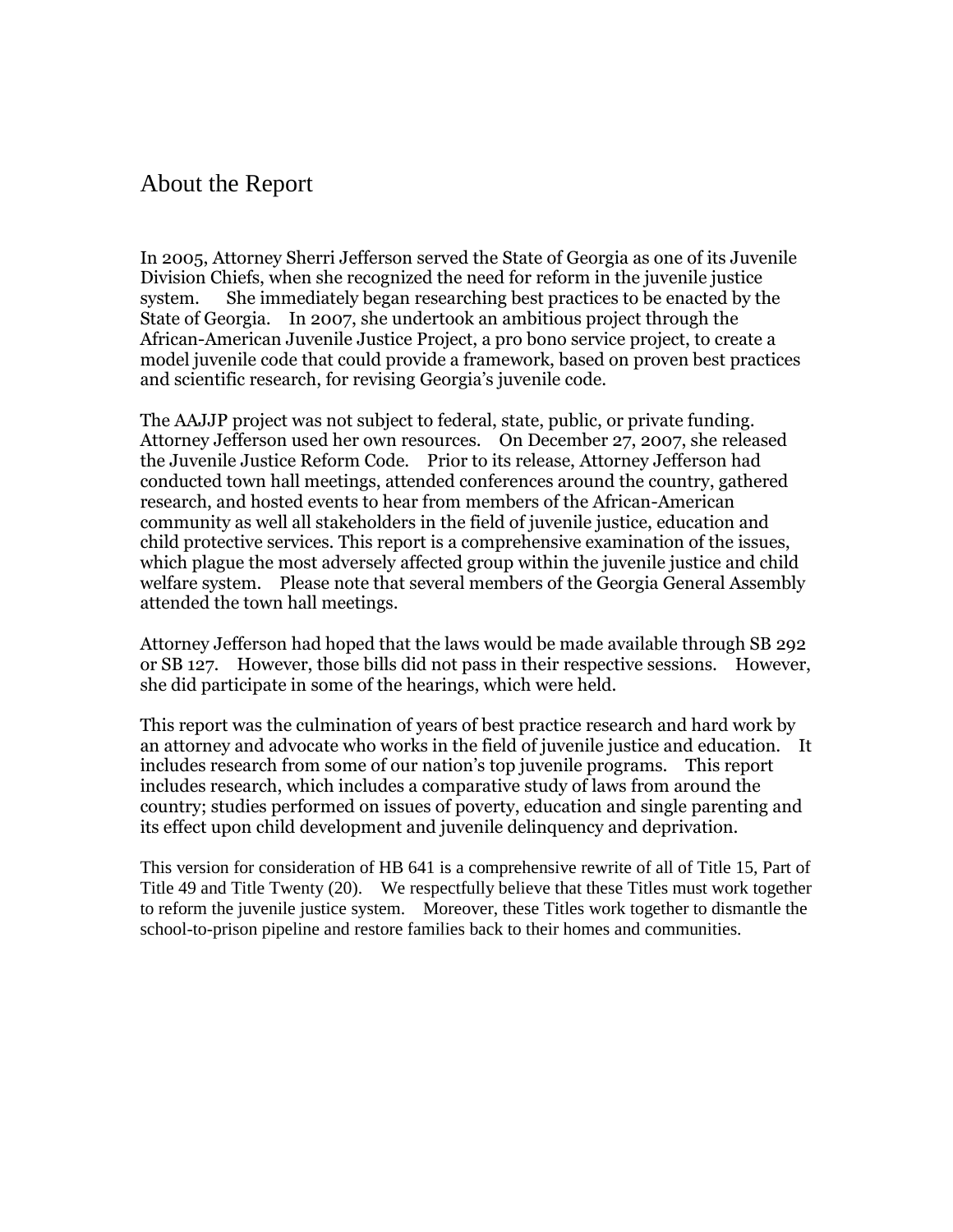## About the Author

Sherri Jefferson is resident of the State of Georgia. She first moved to Georgia more than 20 years ago. She holds her undergraduate degree from Mercer University in HRA/HRS with a concentration in Business. She completed post-graduate studies in Early Childhood Education. Sherri holds a Masters degree in Post Secondary Education with a concentration in Criminal Justice. Sherri Jefferson is an attorney, juvenile advocate, and founder of the African-American Juvenile Justice Project (AAJJP) and the Family Law Center (www.thefamilylawcenter.org). She is also a Teen Court Judge serving under the Honorable Belinda Edwards. Miss Jefferson is a former foster parent, and trained Court Appointed Special Advocate who volunteers her services to C.A.S.A. She presented at their National Conference in Washington, D.C. on the subject of Who Are the Children: *The Plight of African-American Children in the Child Welfare System.* 

Miss Jefferson served the State as its Juvenile Division Chief and Assistant Public Defender covering five counties in South Georgia. Notwithstanding, from 2005 through 2008, Attorney Jefferson presented a version of the juvenile reform bill, which included all three facets of the juvenile justice system (education, deprivation and delinquency). Respectfully, it is difficult to reform the juvenile justice system without reforming the school-to-prison pipeline or addressing laws, which govern deprivation. These issues plague so many families in the system. This report provides a comprehensive examination of reform, which covers education laws, juvenile court services, DHR and juvenile law. This report is based on extensive research and evidence of best practices.

Former Supreme Court Chief Justice Robert Benham said that "freedom must be fought for. . . those freedom fighters are to be ethical and moral, and to fight for what is right. . . . We are working to ensure that children spend less time away from home and that judges and other professionals responsible for their well-being are well-trained and well-equipped to do their job, citing that there is a correlation between children who are abused and those who later are sent to Youth Detention Centers and, ultimately, as adults to prison"<sup>1</sup>

#### **I am pleased to announce that this report is completed without securing any federal, state, local, private or public funding. Attorney Jefferson remains committed to be a non-partisan with no special interest ties.**

Although my skin is dark in color, I am not made of dirt. Blood runs through my veins, and I hurt like any other child. I am of earth. I am entitled to everything good that derives from the earth, everything pure and everything whole. I am entitled to the same principles of living as anyone else. Who am I? I am a human being.

- Sherri Jefferson

**I'm still holding on, I am still in God's holy plan" by the grace of God, I am alive and still here!**

<sup>|&</sup>lt;br>|<br>| Justice Benham: 1999 and 2000 State of the Judiciary address to the General Assembly and Justice Sears: January 24, 2007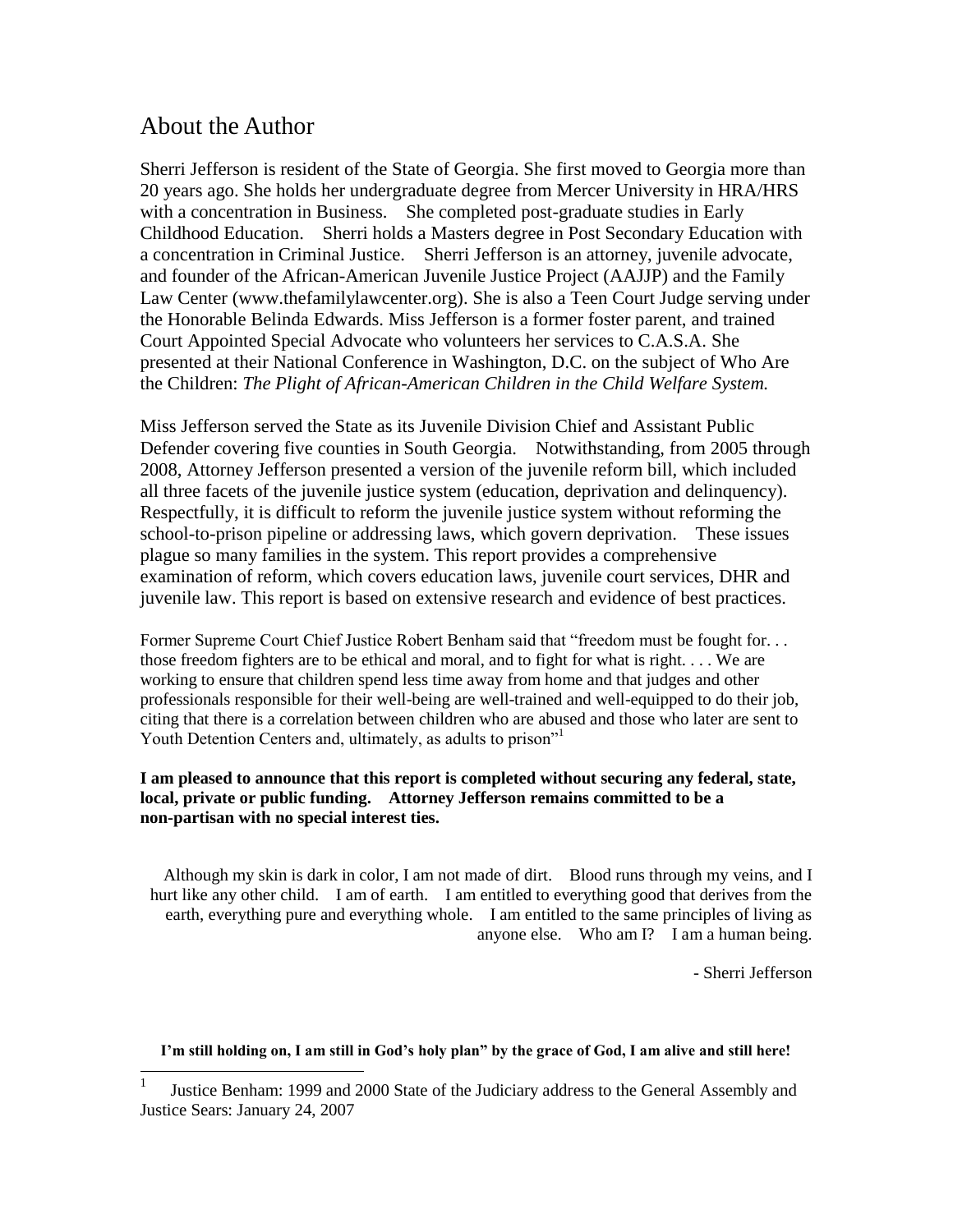#### **FLC/AAJJP – Attorney Sherri Jefferson**

#### **State of Georgia Juvenile Code "Re-Write" Recommendations**

## *2012 - THE YEAR OF JUVENILE JUSTICE*

#### **Overview**

**"For these are all our children, and we will all profit by, or pay for, whatever they become."**

**--James Baldwin**

Since 2005, the Georgia General Assembly has considered whether to re-write the juvenile code of the State of Georgia. To date, no legislation is introduced that would allow for an overhaul of the juvenile justice system of this state. Attorney Jefferson respectfully submits that we neither play politics with the lives of our children nor wait another year to change the juvenile laws of this state. Every year delayed is a violation suffered by children of this state. AAJJP sees the need for legislation to be enacted this year. Legislation needs to be passed in the areas of school, the court, the Department of Family and Children Services and the Department of Juvenile Justice. AAJJP hopes that these recommendations bring Georgia into compliance with federal law, national standards, and improve the lives of the children of this state.

Georgia"s Juvenile Justice System comprises of the school, the court, the Department of Juvenile Justice and the Department of Family and Children Services. The recommendations by AAJJP include addressing the disparity against African-American children in the child welfare and juvenile justice system that are subject to displacement and detention. The recommendation will include, but are not limited to, amendments, repeals and/or new legislation under **Title 49** (The Department of Juvenile Justice and The Department of Family and Children Services). **Title 15** (The Courts), and **Title** 20 (Education).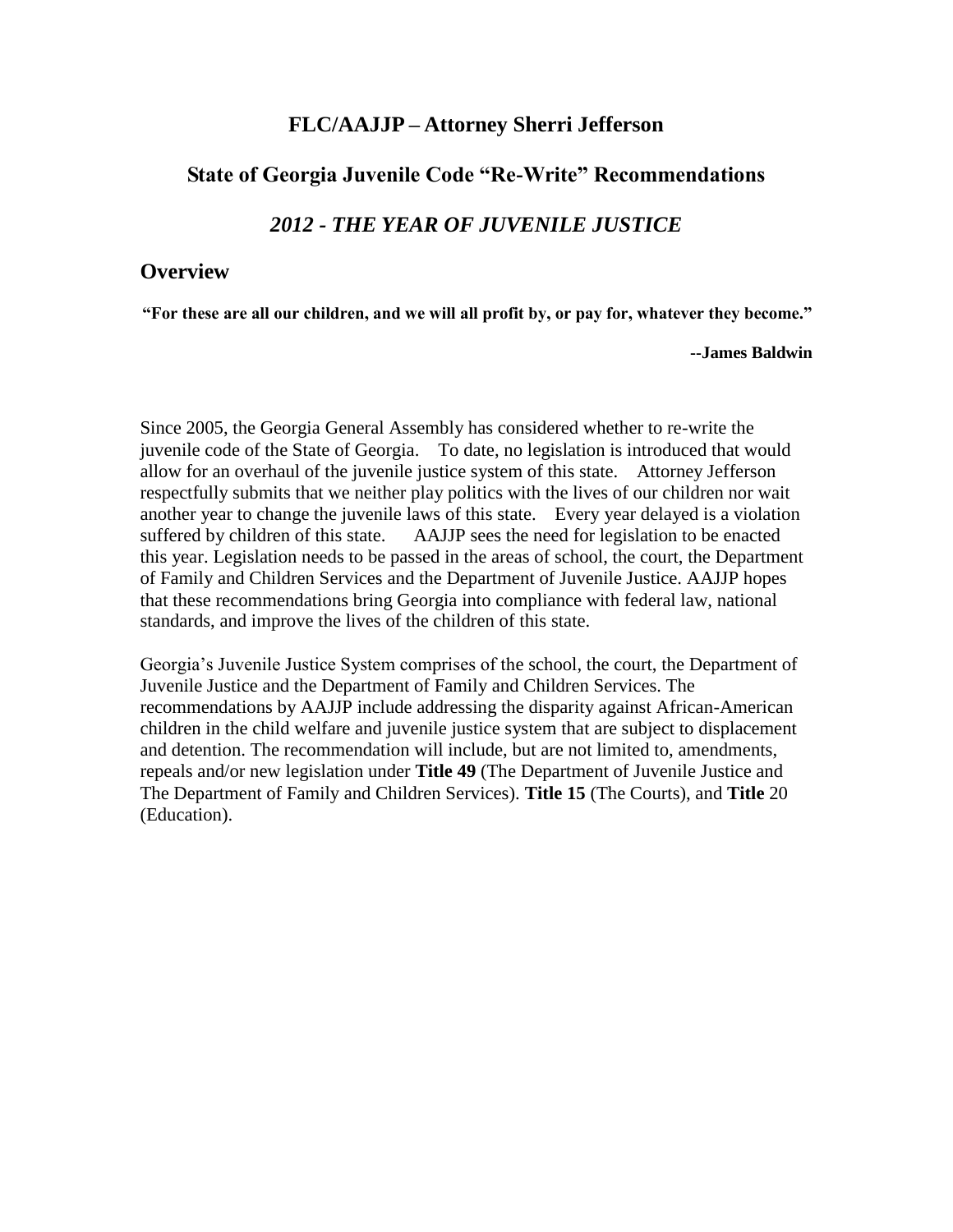## **Executive Summary**

#### **"An injustice anywhere, is an injustice everywhere." - Dr. Martin Luther King, Jr.**

The Department of Juvenile Justice and the Department of Family and Children Services are responsible for the lives of children and families. Both state agencies are created to oversee the care and rehabilitation of our children in areas of deprivation and detention. The juvenile justice system was created to ensure the treatment, rehabilitation and supervision of children.<sup>2</sup> O.C.G.A. 15-11-1 prescribes in pertinent part that "children" whose well-being is threatened shall be assisted and protected and restored . . . That each child coming within the jurisdiction of the court shall receive, preferably in his or her own home, the care, guidance and control that will be conducive to the child"s welfare . . . That the court shall provide children removed from his or her parents secured child care." Respectfully, we know from recent cases and litigation that this is not true and that the State of Georgia have failed our children.

 $\frac{2}{2}$  O.C.G.A. 15-11-66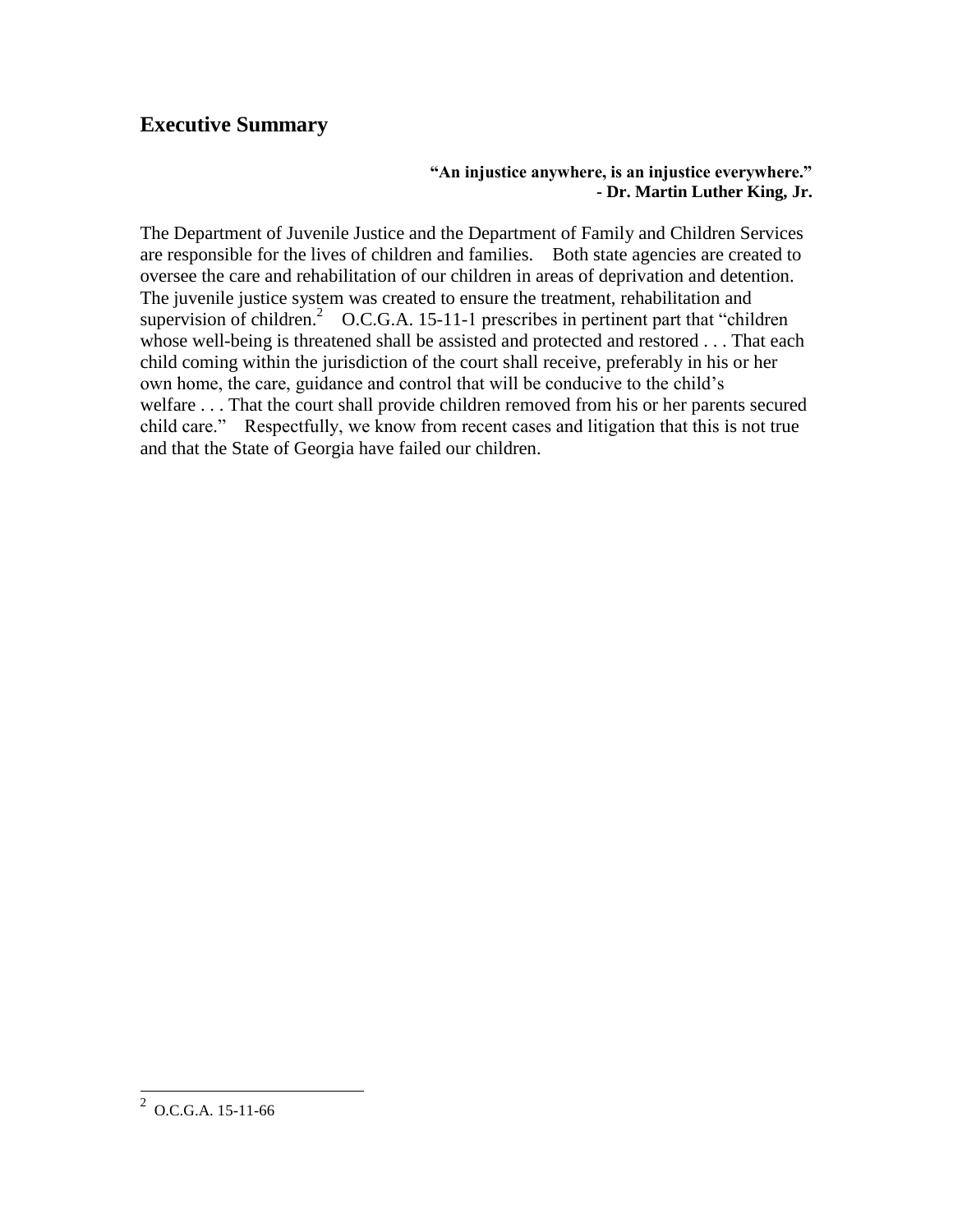## **Introduction**

If there is no struggle, there is no progress. Those who profess to favor freedom and yet deprecate agitation…want crops without plowing up the ground; they want rain without thunder and lightning. They want the ocean without the awful roar of its many waters…Power concedes nothing without a demand. It never did and it never will.

- Frederick Douglas

#### *Movement building for children requires openness to many different kinds of people with different needs, approaches, interest, and talents without losing sight of the overreaching goal<sup>3</sup> : "Georgia Juvenile Re-Write."*

In an effort to overhaul the juvenile codes of the State of Georgia, AAJJP believes that we must start by overhauling the Department of Juvenile Justice and the Department of Family and Children Services. These two agencies are responsible for providing protection, restoration and rehabilitation for our children. This reverse approach allows us to address the needs of those already in the system, and then move toward prevention in keeping children out via intervention, prevention and non-detention services. This approach will deal with the schools and the role of the juvenile court system.

Poverty is the largest driving force behind deprivation and delinquency. It is exacerbated by race. Child poverty in America continues to grow; in 2006, 17.4 percent f children in America, 13 million (one in six), were poor. Today, there are 1.2 million more children living in poverty than there were in  $2000<sup>4</sup>$  More than fifty (50%) percent, half of all poor children in the United States live in 10 states. Georgia ranks number seven with  $484,525$  poor children, that is twenty (20%) percent.<sup>5</sup> AAJJP recognizes that the African-American community and all other races and ethnicities must address promiscuity, single parenting, teen parenting and employment. However, a minimum wage job pays only 58.9 percent of the federal poverty level for a family of four<sup>6</sup> (husband, wife, and two children). There are more poor whites in America than African-American; however, African-Americans and Latinos are inappropriately poor.<sup>7</sup> In 2006, Georgia had 276,929 (33.6%) poor African-American children and 70,939  $(39.2%)$  poor Latino children.<sup>8</sup> Every year that 13 million children live in poverty costs the nation \$500 billion in lost productivity; child poverty could be eliminated for \$55 billion a year and could be paid for by the tax cuts currently received by the top one percent of taxpayers. The \$100 billion a year we are spending on the Iraq war could lift every child in America from poverty twice over.<sup>9</sup> Ohio Congressman, Boehner said

<sup>&</sup>lt;sup>3</sup> I America's Cradle to Prison Pipeline. (2007). at 183

<sup>&</sup>lt;sup>4</sup> America's Cradle to Prison Pipeline. (2007). Faces of Children at risk of or in the Pipeline. Children's Defense Fund, p. 26

<sup>5</sup> Id at 25

<sup>6</sup> Id., at. 25

 $\frac{7}{1}$  Id at 29

<sup>8</sup> Id at 30

<sup>9</sup> Is at 33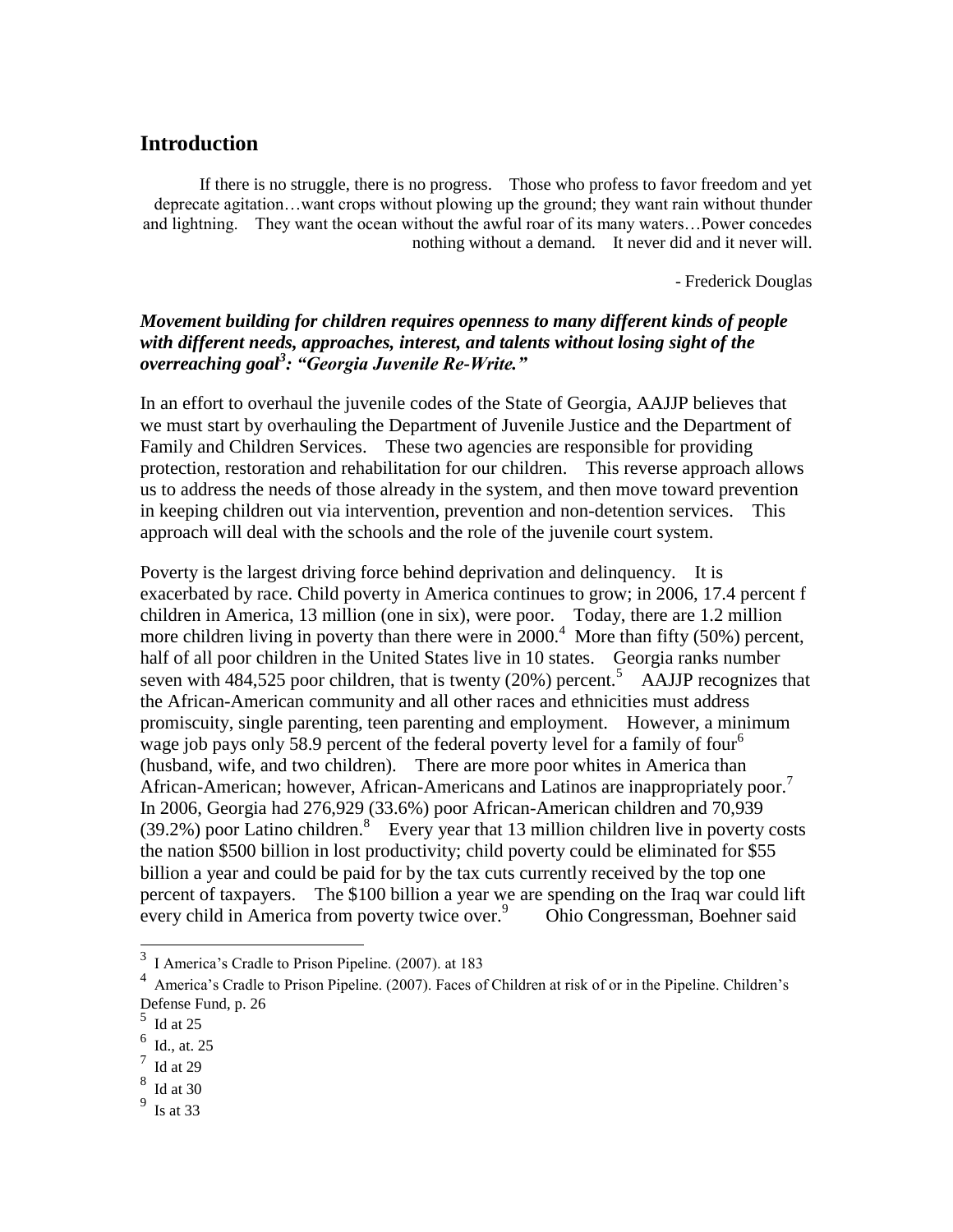that national security and defense is investing in young people.<sup>10</sup>

Attorney Sherri Jefferson and AAJJP believe that these recommendations must be enacted this legislative session and we cannot wait any longer to serve and protect the children of this state. The State of Georgia is in a crisis and we are and will continue to suffer greatly until we recognize that all children are a commodity, a human resource. "The most dangerous place for a child to try to grow up in America is at the intersection of poverty and race. That an African-American child born in 2001 has a 1 in 3 chance and a Latino child has a 1 in 6 chance of going to prison in their lifetime is a national disaster and says to millions of our children and to the world that America"s dream is not for all."<sup>11</sup> African American juveniles are about four times as likely as their White peers to be incarcerated for the same offenses are; today 580,000 African-American males are serving sentences in state or federal prison, while fewer than 40,000 earn a bachelor's degree each year. This is America's problem, this is Georgia's problem.<sup>12</sup>

Ohio Congressman, Boehner said that national security and defense is investing in young people. $^{13}$ 

Georgia invests two times as much money per prisoner (\$15,644.00) as per public school pupil (\$7774.00). Georgia suspends African-American students at a rate of 16.1 and Whites at a rate of 5.2; African-American children are three times as likely in Georgia to be in special education at the rate of 3.1% compared to White students at a rate of 1.4%; African-American children ages 10-17 are incarcerated at three times to rate of White children for the same offenses in Georgia.<sup>14</sup>

We must recognize that the world does not see us in Black or White; they see us as America. With that said, we have a choice to invest in all Americans, or allow America to fall and to be subject to attack on every side without any one qualified to defend this country because they will be dead, incarcerated, on drugs, or unwilling to protect a country that did not protect them. What will we do, threaten them with incarceration? The only universally guaranteed child policy in America is a jail or detention cell. We must guarantee to every child in the richest country on earth the health, mental health, childhood services, education, safe and stable housing, family services and alternatives to incarceration.<sup>15</sup>

African-American children are twice as likely as White children to be put into programs for mental retardation, twice as likely to be retained in a grade; three times as likely to be suspended from school, and 50 percent more likely to drop out of school.

l

 $10$  The Pros and Cons of Children Health Medicare Protection Act (CHAMP). (2007). Congressional Digest. 2007

 $11$  America's Cradle to Prison Pipeline. (2007). Children's Defense Fund, p. 4

 $12$  Id at 37

<sup>&</sup>lt;sup>13</sup> The Pros and Cons of Children Health Medicare Protection Act (CHAMP). (2007). Congressional Digest.

<sup>&</sup>lt;sup>14</sup> Id at 231 and 232

 $^{15}\,$  Id at 77  $\,$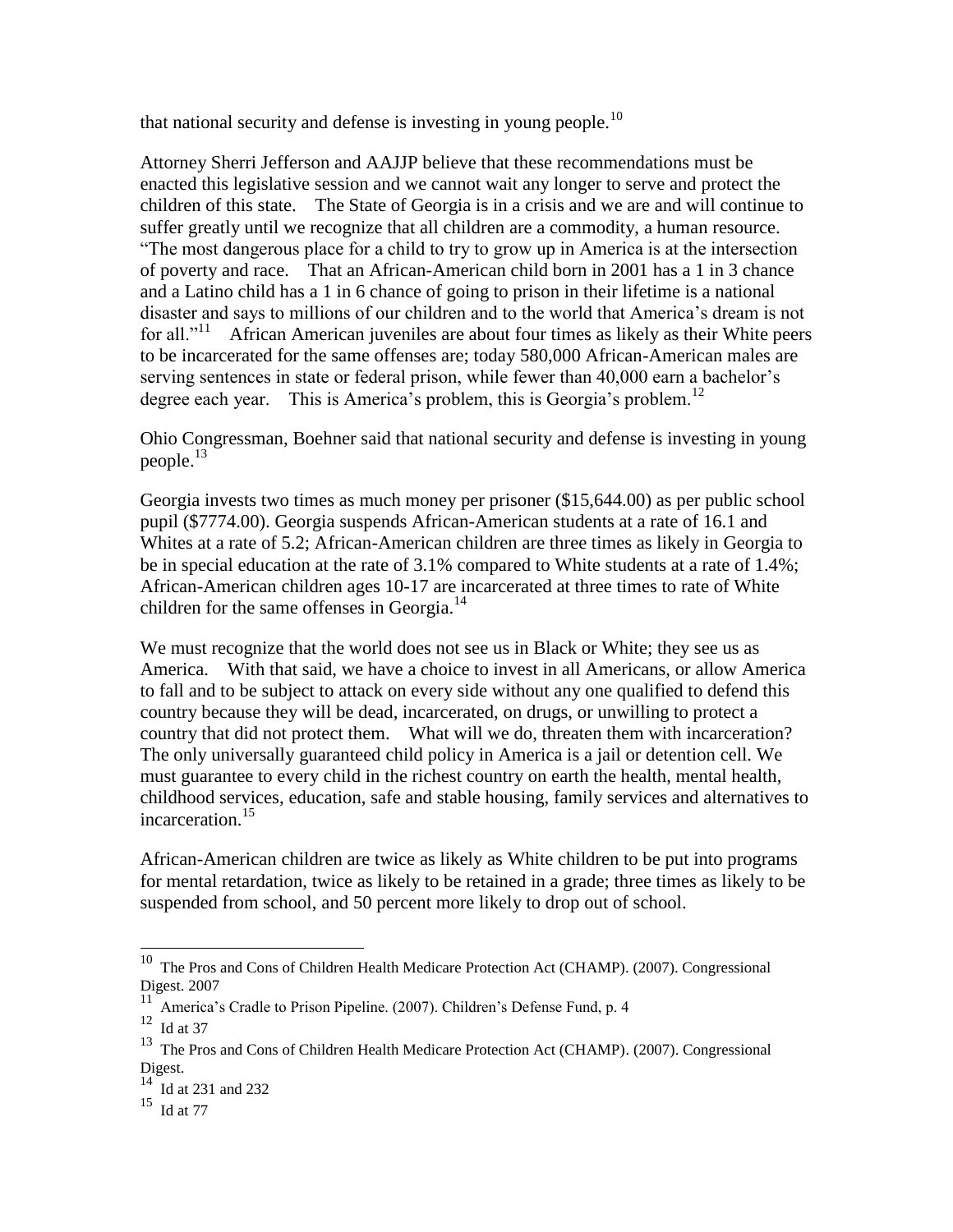Notwithstanding the gloomy outlook on life for African-American children, White males ages 15-19 are twice as likely as African-American males to commit suicide with a firearm. However, African-American males ages 15-19 are about eight times as likely to be gun homicide victims as White males. This country has invested billions of dollars to fight an external war on terror. However, very little if any money is spent fighting the people who terrorize our communities via gun dealing. In 2004, 2,845 children and teens died from guns - more than the number of American military deaths between 2003-2006 in Iraq and Afghanistan.<sup>16</sup> In a three year period, Georgia has lost over three hundred children to death by guns. $17$ 

According to national CASA research, "The numbers are difficult to ignore. Of the over 500,000 children currently in the [foster care] system, nearly 60% are children of color. African-American children represent 35% of children in foster care although they make up only 15% of the general population. Children of color are not abused or neglected at higher rates than Whites children. Despite this, African-American children make up 35% of displaced children. Race has been identified as a primary determinant for decision-making in five out of six stages of child protective services: reporting, investigation, substitution, placement and exit from care. Instead of being referred to foster care, 72% of White/Caucasian children receive services in their own homes.

In the same report, CASA reports that African-American children remain in foster care longer - a median of 18 months in care compared to 10 months for White children. African-American children are more likely to be more around more often than White children from one placement to the other.<sup>"18</sup>In Georgia, African-Americans foster children are less likely than Whites to be placed with family members. African-American children are less likely to be reunified with their parents and, their parents are less likely to be provided with the care and services to aid them in reunification. African-American children are still less likely to receive effective legal representation despite the Kenny A v. Perdue case. More than 51.1 percent of all children in DFCS custody are African-American children.<sup>19</sup>

So allow AAJJP to assist the Georgia General Assembly and the citizens of this state by unlocking the future: **Declaring 2012 the Year of Juvenile Justice**. Beginning right now, we can:

- 1. Reconstruct the Role of the Department of Juvenile Justice.
- 2. Dismantle the School-to-Prison Pipeline.
- 3. Reorganize the Juvenile Court System.
- 4. Renew the Mission of the Department of Family and Children Services.

 $\overline{a}$ 

 $16$  Id at 85

 $17$  Id at 234

<sup>&</sup>lt;sup>18</sup> L. Austin. "Uneven Ground: The Disproportionate Representation of Children and Families of Color in the Child Welfare System. Seven Facts to Know When Advocating for Children of Color." *The Connection.* (Summer 2007). pp. 5-12.

<sup>19</sup> Id at 229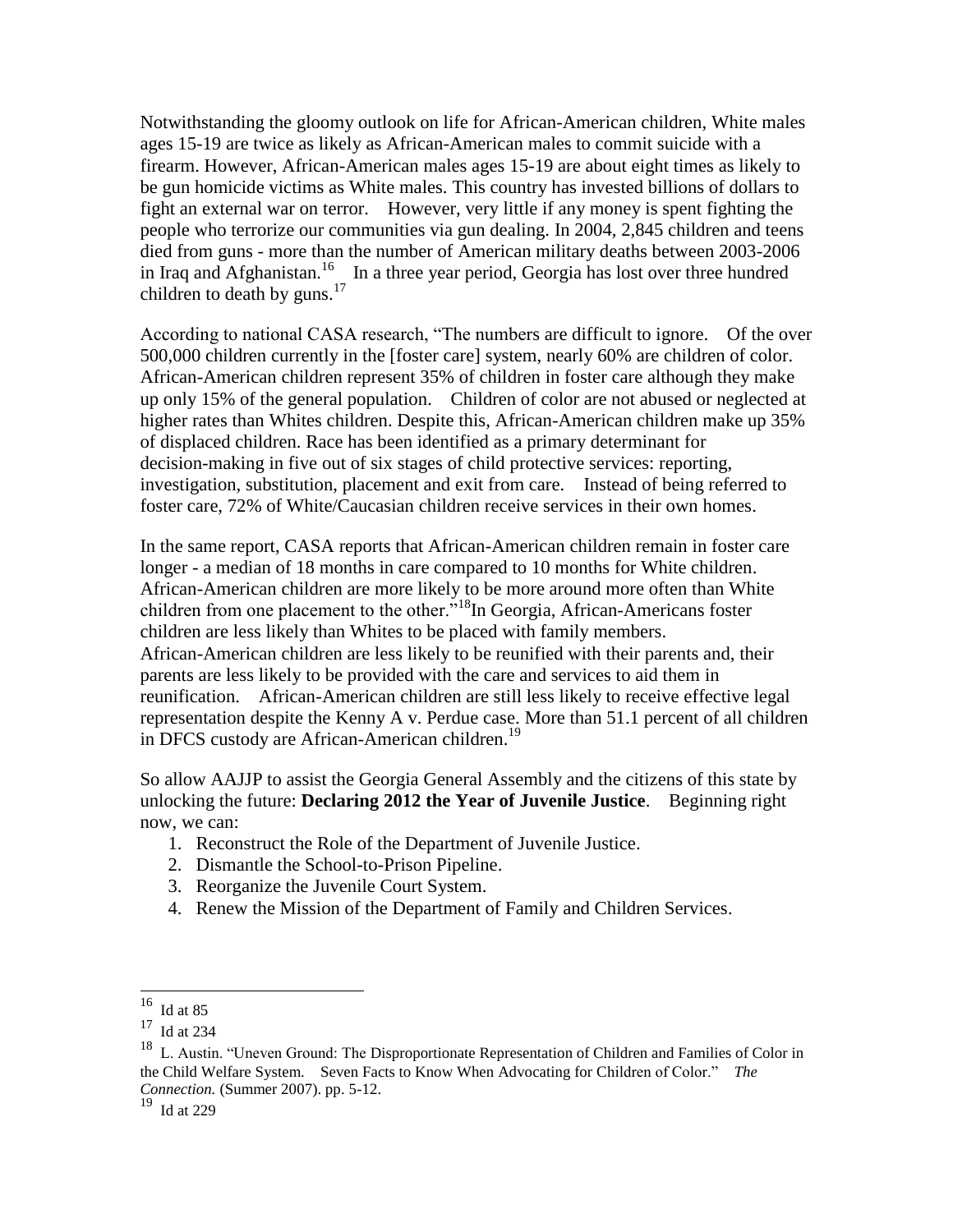## **Legislative Recommendations**

## I. **Reconstruct the Role of the Department of Juvenile Justice**

Overview of the Department of Juvenile Justice:

There exist 159 counties in the State of Georgia; the Department of Juvenile Justice governs about 95% of the juvenile courts within these counties. What does this mean? It means that DJJ oversees the allegations of delinquency and files petitions with the court; files a risk assessment tool to determine if the child is at risk for release notwithstanding the Georgia laws that govern bail, and otherwise makes appearances before the court in the absence of district attorneys. They present themselves as though they are the "State." DJJ operates under what they call "executive" powers and they contend that they do not have to abide by orders of the juvenile courts. Their staff engages in practices that are similar to that of district attorneys and practitioners of law. DJJ is a one-stop department and regulatory system for juvenile justice in the State of Georgia. DJJ serves as the arresting officer, district attorney, judge, jury, probation/parole, and appeals. The Georgia General Assembly must restructure DJJ to ensure the constitutional protections and safeguards of the children of this state. (*See O.C.G.A. 15-11-47; § 15-11-66, § 15-11-50, § 15-11-65,* § *15-11-70, and O.C.G.A. § 49-4A-3, § 49-4A-4; § 49-4A-5, § 49-4A-7, § 49-4A-8, and § 49-4A-9*).

Under DJJ policies for graduated sanction and administrative revocation of placement or probations, juveniles are denied access to counsel. (See DJJ policy 20.6, 14.8 and 15-11-66 (b) (2).)

The Department of Juvenile Justice was created by legislation in July 1992. A fifteen-member policy-making board governs the Department. The board is required to establish rules and regulations for the government, operation, and maintenance of all training school, facilities, and institutions under the control of the Department. The Department alleges, "The schools, facilities and institutions operate rehabilitative programs that restore and improve the self-esteem and life competency of youths in order to qualify and equip them for good citizenship and honorable employment.<sup>"20</sup> AAJJP disagrees with their contentions and given the most recent legal action against the Department and the federal MOA, it is apparent that they are not meeting these regulatory guidelines.

## **AAJJP recommends the following legislative action:**

**Create/Enact: New Legislation Insert: Add to the current legislation Amend: To revise or add a provision to existing legislation Repeal: To delete current legislation**

 $20\,$ <sup>20</sup> [www.djj.state.ga.us/referencelibrary/refjuvlaws.shtml](http://www.djj.state.ga.us/referencelibrary/refjuvlaws.shtml)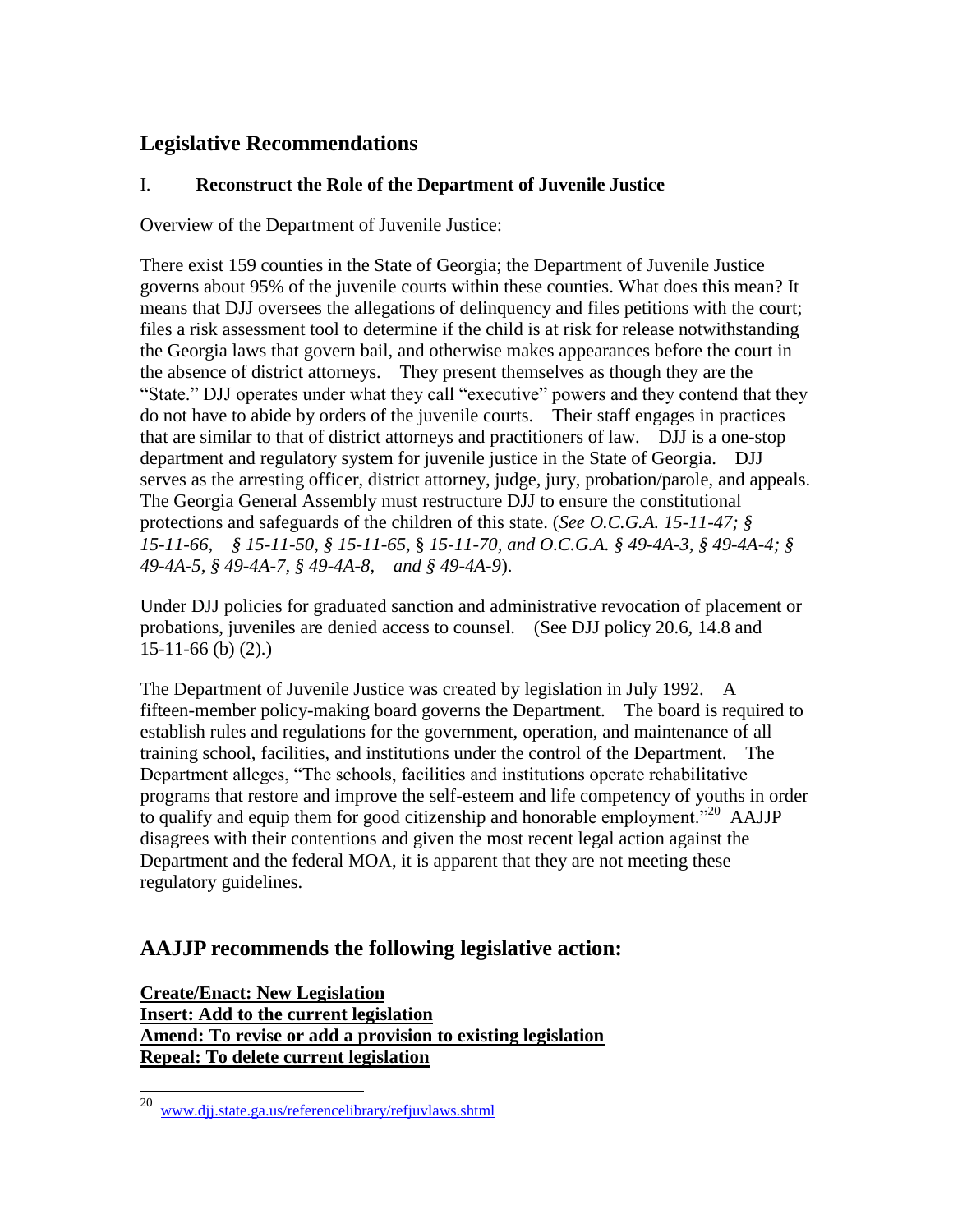**Reconstructing the Role of the Department of Juvenile Justice can be achieved with statutory changes and it is simple and costless. In fact, the State of Georgia may save money by utilizing this restructuring plan.**

**New Legislation: Adult offenders have three separate boards that govern corrections (DOC), state probation, and pardons and parole. Our children deserve the same services that are under separate government leadership. The State of Georgia needs a system of checks and balances.** 

- **The General Assembly shall create in the Department of Juvenile Justice Level of Detention System:** *Minimum, Moderate, Maximum Security* **Systems to separate non-violent offenders from violent offenders and misdemeanor offenders from felony offenders and felony offenders for non-violent offenses from children facing adult or designated felony offenses.**
- **The General Assembly shall create a Department of Juvenile Pardons and Parole (DJPP) and Guidelines. (For adults O.C.G.A.** *§ 42-9-40)*
- **The General Assembly shall create a Department of Juvenile Sentencing Review Board (DJSRB) and Guidelines. (For adults O.C.G.A.** *§ 17-10-6)*
- **The General Assembly shall create a Department of Juvenile State Probation. (DJSP) and Guidelines. (For adults O.C.G.A.** *§ 42-8-34, 42-8-34.1, 42-8-38, through 42--8-61).*

Currently, juveniles in the State of Georgia are not subject to pardons and parole review by third persons, a board or a neutral panel of juvenile experts and advocates. DJJ currently controls when children are detained, where they are detained and when they are released. DJJ averages about \$33 million dollars per year in a budget to restore children to their status quo. However, most of the children are detained. They do not receive treatment, rehabilitation and supervision as proscribed by O.C.G.A. 15-11-2, 15-11-66 and 49-4A-2. Warehousing children allows DJJ to continue to receive money as oppose to providing evidence that their services are actually doing what the law prescribes. We can close down some of the juvenile facilities and reduce the number of employees serving the facilities if we can get a review board to designate treatment and other after care programs for these children.

## **Amend Current Legislation/Statute/Law**

The following statute shall be amended as follows: **Terms:** Amend, Strike, Insert, Repeal, and Create/Enact.

## **Amend and Insert new provision O.C.G.A.** *§* **49-4A-3. Department of Juvenile Justice created;**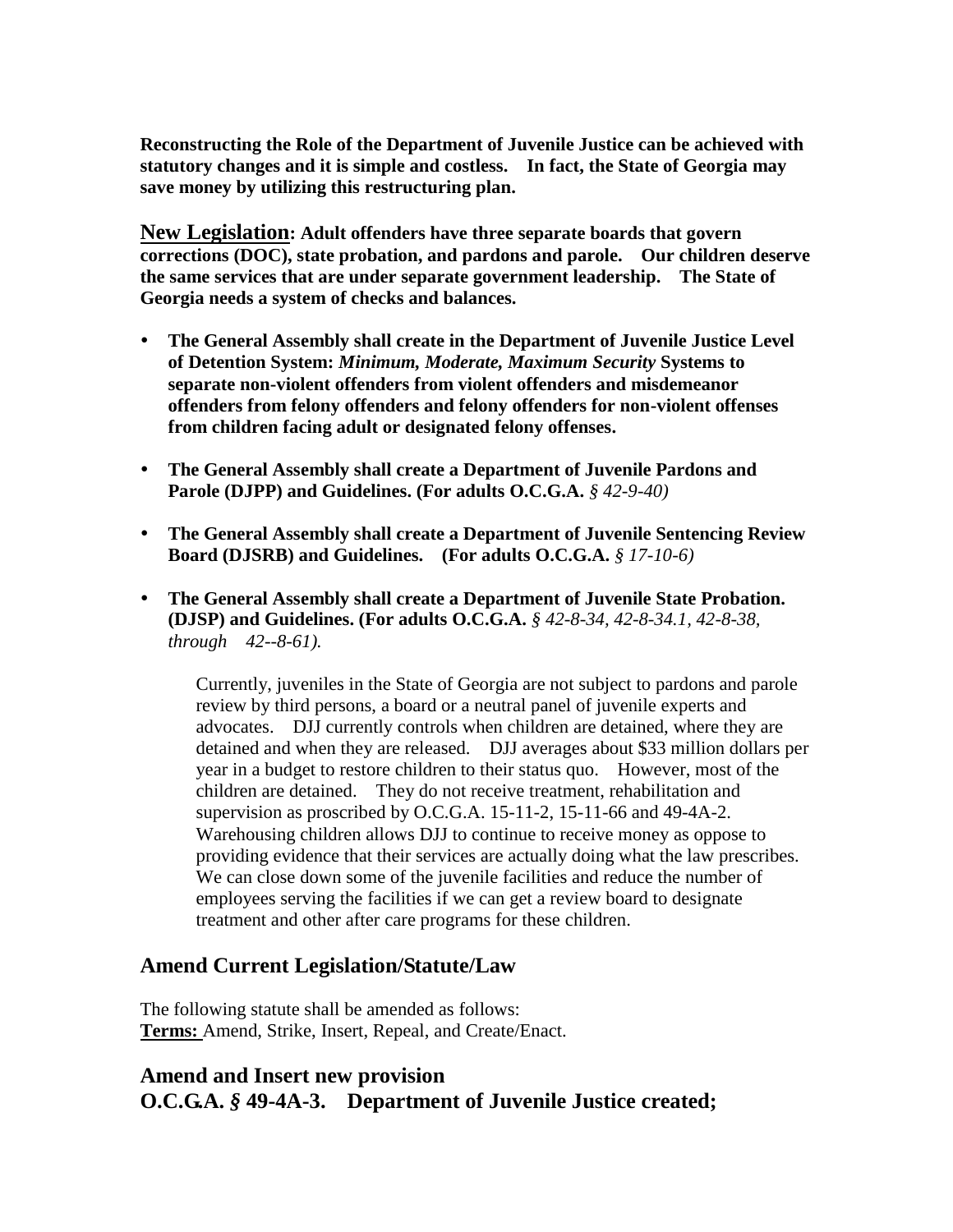## **commissioner of juvenile justice, organization and operation of**

**department. (***DJJ will oversee the facilities of juvenile detention centers only and will no longer oversee community services, programs or services***)**

(b) **Amend** - The department shall provide for detention and rehabilitation during detention of juveniles who are delinquent and committed to state custody. The department shall not be authorized to operate prevention program and/or to provide assistance to local public and private entities with prevention programs for juveniles at risk. The department shall provide for prevention, intervention and treatment and rehabilitation services and programs for children in their custody are not authorized to provide services for any aftercare, probation, or parole program.

## (1) **Repeal**

(2). **Amend and Insert,** employees who have the following minimum educational and professional experiences shall provide Services implemented by the Department: Wardens shall possess a Masters degree in the field of Organizational Management in a Public Safety Leadership Program of Study, Criminal Justice with a specialty in Juvenile Justice, Sociology, or a Human Services field of study.

Associate Directors of the facilities must possess at a minimum a degree in Criminal Justice with an internship or career in Juvenile Justice, Sociology, or a Human Services field of Study.

Juvenile Correctional Officers must possess a bachelor"s degree in criminal justice, sociology or a human services field and must take and pass a psychological evaluation and have externship or internship experiences in working with children.

(3) Through (7) **repeal**

## **Amend and Insert: O.C.G.A.** *§* **49-4A-4. Purpose of chapter; detention care facilities.**

It is the purpose of this chapter to establish the department as the agency to administer, supervise, and manage juvenile detention facilities. Except for the purposes of administration, supervision ad management, as provided in this chapter, the department shall not engage in any other activity except to supervise, and manage juvenile detention facilities for the purposes of Article 1 of Chapter 11 of Title 15, relating to juvenile courts and juvenile proceedings.

## **Repeal, Amend and Insert: O.C.G.A.** *§* **49-4A-7. Powers and duties of department.**

(a) The department shall be authorized to only

(1) Accept for detention in a youth development center of other juvenile detention facility any child who is committed to the department under Article 1 of Chapter 11 of Title 15.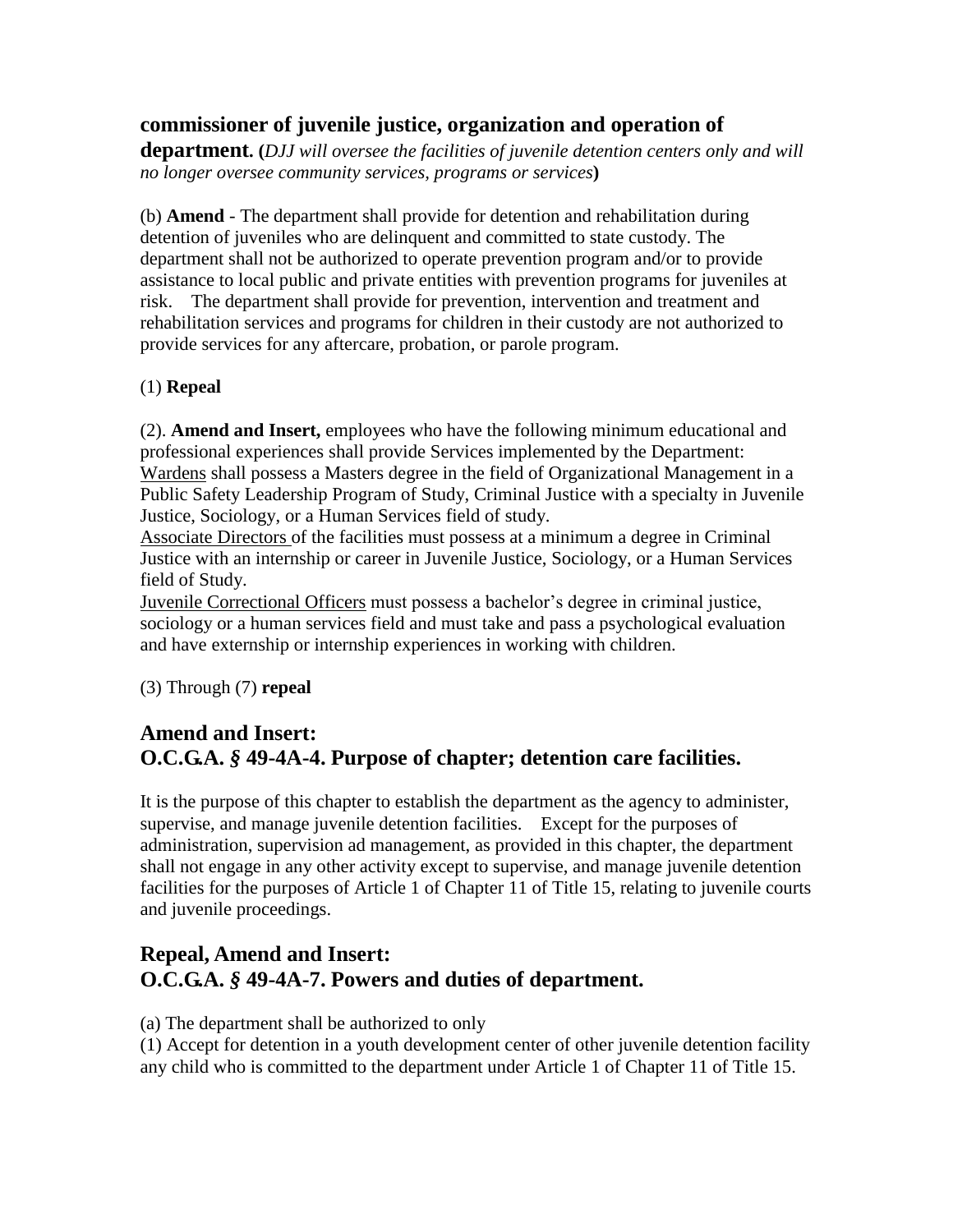- (2) **Repeal** (provides probation and parole . . . )
- (3) **Repeal** (provides casework services and care . . . )

#### **Insert and Amend**

**(5)(b)(4)** The right to determine in which facility the child or youth shall be detained shall be a joint decision that consists of screening and placement by the juvenile court, the district attorney and defense attorney who shall determine which treatment facility is agreeable to ensure that the child is receiving treatment, rehabilitation, and supervision as prescribed by O.C.G.A. 15-11-66.

**(5)(b)(5)** The Department shall not have the right to provide or obtain for a child or youth medical, hospital, psychiatric, surgical or dental care or services as may be considered appropriate and necessary by competent medical authority without securing prior consent of parents or legal guardians.

#### **Repeal, Amend and Insert:**

## **O.C.G.A.** *§* **15-11-70. Duration and termination of orders of disposition for delinquent or unruly children; extensions**

**(a)** An order of disposition committing a delinquent child to the Department of Juvenile Justice shall not be extended. The original order shall serve as binding upon the court and the Department of Juvenile Justice. The court or Department of Juvenile Pardon and Parole and Sentencing Review Board shall be able to terminate an order or commitment order.

**(c)** . . . The court that made the order of commitment shall not extend the duration of its order once the order of sentencing is enter. The order shall stand as a final judgment and may not be modified to extend or shortened the sentence of a child. The original sentence shall be within the ambit of the sentencing guidelines for the offense.

**(d)** The court shall not extend or shorten an order of disposition of a child adjudicated as delinquent or unruly.

**(d.1) Create/Insert.** No child shall be ordered to serve a probated sentence or commitment to the Department of Juvenile Justice or Department of Corrections or program or services beyond the duration of the sentencing guidelines for that offense. The court shall not order an extension of the original sentence. If the child committed a new offense, the child may be revoked from probation, but the original sentence may not be extended. The court shall not extend a order of restitution **(repeal 17-14-5 which is peonage)** and keep a child under court order or supervision for failure to pay restitution, it is peonage, if it is determined that the child cannot afford to pay restitution. The court shall not extend an original sentence. The child shall not be revoked and re-sentence for the same transaction. The court shall adhere to the restitution guidelines set forth in Chapter 14 of Title 17.

## **Cross-reference** *§* **49-4A-8 with** *§* **15-11-70:**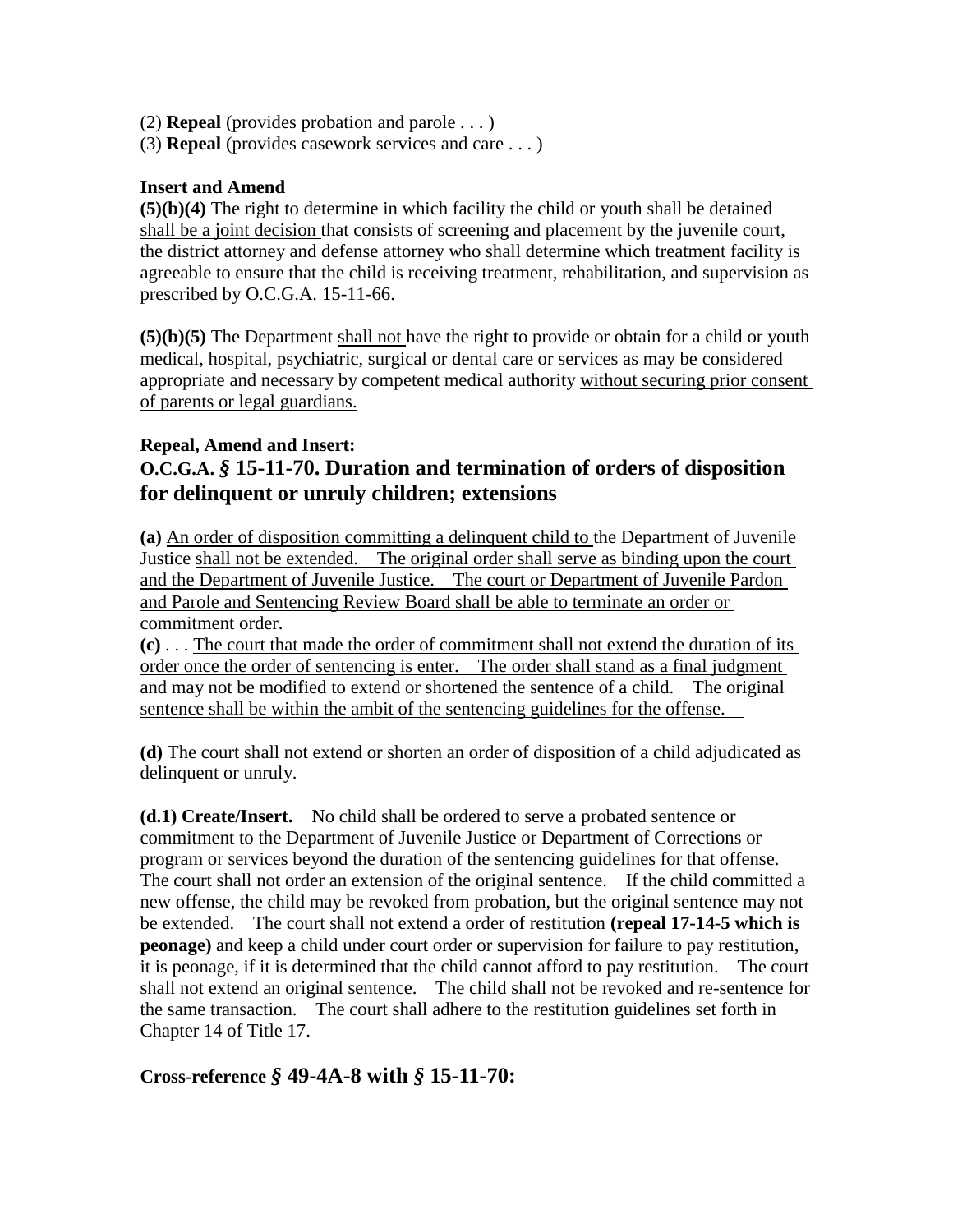## O.C.G.A. *§* **49-4A-8. Commitment of delinquent or unruly children; procedure; cost; return of mentally ill or retarded children; escapees; discharge; evidence of commitment; records; restitution.**

#### **Amend and Insert**

(a) When any child or youth is adjudged to be in a state of delinquency under Article 1 of Chapter 11 of Title 15 and the court does not release such child or youth unconditionally or place him or her on probation or in a suitable public or private institution or agency, the court may not commit him to the Department of Juvenile Justice as provided in Article 1 of Chapter 11 of Title 15 unless the Department of Juvenile Justice provides the court, defense counsel and the district attorney with the treatment and rehabilitative plan of action in writing that the Department will use to restore and improve the self-esteem and life competency of youths in order to qualify and equip them for good citizenship and honorable employment.

(b) Amend - remove "unruly"

( c ) Amend - remove "unruly"

 $(d)(1)$  Amend - remove - "unruly"

 $(d)(2)$  Amend and insert ... Records as may be maintained by the department with respect to a delinquent child committed to the department shall not be public records but shall be privileged records and may be disclosed to the attorney representing the interest of the child upon a written request that shall not be required to be signed by a parent or child if said parent is the complainant or the child if the child is detained at the time the request is made for representation and review of his/her records; any attorney representing the child shall not be denied access to the records of the juvenile; to all persons of interest, the records shall be disclosed by the direction of the commissioner pursuant to federal law in regard to disseminating juvenile records only to those persons having a legitimate interest therein; provided, however, that the commissioner shall permit the Council of Juvenile Judges to inspect and copy such records for the purposes of obtaining statistics on juveniles.

**(e) Amend and Insert**: When a delinquent child has been committed to the department for detention for the purposes of determining the most satisfactory plan for the child"s care and treatment has been completed, the department shall not have the authority to order confinement, re-confinement, probation, revoke or modify the judge"s original order of commitment. The department shall abide by the terms and conditions of the order the judge concerning treatment, rehabilitation and supervision. The department shall not be vested with any authority to make decisions concerning the confinement, re-confinement, revocation, or modification of an order or a delinquent child. The juvenile court judge shall have the authority to decide what is in the best interest of the child and the court's decision shall be made upon a hearing with the defense attorney and district attorney. No child shall be detained for diagnostic purposes only; diagnostic testing shall be conducted in the least restrictive environment. The department does not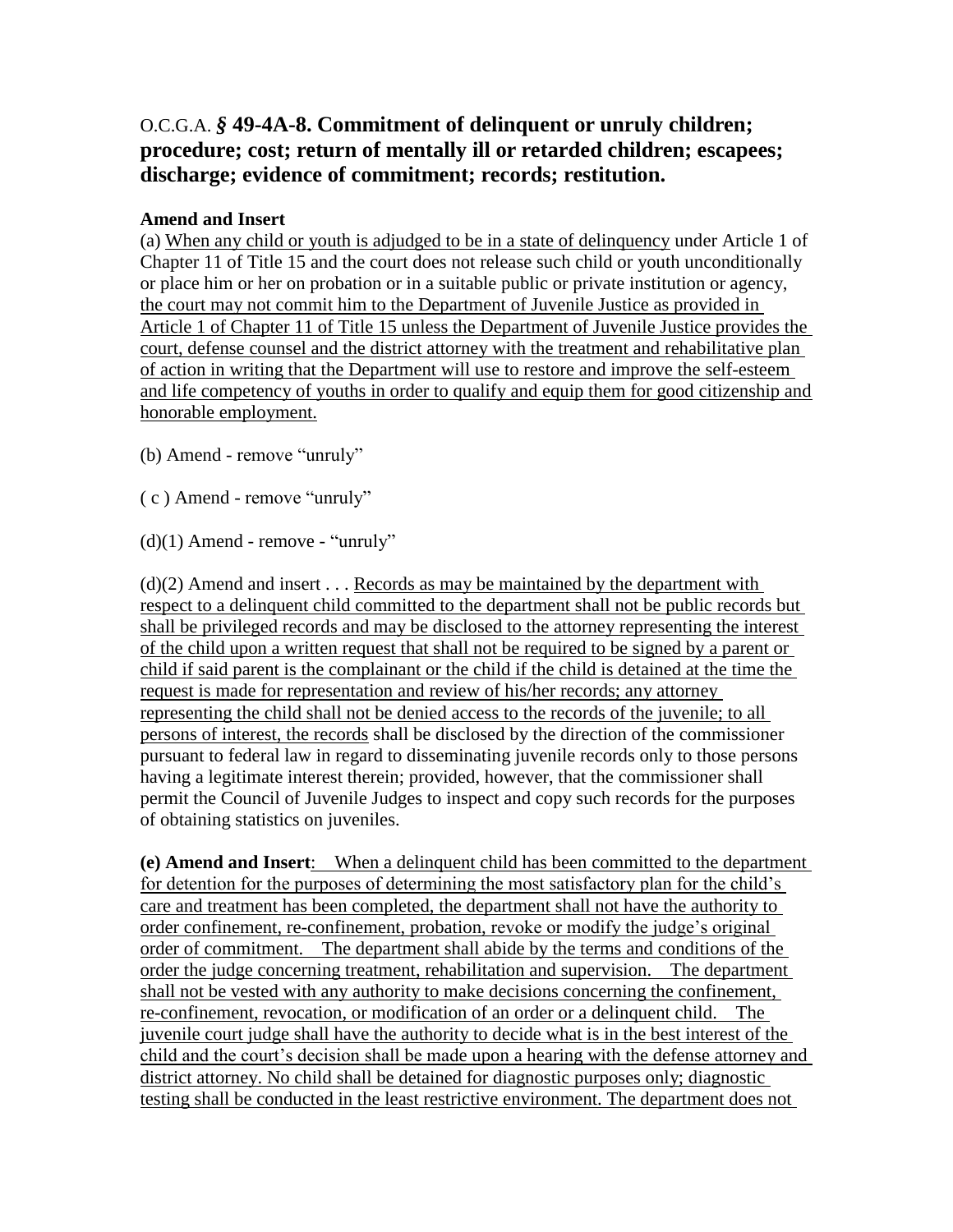make the decision when to discharge a child; the decision to discharge a child is at the discretion of the order of commitment and the sentencing guidelines for the offense. No child shall be sentenced, reconfined or confined beyond the duration as set forth under the sentencing guidelines for the offense as prescribed in O.C.G.A. *§* **15-11-70. (See above)**

**(f) Amend and Insert:** As a means of correcting the socially harmful tendencies of a delinquent child committed to it, the department may not:

(1) require participation by youth in moral, academic, vocational, physical, and correctional training and activities, and may not provide youth with the opportunity for religious activities without providing a treatment and rehabilitation plan to the juvenile court judge, defense attorney and district attorney for review and consideration at the dispositional hearing as prescribed by *§* 15-11-65 in order to assure that these services provide treatment, rehabilitation and supervision. Every child committed to the Department of Juvenile Justice under this section shall be required to receive an education and, if age-appropriate shall either complete a high school diploma or attain a G.E.D. or shall have course work assigned for the completion of either of these educational alternatives. DJJ shall be responsible for providing the court, the child"s parent and attorney with documentation to substantiate that the child is receiving life skills training, academic and vocational training via a quality education and that the child has either sat for or is scheduled to sit for their G.E.D. or CRCT and SAT/ACT exams or vocational skills building exams, that include Civil Service Examination, etc., In addition, where warranted based on the offense the child shall receive and it shall be documented that substance abuse and violence prevention counseling services were provided to the child. This is mandatory and not optional. Every child is entitled to treatment and rehabilitation.

## (3) May not provide such medical, psychiatric or casework treatment as is necessary; or

(4) place him (her), if available in a work camp, park, maintenance camp, forestry camp or on a ranch owned by the state or by the United States and require any child so housed to perform conservation and maintenance work, and shall not exploit a child to labor without providing a treatment, rehabilitation and supervision plan of action for review and subject to objection by the defense attorney, district attorney and judge as prescribed by *§* **15-11-65 et seq. and** *§* **15-11-66 et seq.**

## (g).The department shall:

Establish and operate places for detentions and services for delinquent children committed to it by establishing and operating level systems of correctional/developmental facilities that shall be classified to handle juveniles of different ages, different mental and physical conditions and different offenses. The department shall provide separate facilities for juveniles committed for violent offenses and non-violent offense. The department shall separate juveniles by levels of care within different facilities from a minimum secured detention center to a maximum secured detention center and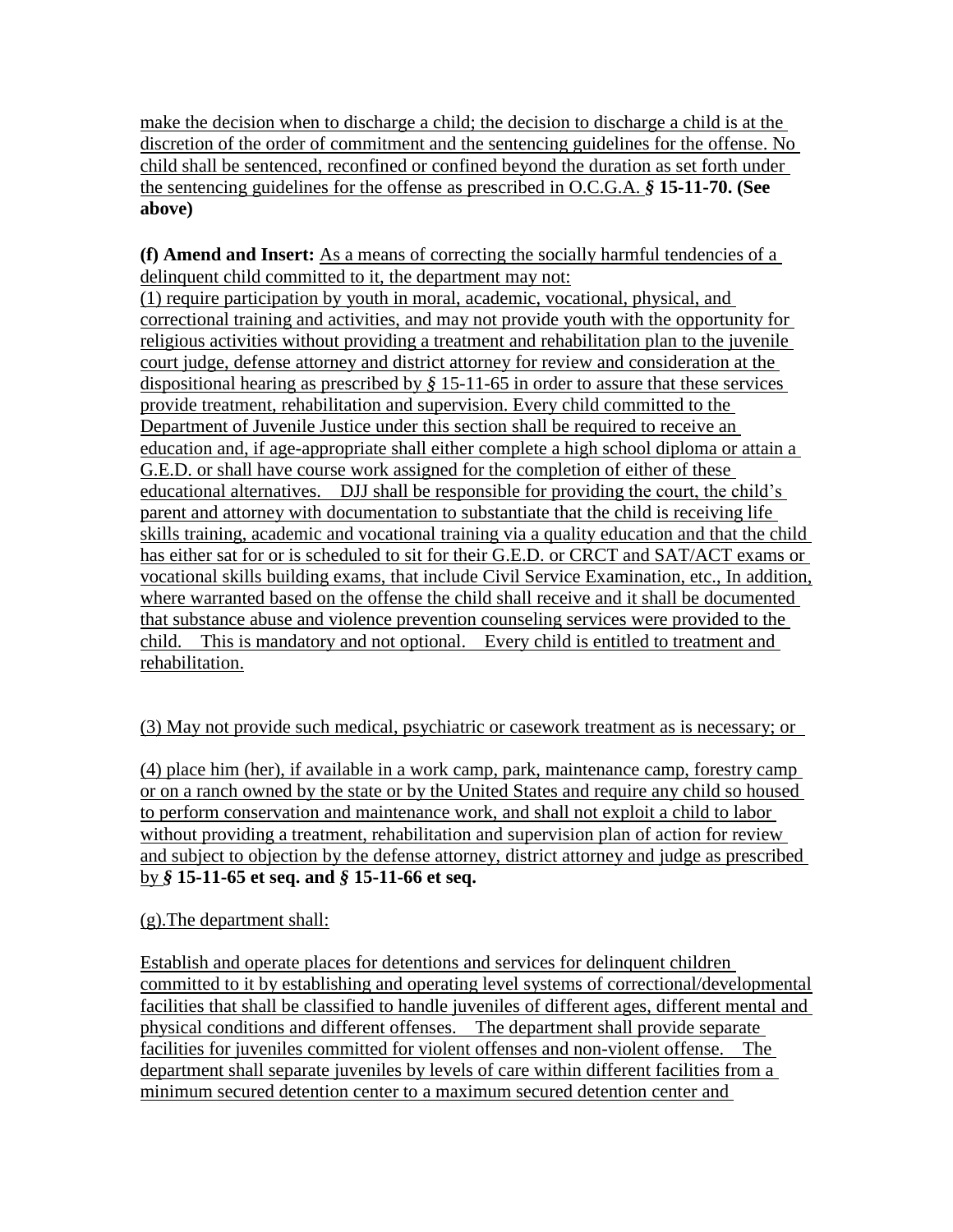development center. The department shall separate all juveniles charged as adults from all other offenders and shall place them in a separate facility just for such offenders who have committed murder, rape, armed robbery using a firearm, and other SB 440 offenses; Designated felony offenders shall be separated from non-violent offenders that include but are not limited to children who have a fight at school and are charged with battery not involving a weapon or injuries (aggravated battery). The department shall not house status offenders, general offenders (theft offenses) with violent offenders in the same facility The department shall provide educational and vocational services for all juveniles that is in compliance with federal and state law including I.D.E.A. (Individuals with Disabilities Educational Act), Individualized Educational Program (IEP) and other services that include CRCT preparation and educational services that will enable each child to return to their school district with course. Every child committed to the Department of Juvenile Justice under this section shall be required to receive an education and, if age-appropriate shall either complete a high school diploma or attain a G.E.D. or shall have course work assigned for the completion of either of these educational alternatives. DJJ shall be responsible for providing the court, the child"s parent and attorney with documentation to substantiate that the child is receiving life skills training, academic and vocational training via a quality education and that the child has either sat for or is scheduled to sit for their G.E.D. or CRCT and SAT/ACT exams or vocational skills building exams, that include Civil Service Examination, etc., In addition, where warranted based on the offense the child shall receive and it shall be documented that substance abuse and violence prevention counseling services were provided to the child. This is mandatory and not optional. Every child is entitled to treatment and rehabilitation.

**(h)** Whenever the department finds that any delinquent child committed to the department is mentally ill or mentally retarded, the department shall provide the child with the appropriate services and shall provide a treatment plan that includes its goals for medically, educational and vocational services.

(h)(2) The commissioner may not designate as a peace officer who is authorized to exercise the power to arrest any employee of the department who is not P.O.S.T. certified and has completed and continues to get annual P.O.S.T certified training updates and firearms proficient test, and the United State Department of Justice Use of Force Policy and Training (or Georgia P.O.S.T certified use of force training) that includes psychological and background testing. No other employee shall be vested with the power to arrest as a law enforcement officer of the local government with police jurisdiction over such children, escapees, facilities or institutions. No such employee shale be authorized to carry weapons without completion of a P.O.S.T certified training program; and the United State Department of Justice Use of Force Policy and Training (or Georgia P.O.S.T certified use of force training) that includes psychological and background testing in addition to all other requirements as set forth under Chapter 8 of Title 35.

(4) **Repeal.**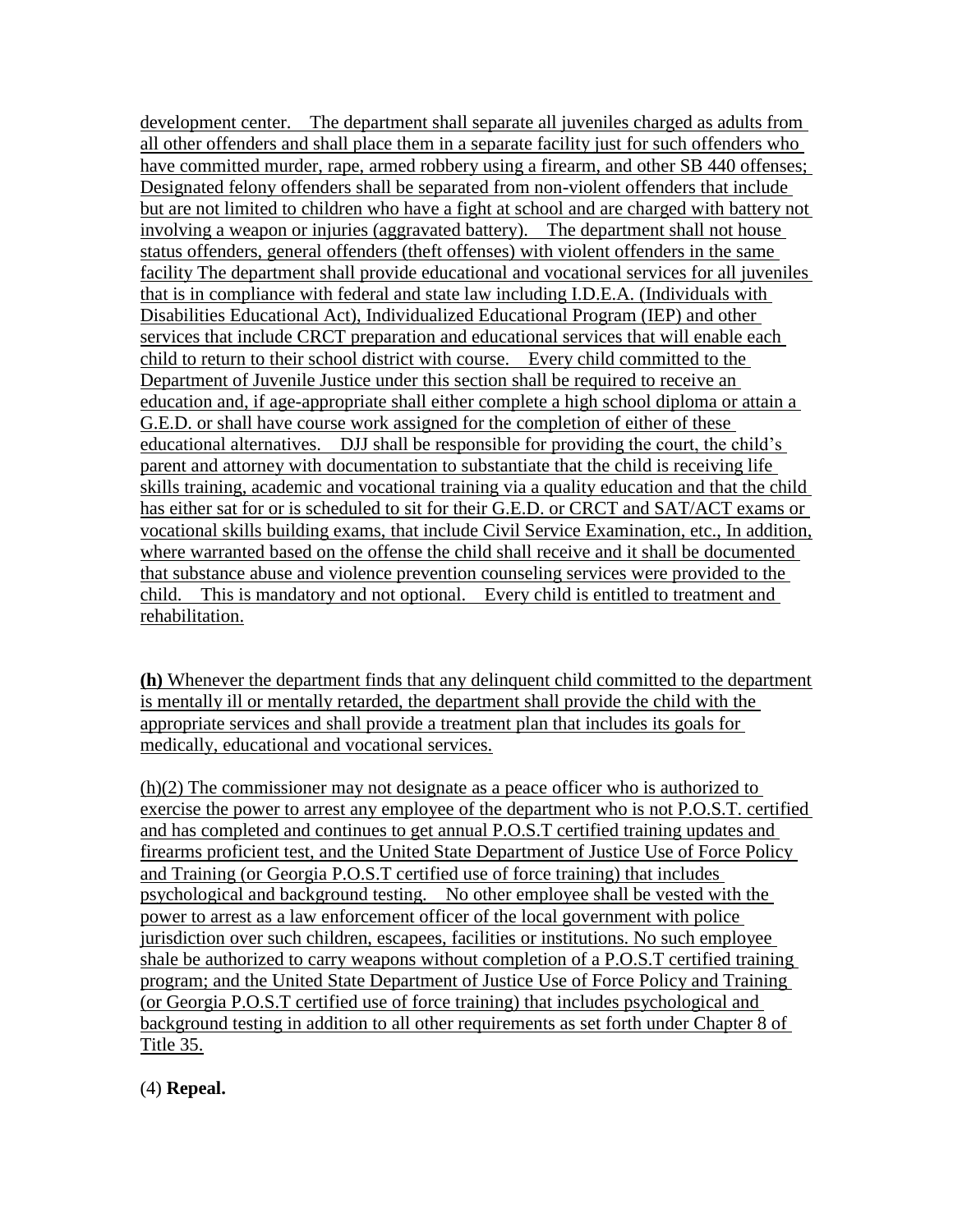(6) If the department takes a person into custody, such taking shall be termed an arrest; and the person taking a child into custody shall be subject to the same civil and criminal liability as a law enforcement officer; peace officer who makes an arrest without a warrant.

## ( 0) **Repeal**

#### **Amend. O.C.G.A.** *§* **49-4A-9. Sentence of youthful offenders; modification of order; review; participation in programs.**

**(b)** Amend. . . .that the release or parole of any child committed to the department for detention in any of its institution under the terms of this chapter during the period of one year from the date of commitment shall **not** be had with the concurrence and recommendation of the commissioner or the commissioner's designated representative; the commissioner nor the department shall have a decision in the release of a child sentenced under the order of the court. The court, the defense attorney, the district attorney or the party representing the interest of the juvenile may move the court to modify its order or may petition the Juvenile Pardon and Parole Board for early release or the Sentencing Review Board.

( c ) After the expiration of one year from the date of commitment, the child, its representative, the defense attorney, and the parent, may petition the Juvenile Board of Pardon and Parole or the Juvenile Sentencing Review Board for such an order of release or continued confinement.

(e) . . . The court, upon motion, shall review and determine if the child, upon becoming 17 years of age, should be placed on probation, have his or her sentence reduced, be transferred to the Department of Corrections for the remainder of the original sentence, or be subject to any other determination authored by law. The child may petition the Board of Pardon and Parole or have his sentence reviewed by the Juvenile Sentencing Review Board.

Amend and Insert. **O.C.G.A.** *§* **49-4A-12. Special School District**

**(a)** The Department of Juvenile Justice shall be a special school district which shall be given the same funding consideration for federal funds that school districts within the state are given

**( c ) (2)** The State School Superintendent shall not grant any waivers for such provision of the laws and regulations with which the schools do not comply with all other educational laws and regulations of school districts in the state. The department shall be made to comply with all school regulatory and laws governing school districts as prescribed by federal and state law including those prescribed in Title 20. The department shall comply with federal special education law (IDEA, 20 U.S.C. *§* 1400 and No Child Left Behind). The Department shall provide children in its custody with a "free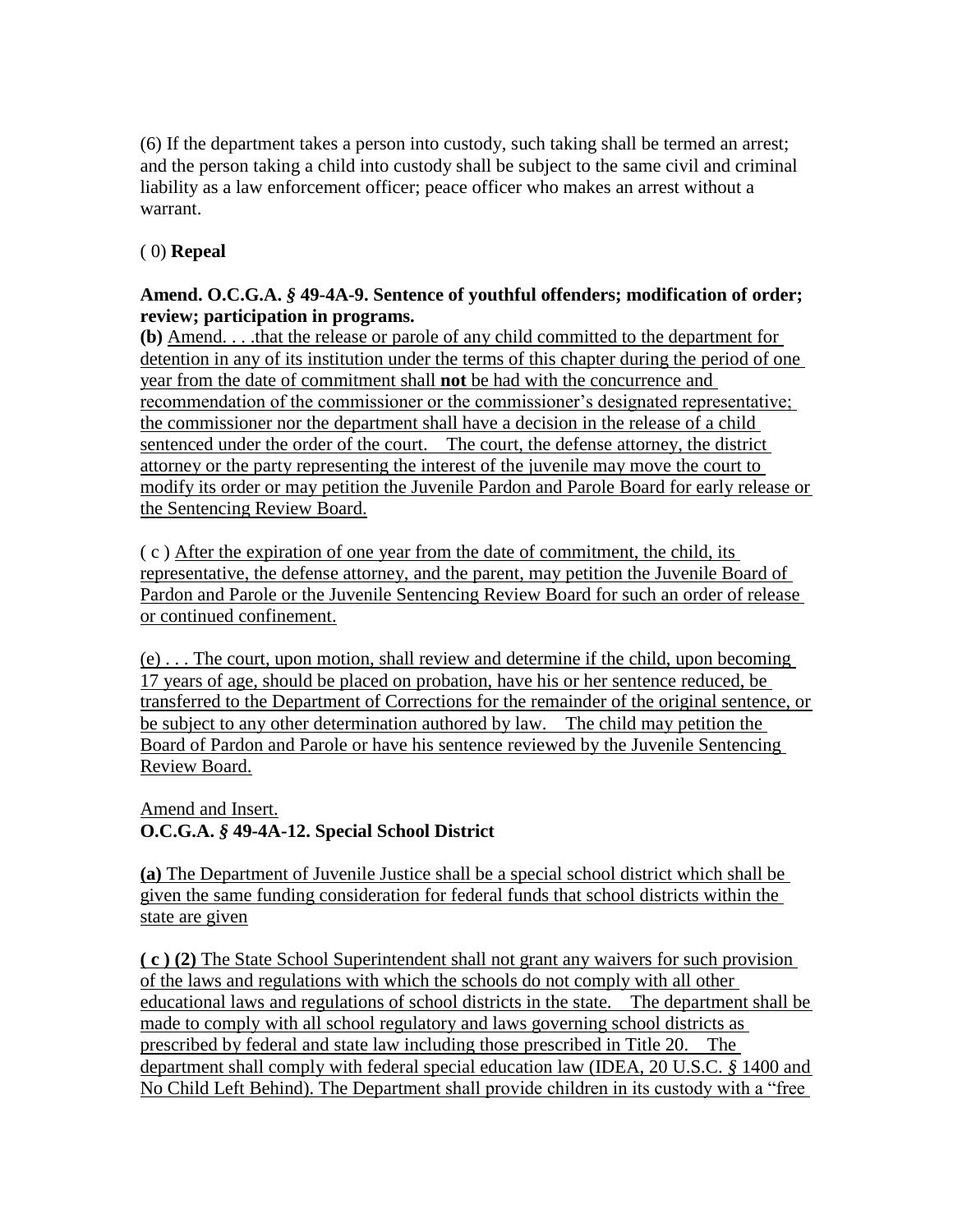and appropriate education" that includes education at the public expense, meet state educational standards, include an appropriate school for elementary, middle and high school and conform with an Individualized Education Program (IEP) for students who are special education as prescribed under 20 U.S. C. *§ §* 14049 (8) and (25) and, 34 C.F.R. *§ §* 300.13, 300.26, 300.121 and 300.300. The department shall comply with state and federal law for providing accommodations in education as prescribed under 20 U.S.C. *§* 1401 (22); 34 C.F.R. *§* 300.24 this includes but is not limited to related services in the fields of speech-language, psychological services, physical and occupational therapy, school health services, and etc. The Department shall allow parents to participate in the IEP planning for their children. The Department and the court shall place children in their community schools upon release and not to alternative schools. The child who graduates from DJJ schools shall receive an official high school diploma and not certificates of learning.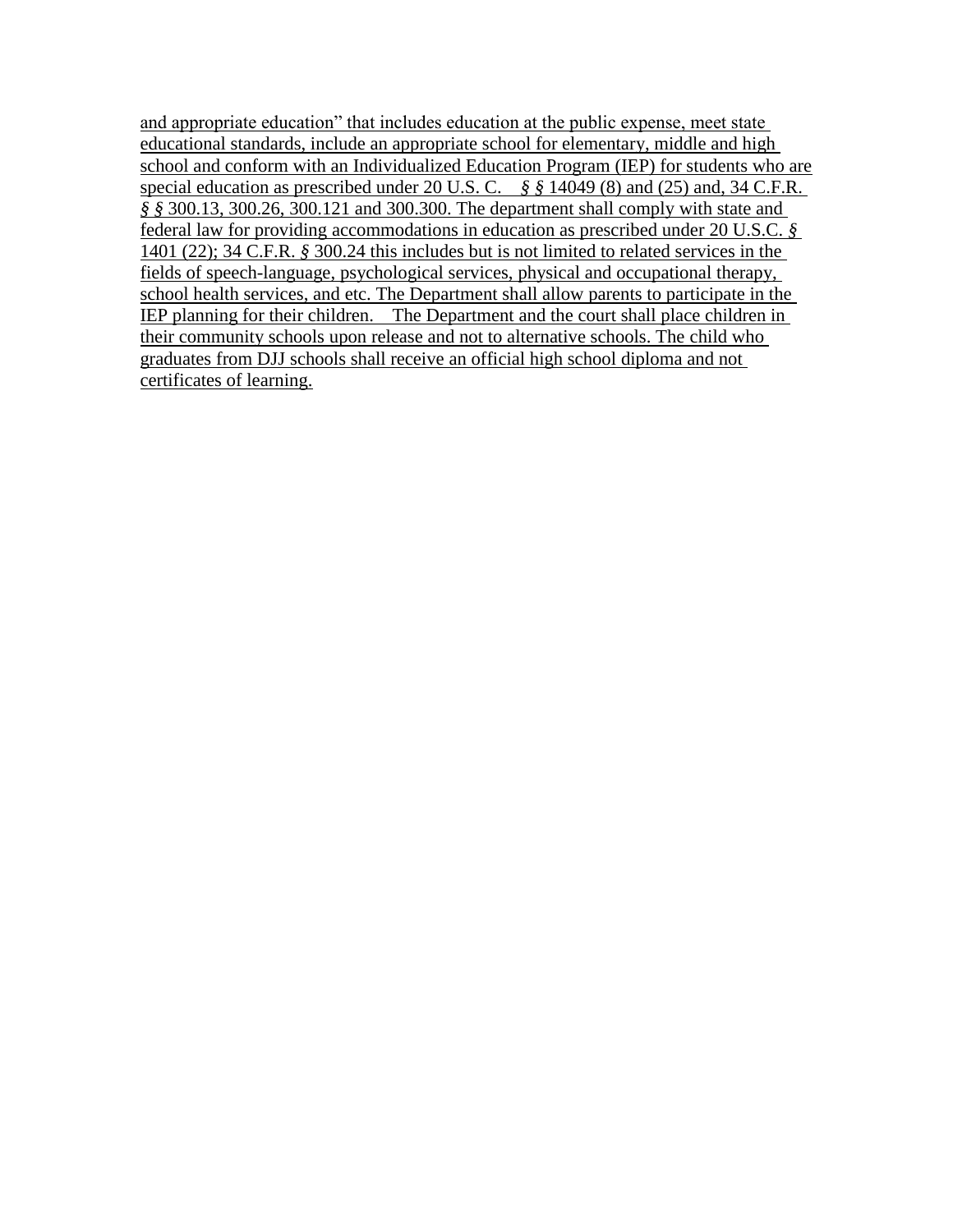## **II. Dismantling the School-to-Prison Pipeline**

In response to the growing number of violent acts committed in other states, Georgia began its zero-tolerance program. Through this initiative, the State of Georgia reacted to and responded to nationwide acts of isolated school violence. For several years, Georgia schools have confused their zero-tolerance program as a remedial measure. The zero-tolerance approach is punitive. Arrest of children in Georgia occurs at an alarming rate, and this is particularly true of African-American children who are disabled or have a disorder. Most of the committed acts are status offenses. Status offenses include unruliness, running away from SRO"s and police officers (otherwise charged as obstruction of an officer without violence or threat), and other offenses that would not be crimes if committed by an adult.

Local school boards are misusing Georgia law and the juvenile justice system to punish students who are either already suspended from school or who have been subject to tribunal and expulsion. This is double jeopardy under the law. The local school boards have Title 20, which prescribes the use of school disciplinary action. This action includes in-school suspension (ISS), out-of-school suspension (OSS) and other remedies available, which will keep students in compliance with the compulsory school attendance guidelines.

AAJJP is particularly concerned about the expulsion of exceptional students who suffer from learning disabilities and other disorders. The school systems are utilizing the juvenile court to circumvent I.D.E.A. (Individuals with Disabilities Education Act<sup>21</sup>, 20 U.S.C. § 1400 et seq, 34 C.F.R. 300.7 and U.S.C. §1401 (3); Special Education (Free Appropriate Public Education), see 20 U.S.C. §§ 1401 (8) and (25); 34 C.F.R.§§ 300.13, 300.26, 300.121 and 300.300; and 504 (Carl Perkins Act) guidelines.

AAJJP is well aware of the statutory changes of I.D.E.A. as a result of special interest groups who lobby their congressman/woman and local politicians for change. These groups include teachers unions and school board administrators. For the purposes of these recommendations, AAJJP has revisited the original intent of I.D.E.A. that was written into law in 1997; nonetheless recognizes the changes under 34 C.F.R. 300.530 et seq and 20 U.S.C. 1415 et seq.

The schools funnel the following cases through the juvenile court system. **Status Offenses:**

Truancy

l

- Unruly (including allegations of obstruction of an officer for running away) **Misdemeanor Offense**
- Disrupting Public School (off-campus incidents that do not create a harm/threat to the school, its staff, students and/or agents)
- Battery between students without weapons and/or injuries

 $21$  The legislative intent of the federal regulations of I.D.E.A. can best be described in its 1997 legislation. For that reason, you will find that the 1997 provision is pronounced in this recommendation. The author is well aware of the changes of 2004 and 2006 that have weakened the legislative intent due to special interest lobbyist and "consultants" operating on behalf of school boards and teacher unions. Nonetheless, you will find Part B of the 2004 and 2006 legislation herein.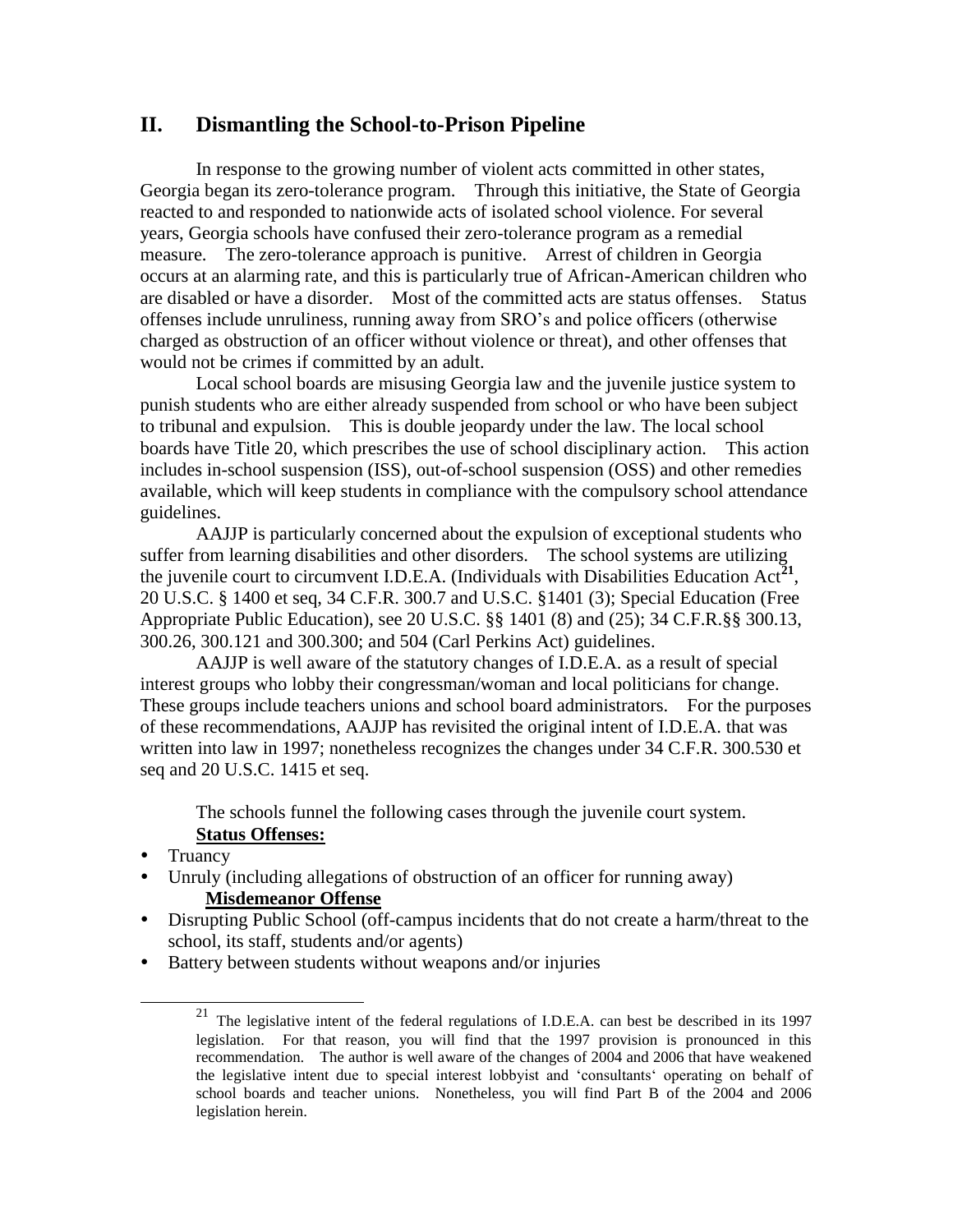According to the American Bar Association Juvenile Justice Center, Juvenile Law Center and the Youth Law Center:

"Schools must address child"s problem behaviors. The 1997 (**the original intent of the I.D.E.A. federal legislation**) amendments to IDEA require school personnel to address a disabled child"s behavior as an education matter by developing proactive, interventionist strategies to help the child control his own behavior, rather than responding to simply removing or excluding the children from regular classroom activities . . . When a school does suspend a disabled child from school or otherwise removes him for disciplinary reasons, school personnel must conduct behavioral assessment and develop a behavioral intervention plan. If such a plan already exists in the child"s IEP then the IEP team must review the plan and modify it as necessary to address the behavior the child"s removal prompted. $22$ <sup>22</sup>

As a rule, suspension is a tool of punitive measure used against without any modifications or behavioral intervention plans and local school board have ignored the provisions set forth under I.D.E.A. and 504. "No child with a disability can be expelled for conduct related to or deemed to be a manifestation of that disability." Id. § 300.523-524

In spite of this legal provision, exceptional children in this state are expelled everyday and subject to juvenile court proceedings. In many instances, these children are not afforded due process of law. "The Supreme Court ruled that **all** students had protected liberty interest in a public education that could not be taken away by suspension without the minimal procedural safeguards of notice and an opportunity to be heard. Students did not shed their constitutional rights at the schoolhouse door and the Fourteenth Amendment forbid such arbitrary deprivations of liberty as unilateral suspensions of up to 10 days without notice of hearing. Rudimentary due process was required to ensure fairness in disciplinary truth-seeking determinations. . . The Fourteenth Amendment forbids the state to deprive any person of life, liberty, or property without due process of law." Goss et al v. Lopez et al, 419 U.S. 565; 95 S. Ct 729; 42 L. Ed 2d 725 (1975)

 "Young people required by compulsory attendance laws to attend schools do not shed their constitutional rights at the schoolhouse door. The Fourteenth Amendment, as now applied to the states, protects citizens against the state itself and all of its creatures -- **boards of education not excepted**. The authority processed by the state to prescribe and enforce standards of conducts in its schools although very board must be exercised consistently with constitutional safeguards. The state must recognize

l

<sup>22</sup> Rosado, Lourdes. Special Ed Kids in the Justice System: How to recognize and treat young people with disabilities that compromise their ability to comprehend, learn and behavior. *American Bar Association Juvenile Justice Center, Juvenile Law Center and Youth Center.* P. 32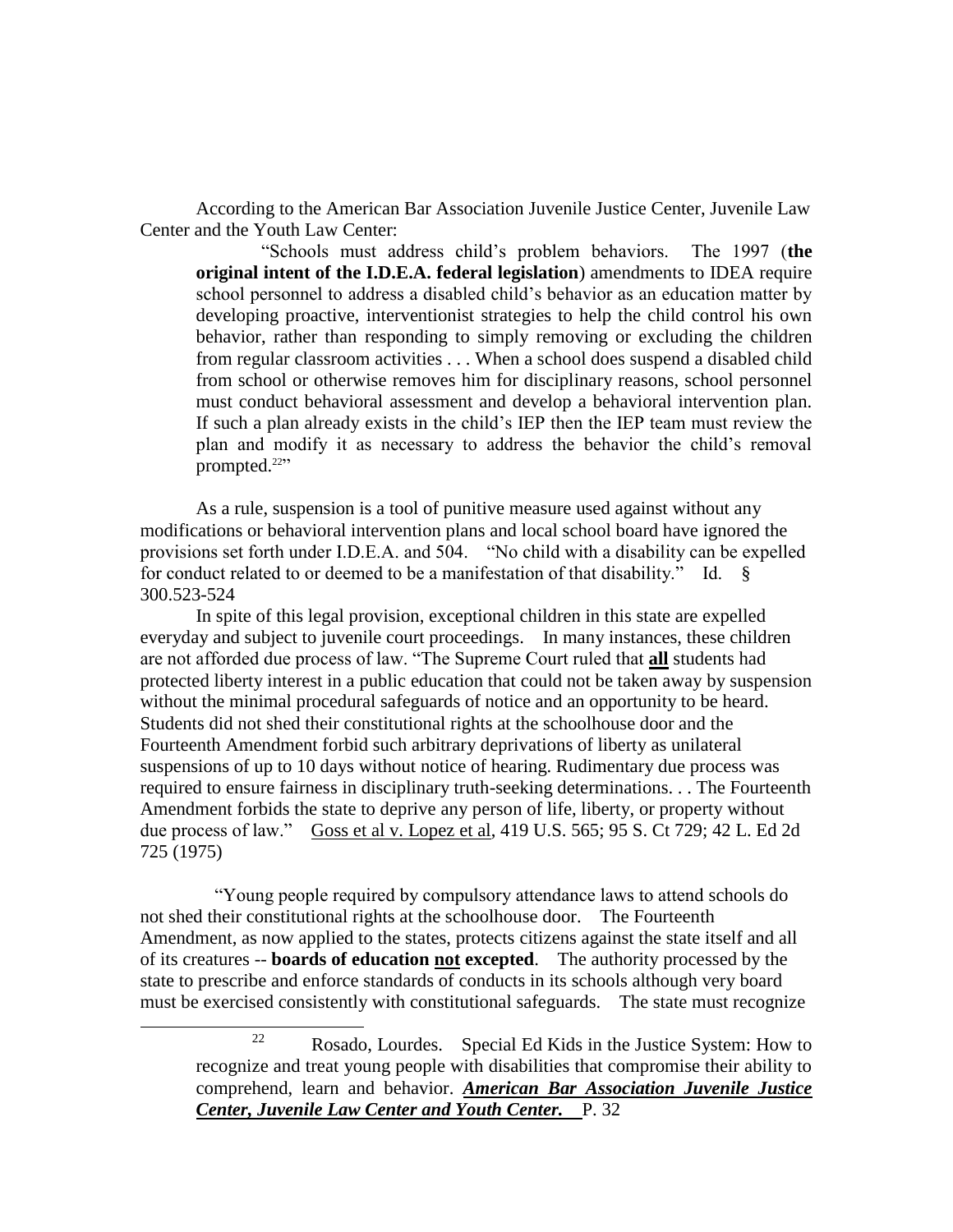a student"s legitimate **entitlement t**o a public education as a property interest which is protected by the Due Process Clause and which may not be taken away for misconduct without adherence to the minimum procedures required by that clause." *Id*

The court said, "Where a person"s good name, reputation, honor, or integrity is at stake because of what the government is doing to him, the minimal requirement of the clause must be satisfied, including in the case of school suspensions. If sustained and recorded, charges could seriously damage the students' standing with their fellow pupils and their teachers as well as interfere with later opportunities for higher education and employment." *Id* 

Status offenses are offenses such as truancy or other acts that would not be a crime if committed by an adult. African American children and the poor children of Georgia are detained for weeks and sometimes months on status offenses in secured detention facilities for alleged violations of truancy and unruly behavior. Most of these cases are reports from the local school system.

Under the federal Juvenile Justice and Delinquency Prevention Act (JJDPA), Georgia received almost \$2 million dollars in grants. Georgia receives these funds because Georgia agrees to comply with federal mandates that include the "deinstitutionalization of status offenders and the reduction of disproportionate minority contact." Currently, Georgia is in non-compliance with these mandates.

In addition, the school systems reports children as unruly and/or truant and, children lose days from school as result of incarceration. Children who are truant are also subject to suspension. None of these "remedies" makes any sense. How do we educate the children of this state, especially those already academically challenged, if we continue to incarcerate or suspend them from school?

If Georgia refuses to be brought into compliance, then Georgia would lose the almost \$2 million in federal funding. JJDPA, 42 U.S.C. § et seq., and its regulations, 28 C.F.R. § 31.303.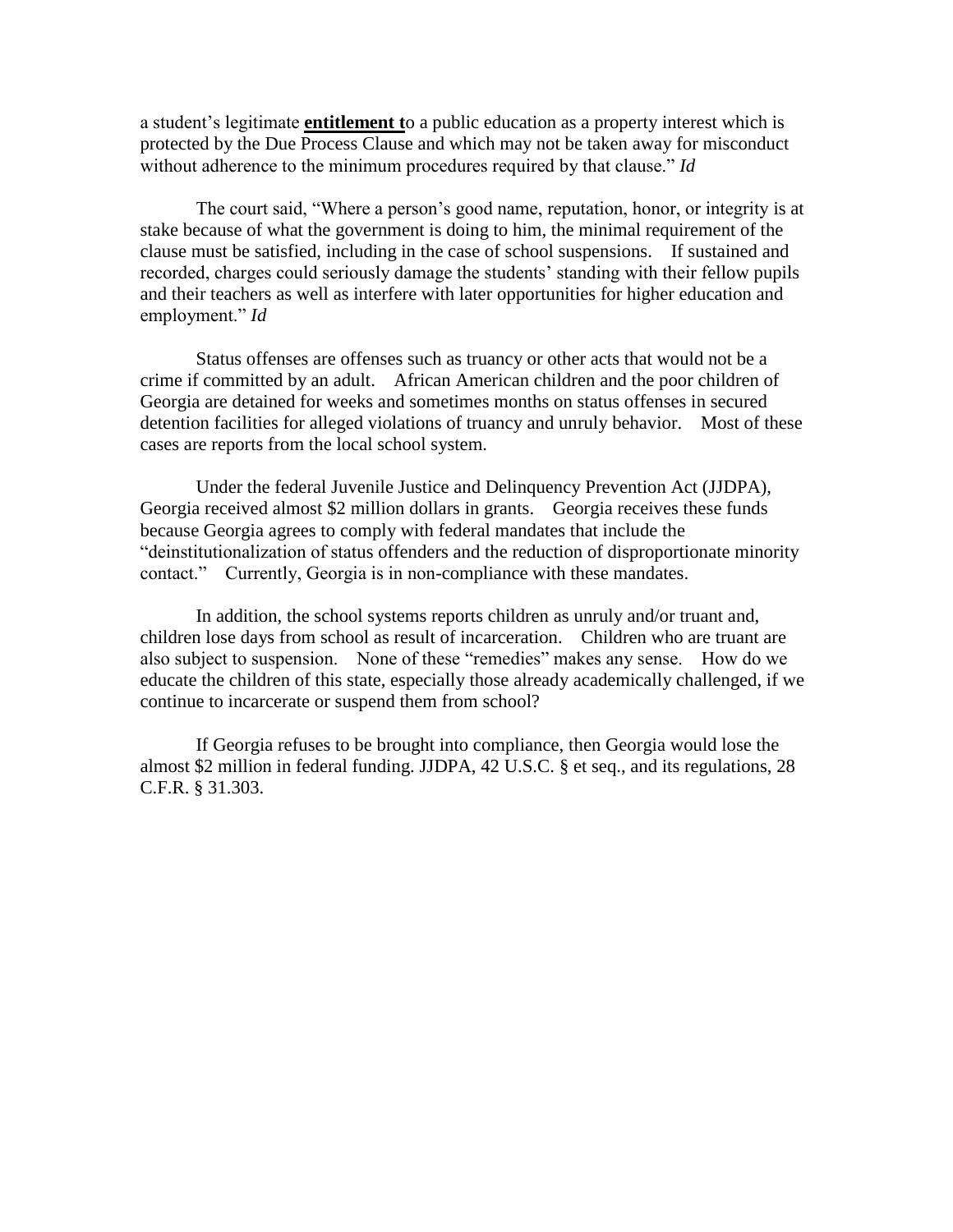#### **RECOMMENDATIONS TO DISMANTLE THE SCHOOL-TO-PRISON PIPELINE**

#### **Create/Enact: New Legislation Insert: Add to the current legislation Amend: To revise or add a provision to existing legislation Repeal: To delete current legislation**

#### **As noted by Supreme Court Justice O'Connor**

"… it is beyond cavil that juveniles are as a class generally less mature, less responsible and less fully informed than adults, and that these differences bear on juvenile's comparative moral culpability. ("There is no dispute that a defendant's youth is a relevant mitigating circumstance".) **Roper v. Simmons**, 543 U.S. \_\_\_\_\_ (2005)

#### **To Create/Enact:**

That all elementary, middle and high schools implement a "student council code of conduct committee" which shall consist of students from each grade, a teacher representative from each grade, who by vote of the PTA/PTSA will serve to aid the students on the committee and, four parents, one from each grade, who by vote of the PTA/PTSA will represent each grade. Decisions and sanctions by the committee will be binding, but can be appealed to the Principal of the school. (Synonymous to mediation and arbitration under Title 9, Chapter 11). Students will receive orientation in mediation and will be trained to understand the code of conduct.

#### **To Create/Enact:**

No student shall be asked to provide a written or oral statement about an incident at school or outside of school that can subject the child or a third person to an arrest in the absence of an attorney; no parent shall waive their child"s right to counsel, but can request an attorney to represent their child's interest.  $(5^{th}$  Amendment Rights)

#### **To Amend/Insert:**

That juvenile court and municipal courts shall have jurisdictions over matters brought by a local board of education pursuant to Code Section 20-2-766.1 That all matters brought by the school to the juvenile court shall be subject to the juvenile court's school mediation program that shall mediate all cases involving unruliness, and misdemeanors offenses.

#### **Create/Enact:**

To enact legislation that mandates that ALL schools within the State of Georgia shall offer an in-class course or an in-class student orientation on violations of school laws and code of conduct. In addition, a mandated, parent, teacher and student assembly shall be held that reviews the school code of conduct, and violations of school law and criminal laws (obstruction of an officer, battery, public indecency, etc.) this shall be held at the beginning of the year and again, in January following holiday/winder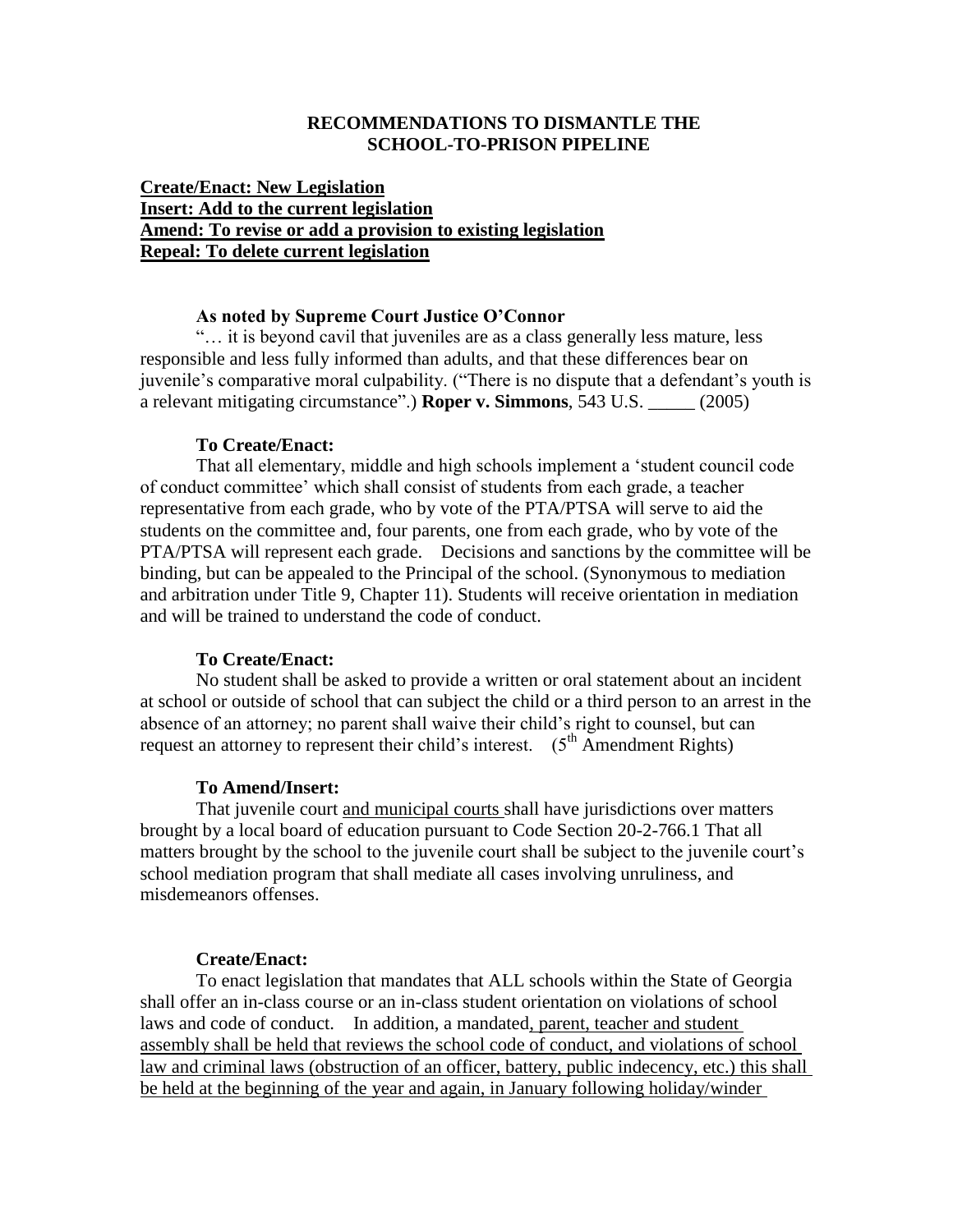break. Parents and students must learn what acts on school property constitute violations of the law. Elementary and Middle schools must be taught that acts of fighting can constitute battery, 16-5-21, ; that acts of truancy is a status offense; the acts of telling a person that they will be beat up can constitute "terrorist threat," O.C.G.A. 16-11-37, etc. AAJJP does NOT condone children charged for these offenses because the children do not understand the criminality of their action. Many children cannot and do not know that these acts are crimes if committed by an adult. The school"s zero-tolerance policies are overreaching and it criminalizes behaviors that are A-typical of school-aged children.

#### **Create/Enact:**

To enact legislation that mandates that schools cannot use the juvenile courts as its disciplinary arm. Every school district shall enact uniform codes of conduct, uniform disciplinary guidelines that are within the ambit of Georgia law and that afford children constitutional safeguards under due process.

*Reference United States v Rodger,* 466 U.S. 475, 104 S. Ct. 1942, 1948; 80 L.Ed 2d 492; *United States v. Hedges*, 912 F. 2d 1397  $(11<sup>th</sup> Cir)$ . The "unambiguous words of a criminal statute are not to be altered nu judicial construction so as to punish one not within its reach, however, deserving of punishment his conduct may seem." *Viereck v. US,* 318 US. 236, (3); 63 S. Ct. 561, 87 L. Ed. 734.

#### **Create/Enact:**

To enact legislation that mandates that every child charged with the offense of battery (fist fight) not involving a weapon or injury shall be disciplined via the school's use of suspension (ISS/OSS) or parent-teacher conference, etc. (Further, the schools must also take into account that O.C.G.A. 16-3-21 prescribes "self-defense" and use of force provisions and the right to protect self does not shed at the schoolhouse door.)

#### **Create/Enact:**

To enact legislation that mandates that all elementary and middle school children will not be subject to arrest, handcuffed or transported to the police department or juvenile court, unless the incident involves serious injury or use of a weapon.

Create/Enact: That each local school board, shall allow their schools to determine the dress code of the students where the school is facing gang activity. Each school shall be responsible for conducting two public hearings at the school to give the parents the opportunity to be heard on uniform attire. The local school boards shall also be empowered to determine which schools shall have a uniform dress code to avoid gang activity. They shall conduct two public hearings on the matter.

#### Create/Enact:

Each local school board shall allow the individual schools to develop a curriculum for health science for all students grades 6 through 8 to teach them sex education, teen pregnancy and obesity. The schools shall conduct a public hearing and the PTSA/PTA shall be a part of the planning committee. Each school will determine if this program is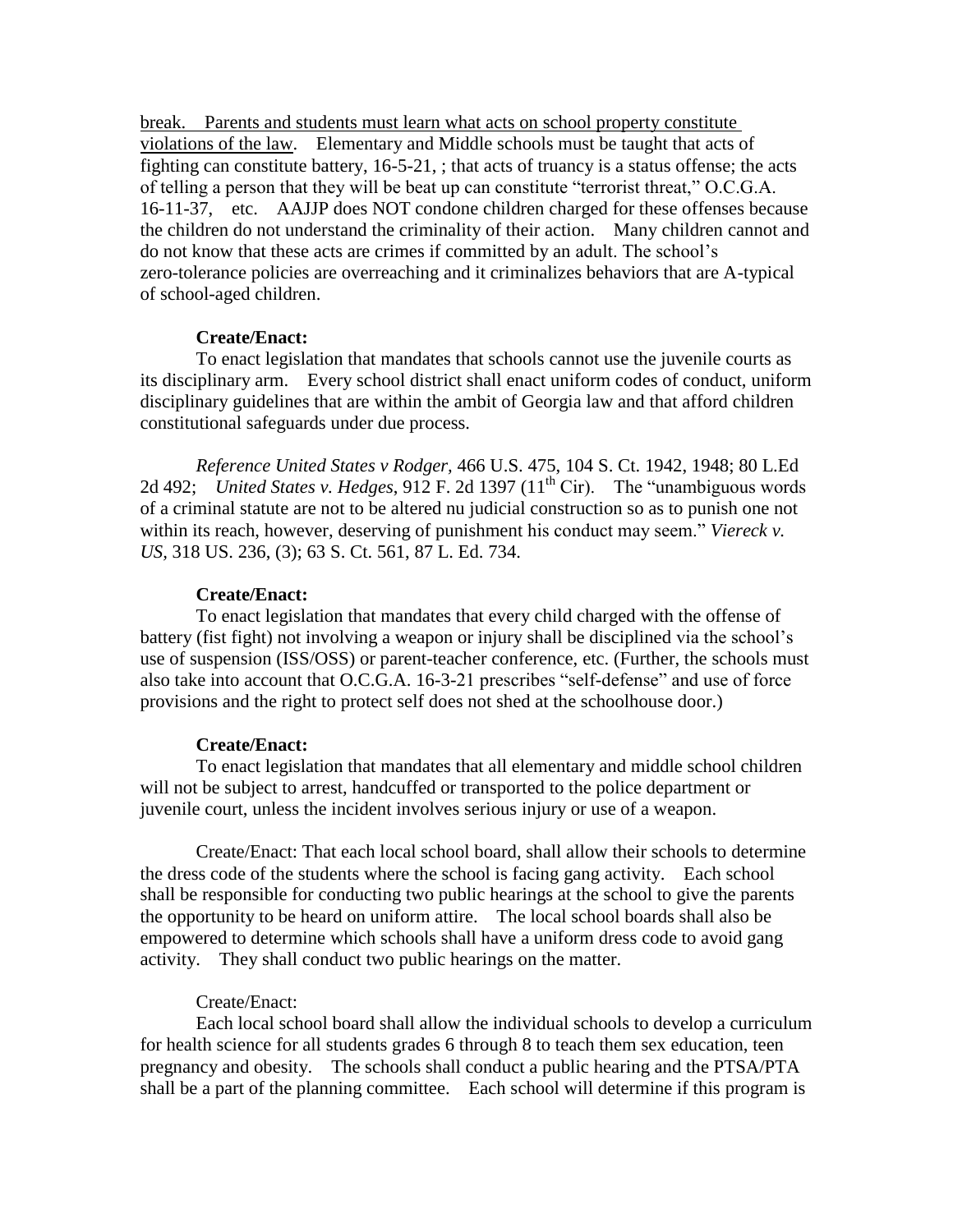best suited for their individual schools based on need. The board shall not deny the schools the opportunity to educate and inform their students on matters of public policy and concern. In addition, the board shall be empowered to demand that a school within its district that has a proven at-risk population to adopt a curriculum but the board cannot refuse to allow a school within its district to provide the curriculum. Parents may petition the school or the board for a curriculum.

#### **Create/Enact/Amend and Insert: (Repeal 20-2-1160 as written and amend) O.C.G.A. 20-2-1160. Local boards to be tribunals to determine school law controversies; appeals; special provisions for disabled children.**

The Supreme Court held that "A fair trial in a fair tribunal is a basic requirement of due process." *Holt v VA*, 381 U.S., 131. Taking this into consideration, and given the impartiality of the school board tribunal proceedings, AAJJP recommends that parents and children are afforded the option of immediately proceeding in their superior courts. Or, the Governor shall impanel a board of "**State School Tribunal Review Panel**" which would consist of a representative from each school board, or regional school district, or judicial district, with members from the community, Court Appointed Special Advocate, members from the State school board, Accreditation boards and member from the business community. Similar to grand juries, they will hear cases per quarter and will make decisions on tribunals. Unless urgent, children will not be removed from schools via tribunals until their matters go before the **SSTRP**. Otherwise, the school would have to request an ad havoc committee to review the cases.

All schools must demonstrate that they have used and exhausted all disciplinary measures before using a tribunal. Further, tribunals cannot be used to circumvent IDEA, FAPE, NCLB guidelines and laws.

#### **UNCONSTITUTIONALITY OF STATUTES USED TO PUNISH CHILDREN**

#### **To Amend/Insert: O.C.G.A.** § **20-2-1185 within 1000 Feet of School Property (Fill-In -- Sherri)**

As written, this law appears to be unconstitutional because it includes within the 1000 feet parameters of privately owned property that is subject to the domain of the state for purposes of disciplining children. The "on, in or within" 1000 feet of the school is overbroad. In addition, it gives school resource officers powers to enter onto private property to address a school related matter (truancy, smoking, drinking, etc.). These issues should be addressed by trained and qualified local police and law enforcement agencies. Further, in a recent decision by the Supreme Court, they ruled that it was unconstitutional to restrict the residency of sex offenders. The same legal principle applies here. $^{23}$ 

 $\overline{\phantom{a}}$ 

<sup>&</sup>lt;sup>23</sup> For example: several children cut their last two class periods following lunch to hold a house party. The property was located within the 1000 feet of the school; the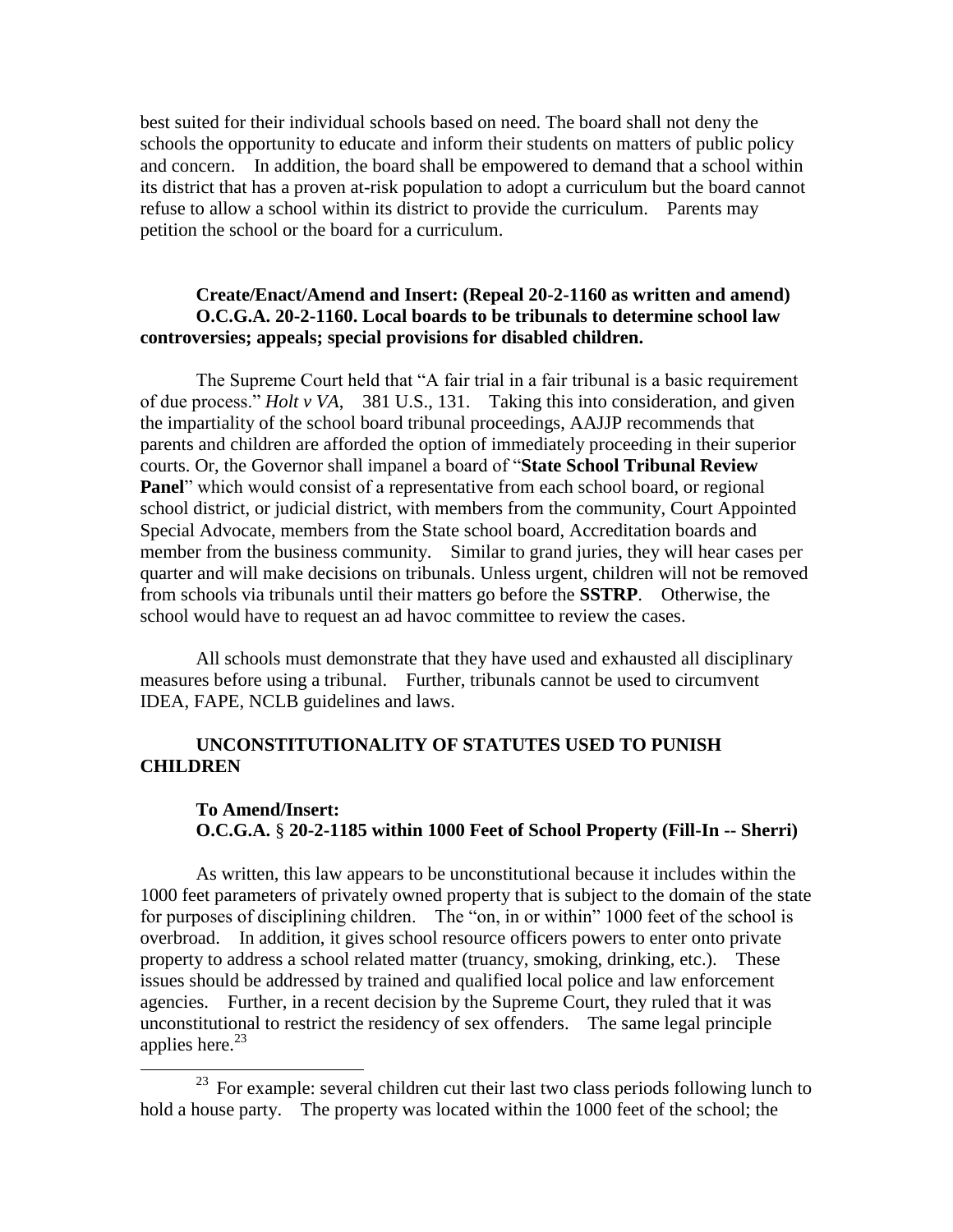#### **Disrupting a Public School**

 $\overline{\phantom{a}}$ 

**O.C.G.A.**  $\S$  **20-2-1181** is unconstitutionally void for vagueness<sup>24</sup>

Local School Boards are citing children via their SRO/School Police with disrupting the public schools. The Georgia General Assembly must repeal or amend O.C.G.A.§ 20-2-118 as written because it is unconstitutionally void for vagueness because there are no standards to guide those charged with enforcing the law, and there exist the very real possibility of discriminatory and arbitrary enforcement, which

SRO"s, without a warrant entered the property, and arrested the students. ) In another incident, several students were at their private resident, after school, and the SRO alleged that they were told that a fight was going to occur by way of a tip; they engaged in a pursuit of these students. No fight had begun and the officers did not witness any fight. The officers chase down some of the students and pursued the others in their vehicle. Some of the students were found at a private property belonging to one the students. They were in the back yard. The students were chased by the officers and arrested; another student was arrested the next day at school. The students who ran from their backyard, who had done nothing wrong, were charged with LEO (Obstruction of an Officer under O.C.G.A. 16-10-24). No fight ever occurred. The children were sentenced to 60 days for the LEO charge. In any other setting, the officers would have never been able to pursue these children and subject them to an arrest. Notwithstanding the officers' reliance on an unfounded tip, they entered a private property where children were not engaged in any criminal activity. However, because the school alleges that these private properties fall within the ambit of their school campus, they are given latitude that has a discriminatory effect as enforced and otherwise violates the constitutional rights of the homeowners.

<sup>24</sup> "A **statute is unconstitutionally vague** if it fails to give a person of ordinary intelligence notice of the conduct which is prohibited and encourage arbitrary and discriminatory enforcement" especially as applied to an exceptional child. Johnson v State, 264 Ga 590 (1), 449 S.E. 2d 94 (1994), citing Izzo vv. State, 257 Ga 109, 110 (1), 356 S.E.2d 204 (1987). See also, Land v. State, 262 Ga 898, 899 (1), 426, S.E.2d 370 (1993)."A statute is unconstitutionally overbroad if it reaches a substantial amount of constitutionally protected conduct." State v Miller, 260 Ga. 669, 673 (2), 398 S.E2d 547 (1990). What is disrupting a public school and how is it applied to an exceptional child? "A criminal statute must be construed strictly, and that, as said by the Supreme Court of the United States in Viereck v. U.S. 236 (3), 63 S. Ct. 561, 87 L. Ed. 734: "The unambiguous words of a criminal statute are not to be altered by judicial construction so as to punish one not within its reach, however, deserving of punishment his conduct may seem." Citing Fleming v. State, 271 Ga. 587, 523 S.W2d 315, 318 (1999)The Due Process Clause of the Fourteenth Amendment protects a defendant in a criminal (quasi-criminal juvenile proceeding) case against conviction except upon proof beyond a reasonable doubt **of every fact necessary to constitute the crime** in which he is charged. Jackson v. VA, 443 US 307Criminal statutes must be strictly against the state and liberally in favor of the accused. Palmer v State, 260 Ga 330, 331, 393 S.E.2d 251 (1990); Knight v State, 243 Ga. 770, 775 (2), 257 S.E.2d 182 (1979); Balkom v Defore, 219 Ga 641, 642 (2), 135 S.E.2d 425 (1964).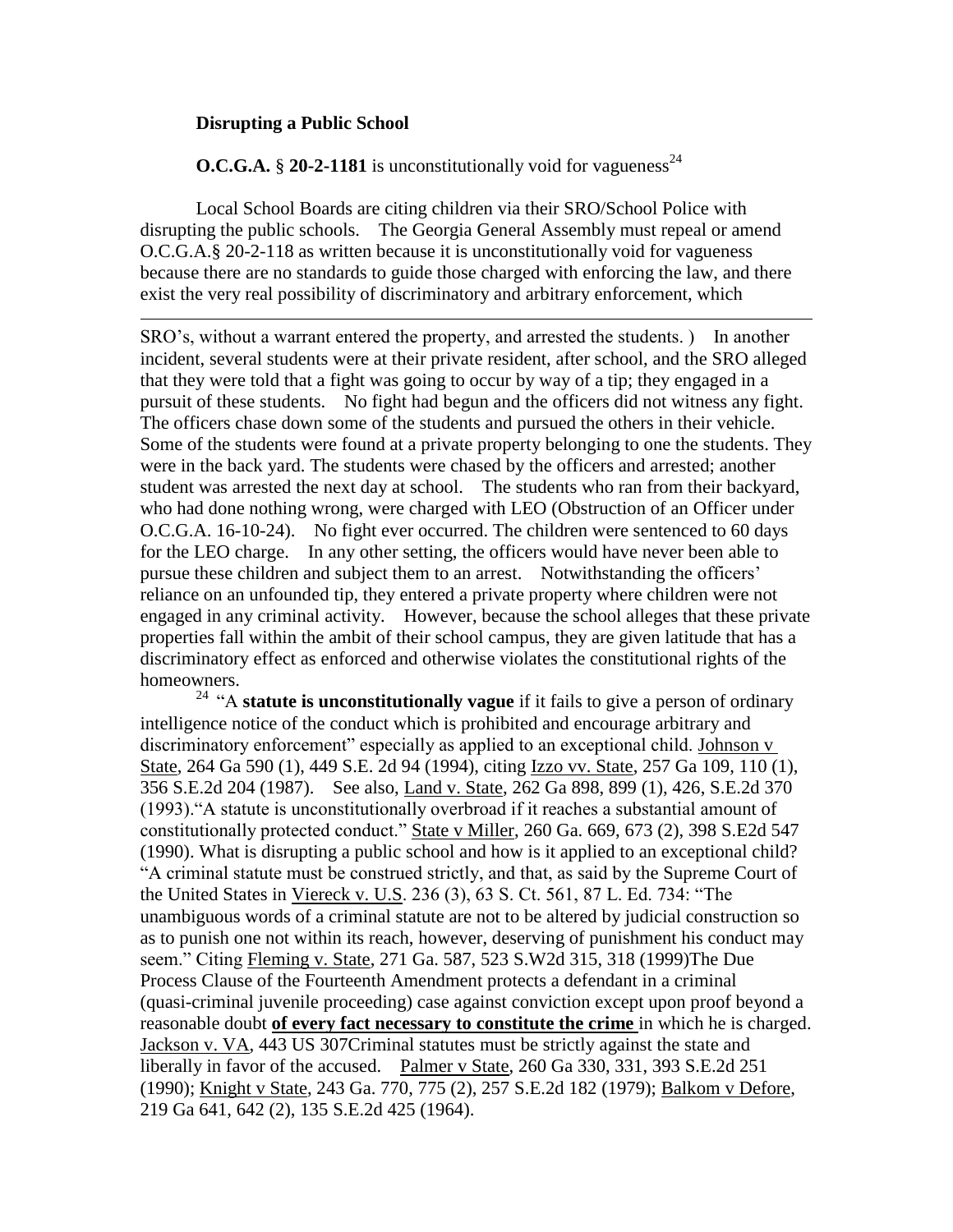specifically targets children who suffer from learning disabilities and are in special education. Windfaire Inc. v. Busee, 523 F. Supp. 868 (N.D. Ga 1981). In the alternative, O.C.G.A. 20-2-1181 should be quashed and held unconstitutionally vague, indefinite and over-broad, both on its face and as applied to students. The statute violates the due process and equal protection clauses of the  $5<sup>th</sup>$  and  $14<sup>th</sup>$  Amendment of the United States Constitution, as well as Article 1, Section 1, Paragraphs 1,2, and 5 of the Georgia Constitution. The statute further violates students" rights as guaranteed by O.C.G.A. sec. 1-2-6 (a) (1) and (2).

## **DOUBLE JEOPARDY<sup>25</sup>**

#### **Create/Enact:**

 $\overline{\phantom{a}}$ 

It shall be unlawful to charge a child/student with an offense and also proceed against the child in juvenile court for the same offense or same transaction.

It shall be unlawful for any school to hold a tribunal to expel a student from school for an offense that occurred on school property until after the child is adjudicated delinquent for the offense.

It shall be unlawful for a student to be sent to an Alternative school upon release from a juvenile detention sentence or program; the student shall be allowed to return to his community school.

Status offenses should not subject children to secured detention. With that said, two bills, HB 52 and HB 662 are still open for consideration and passage by the 2008 Session of the Georgia General Assembly.

**HB 52** children would not be subject to pre-adjudication detention. Children will be released to their parents in lieu of being in secured detention.

**HB 662** legislation would have a great impact on the children of Georgia because it would place new guidelines on juvenile courts, which would curtail or prevent secured

<sup>&</sup>lt;sup>25</sup> Administrative Suspension and Juvenile Court Services Administrative sanctions constitute punishment for double jeopardy purposes only if they are punitive rather than remedial. State v Perry, 261 Ga. App. 886; 583 S.E.2d 909, (2003). **AAJJP raises a similar legal argument and contends that administrative suspensions and the involvement of juvenile court services constitute double jeopardy. Most suspensions of academically challenged and disabled children are not corrective**. The Supreme Court held that double jeopardy attaches whether or not "one proceeding was civil and the other was criminal, it did not matter, so long as they both involve the same offense and both were intended as punishment." Kurth Ranch v US 114 S. Ct. at 1947-48. "A sanction designed in whole or part to deter or punish will constitute punishment, regardless of whether it also has a remedial purpose." Austin v. U.S., 125 L.Ed. 2d 488, 113 S. Ct. 2801 (1993). Most exceptional children are forced out of school via use of juvenile court services. Double jeopardy attaches when the offenses require and involve proof of the essential elements. Isbell v State, 190 Ga App 25, 378 S.E.2d 529. (1989).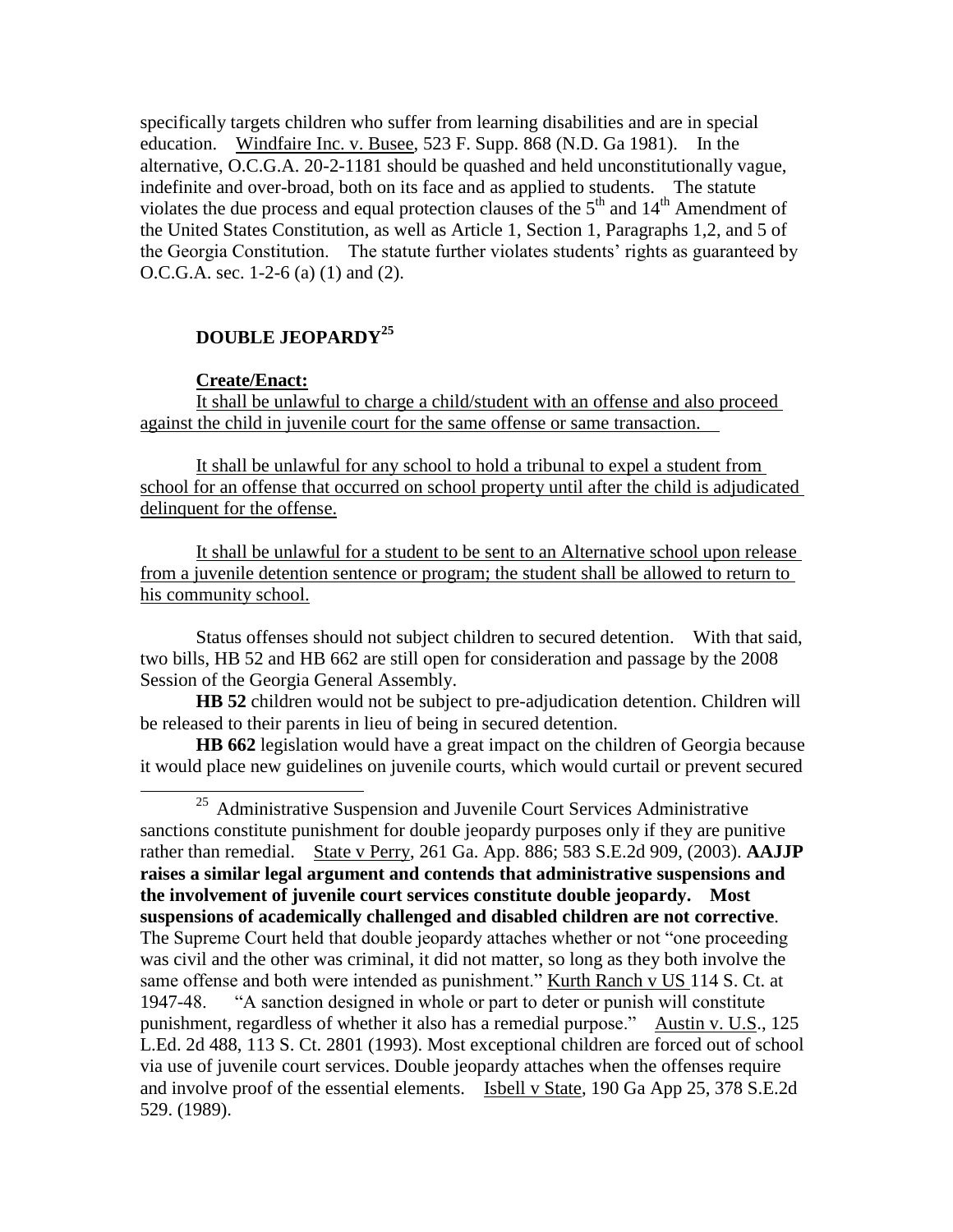detention of status offenders.

## **Georgia Must Comply With Due Process Rights in School Disciplinary Exclusions. See 20 U.S.C § 1415 (k); 34 C.F.R. §§ 300.519-529.**<sup>26</sup>

Georgia law shall mandate that the juvenile justice system should not be a dumping ground for problem children in the school systems, who are mostly the mentally and emotionally challenged children. Georgia schools shall adhere to federal guidelines and enact legislation that is in compliance with I.D.E.A. as follows:

1.The schools will follow the guidelines set forth under federal law (**I.D.E.A. and others as noted herein)**.

- 1. The Supreme Court held in Matthews v Eldrige, that due process varies but must include: **Interest at stake, Risk of erroneous deprivation of that interest through procedures used** (example: a child alleged to commit an offense who is adjudicated not-guilty, but who was already suspended for the same offense, or worse, removed from school via tribunal), 424 U.S 319, 333-335 (1976).
- 2. When warranted the schools will exhaust all in-school disciplinary remedies before using out-of-school suspension. The juvenile court services shall only be used where an actual violent crime, if committed by an adult, occurred.
- 3. When warranted the schools will use the following or similar guidelines for disciplinary actions:
- $\bullet$   $1^{st}$  offense Verbal Warning
- $\bullet$   $2^{\text{nd}}$  offense Written Warning
- $\bullet$   $3^{\text{rd}}$  offense Parent-Teacher conference
- 4<sup>th</sup> offense ISS (in-school suspension **during** school)
- 5<sup>th</sup> offense ISS (in-school suspension **after** school hours during
	- program)
- $6<sup>th</sup>$  offense OSS (Out of school suspension)

\*\*\* These offenses do not involve weapons, drugs, and/or injury caused by an act of violence. Further, we note that children will have fistfights, and the school will make the appropriate assessment as to whether or not that student will be subject to in-school suspension **and** a parent-school conference where there are no injuries or weapons involved. The goal is to keep students in school and not to continue to criminalize student behavior under an ineffective zero-tolerance program.

## **Procedural Rights in Disciplinary Exclusion of Any Student.**<sup>27</sup>

- 1. The **U.S. Supreme Court** held that any student suspended for any amount of time is entitled, at a minimum to:
- Some form of notice

l

- An explanation of the evidence in support of the allegation
- An opportunity to be heard

26 Rosado, Lourdes. Id

27 Rosado, Lourdes. Id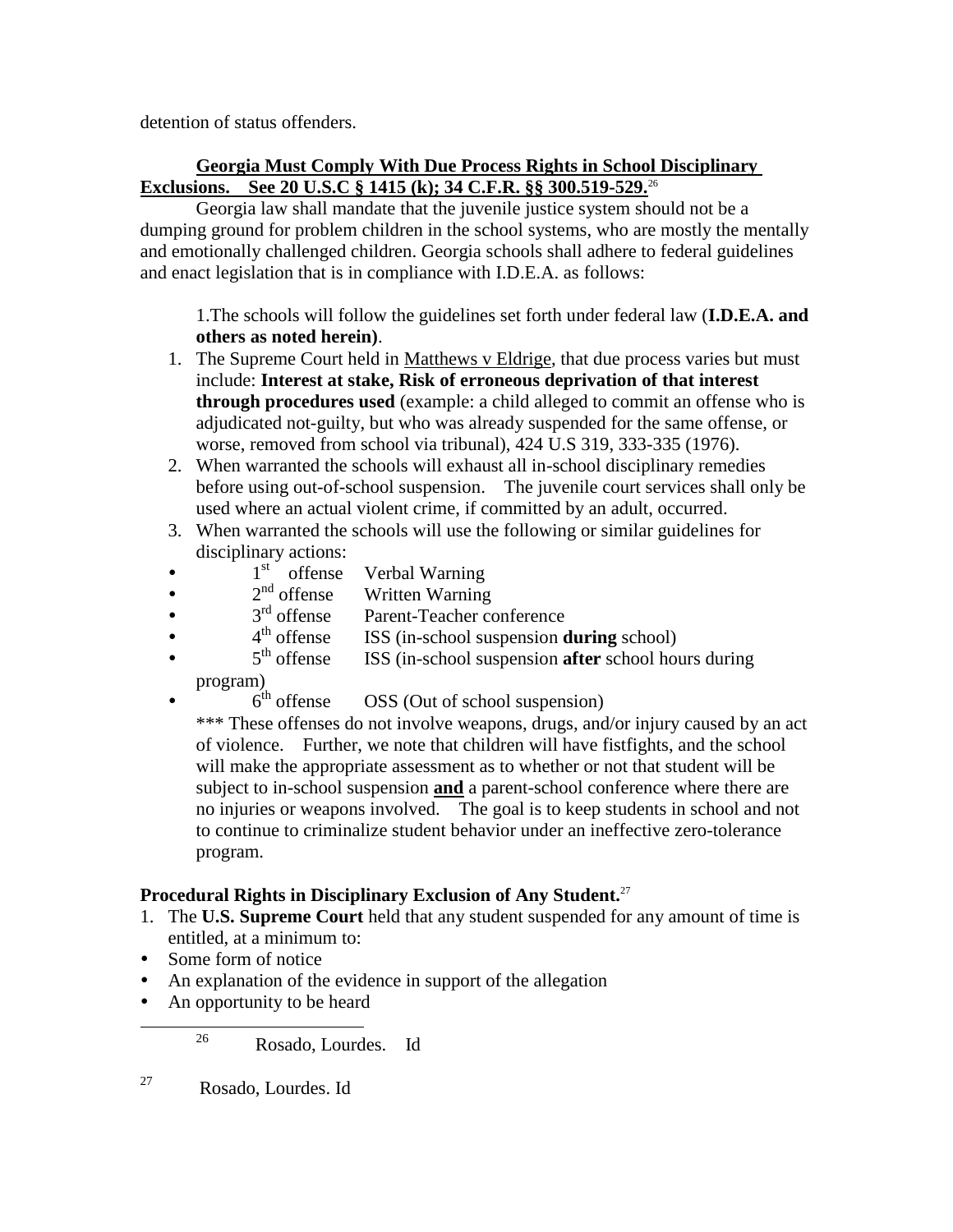- An impartial decision maker
- Must be afforded a hearing on the form of discipline/penalty imposed.
- If the suspension is more than 10 days, the Supreme Court has held that more process is due. Goss v Lopez, 419 U.S. 565 (1975).

2. Procedural Rights of Special Education Students in Disciplinary Exclusions. An exclusion of more than 10 days of a special education student from his/her regular placement "triggers the rights and procedures ordinarily attendant to placement changes under IDEA." <sup>28</sup> Honig v. Doe, 484 U.S. 305 (1988)

- The right to notice
- The right to a written complaint
- The right to have a due process hearing
- The right to remain in the current educational placement pending the resolution of the administrative or judicial proceeding (This is currently NOT occurring).

The "stay-put" provision MUST be activated when the parent request a hearing or file an appeal to challenge the disciplinary exclusion provision. THE SCHOOL MUST obtain a court order to remove the child from the school once the parent makes the request to a hearing or files an appeal. The child CANNOT be removed during the "stay-put" period.

## **EDUCATION AFTER EXPULSION**

Even if a child is expelled from school, the state remains obligated to provide that child with a free and appropriate public education (FAPE). The state must place the child in an alternative placement that will still follow the child"s IEP (Individualized Educational Program).

## **EDUCATIONAL SERVICES PROVIDED FPR DETAINED STUDENTS UNDER IDEA**

The school system is still obligated to make sure that the juvenile court and the Department of Juvenile Justice receives the students IEP BEFORE the students are placed into physical custody of DJJ. The 1999 provision of IDEA requires that in-custody children receive special educational services.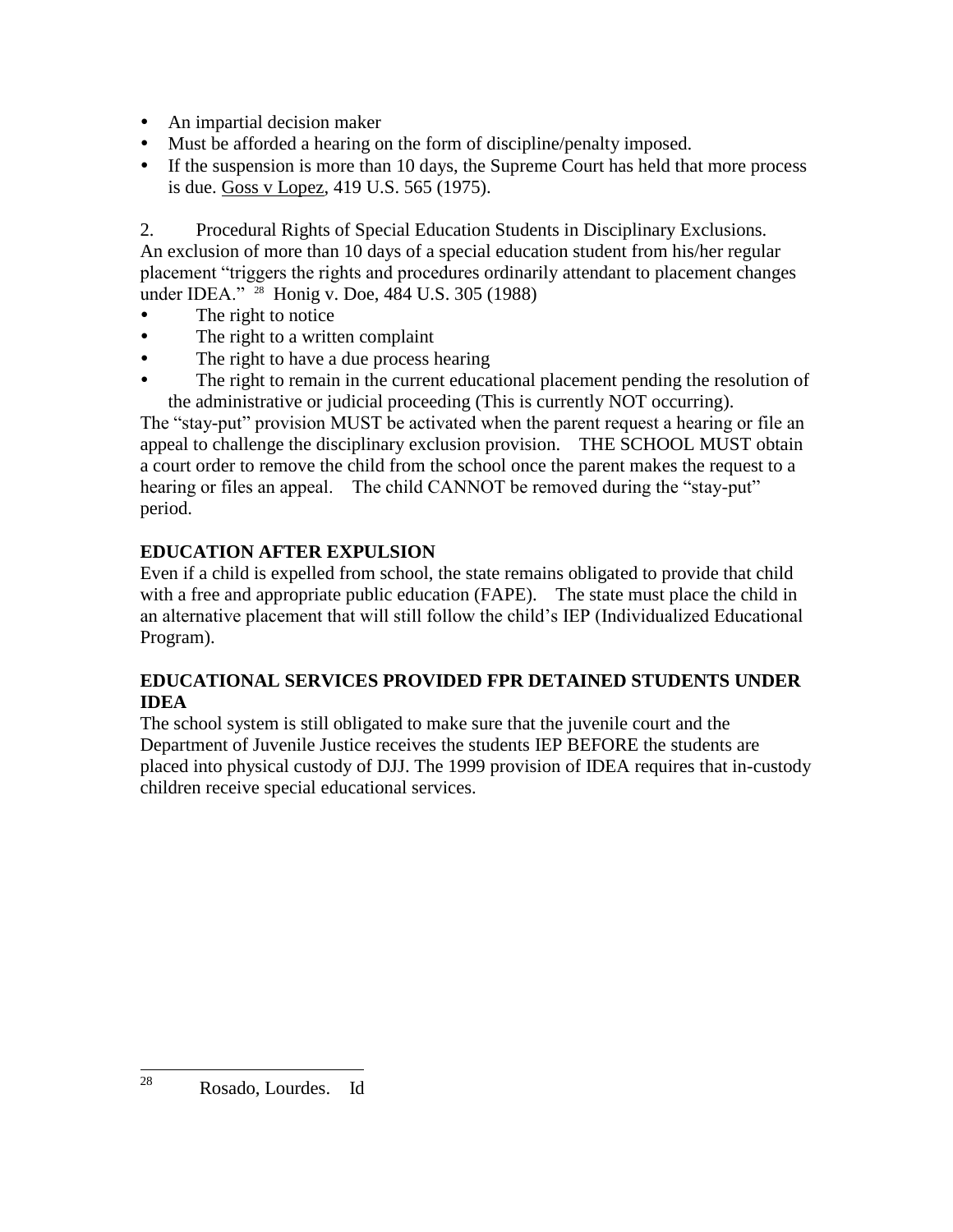## **III. Reorganize the Juvenile Court System.**

**Create/Enact: New Legislation Insert: Add to the current legislation Amend: To revise or add a provision to existing legislation Repeal: To delete current legislation**

**The role of the juvenile court system is to "assist and protect and restore . . . It is to provide, preferably in the child's home, the care, guidance, and control that will be conducive to the child's welfare and the best interest of the state; and when a child is removed from the control of his or her parents the court shall secure for the child care as nearly as possible equivalent to that which his or her parents should have given the child." O.C.G.A.** § **15-11-1.**

**AAJJP believes that the State of Georgia juvenile justice system has failed the children of this state and that the state has not meet the "construction and purpose" of O.C.G.A.** § **15-11-1.**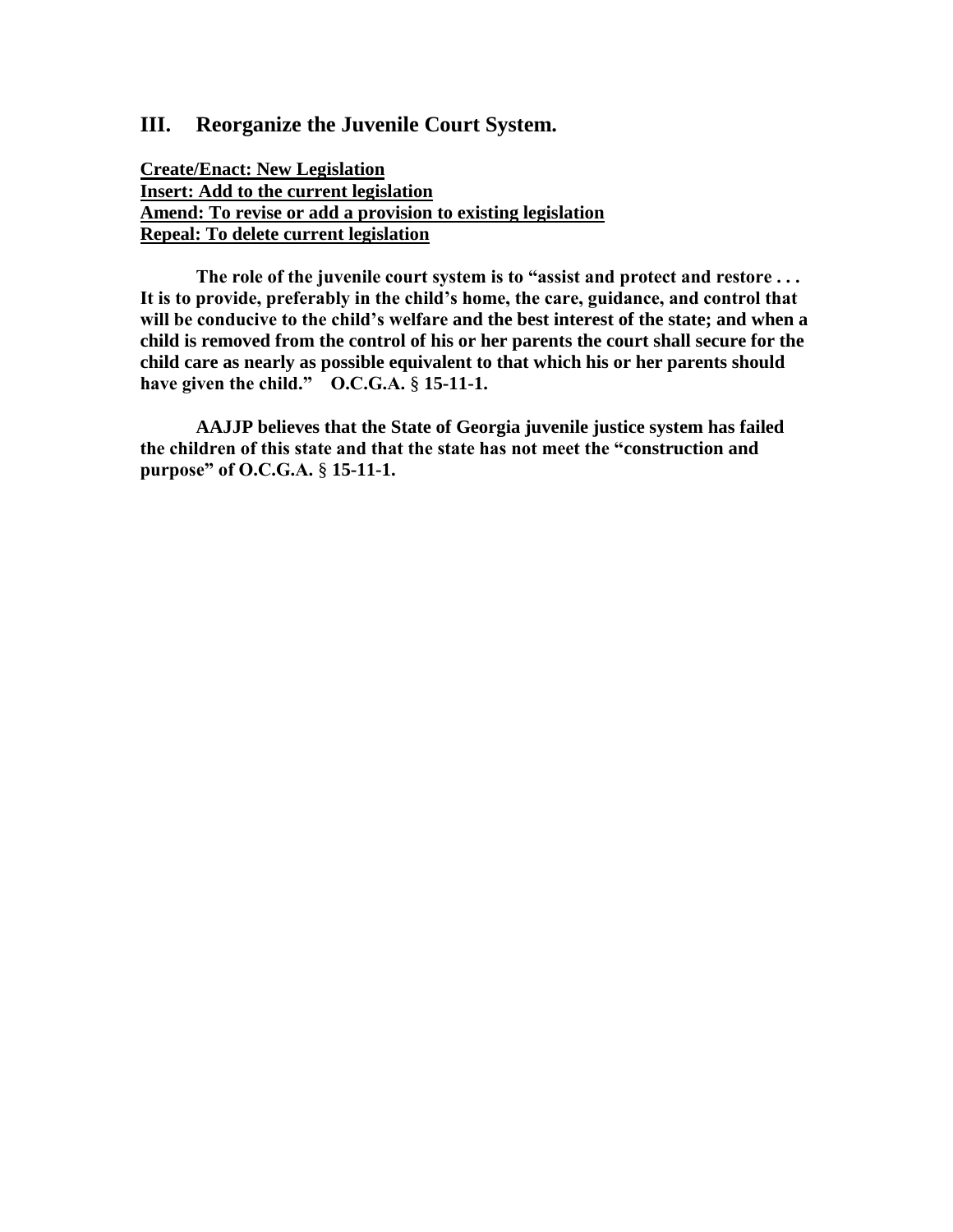## **Recommendations for reorganizing and changing the juvenile court system**

**Create/Enact: New Legislation Insert: Add to the current legislation Amend: To revise or add a provision to existing legislation Repeal: To delete current legislation**

## **Create/Enact:**

- **The General Assembly shall create and authorize the creation of a Juvenile Pretrial Intervention and Diversion Program (For adults O.C.G.A.** *15-18-80.)*
- **The General Assembly shall create and authorize the creation of a Juvenile Drug Court and Youth Court Program**
- **The General Assembly shall create a provision for the creation of a Juvenile Court School Mediation and Mediation program for all status and misdemeanor offenses. The enactment of mandatory mediation can fall under a new statute: O.C.G.A. 15-11-69.1 (Currently, under O.C.G.A. 15-11-69 Georgia law allows for Informal Adjustments.).**

Mediation shall be provided for all other status offenses including runaways; unruliness and prostitution. Juvenile prostitution shall not be considered a crime if committed by an adult. The mediator shall engage DFCS, Court Personnel, Mental Health services, Medical services and other services to aid juvenile prostitutes. No juvenile prostitute shall be incarcerated or placed in secure detention. Secure detention includes an environment that restricts or prohibits free movement.

All school related incidents that include status offenses and misdemeanors shall be first subject to mediation at the Juvenile Court. The school shall provided documentation to the court to be made part of the case file when the petition is filed, that they have exhausted all school disciplinary remedies. Remedies for purpose of this section shall mean parent-teacher meetings, school conferences, suspensions, warning and after school detention. Prior court mediation shall not preclude additional mediation services to resolve status offenses and misdemeanor allegations that include fist fighting at school; truancy/cutting class, allegations of misbehavior that interferes with classroom performance. Mediators shall work to resolve the matters and shall not prescribe displacement or detention for any child.

## **Create: Election of Juvenile Court Judges**

Reintroduce **HB 894** or enact new legislation that causes ALL Juvenile Court Judges to be subject to public review and scrutiny via an election. Currently, juvenile court judges are appointed by Superior Court judges within their circuit.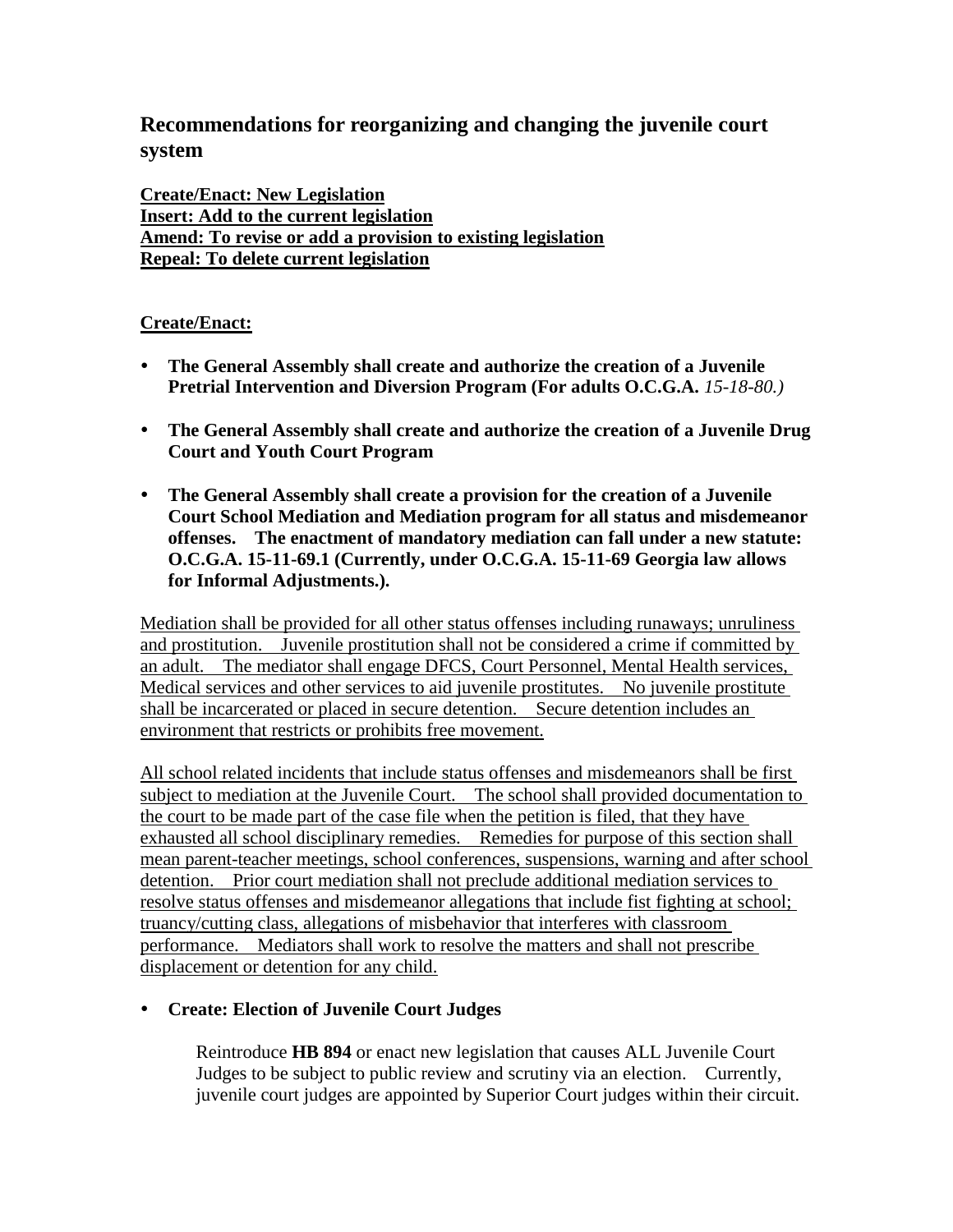Juvenile Judges have the power to detain and remove children from their homes and communities yet, they do so without any review by the public of their credentials and abilities to serve the children of this state. Juvenile Judges are the only judges in this state who do not have an open election.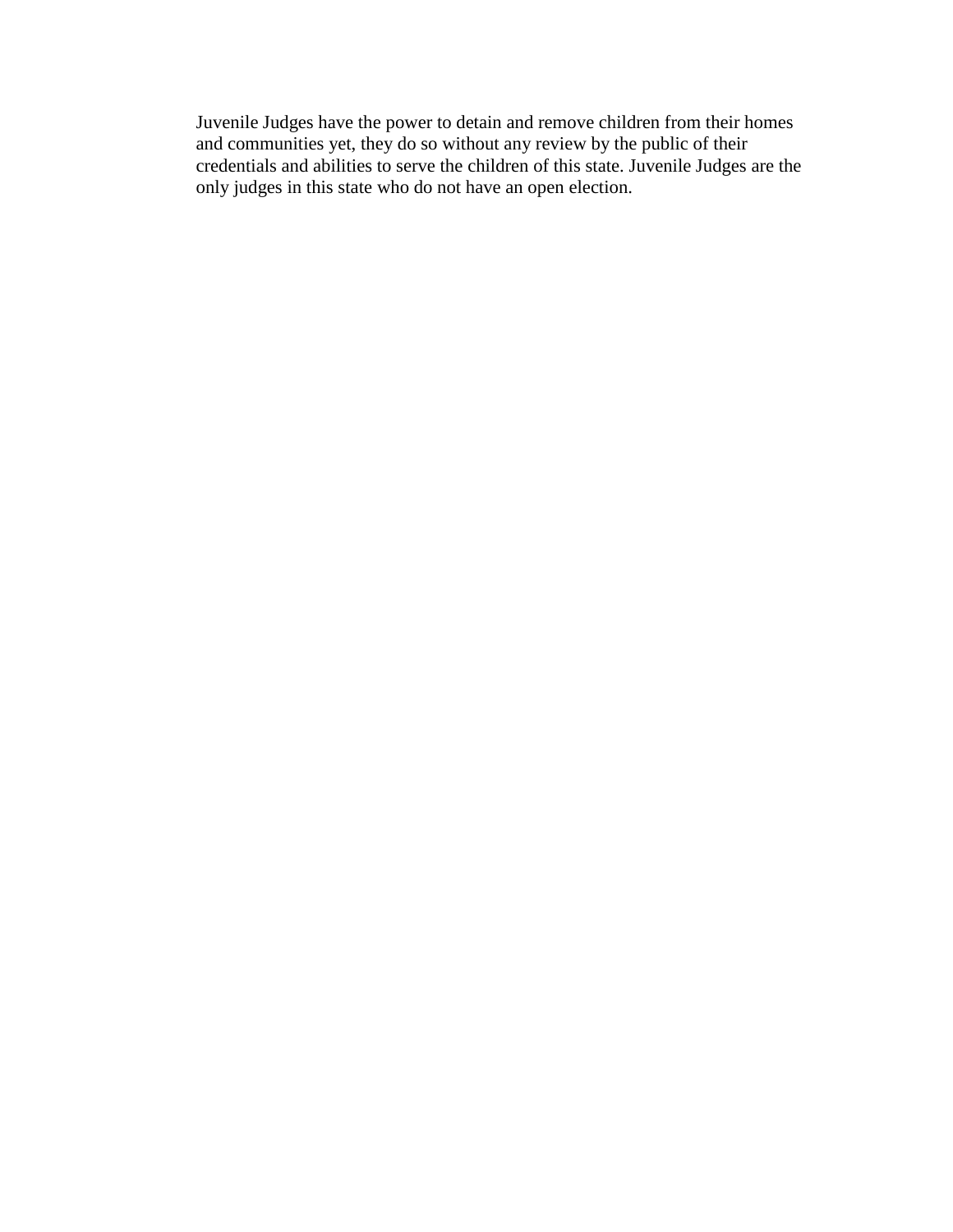## **GENERAL PROVISIONS**

## **Insert/Amend: O.C.G.A. 15-11-1 Construction and Purpose**

#### Amend:

(1) That children whose well-being is threatened shall be assisted and protected and restored and, that children will receive and be entitled to medical, educational and social services programs and services that will restore them as productive and law-abiding members of society.

#### Insert:

(4) That when a child is removed from the control of his or her parents the court shall immediately find a relative placement for the child that is equivalent to that which his or her parents should have given the child.

(5) That when a child has committed a status offense or is alleged to have committed a status offense, the child shall *not* be detained in secured detentions or secured correctional facilities compliance with federal statute 42 U.S.C. section 5633 (a) (11) and Juvenile. The court shall find shelter care for the child with relative, foster placement or emergency care services.

#### **Insert. Amend: O.C.G.A. 15-11-2 Definitions**

Amend:

l

(2) "Child" means any individual who is:

(a) Under the age of  $18 \text{ years}^{29}$ ;

(b) Under the age of 21 years, who committed an act of delinquency before reaching the age of 18 years, and who has been placed under the supervision of the court or on probation to the court.

(4) "Court" or "juvenile court" means the court exercising jurisdiction over juvenile matters that shall include, but be not limited to, local municipal courts that offer programs and services for juveniles who are alleged to violate local ordinances; drug court programs created for juveniles, family court programs, and magistrate court and, within the state and courts that preside over juvenile matters.

(6) "Delinquent Act" means: (REVIEW SHERRI)

(A) An offense **intentionally** committed by a juvenile under the age of eighteen (18) or twenty-one (21) if they are special educational students and enrolled in a special

<sup>&</sup>lt;sup>29</sup> See Roper v Simmons, 534 U.S. (2005). The Supreme Court decision pertaining to juveniles who are charged as adults and the mental facilities of juveniles. See also the national standards for the ages of a "child."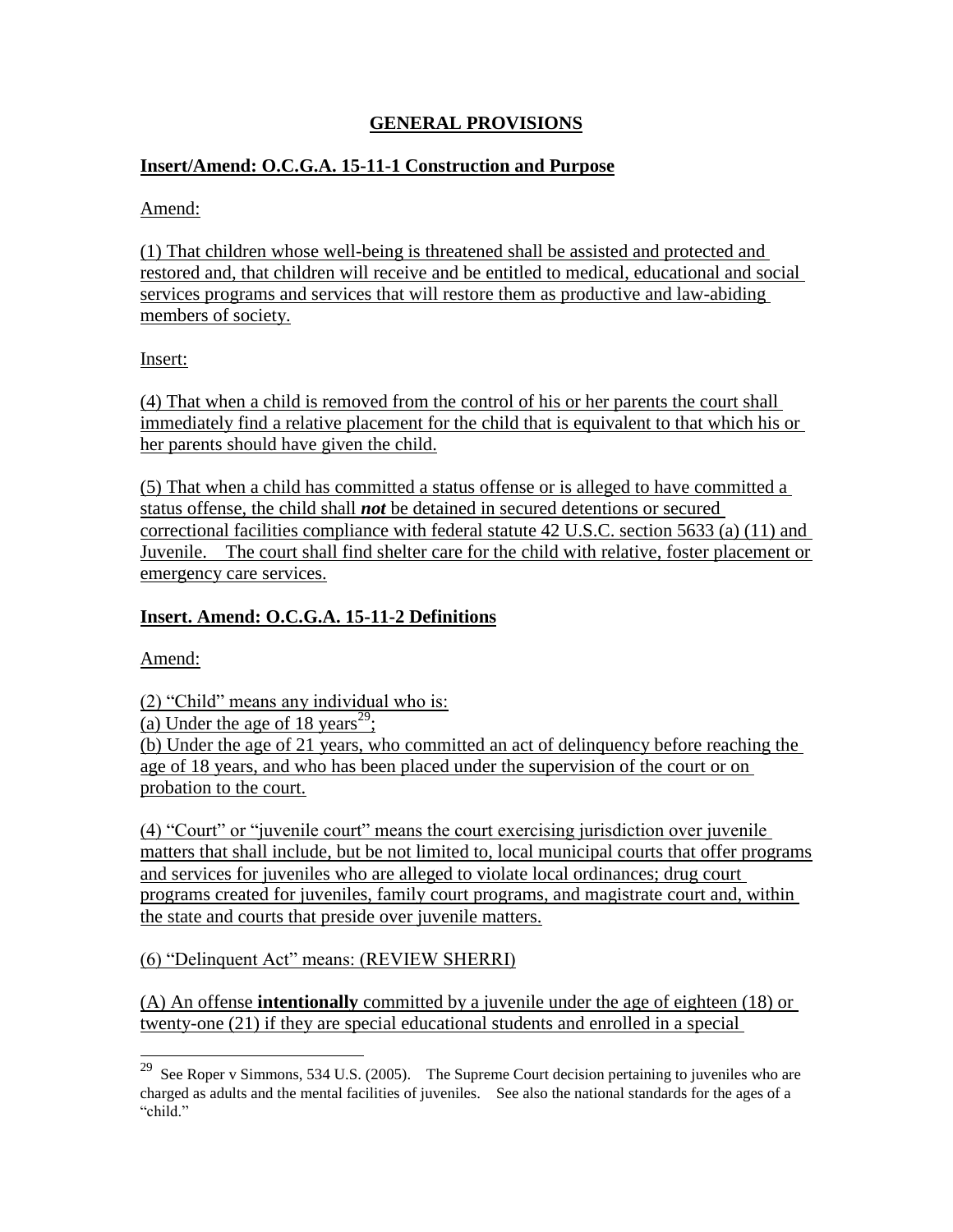educational program at school; an act designated a crime under Title 16 or Title 17 of the laws of this state that is intentionally committed by a juvenile, and that is a crime, if committed by an adult, or by the laws of another state if the act occurred in that state, under federal laws, or by local ordinance. The state shall carry the burden of proven beyond a reasonable doubt that the juvenile knowingly, purposely and intentionally committed an offense and knew that the offense was a status offense and delinquent act which is a crime if committed by an adult.

(b) Repeal

( c ) Repeal

Insert/Amend

(7) Delinquent Child means a child who has committed a delinquent act and is adjudged to be in need of treatment and rehabilitation and where a plan or course of action for providing treatment or rehabilitation is provided by or to the court, otherwise the child cannot be adjudged delinquent if no treatment or rehabilitation is available or provided to the child.

## Insert/Amend:

(8) Deprived Child means a child who:

(A) Is without adequate, responsible, proper, and functioning parental care or control, subsistence, education as required by law or other care or control necessary for the child"s physical, mental or emotional health or livelihood. Poverty shall not constitute deprivation if the parent or child can receive assistance to provide shelter, food, clothing, education, or mental health services.

(8.a) A child who runs away from home; a child alleged to be truant because of parent"s failure to get child to school or attend to affairs of school; or a child who is on drugs, substance or alcohol abuse;. a child who wanders the streets of this state during the hours of 12 midnight to 5 AM.

## Insert/Amend: (REVIEW -- SHERRI)

(11). "Status Offender" means a child who knowingly, with intent to commit an offense which would not be a crime if it were committed by an adult. The following offenses shall be status offenses: truancy, if the child has purposely and intentionally missed five or more days of unexcused school days without the knowledge of his parent/guardian; the school must provide documentation that they have notified the parent via certified mail with return receipt of the absences and made a demand for an explanation of the missed school days; Running away from home, if the child intentionally and purposely runs away without justification or cause, and for self gratification and not as a result of abuse or neglect, etc., leaves or deserts their home.; Without justification, or parents knowledge or consent, wanders or loiters about the streets within the State or public place, between the hours of 12:00 midnight and 5: AM;

(12) Unruly child means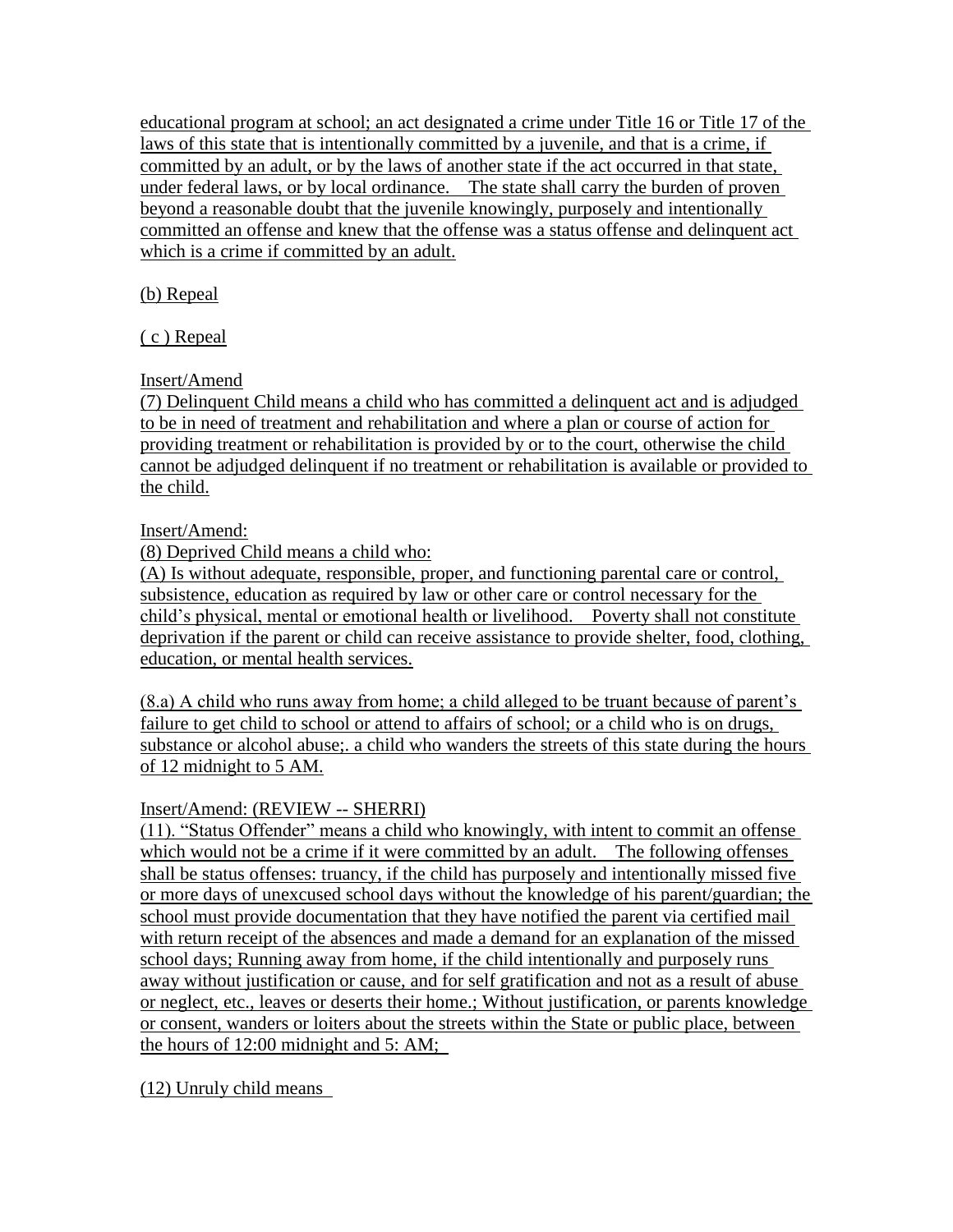(A) truancy, if the child has purposely and intentionally missed five or more days of unexcused school days without the knowledge of his parent/guardian; the school must provide documentation that they have notified the parent via certified mail with return receipt of the absences and made a demand for an explanation of the missed school days; A child alleged to miss a class or cut a class or more, is not a truant for purposes of this section. The school shall use its own disciplinary remedies to discipline a child who missing a class or one but less than five days of school.

(B) Repeal (Not the business of the court to baby sit children or incarcerate children who do not listen to their parents but have not committed crimes)

( C ) Repeal (Its unconstitutionally void for vagueness)

(D) Running away from home, if the child intentionally and purposely runs away without justification or cause, and for self gratification and not as a result of abuse or neglect, etc., leaves or deserts their home.; (*AAJJP NOTE: children do not runaway it is because something at home is not right, children seldom leave a place of refuge to be alone in the streets)*

( E ) Without justification, or parents" knowledge or consent, wanders or loiters about the streets within the State or public place, between the hours of 12:00 midnight and 5: AM;

( F) Amend/Insert:

Knowingly and intentionally disobeys the terms of supervision contained in a court order which is directed to the child but do not require the participation of the parent, in other words, a child shall not be disciplined by the court for failure to appear for treatment, rehabilitation, supervision, etc, if it is not within the sole control or ability for the child to do so absent their parent or guardian participation.

(G) Insert/Amend

Patronizes any bar where alcoholic beverages are being sold, unaccompanied by such child"s parents, guardians, or custodian, or possesses alcoholic beverages or drugs without the intent to sell; who drives or is otherwise under the influence of alcohol or drugs in school; such a child shall not be detained but shall receive drug or alcohol treatment

(H) Repeal (Void for vagueness)

(I) Repeal (Void for vagueness -- catch-all for other offense to subject children to the jurisdiction of the court)

## **Amend: O.C.G.A. 15-11-3. Appeals; supersedeas**

In all cases of final judgment of any juvenile matter before a court overseeing juvenile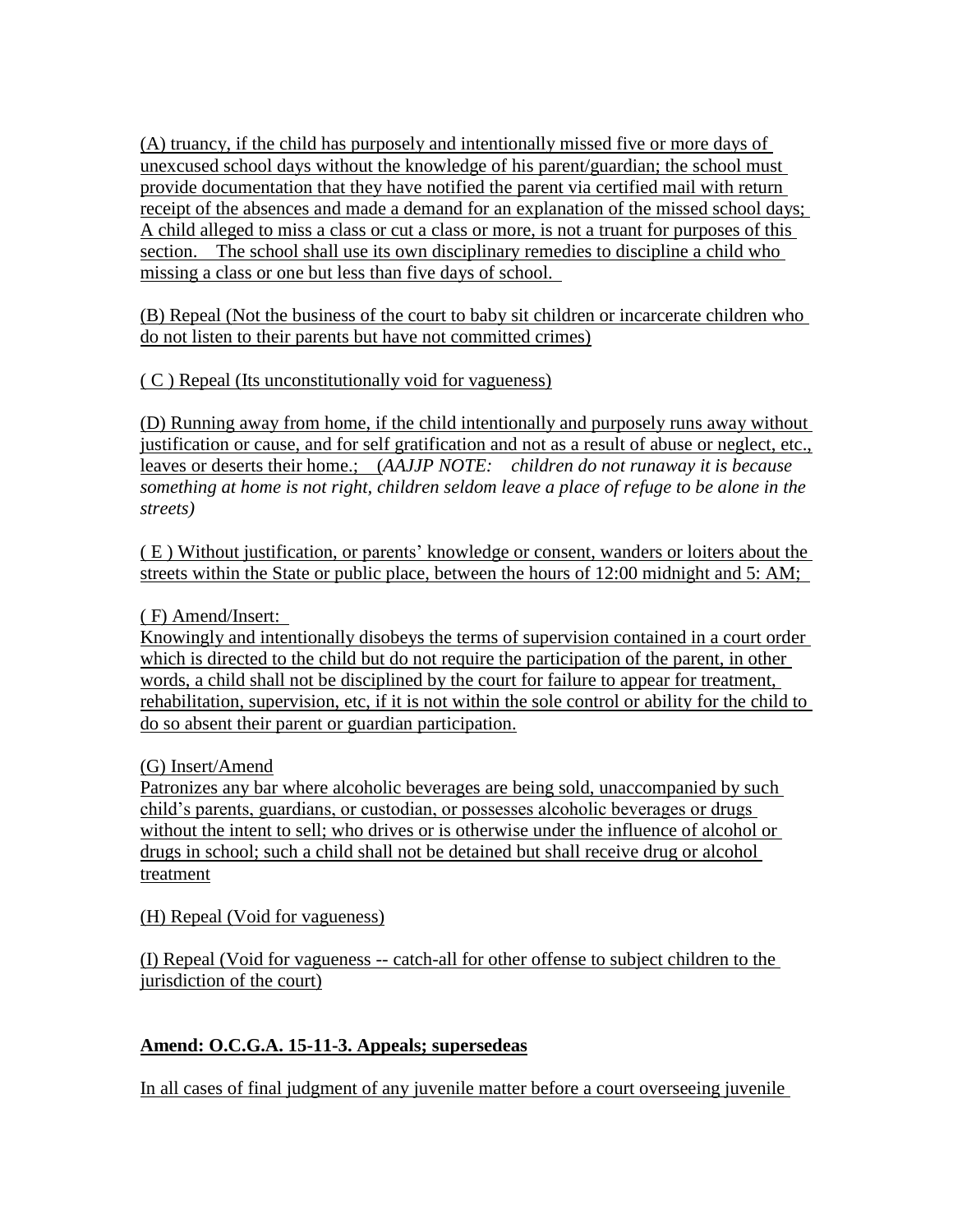proceedings, appeals shall be taken to the Court of Appeal, or the Supreme Court within 10 days from the final judgment; the court reporter and clerk of court shall make the record and transcripts available for transmittal; all judgments appealed that involve deprivation of life, liberty or property shall be immediately subject to supersedes and the judgment of the court shall not stand during the pendency of the appeal. The Court of Appeals or the Supreme Court shall hear and decide juvenile matters within sixty (60) days from the date of docketing.

## **Amend: O.C.G.A. 15-11-4. Juvenile court as court of inquiry; court of record; issuance of warrants**

Amend (a)  $\ldots$  any conduct or acts of any person 18 years of ages or over...

## **Insert/Amend: O.C.G.A. 15-11-5. Contempt Powers of juvenile court.**

Insert: (2) Impose a fine not to exceed \$1,000.00 but shall not have the power to incarcerate persons in contempt of court (*Juvenile courts are allotted the largest sum of money for fines, more than superior court; so they can either fine, reduce their fines, or incarcerate with hearings administered by superior court judges and the district attorney serving as the prosecutor)*

## **Insert: O.C.G.A. 15-11-6. Right to Counsel.**

( c ) The court, its staff, probation officer and/or agents may not interview a child concerning any alleged violation of law in the absence of counsel nor may they direct or part-take in a custodial or non-custodial interview conducted by law enforcement; the court must immediately, upon intake, notify the child and their family, that they are entitled to legal representation; every child shall be represented by counsel in all proceedings before the court where their life, liberty or property is in-issue; and parents cannot waive their child"s right to counsel.

## **Insert/Amend: O.C.G.A. 15-11-9. Appointment of guardian ad litem.**

(b) The court shall immediately appoint a guardian ad litem (An Attorney for the Child) and a Court Appointed Special Advocate (CASA) for every child who is a party to the proceeding as soon as the child case comes before the court; no child shall appear before the court without a GAL and CASA; this shall include both delinquency and deprivation cases  $\dots$  (Continue with rest of the language of section) (This section shall make McKinney v Perdue law for all of Georgia)

## **Insert/Amend/Repeal: O.C.G.A. 15-11-10. Community based risk reduction programs.**

Amend: (b). The prosecuting attorney, public defender office, local school board, law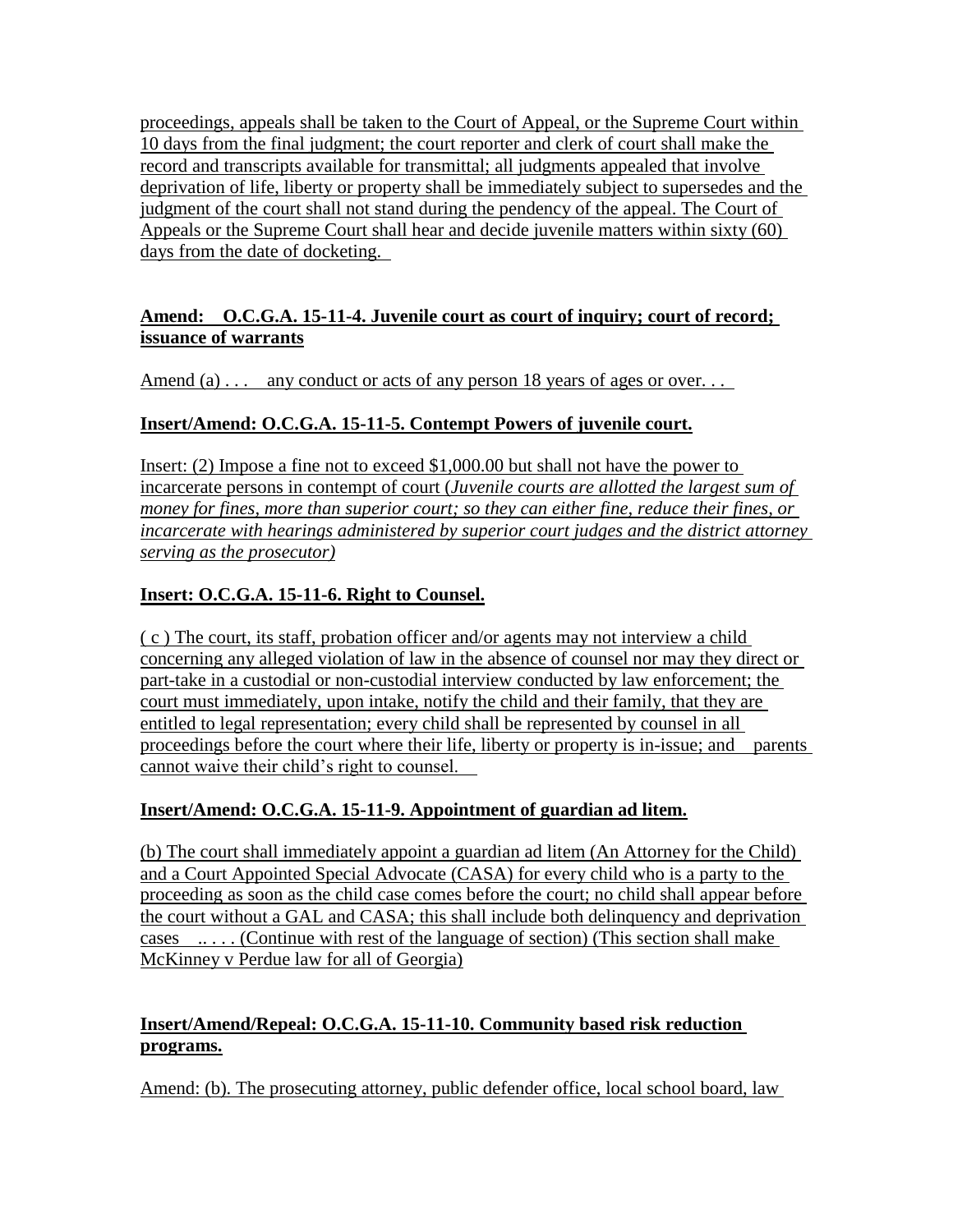enforcement agencies, department of family and children health, mental health agencies, community leaders and organizations and the court shall upon application establish within the geographical jurisdiction of the agencies and the court an approved community based risk reduction program for the purposes of making available to the children and community assessments, prevention and intervention programs and services in cases of delinquency, deprivation or unruliness. Any individual and any public or private agency or entity may participate in the program.

( c ). In any jurisdiction within which a program has been established, when a child comes before the court for disposition in any case involving delinquency, deprivation or unruliness the court may order an assessment be made of the child and the circumstances resulting in the child being before the court. The court shall hold a hearing affording the child the opportunity to be heard on whether an assessment is necessary and the assessment shall be ordered only after the case is adjudicated against the child. The assessment shall be conducted for the sole purpose of aiding the court in affording the child with treatment and rehabilitation and is not to be used in a punitive manner. The child shall have the right to due process concerning the agency or persons who will conduct the assessment and no child shall be detained while awaiting an assessment. Parents shall be entitled to be present during each and every assessment. The assessment shall focus upon treatment and rehabilitation based upon the incident (s) that brought the child into the court. The assessment shall detail a case plan that is required for treatment and rehabilitation and the goals, and period to accomplish the goal that is within the specified duration of sentencing under the sentencing guidelines. . . .

( d) . . . the court and any individual, public or private agency, or the entity participating in a program established pursuant to this Code section may exchange, as necessary, information, medical records, school records, records of adjudication, treatment records, and any other records or information that will aid in the assessment of the and prevention and intervention with the children and families in the programs. The child and families shall be entitled to due process of law concerning the dissemination of their personal information and at all times shall be notified in advance and have the opportunity to be heard prior to any individual, agencies, public or private sectors having access to their information; all request for information must be made in writing and the parents and child must sign an authorization for release of information to be used for assessments, preventions and interventions. In the event that the child is in conflict with the parent, and the child is assigned an attorney, or Guardian ad litem, said person shall review and consider the release of the record. . . .

(e)(1) **Amend/Insert**. The courts **shall** implement or adopt an early intervention and prevention program designed to identify children and families who are at risk of becoming involved with the court through petitions alleging that a child is delinquent, deprived, or unruly. . . . .

## **Create/Enact:**

**The juvenile court and the juvenile prosecuting attorneys for each judicial circuit of**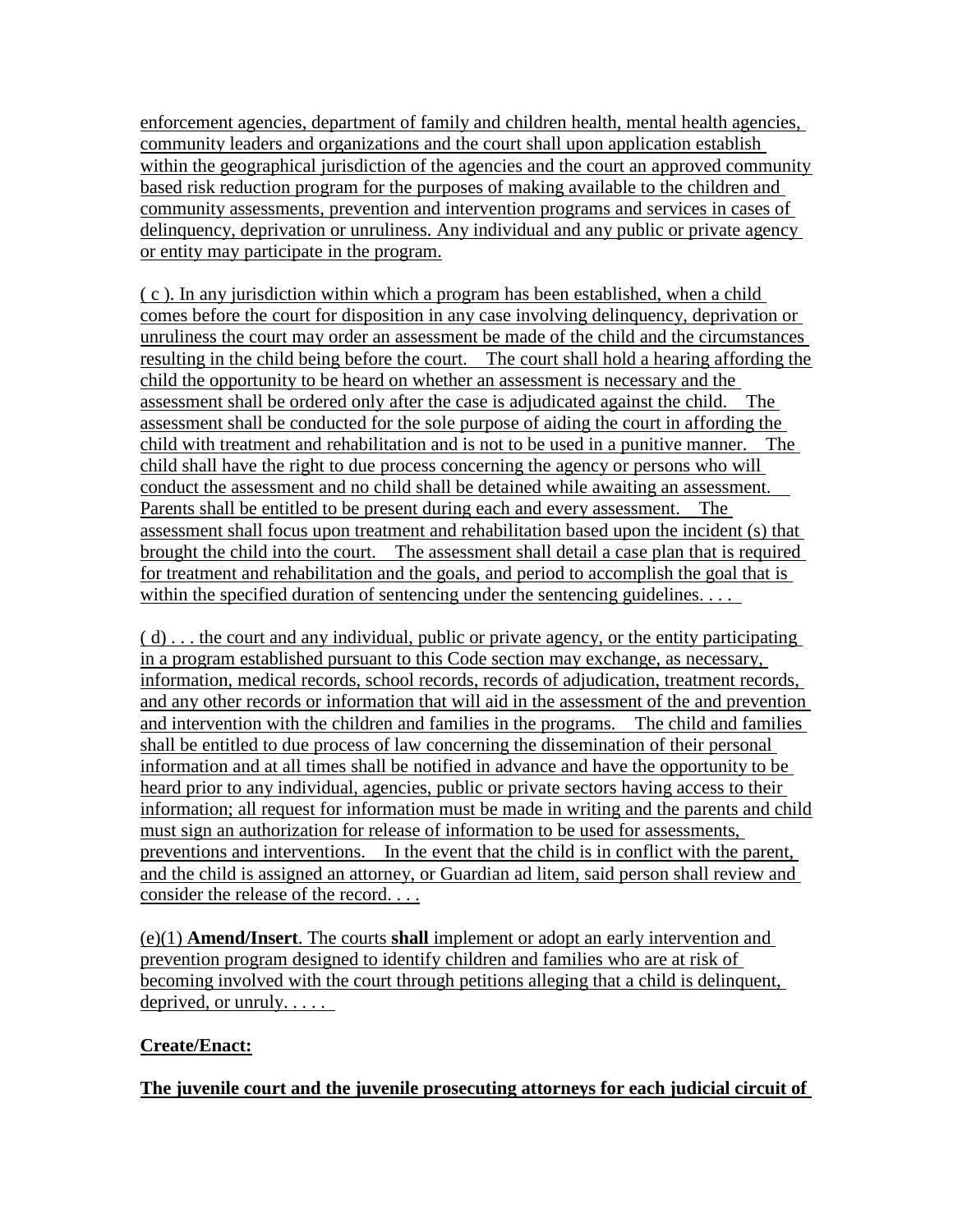### **this state shall create and administer a Pretrial Intervention and Diversion Program.**

(a) It shall be the purpose of such a program to provide an alternative to prosecuting juveniles offenders in the juvenile justice system.

(b) Entry into the program shall be either by the prosecutor or by application of the child, its parent and attorney. The prosecuting attorney and the court shall have written

guidelines for program admission, said guidelines shall be available to anyone, and all persons shall be told of the existent of the program by any and all intake officers, court personnel, defense counsel, the prosecuting attorney, etc.

( c ) The Council of Juvenile Court Judges, the Prosecuting Attorney Counsel, and the Georgia Public Defenders Council, with community organizations within each circuit shall implement written guidelines.

(d) No child shall be authorized to enter the program for committing the seven (7) deadly sins (murder, voluntary manslaughter, rape, aggravated child molestation, aggravated sodomy, aggravated sexual battery, rape, or armed robbery) or a designated felony offense as prescribed by O.C.G.A. 15-11-63.

(e) A panel shall review the request for entry into the program within each circuit; the panel shall consist of court personnel, prosecutor, defense counsel, community agencies and members of the community.

(f) The prosecutor shall be authorized to collect restitution, provided the restitution is in accordance with O.C.G.A. 17-14-10, any restitution collected under this subsection shall be made payable to and disbursed by the clerk of court in the county in which the case would be prosecuted.

(2). Amend/Insert: . . . Such protocol agreements shall not authorize person"s ad agencies entering into them to exchange confidential information unless a hearing is held affording the child and/or family due process in the releasing of their confidential records. Records shall only be released or exchanged upon hearing with notice, the child and/or family shall be entitled to be heard on the issue of exchanging records and shall be entitled to know who and for what reasons their records are subject to exchange.

## **Amend/Insert O.C.G.A. 15-11-12, Social Study and report, when made; medical or psychological examination; medical treatment absent parental notice or consent.**

O.C.G.A. 15-11-12. Social Study and report, when made; medical or psychological examination' medical treatment with parental consent, when applicable.

(a) If the allegations of a petition alleging delinquency, unruliness or deprivation are admitted by a party or if notice of a hearing under O.C.G.A. 15-11-30.2 has been given, the court prior to the hearing on need for treatment or rehabilitation and disposition shall not direct that a social study and report in writing to the court be made by the probation officer of the court or the person designated by the court, concerning the child , the child"s family, the child"s environment, and other matters relevant to disposition of the case unless the parent and defense counsel or representative is present at the gathering of the information for the social study or report; the social study and the report shall consist of information that is required for treatment and rehabilitation of the child and is not be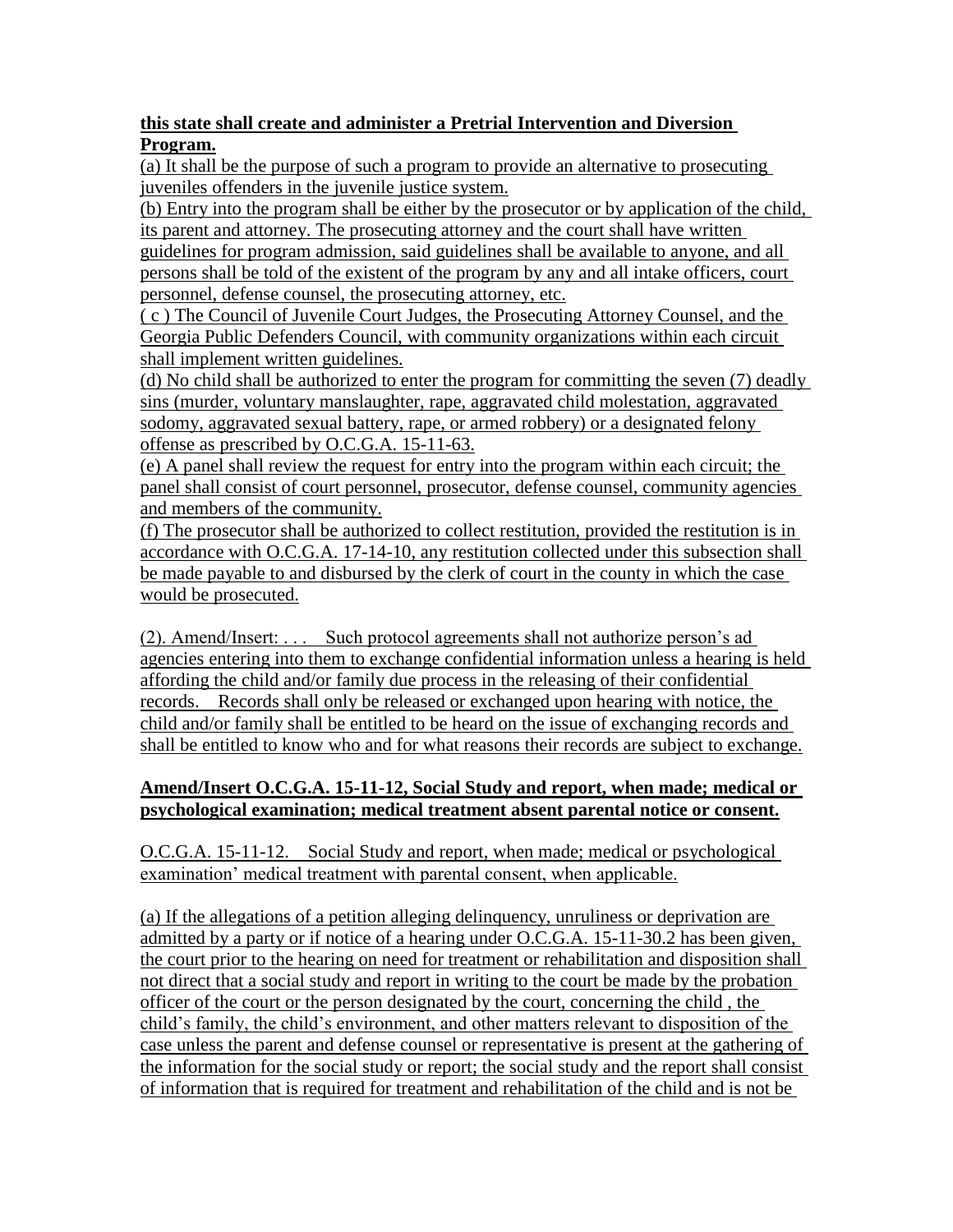used for any additional purpose. The social study or report shall be made available to defense counsel and the prosecutor for disposition proceedings. The social study or report shall be completed only after the child admits to the allegations.

### **Create/Enact:**

(b) The admission of the allegations shall be in compliance as follows: No child may admit to an offense without an attorney present who has read the child their rights and discussed the consequences of the admission; admissions shall not be accepted by the court administrator, clerk of court, probation officer, court personnel, prosecutor, the department of juvenile justice personnel; admission to allegations shall be accepted by the court only after careful review and consideration of the representation afforded by counsel who will advise the child or family of their legal rights. The Court shall not allow the parent to waive the child"s right to an attorney or legal representation; the parent can request legal representation but cannot deny the child legal representation. All waivers of legal representation or admissions to allegations of delinquency, deprivation or unruliness must follow protocol: discuss the charges and their meaning, the **actual** sentencing of the offense(s), the voluntariness of the admission, the consequences of the admission, the child or family shall be advised that they have the right to confront witnesses and challenge the evidence of the state. The child shall be told that they do not carry the burden to prove their case, that the state carries the burden to prove their case against; that they have the right to remain silent and can introduce their own evidence. The child has the right to receive and review the actual charges against him in writing and shall be given the opportunity to make a decision to admit or deny allegations free from duress and fear.

( c ). During the pendency of any proceeding, the court shall not order the child to be examined at a suitable place by a physician unless the allegations that bring the child before the court warrant an examination by a psychologist. The examiner shall use all school records, family, church and community records (this includes home interviews and conversations with relatives), juvenile court records (this includes CASA"s) and other medical records as part of its examination. However, no child accused of a status offense or misdemeanor shall be subject to an examination unless there is already evidence before the court that warrants an examination. Defense counsel shall be authorized, at the state expense to demand an examination by a certified doctor. The parties shall be heard to reach an agreement on who will perform the examination. The child can refuse testing and a hearing shall be held on the record to establish the reason for said examination. The child shall not be subject to detention or secured detention based on the report or examination absent some other evidence before the court that the child is a threat to himself and or the community. The child shall have all examinations recorded and/or videotaped if said examination or report may be entered as evidence or used in disposition. No child shall be detained to wait testing absent a showing that the child is a threat to himself or the community, an allegation of a delinquent does not in and of itself warrant an examination. The evidence shall include proof that the child is a threat to himself or others, commission of a prior act, not based on hearsay evidence; the court shall not use examinations arbitrarily or to have a discriminatory effect. If in the opinion of a physician, a child is suffering from serious physical condition or illness, a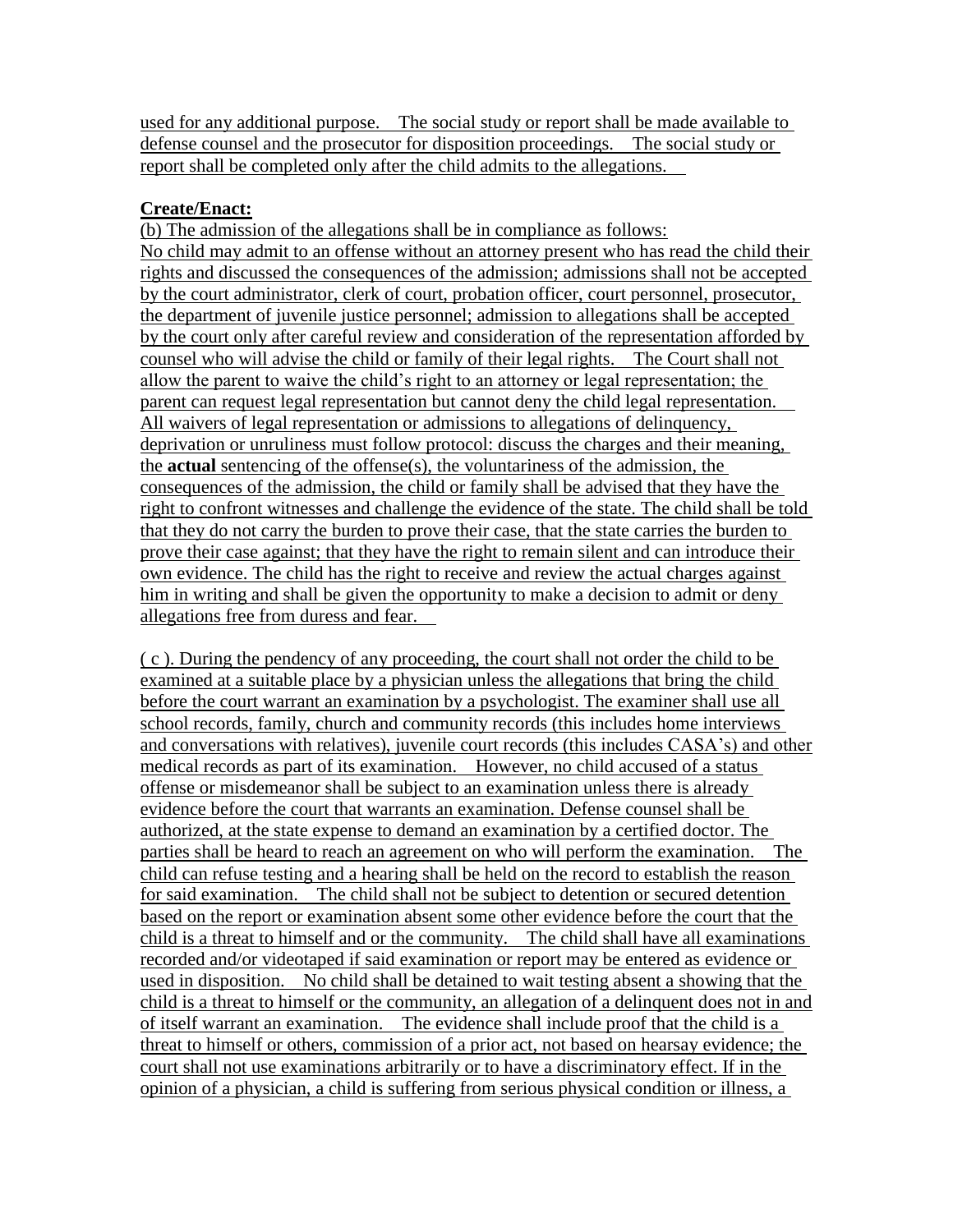notice of an emergency hearing shall be held, even by conference call, video conferencing, or in-court. The parent shall authorize any medical or psychology testing administered on their child, in the event of a parent/child conflict, an attorney (GAL) shall be appointed in the best interest of the child.

### **Amend. O.C.G.A. 15-11-14. Emergency care and supervision of child by Department of Human Resources; search for care provider; shelter care; medical treatment; liability.**

(a) . . . The Department of Human Resources is authorized to provide emergency care and supervision to any child without seeking a court order for a period of 24 hours, not to exceed **one-calendar** day when:

(1). If as a result of an emergency or illness, the person who has psychical and legal custody of the child or children makes a request of the Department of Human Resources to provide care and supervision of their child or children, then the DHR shall exercise such emergency custody provided that DHR shall bring the matter before the court within 24-48 hours and shall provide the person having legal and physical custody with programs and services to reunify them with their child or children and shall immediately return the child to the custody of the persons having physical or legal custody of the child or children with a case plan and services to provide assistance

(2) . . . The Department shall make immediate contact with a relative, including out of state residents if necessary, in lieu of placing the children in foster care services, within the 24 hour period from removing the child from the home and shall endeavor to place the child or children with a relative of the parent or guardian; if the parent or guardian has community sources (family, friends, or church members) who are willing to accept the child or children for placement, DHR shall immediate make arrangements for placement arrangements. The Department shall exercise and use its resources to reunify the child or children with their parents and guardian.

(b) Within the first 24 hours of receiving custody of the child or children, the department shall begin a diligent search for relative placement, including out of state relatives, and shall inquire of the parents/guardians of family members of both the father and mother side of the family; the department shall also make arrangements with Child Protective Services and DHR in other states to secure safe, healthy placements for the child or children. The department shall also inquire of the parent/guardian of local family, friends, church members, etc, who can accept placement of the child or children. At the close of the 24-hours, the department shall demonstrate for the court that they have contacted family, friends, or a designee of the parent/guardian. If the department is unsuccessful in contacting these persons, then a CASA/GAL and attorney shall immediately be assigned to the child or children to represent their interest. The child or children shall meet with the GAL, attorney, within 24-48 hours from case assignment and shall prepare a report to the court of their meeting with the child or children and shall make recommendations for placement in lieu of state custody.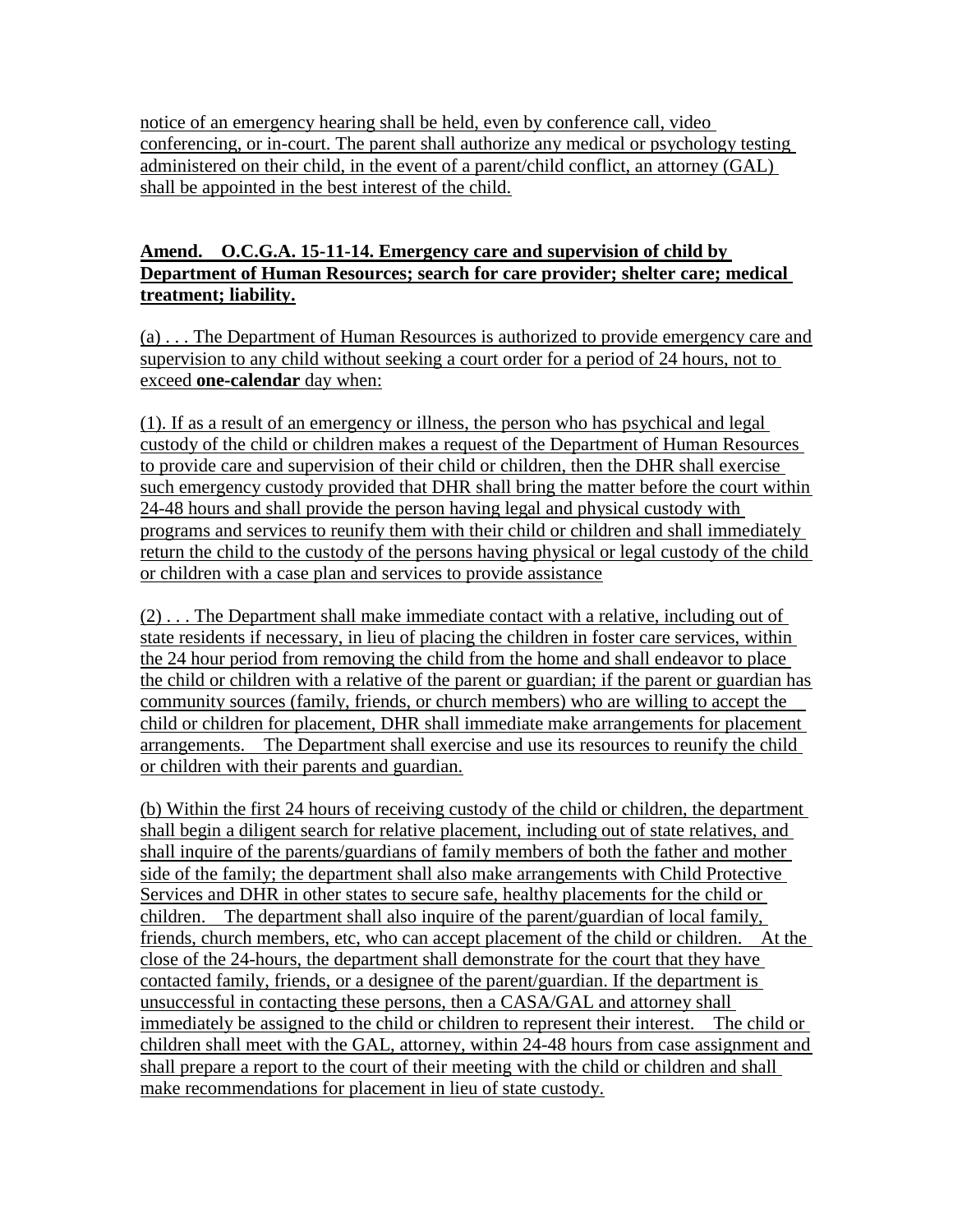$(c)$ ... 24 hours (one-day)

 $(d)$ .... 24 hours (one-day)

(e) . . . the department shall secure documentation of the child"s medical records and gather information from the parent/guardian, school, relative or family or friends concerning the medical history of the child or children. If the claim for removal of the child or children is based upon lack of housing as a result of poverty and otherwise, no case of abuse, the parent shall maintain the authority to make decisions about medical treatment and consent is required by the department.

(f) Repeal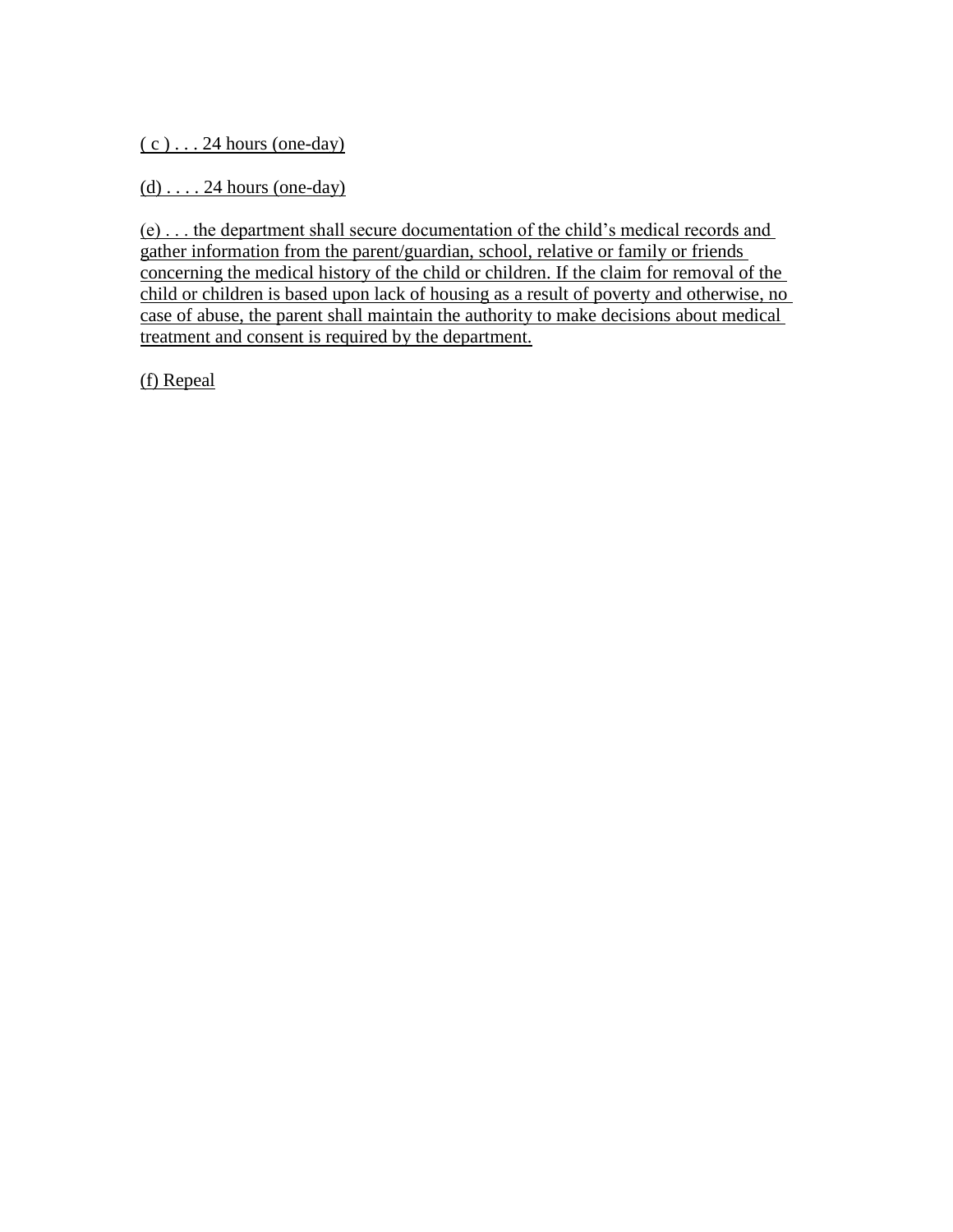# **JUVENILE COURT ADMINISTRATION**

**Create/Enact/Amend and Insert: O.C.G.A. 15-11-18. Creation of Juvenile Courts; terms and compensation of judges; state grants for judicial salaries; qualification; presiding judge; practice of law; actions of judges; administration; expenditures.** (a) There is created a juvenile court in every county in the state. This article does not prohibit local municipalities from exercising jurisdiction over juvenile matters that occur within their city limits or superior courts, state or magistrate courts from exercising jurisdiction over juvenile matters that occur within their county where there exist no juvenile court. This includes providing community programs, treatment and rehabilitation services.

(a.1). All judges upon election shall agree to continue with legal education in juvenile and family law, and shall be active in their local communities, the juvenile court shall have a community presence that is beyond that of displacing or detaining children and families. This includes community outreach.

(b) All presiding full-time, juvenile judges shall be elected to the term of four years; a judge shall be elected to serve each county within each circuit within the state. (Repeal - Superior Court Appointments)

( c ) All judges shall serve a term of four years and shall appoint the judge pro tem, associate or part-time judge for each circuit

2( d) Repeal 2 (e) Repeal 2 (f) Repeal

(3) Repeal

3(e) Qualifications of judges: No person shall be a judge of the juvenile court unless, at the time of his or her appointment, he or she has attained the age of 30 years and is not over the age of 50, has been a citizen of the state for three years, and has practiced law for five years at the time that they take office, and has practiced juvenile law before the juvenile court for three of the last five years of their career. Juvenile law is a specialty and a juvenile judge shall have juvenile law experience that includes three years of courtroom experience, and appellate experience immediately prior to elections. (h) Repeal (I) Repeal

(J) Repeal

## **Amend/Insert. O.C.G.A. 15-11-24.2. Duties of probation officers; liability**

#### A Probation Officer: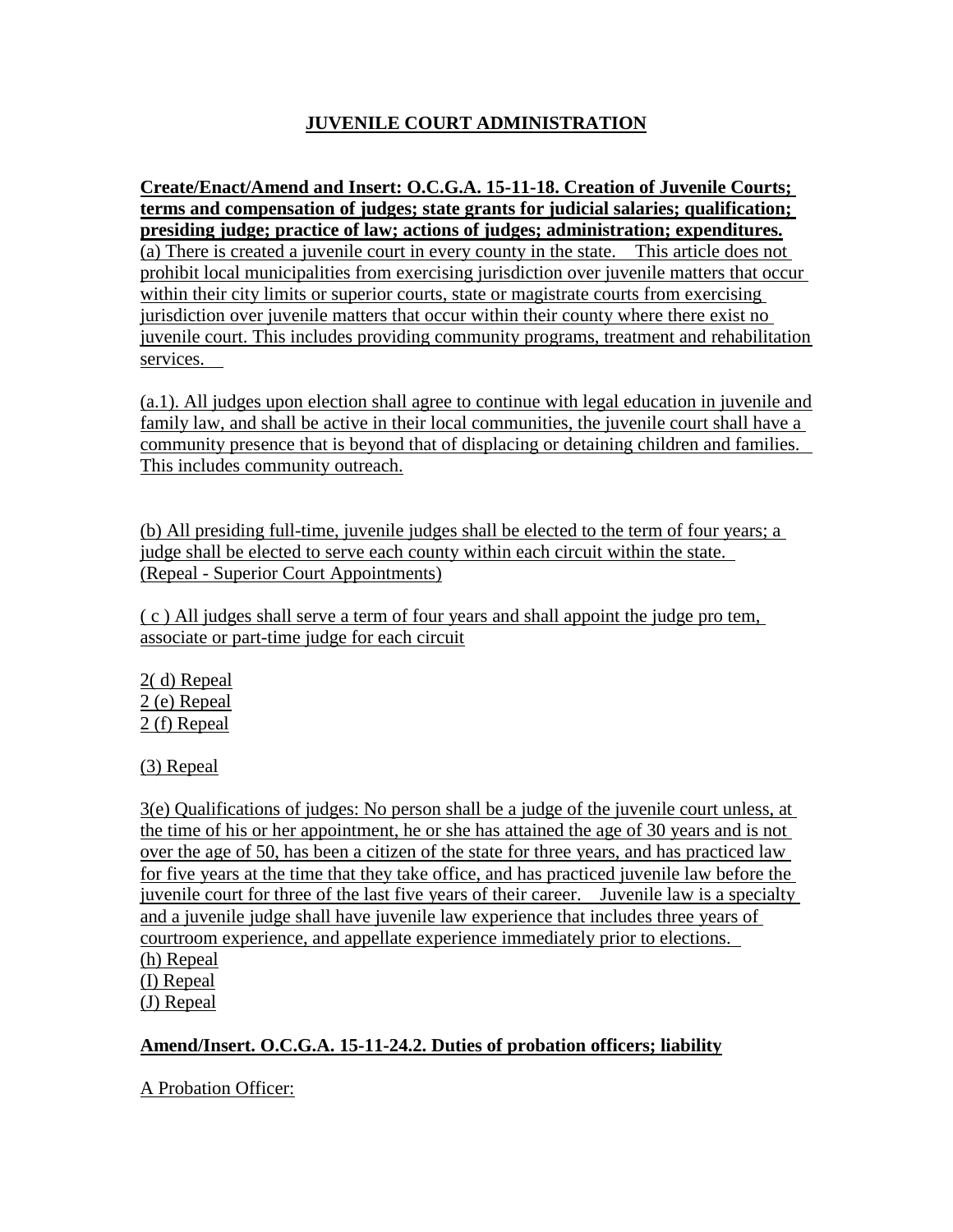(1) Insert. Shall make investigations, reports and recommendations to the court that shall be used for the court its decision making process for supervision or disposition of delinquent children; neither the court nor probation officers shall allow a child to participate or give testimony as part of an investigation without the presence of an attorney and notification of counsel and a parent. Even where a parent is presence, no court or probation officer shall have a child to give a statement in an on-going investigation, or provide information that the court or probation officer knows will be used against the child in a delinquency proceeding. All recommendation reports and investigations conducted by probation officers shall be available to the child"s parent, attorney or legal representative which includes a GAL.

(3) Amend: Shall supervise and assist a child placed on probation or in the protective supervision or care of such probation officer by order of the court or other authority; probation officers shall be responsible for preparing a treatment and rehabilitation plan for every child who is placed on probation; probation officer shall prepare a case plan that each child will follow while on probation and the probation officer shall work with the child toward fulfilling their treatment and/or rehabilitative plan.

(5). . . A probation officer shall not conduct an accusatory proceeding against a child who is or may be under such probation officer's care or supervision, this includes but is not limited to an administrative revocation of the child"s probation or placement, questioning a child about an act that the child is accused of committing; advising the child to give a statement or testimony to an officer in an on-going investigation; or preparing any documents for admission of an offense.

## **Repeal: O.C.G.A. 15-11-24.3. Intake and Probation services of juvenile courts.**

(1) Repeal 3(b) Repeal 3(c) Repeal 3(d) Repeal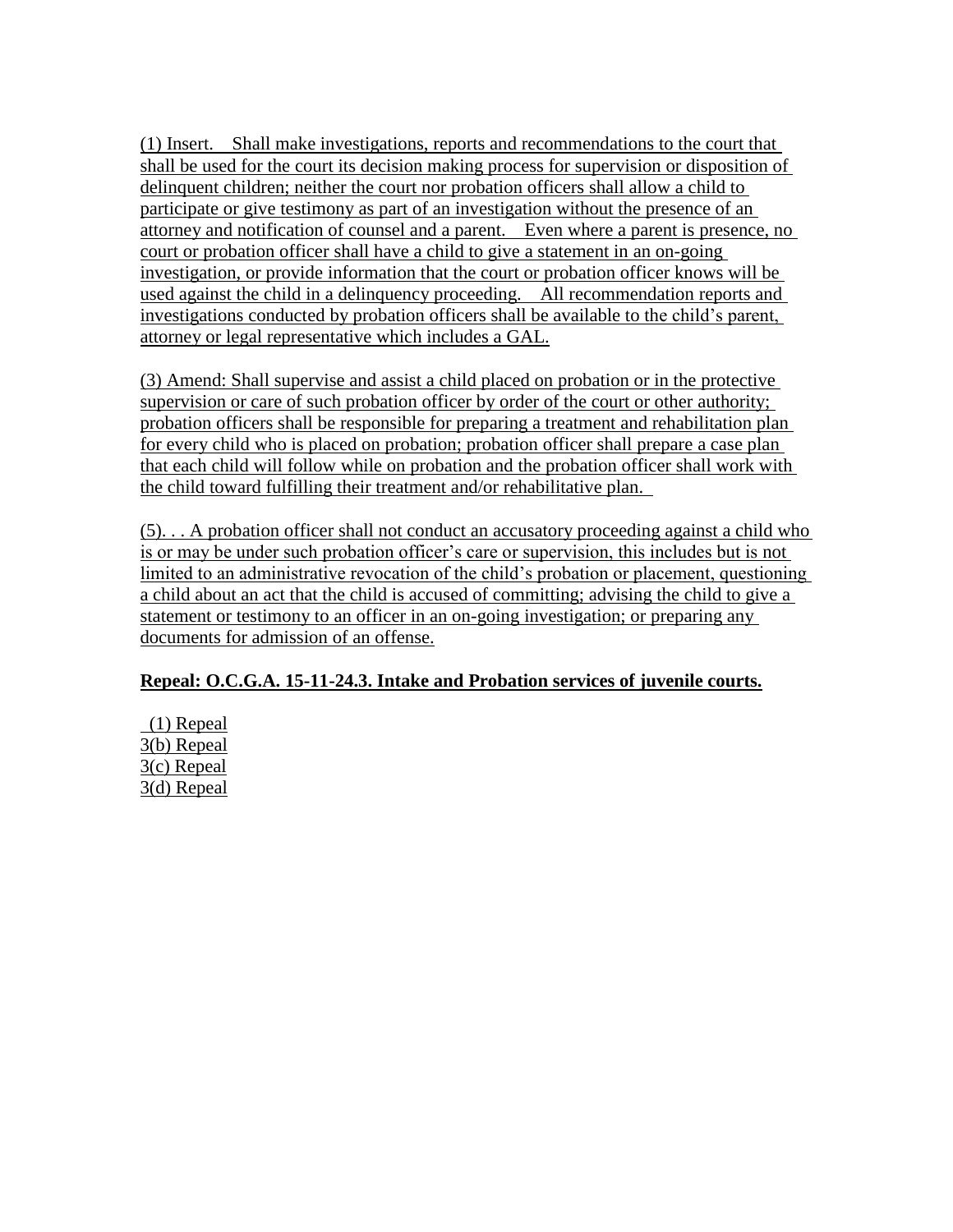### **JURISDICTION AND VENUE**

First and foremost, Georgia must consider the national standards and cease from charging juveniles as adults. Juveniles are not and will never be adults.

#### **As noted by Supreme Court Justice O'Connor**

"… it is beyond cavil that juveniles are as a class generally less mature, less responsible and less fully informed than adults, and that these differences bear on juvenile's comparative moral culpability. ("There is no dispute that a defendant's youth is a relevant mitigating circumstance".) **Roper v. Simmons**, 543 U.S. \_\_\_\_\_ (2005)

### **Repeal: O.C.G.A. 15-11-28 Jurisdiction of juvenile court.**

#### **(a) Insert and Amend**:

*Jurisdiction*. The court shall have jurisdiction over juvenile matters and shall not be the sole court for initiating actions; municipal courts shall determine whether they want to exercise jurisdiction over cases and controversies involving juveniles in delinquency and unruly matters that occur within the city limits.

(1) **Concerning any child** under the age of 18:

(2 ) *Involving any proceeding*:

2(E) The juvenile court and the municipal court shall have jurisdiction over actions brought by a local board of education pursuant to Code Section 20-2-766.1

#### **(b) Repeal.** *Criminal Jurisdiction***. SB440 - Children Charged as Adults.**

 $(1)$  Amend: Juvenile court shall have exclusive jurisdiction over a child who is alleged to have committed a delinquent act which would be considered a crime if tried in superior court and for which the child may be punished by loss of life, imprisonment for life without the possibility of parole or confinement for life in a penal institution.

( 2 )(a) The juvenile court shall have exclusive jurisdiction over the trial of any child under the age of 18 who is alleged to have committed any of the following offenses:

(1) Murder; (2) Voluntary Murder; (3) Rape; (4) Aggravated sodomy; (5)Aggravated child molestation; (6) Aggravated sexual battery, or;

(7) Armed robbery, if committed with a firearm.

(A.1) The granting of bail or pretrial release of a child charged with offenses enumerated in subparagraph (A) of this paragraph shall be governed by the provisions of Code Section 17-6-1.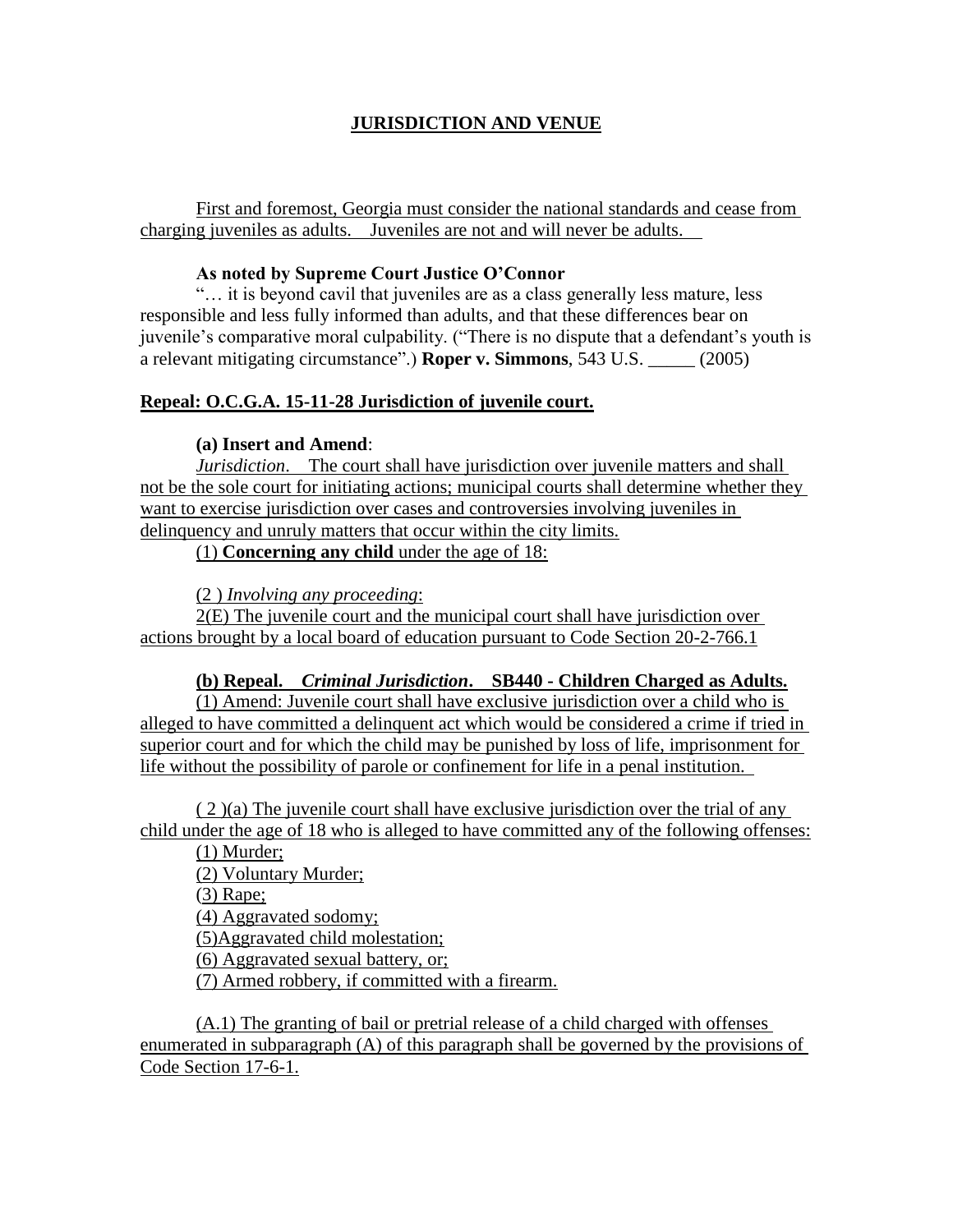(A.2) **Amend.** The court shall upon application by the child, defense or prosecutor, conduct a transfer hearing to transfer the case to superior court for all children 16 to 18 years of age. At the hearing, the state, and the defense may offer evidence to substantiate why the case **should or should not** be transferred to superior court for proceedings. The juvenile court shall through the same selection process used by the clerk of superior courts impanel a \***review panel/juvenile grand jury<sup>30</sup> however, this panel** shall include local citizens, mental health professionals, local school agency, Court Appointed Special Advocates, etc., to hear the case, and if it is determined that the case shall be transferred to the superior court, then the prosecutor after investigation and for extraordinary cause shall determine if the state desires to prosecute and sentence the child as an adult; or as a designated felon under O.C.G.A. 15-11-63.

(A.3) **Amend.** If it is determined that the juvenile court shall retain jurisdiction of the case, the juvenile court shall hold a trial and impanel a \***jury<sup>31</sup>** and the child may be sentenced either under the designated felony offense or sentenced to 21 years of age. The child shall be entitled to a case plan for treatment and rehabilitation during incarceration and upon release shall receive after-care treatment. The child shall be entitled to \***plea<sup>32</sup>** negotiations subject to an offer by the prosecutor. Children charged under this section are not entitled to the Pre-trial Diversion Program or Services. Children shall be able to move the court for change of venue as prescribed in O.C.G.A. 17-7-150. All children sentenced under this paragraph shall receive First Offender Treatment.

(B). **Amend.** Upon transferring the case to superior court, and before indictment, the district attorney may, after investigation and for extraordinary cause, still decline prosecution in the superior court of a child 16-18 years of age alleged to have committed an offense specified in subparagraph (A) of this paragraph. Upon declining to prosecute in superior court, the district attorney shall immediately cause a petition to be filed in the appropriate juvenile court pursuant to this subparagraph shall be subject to the designated felony provisions of Code Section 15-11-63 and the transfer of the case from superior court to juvenile court shall constitute notice to the child that such case is subject to the designated felony provisions of Code Section 15-11-63. The child or the defense may not request a transfer back to juvenile court before indictment. Once the panel has heard the evidence and information to substantiate that the child shall be charged in superior court. However, the child may appeal the decision of the panel before the court of appeals for cause.

( C ) **Amend and Insert**. After indictment, the superior court, or defense attorney, may on its own motion or by application, may after investigation and for extraordinary cause transfer a case involving a child 16 to 18 years of age alleged to have committed any offense enumerated in subparagraph (A) of this paragraph. Any such transfer shall be

 $\overline{\phantom{a}}$ 

<sup>30</sup> \***Review Panel**: Like a grand jury (O.C.G.A. 17-7-50)

<sup>31</sup> \*Jury: A child shall be entitled to a jury for all offenses punishable by 6 months or more) See O.C.G.A. 15-12-40; O.C.G.A. 15-12-131-135; O.C.G.A. 15-12-164; O.C.G.A 15-12-162; and O.C.G.A. 15-12-170.

<sup>32</sup> \***Pleas**: O.C.G.A. 17-7-95, O.C.G.A. 17-7-111, O.C.G.A. 17-7-130, O.C.G.A. 17-7-130.1, and O.C.G.A. 17-7-131.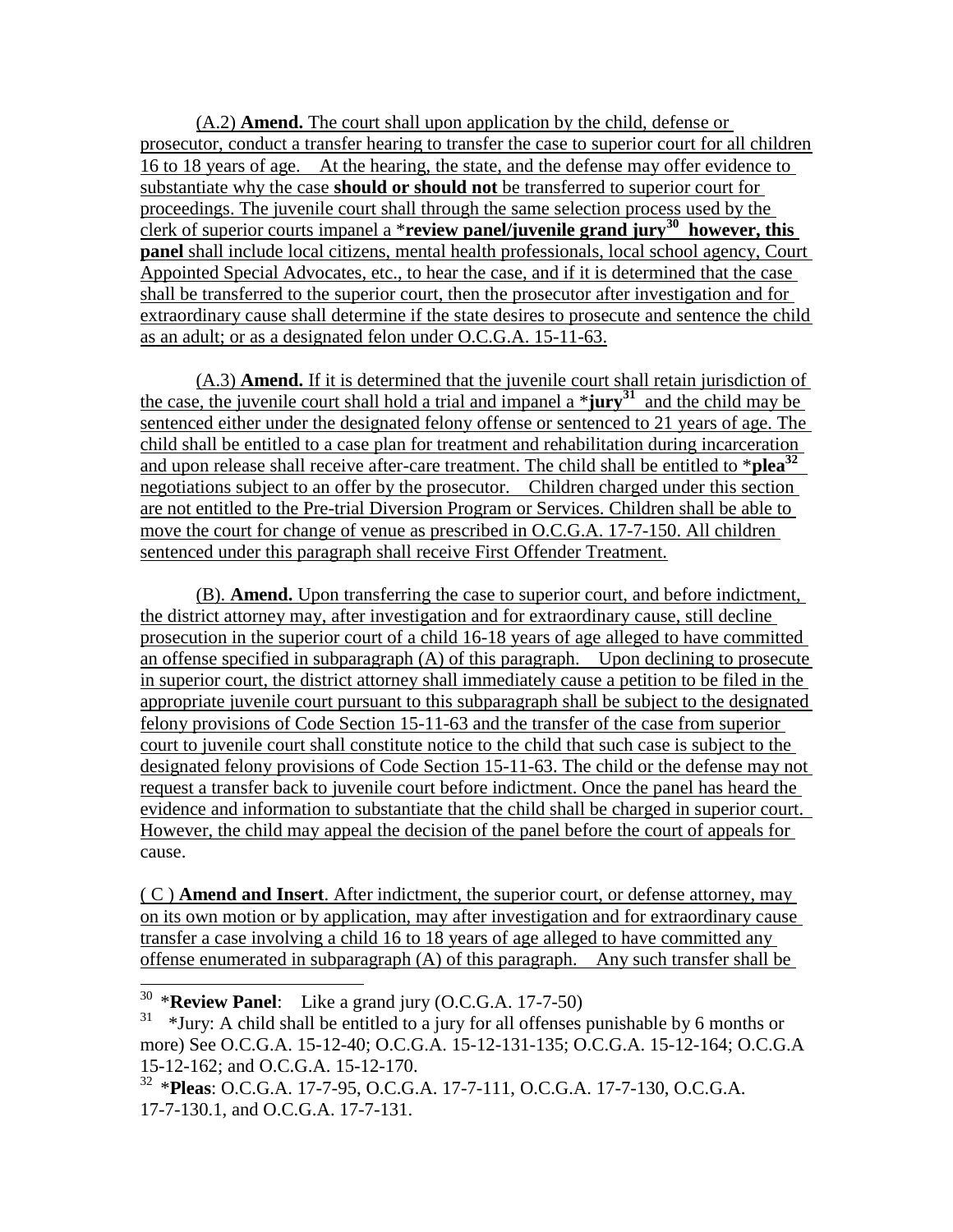appealable by the State of Georgia pursuant to Code Section 5-7-1. Upon transfer by the superior court, jurisdiction shall vest in the juvenile court. Any case transferred by the superior court pursuant to this subparagraph shall be subject to the designated felony provisions of Code Section 15-11-63. A transfer shall serve as notice to the child that he will be charged under the designated felony status provision of O.C.G.A. 15-11-63 and, if the state does not appeal the transfer to juvenile court after indictment, the child shall not appeal the sentencing under the designated felony provision. All children sentenced under this paragraph shall receive "First Offender Treatment."

(D) **Amend and Insert.** The superior court may sentence any child under this offenses enumerated in subparagraph (A) of this paragraph under the designated felony provision and jurisdiction shall vest in the juvenile court.

(E) **Amend**: Within 30 days of any proceeding in which a child 16 to 18 years of age . . .

(F) **Create/Insert** The District Attorney may not prosecuted a child as an adult and then convict the child under the lesser included offense that is a designated felony offense under O.C.G.A. 15-11-63 unless disposition is transferred back to juvenile court or the child is placed in a juvenile facility. The District Attorney shall not convict a child under a designated felony offense as a lesser included offense when the child will have an adult felony record. All children convicted under these provisions shall be entitled to First Offender Treatment,

(G) **Create/Enact**: No child convicted in superior court shall be sentenced to serve their time in an adult facility; no child sentenced under these provisions shall be sentenced to life in prison or death.

**(d) Age limit for new actions**: Insert --- reached the **age of 18**

## **Amend/Insert: O.C.G.A. 15-11-30. Transfer to County of residence for disposition following adjudication as delinquent or unruly; retaining custody of nonresident.**

(b) **Amend:** . . . At the time the court makes petition of a case, and before the adjudicatory proceeding, plea or admission phase of the case, the adjudicating court shall upon application of any party to the action, hold a transfer hearing to determine whether it is in the best interest of the child and the state to retain jurisdiction of the nonresident child. This hearing is to be recorded and the child may present evidence and supporting information. This hearing can be held in combination of the probable cause hearing. The court must decide at the conclusion of the hearing whether it will maintain jurisdiction. If it is decided that the court will retain jurisdiction, the adjudicating court will move forth with the proceedings as governed by statute. If it is decided that the adjudicating court will transfer the case, then the court shall do so within three business days from adjudicating the child. The child shall not be detained during the waiting period. Unless it is established that the child is a threat to society or himself.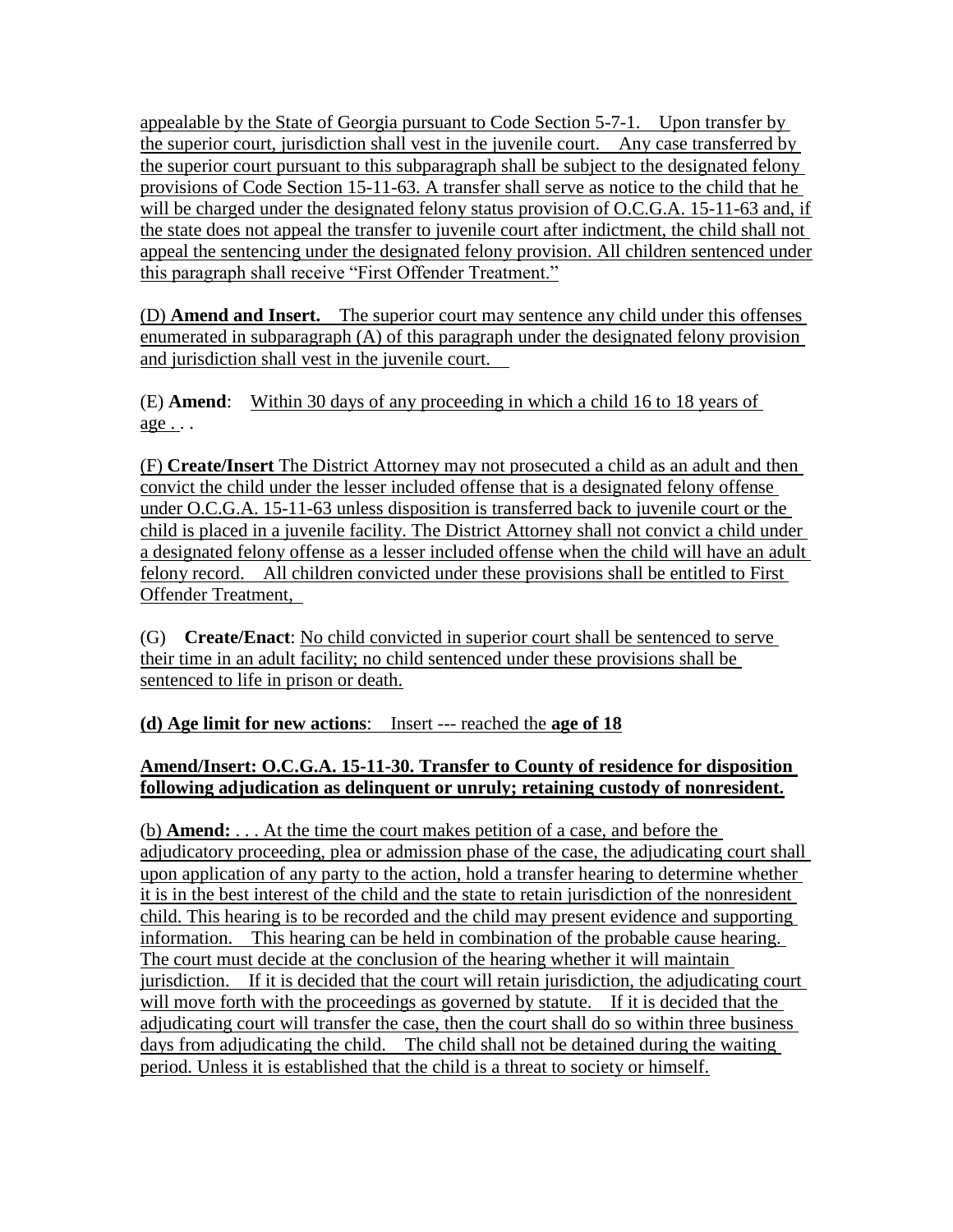## **COMMENCEMENT AND CONDUCT OF PROCEEDINGS**

#### **Amend/Insert: O.C.G.A. 15-11-37. Preliminary determination prerequisite to filing petition.**

A petition alleging delinquency, deprivation, or unruliness of a child shall not be filed unless it is determined by the court or a person authorized by the court has determined and endorsed upon the petition that the filing of the petition is in the best interest of the public and the child; that the allegations require court intervention; that the court can provide care, guidance, and restore the child as prescribed in O.C.G.A. 15-11-1; that the court can provide treatment and rehabilitation for the child as prescribed in O.C.G.A. 15-11-66.; that the child cannot receive restoration, care, guidance, treatment, reanimation or supervision without court intervention and that all other remedies have been exercised and were otherwise unsuccessful. In the event that the allegations involve unruliness, parents shall be advised that the court will only intervene to provide services for the entire family and the parent bringing the child before the court shall also submit to a case plan of treatment and rehabilitation and avail themselves to court ordered counseling and services. If the school brought the matter before the court under 20-2-766.1, the school shall establish that it has exhausted all other school disciplinary remedies before involving the court.

#### **Amend/Insert: O.C.G.A. 15-11-38. Petition**

(1) Subject to Code Section 15-11-37, the petition alleging delinquency, deprivation or unruliness of a child may be made by any person, including a law enforcement officer, who has knowledge of the facts alleged or is informed and believes that they are true, provided that any person, including law enforcement who make petition to the court shall do so with the intent of seeking care, guidance, restoration, treatment, rehabilitation and supervision for the child or family; no one shall bring an action against a child who does not have firsthand knowledge of the same; and there shall be a statute of limitation on petitions of **unruliness, incorrigible,** that shall include that the acts alleged must be committed with 24 - 48 hours of making the petition; for delinquency, no school shall make allegations against a child resulting from incidents that occurred 3 days after the commission of the offense; the petition shall be filed and prosecution commenced with the three days following the offense.

(1.a) The petition shall be filed in writing and a signature bearing the date of the offense and the date of the filing of the petition which shall be **stamped filed by the court**. The parent, child, defense attorney and the prosecutor shall receive a copy of the stamped filed petition.

#### **(2) Limitation on prosecutions \_ generally**

(a) Prosecutions for all **status offenses** shall be commenced within 2 days after the commission of the offense;

(b) Prosecutions for **misdemeanor offenses** shall be commenced within 3 days after the commission of the offense;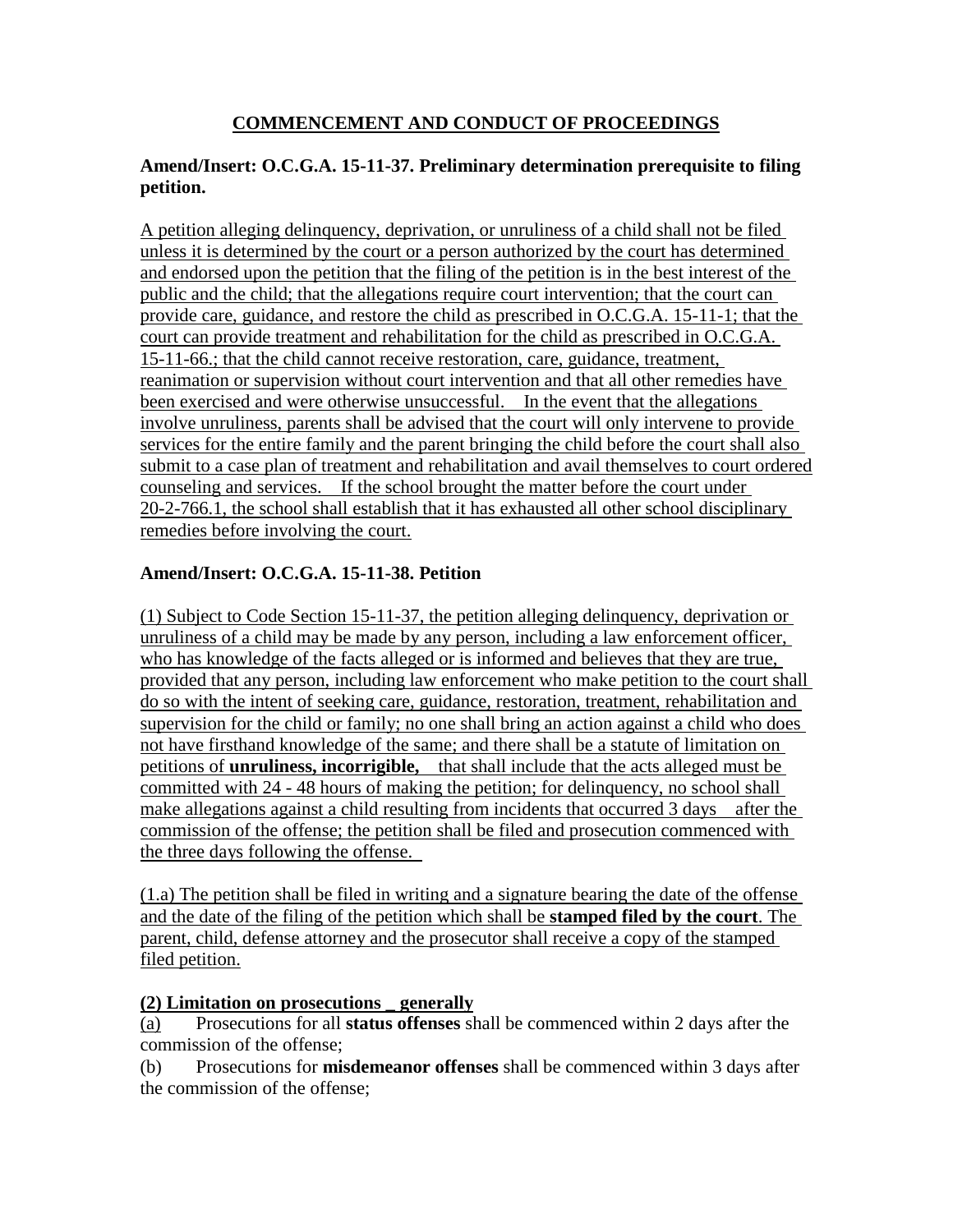( c ) Prosecutions for **felony** offense shall be commenced within five (5) days after the commission of the offense;

(d) Prosecutions for **designated felony** (O.C.G.A. 15-11-63 et seq.) offense shall be commenced within fifteen (15) days after the commission of the offense;

(e) A prosecution for offenses under **O.C.G.A. 15-11-28 et seq**. and those punishable by death or life imprisonment shall be commenced within one year after the commission of the crime, provided that prosecution for felonies against victims who are at the time of the commission of the offense under the age 10 must be commenced within six months after the commission of the crime; except for murder, including voluntary or involuntary, prosecution may commence at any time;

(f) A prosecution for the following offenses may be commenced within two years when deoxyribonucleic acid (DNA) evidence is used to establish the identity of the accused:

- 1. Rape Code Section 16-6-1
- 2. Aggravated Child Molestation Code Section 16-6-4
- 3. Aggravated Sodomy Code 16-6-2
- 4. Aggravated Sexual Battery Code Section 16-6-22.2;

Provided, however, that the child is still entitled to an effective defense and the evidence is preserved that includes any witnesses, and that a sufficient portion of the physical evidence tested for DNA is preserved and available for testing by the accused and provided, further, that if the DNA does not establish the identity of the accused, the limitation on prosecution shall be as provided in subsection

(2.a) there shall be a statute of limitation on petitions of **unruliness, incorrigible,** that shall include that the acts alleged must be committed with 24 - 48 hours of making the petition; for delinquency, no school shall make allegations or file a petition against a child resulting from incidents that occurred 3 days after the commission of the offense; the petition shall be filed and prosecution commenced within the three days following the offense. In other words, no school shall be entitled to raise allegations against a child based on incidents that occurred over a period exceeding three calendar days from the date of the offense. This includes its use as "supporting evidence" to substantiate or aid in an offense.

## **Amend/Insert: O.C.G.A. 15-11-38.1. Contents of petition; verification.**

The petition shall be verified and shall be on information known to be true and accurate by law enforcement and school personnel and business persons; and shall be on information and belief for all others. It shall set forth plainly:

(1) **Insert/Amend:** The specific facts which bring the child within the jurisdiction of the court. If deprived, delinquent or unruly allegations are raised, the court, school official, Department of Family and Children Services, The Department of Juvenile Justice, court in-take officer, and/or law enforcement shall specify with certainty the actual code of conduct that the child, person or family is alleged to violate and the actual Code Section under Georgia law that the child, person or family is alleged to violate. The petition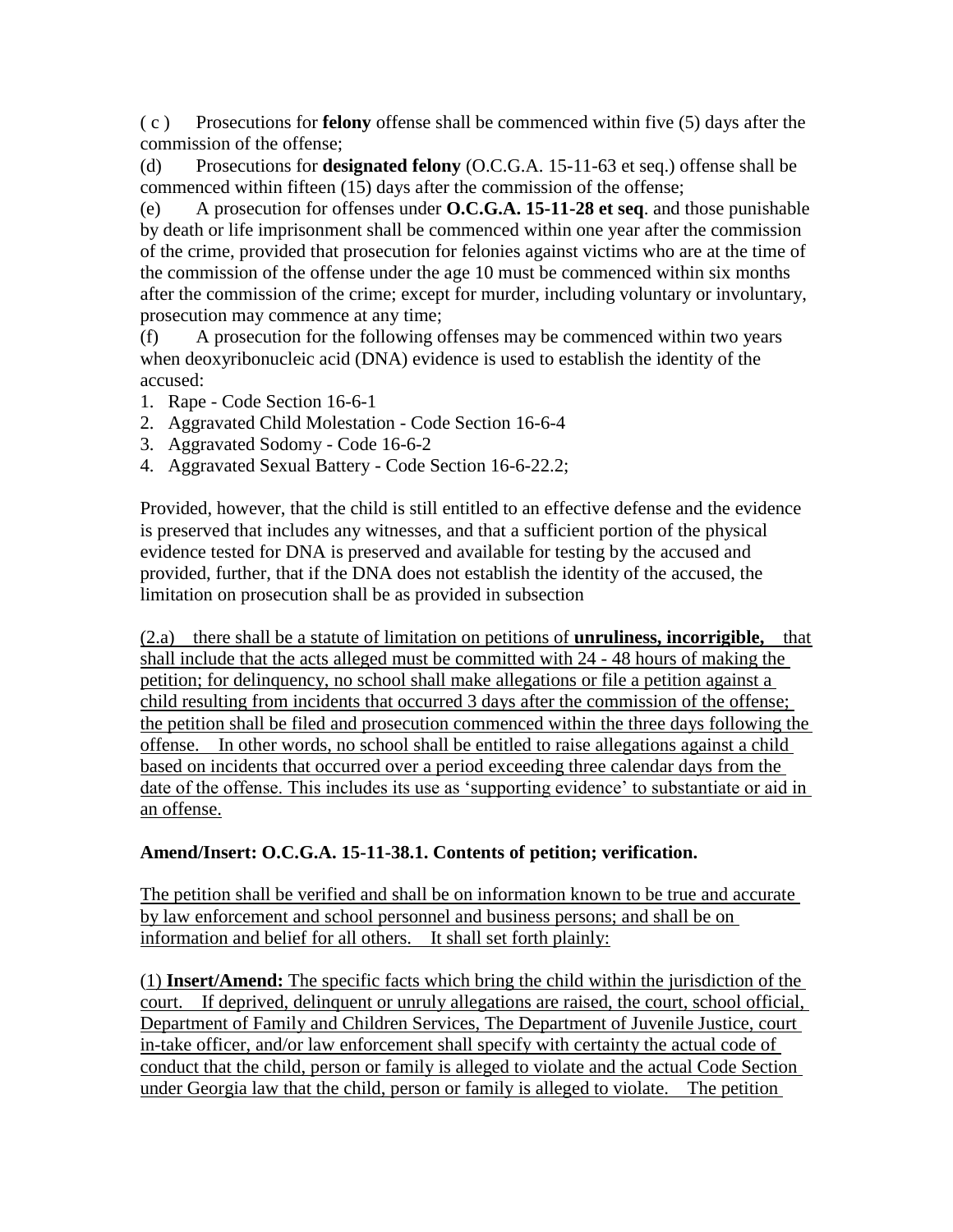shall provide a statement that it is in the best interest of the child and public that the proceeding be brought and, if delinquent or unruly conduct is alleged , that the child is in need of supervision, treatment or rehabilitation, as the case may be; The schools shall attest that they have exhausted all remedies available to them under the law and under their school policies and procedures and shall attest that they are not using the juvenile court or court as its disciplinary arm. The petition shall serve as an indictment or presentment and shall set forth the violations of Georgia law that bring the child within the jurisdiction of the court. The district attorney shall approve or verify the petition and, the charges or allegations shall be the notice of charge against the child. The court shall use the petition as its only source of charges against the child and the state shall carry the burden of proving the allegations against the child, person or family, as set forth in the petition and if for delinquency or unruliness, the allegations must be proven beyond a reasonable doubt. The court shall not be authorized to adjudicate the child on a lesser included offense or on another offense where the state has failed to meet its burden on the charges in the petition. The petition shall alleged incidents or alleged violations of law that have occurred with a twenty-four hour period and no more than seventy-two hour period prior to the filing of the petition. If an incident occurred more than seventy-two hours prior to the filing of the petition, the person, entity or agency bringing the petition shall seek a written approval from the court and prosecutor to bring a child before the court. The application and approval shall set forth why there was a delay in bringing the matter before the court; what type of court intervention is sought; what mitigating measures were exercise to reach an amicable decision or agreement between the child and the petitioner, etc. These documents shall be made available to the defense attorney in defense of his/her client, child.

#### **Create/Enact/Amend/Insert: O.C.G.A. 15-11-39. Time of hearing; summons, waiver of service of summons; judicial order to child's parents, guardian or custodian.**

## **Create/Amend:**

(a) After the petition has been filed the court shall set a hearing thereon, which if the child is taking into custody in compliance with O.C.G.A. 15-11-45 et seq. and O.C.G.A. 15-11-46 et seq as prescribed in this article; and a probable cause hearing is warranted, its shall be held within twenty-four (24) but no later than forty-eight hours (two calendar days) after the filing of the petition or arrest of the child. In accordance with O.C.G.A. 15-11-45 et seq. and O.C.G.A. 15-11-46 et seq, the child shall be entitled to a probable cause hearing within twenty-four but no more than forty-eight hours following arrest if detained on the weekend, otherwise, if the child is arrested during the weekday on an unruly, or misdemeanor offense, if committed by an adult, the child shall be released immediately to his parent by the court or law enforcement and shall await the filing of the petition in accordance with O.C.G.A. 15-11-38 and O.C.G.A. 15-11-.38.1 under this Article. If the child is released, the adjudication hearing shall be held within ten days of the alleged offense and filing of the petition. If the child cannot be released to their parent then the child shall be released to a shelter, but shall not be placed in a secured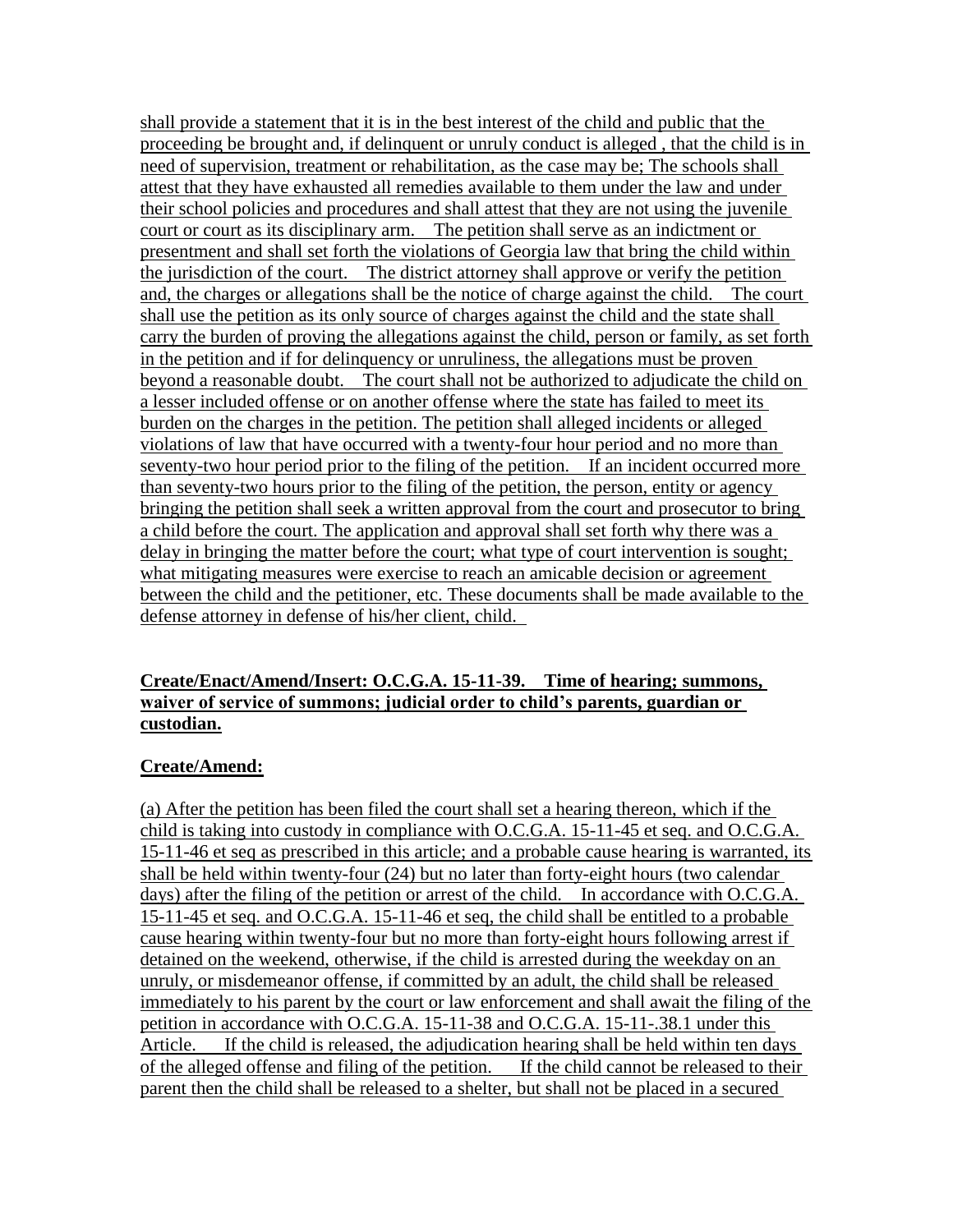detention which includes but is not limited to any facility or home where the child cannot move without restriction. Children who are charged with or who have committed an offense that would not be a crime if committed by an adult shall not be placed in secured detention, secured facilities or correctional families, and this is especially true of children who commit a status offense, truancy or runaways. This section will comply with federal statute as proscribed under 42 U.S.C. sec 5633 (a)(11)

(a.1) if the child is arrested or accused of committing a felony, if committed by an adult, the child shall be entitled to a probable cause hearing within forty-eight hours, if detained. The child shall be entitled to bond/bail as prescribed under this Article. Upon the initial arrest, the child shall not be detained and sent to a RYDC if the court is in session and the court of jurisdiction is open for business and the child is delivered or held in a cell at the court or police department. The child shall be brought before the court and not sent directly to the detention center or held at the juvenile court in a cell and then transferred to a RYDC. If the child is arrested and brought to the court, the court shall hold a hearing on **probable cause** or **bond** immediately following the arrest, every child shall be subject to a bond/bail hearing if a bail is not set by the court or at the jail as prescribed for adults. If the child is detained, the adjudication hearing shall be held within five to ten days of the alleged offense and filing of the petition. If the child is released, the adjudication hearing shall be held within twenty days of the alleged offense and filing of the petition on a felony offense.

(a.2) all children arrested shall be entitled to bail/bond and each circuit shall set a standard and uniform jail bond/arrest bond for all children based on their alleged offenses. The bail and bond amounts shall be available to the public, shall be available at the time of arrest and all detention centers holding children shall have access to the bond/bail amounts for each child. Bail and bonds hearings shall be in accordance with O.C.G.A. 17-6-1.

(a.3) All children detained awaiting probable cause hearings, adjudication or sentencing shall be entitled to credit for time served as prescribed in O.C.G.A. 17-10-11 and 17-10-12.

(b) **Insert.** . . . The summons shall be issued at least five (5) business days in advance of the scheduled hearing of probable cause also be directed t the child if he or she is 14 or more years of age or is alleged to be delinquent or unruly. The summons shall also be directed to the attorney for the child and shall be accompanied by a petition and a list of all witnesses and evidence that is in the possession of the court at the time of the filing of the petition.  $\ldots$ 

(d). The summons shall state that a party is entitled to counsel in the proceeding and shall state the name, address and telephone number of the circuit public defender"s office and shall state that their office is available to provide legal services to all persons who are unable to secure private counsel due to financial hardship.

**Insert/Amend. O.C.G.A. 15-11-40. Modification or vacation of orders; revocation;**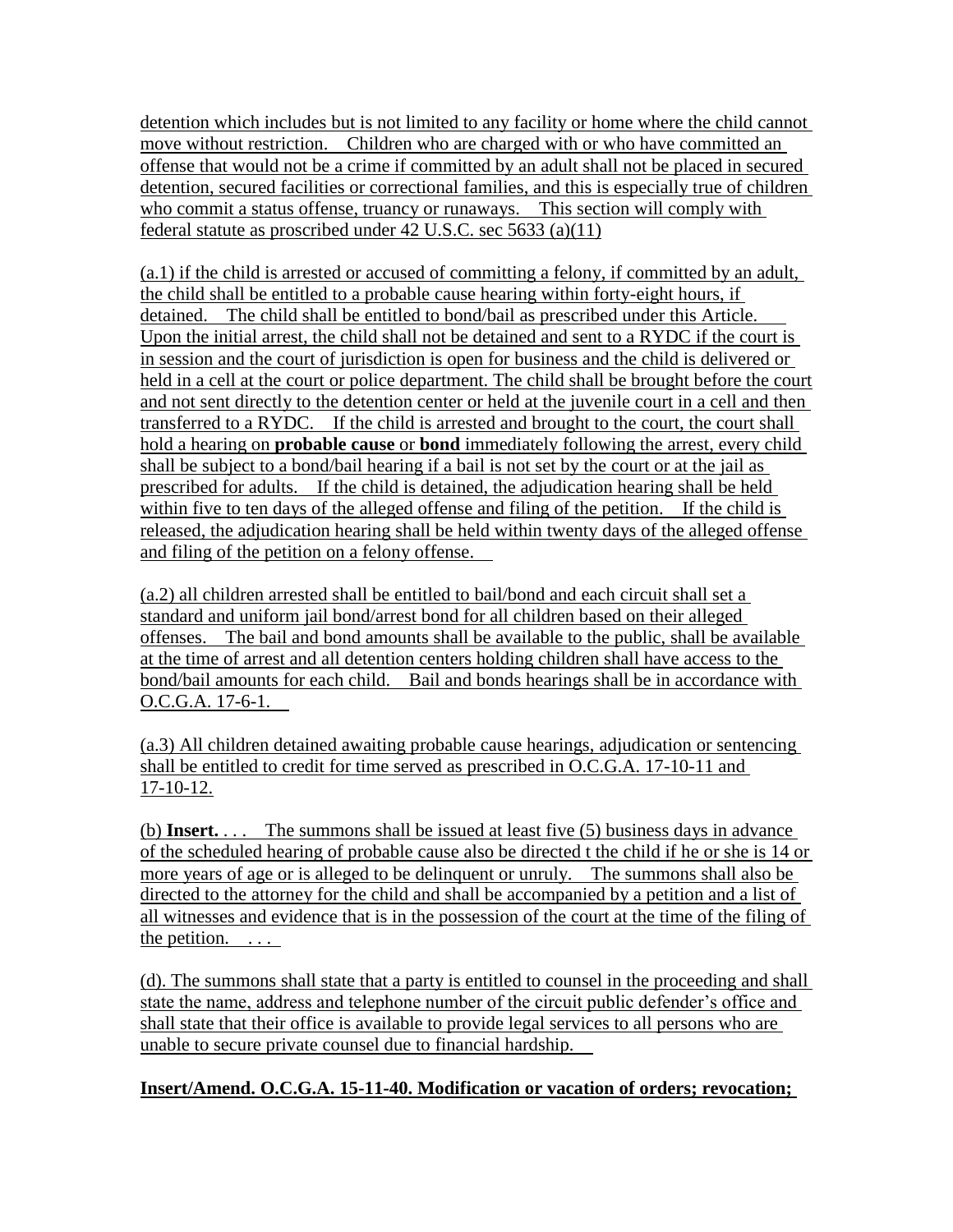#### **petition; hearing and notice**

(b) Amend. (Remove -- except an order committing a delinquent child to the Department of Juvenile Justice). . An order granting probation to a child found to be delinquent or unruly shall not be revoked without a hearing. An attorney for the child shall be presented to represent his interest. No revocation of probation shall occur absent a hearing and the court shall not enter an open order of probation that can subject a child to detention in lieu of a revocation hearing (*for example see O.C.G.A. 42-8-35 and 42-8-38)*

(c) Create . . . . . and the child shall be afforded a hearing with legal representation.

(d) Amend. After the petition is filed, the court shall hold a hearing within 24 hours after the alleged violation occurred if the child is detained subject to an arrest; if the child is brought before the court during business hours, and the court is in session and the child is brought to the court to be housed in one of its cells, the child shall be entitled to a hearing on the probation violation and an attorney from the office of the public defender is to be notified immediately of the hearing and afforded ample time to prepare for the case. The child shall be subject to immediate release if the violation is for a status offense or a misdemeanor.

(e) Create. No child shall be detained for violation of probation who has committed a status offense or a misdemeanor.

### **Amend/Insert. O.C.G.A. 15-11-41. Conduct of hearings generally; recordation; assistance from district attorney.**

(a) Amend. All hearings involving a sentence punishable by detention of 2 months or more shall be conducted by the court with a review panel jury; for sentences of two months to six months, the child can waive his right to a trial by review panel jury. For all sentences punishable by six months or more, the child shall have a review panel jury that is not subject to waiver.

(a.1) Create/Enact: The court shall assign a different judge to conduct all detention and probable cause hearings. The judge who presides over adjudication and sentencing shall **not** be the same judge who presides over the probable cause, bond/bail or detention hearings. The chief judge shall assign an associate, pro tem or part-time judge to preside over each hearing. The rules of evidence shall apply to all hearings.

(b) Amend. All proceedings shall be recorded by stenographic notes or by electronic, mechanical, or other appropriate means. No proceedings which can result in the deprivation of life, liberty or property shall be waived.

# **ARREST AND DETENTION**

**Create/Amend/Insert. O.C.G.A. 15-11-45. Arrest; when child may be taken into custody; notification of district attorney.**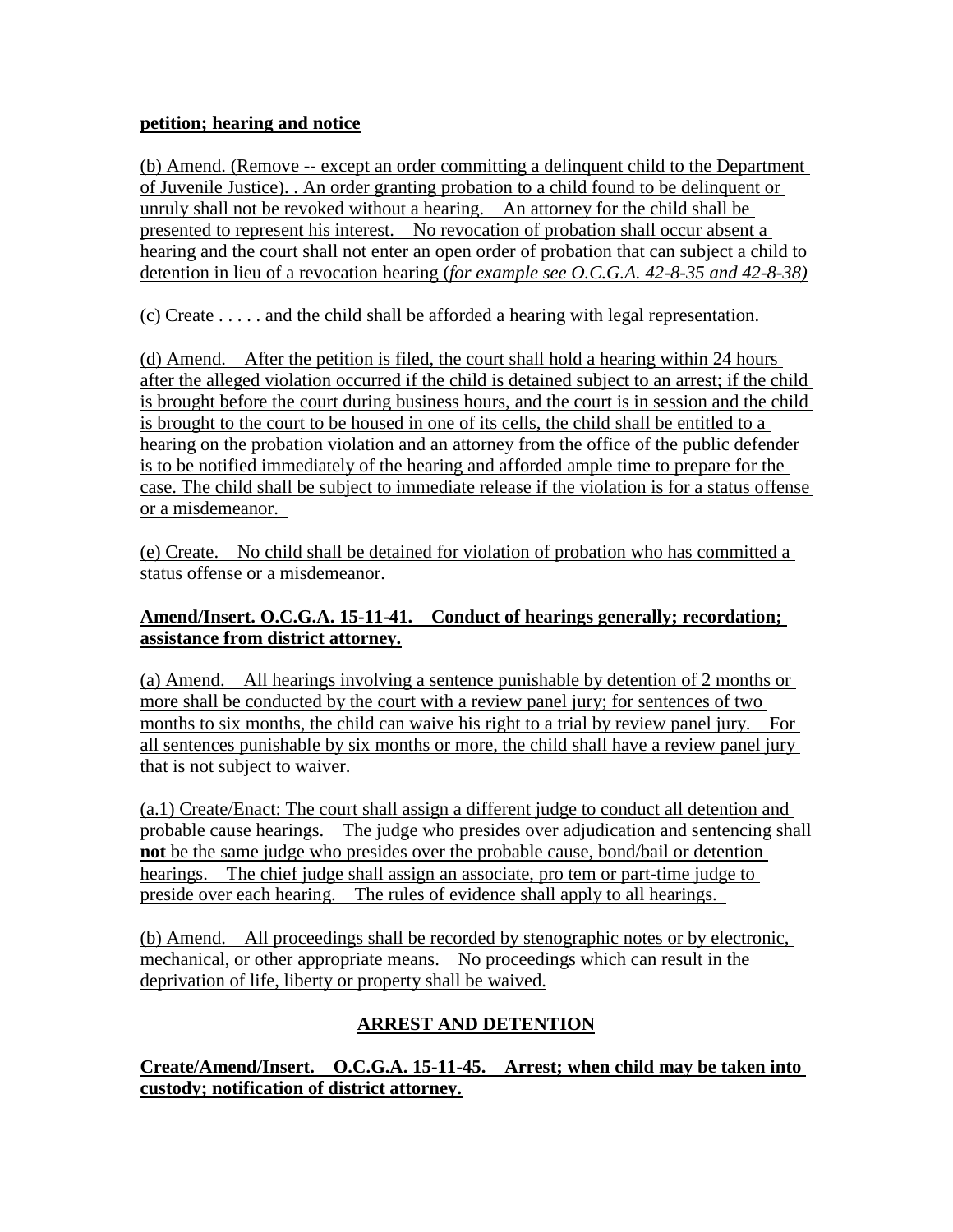(1) Arrest and Custody:

(a) Arrest of a child shall be defined as set out in Chapter 4 of Title 17, and Chapter 8 of Title 35.

(b) A child taken into the custody of law enforcement for a status offense, including an unruly offense or misdemeanor offense shall not be subject to handcuffing or shackling; further, such a child shall not be presented before the court in handcuffs or shackles.

(b.1) Female children accused of a delinquent or status offense shall be taken into custody and handled by female officers, only. No female child shall be arrested, searched or physically touched, in any way, by a male officer. This includes probation officer, law enforcement, school resource officer, school personnel, court officer, in-take officer, etc.

(c) A child taken into the custody of law enforcement for a felony offense under general offenses or a designated felony shall not be subject to handcuff or shackling unless he is, **at the time of arrest**, a threat to himself or third persons, further, the child shall not be brought before the court in handcuffs or shackles.

(d) A child shall not be arrested and detained by law enforcement, school resource officers and school personnel, probation officers, correction officers and/or in-take officers without a warrant from the court for any matters that did not occur within their immediate presence or within the officer immediate knowledge.

(e) Law enforcement, school resource officers and personnel, probation officers, correction officers and/or in-take officers who take a child into custody shall **immediately** notify the parents/guardian or an adult family representative of the child **and** the office of the public defender within the county or circuit of the court, or the child"s family attorney, if the name of the person is available. If the child or family does not give the name of a private practitioner or firm for legal representation at the time of arrest, the office of the public defender is to be immediately notified and allowed to converse with the child via by telephone, video conference or in-person to advise of their rights and shall be authorized under the provision to delay questioning of the child until they either arrive to witness and participate in the questioning of the child, or until the child is transported to the police department or court. During such time, the child shall not be questioned or prompted to give responses to any information. The child shall not be questioned without an attorney present. Parents cannot waive their child"s right to counsel but can request counsel for the child. An attorney shall not waive their child"s right to counsel for questioning as a result of their inability to speak with the child about the subject of the arrest.

(f) A child shall be subject to Miranda Rights and shall not sign that they understand their rights unless an attorney is present to explain their legal rights; no child shall be asked to waive their right to legal representation without counsel explaining their legal rights that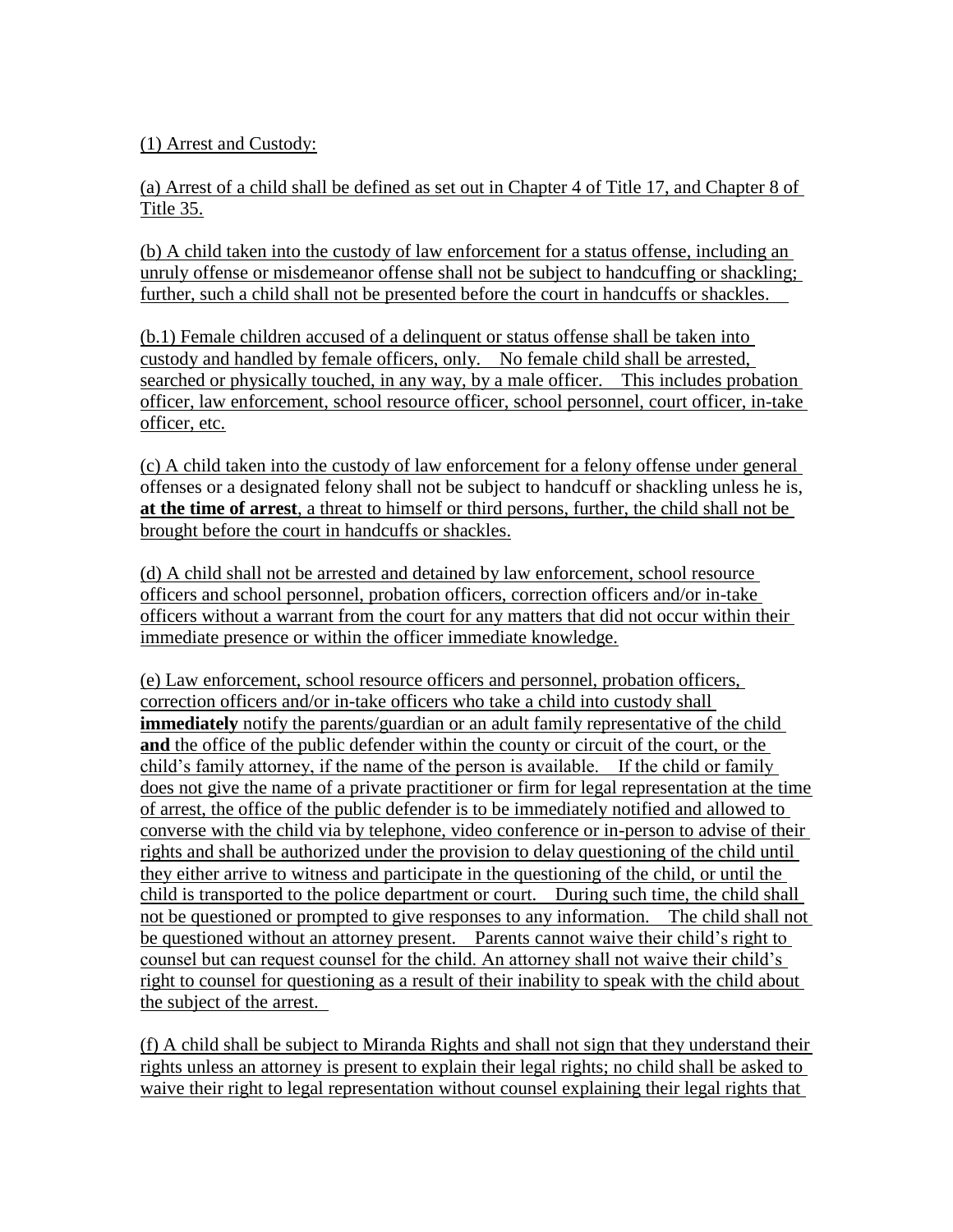include but are not limited to consequences of the arrest.

(g) No child taken into custody shall be asked to provide a written statement without first having the opportunity to speak with and be advised by counsel. Probation officers shall not assist law enforcement in securing statements or information from a child that is the subject of an arrest or an offense that occurred without first consulting with the child's attorney and without the attorney speaking with the child about the alleged incident or offenses that have or might subject them to arrest and conviction.

(h) All courts shall provide an area within the courthouse or court room for attorney-client contact; this includes but is not limited allowing attorneys" full access to the cells of clients who are held at the jail or courthouse. No attorney shall be denied access to meet one-one, and face-to-face with their client. All attorney-client visits and meetings shall be confidential and not subject to intervention by the court or the jail personnel, this includes but is not limited directing when and how the attorney can interview, question or visit with the client during normal court hours, or at any time that the child is in the custody of the jail or police department; attorneys shall be allowed to bring necessary writing instruments, recording equipment, paper, legal text, and other information warranted for the defense of their client. No visit or meeting between an attorney and client shall be subject to courtroom or jail monitoring.

(2) A child may be taken into custody subject to the provision set forth in paragraph (1) and the subsections:

(a) Pursuant to an order of the court under this section and article.

(3). When a child is taken into custody pursuant to this article has committed an act which would constitute a felony under the laws of this state if committed by an adult, the juvenile court, shall immediately, after it learns of the taking into custody, shall notify the district attorney or duly authorized assistant district attorney of the judicial circuit in which the juvenile proceeding are to be initiated. The district attorney shall immediately make a determination as to whether said child will be prosecuted as charged and a petition and shall be completed and served upon the child, their attorney and parent.

#### **Create/Amend/Insert. O.C.G.A 15-11-46. When detention of a child permitted.**

(1) Detention of a child prior to a probable cause, adjudication or disposition hearing shall not be permitted if the child has or is alleged to have committed a status offense or misdemeanor offense. A child shall be released according to the provisions set forth in O.C.G.A. 15-11-45 et seq and as follows:

(1.a) If the child cannot be released to their parent then the child shall be released to a shelter, but shall not be placed in a secured detention which includes but is not limited to any facility or home where the child cannot move without restriction. Children who are charged with or who have committed an offense that would **not** be a crime if committed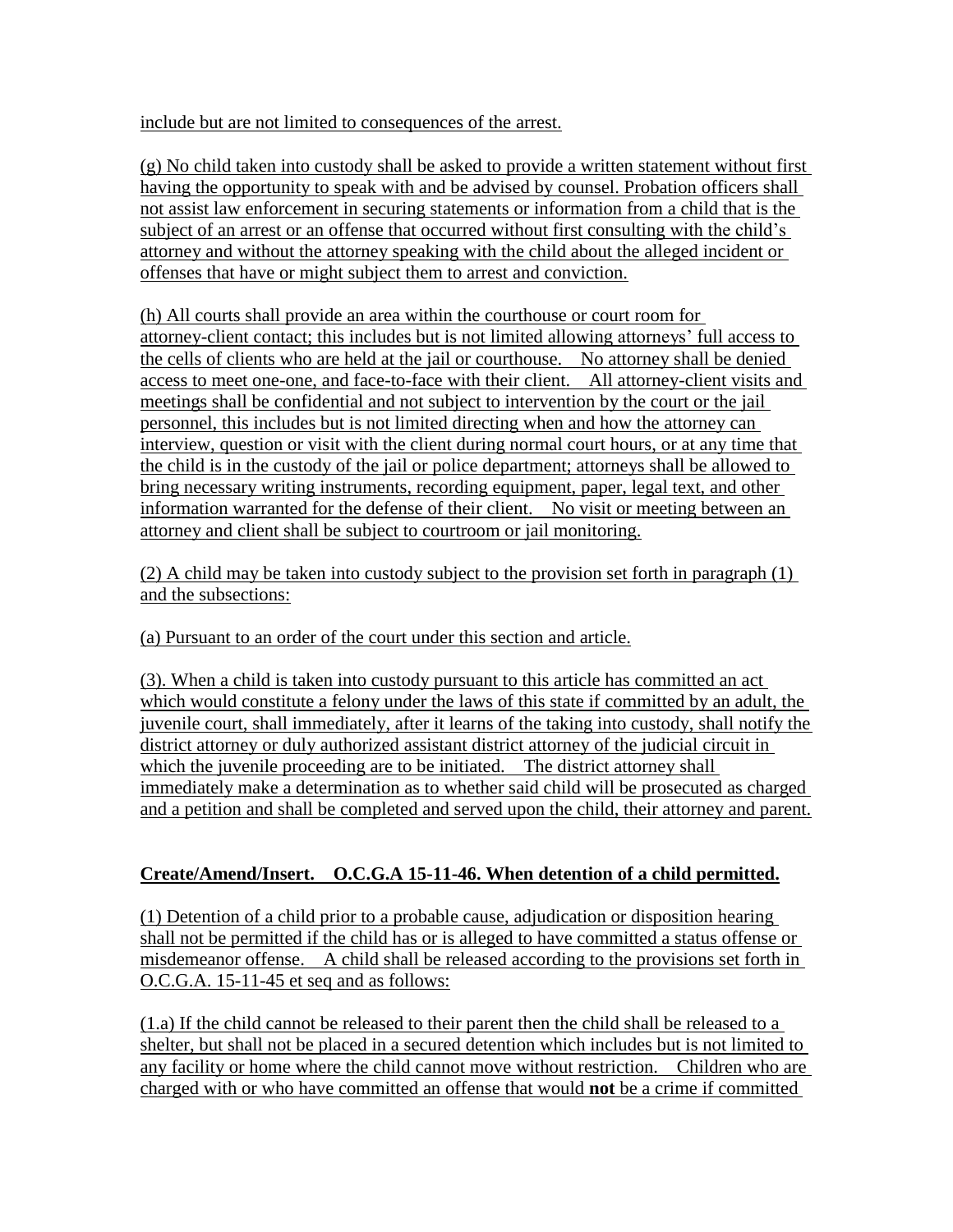by an adult shall **not** be placed in secured detention, secured facilities or correctional facilities and this is especially true of children who commit a status offense, truancy or runaways. This section will comply with the federal statute as proscribed under 42 U.S.C. sec 5633 (a)(11).

(2) A child taken into custody for a status offense or misdemeanor shall automatically be entitled to release on their own recognizance into the custody of their parent, and if no parent, then an adult relative or family member. An officer shall not be precluded from transporting the child home or to their parent"s place of business if the court where the child is detained will close prior to the parent"s arrival.

(2a) A child taken into custody for a felony, if committed by an adult under the laws of this state, shall be entitled to pre set bond or bail. Alternatively, if the pre-set bond cannot be paid then a bond/bail hearing shall be held within **24-48 hours of the arrest**; the court shall also have set jail bonds that are available and published to the public and the child shall be subject to release if they pay the bail/bond; the court shall allow the child to be presented before the court on the day of arrest if court is in session during the hours of arrest. Bails and bond shall be set in accordance with O.C.G.A. 17-6-1 and Chapter 6 of Title 17. The court shall establish on the record why the liberty or freedom of a child should be restrained and be specific to make finding that the child is either a threat to himself or the community and shall make finding in accordance with O.C.G.A 17-6-1 et seq.

(3) If the child"s detention or care is required to protect the person or property of others or of the child, the child may be placed in detention provided however, a hearing bond/bail and detention is held within 24 hour; a runaway shall not be placed in a RYDC, YDC or a correctional facility but shall be placed in a shelter if no shelter space is available, then the child shall be declared deprived and shall be immediately placed with a family member, church organization, relative or the custody of the Department of Family and Children Services shall secure housing for the child; a child who has no parent shall not be placed in a RYDC, YDC, or correctional facility and in this stance, law enforcement or the court shall contact The Department of Family and Children Services immediately upon in-take or arrest for a status offense. The child shall be placed in shelter care or with a family, friend or temporary foster care placement, but shall not be placed in a RYDC, YDC, or correctional facility.

(4) If a child may abscond or be removed from the jurisdiction or the court for a deprivation proceeding, the child shall be placed in shelter care or with a family, friend or temporary foster care placement, but shall not be placed in a RYDC, YDC, or correctional facility.

(4 a) If a child is subject to a delinquency charge and the court has made a finding that the child may abscond or be removed from the jurisdiction or the court, and the offense is a status offense or a misdemeanor, the court shall place the child in the custody of family, relative or church organization that will accept placement of the child.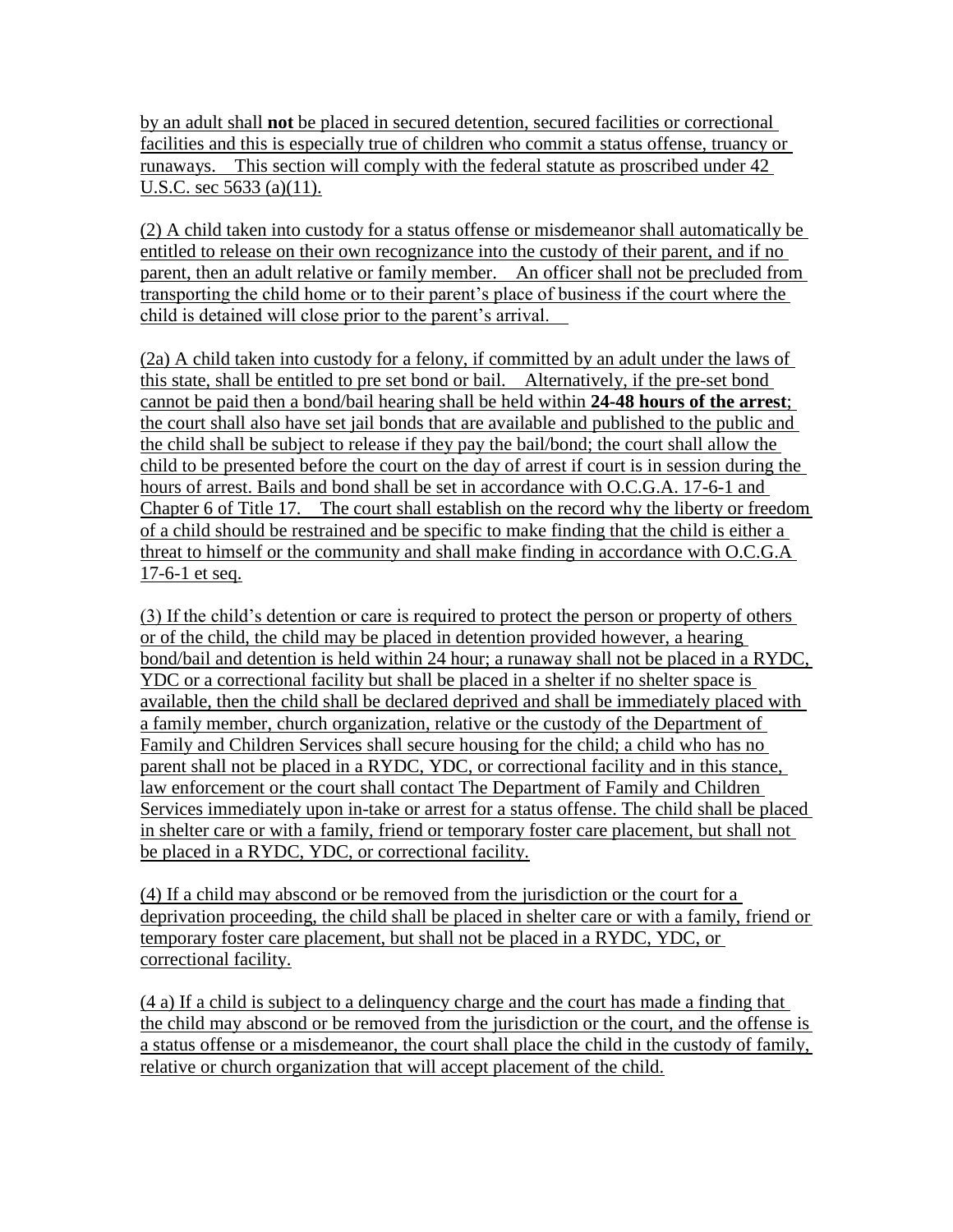(4 b) If a child is subject to a delinquency charge and the court has made a finding that the child may abscond or be removed from the jurisdiction or the court, and the offense is a felony, the court may place the child in detention for no more than 48 hours prior to holding a probable cause hearing; if the probable cause hearing is waived for cause and said cause is on the record, then the child must have an adjudication hearing held within 72 hours from the date of arrest. A continuance for cause may be request on Motion, said hearing shall be on the record within the 72 hour period. The child shall not be held more than five (5) days awaiting an adjudication hearing.

(5) All children are entitled to credit for time served awaiting detention, probable cause, adjudication and sentencing hearing; and any time for screening.

## **Create/Amend/Insert. O.C.G.A. 15-11-46.1. When interim control or detention of accused children permitted.**

(a) As a matter of public policy no child shall be deprived of life, liberty or property, or have restrains on their freedom based on mere probable cause that he committed a status offense, or delinquent act. A hearing shall be held on the record to establish the findings of the court to have restraints on the child; the findings must establish that the interim control or detention is not to punish, treat or rehabilitate the child and that the child is a threat to himself and to others. No child who is a threat to himself shall be detained in a RYDC/YDC or correctional facility; instead the child shall be place in a medical facility for overnight observation; if a child is deemed a threat to others, he shall be placed in the least restrict environment that does not include a RYDC/YDC that can monitor his behavior, and as soon as it is determined that he is no longer a threat to others, he shall be released.

## (d) **Repeal**

### **Create/Amend/Insert. O.C.G.A. 15-11-47. Procedure on taking child into custody; detention; bail; detention of child alleged to be unruly, runaway, drugs, or prostitution.**

(1) In addition to the provision set forth in O.C.G.A. 15-11-39 et seq., O.C.G.A. 15-11-41 et seq, O.C.G.A. 15-11-45 et seq, O.C.G.A. 15-11-46 et seq, O.C.G.A. 15-11-46.1 and O.C.G.A. 15-11-48, the juvenile court shall abide as follows:

l (2) Intake officers shall not determine if a child should be released, detained or brought before the court. All detention matters shall be brought before the court and said hearing shall be on the record and the court findings shall be in accordance with O.C.G.A. 15-11-39 et seq., O.C.G.A. 15-11-41 et seq, O.C.G.A. 15-11-45 et seq, O.C.G.A. 15-11-46 et seq, O.C.G.A. 15-11-46.1 and O.C.G.A. 15-11-48.

(3) Detention hearings shall not be informal, but shall be on the record with a finding of fact supported by law defining why the child should be detained. Detention hearings shall be held as prescribed in O.C.G.A. 15-11-39 et seq., O.C.G.A. 15-11-41 et seq,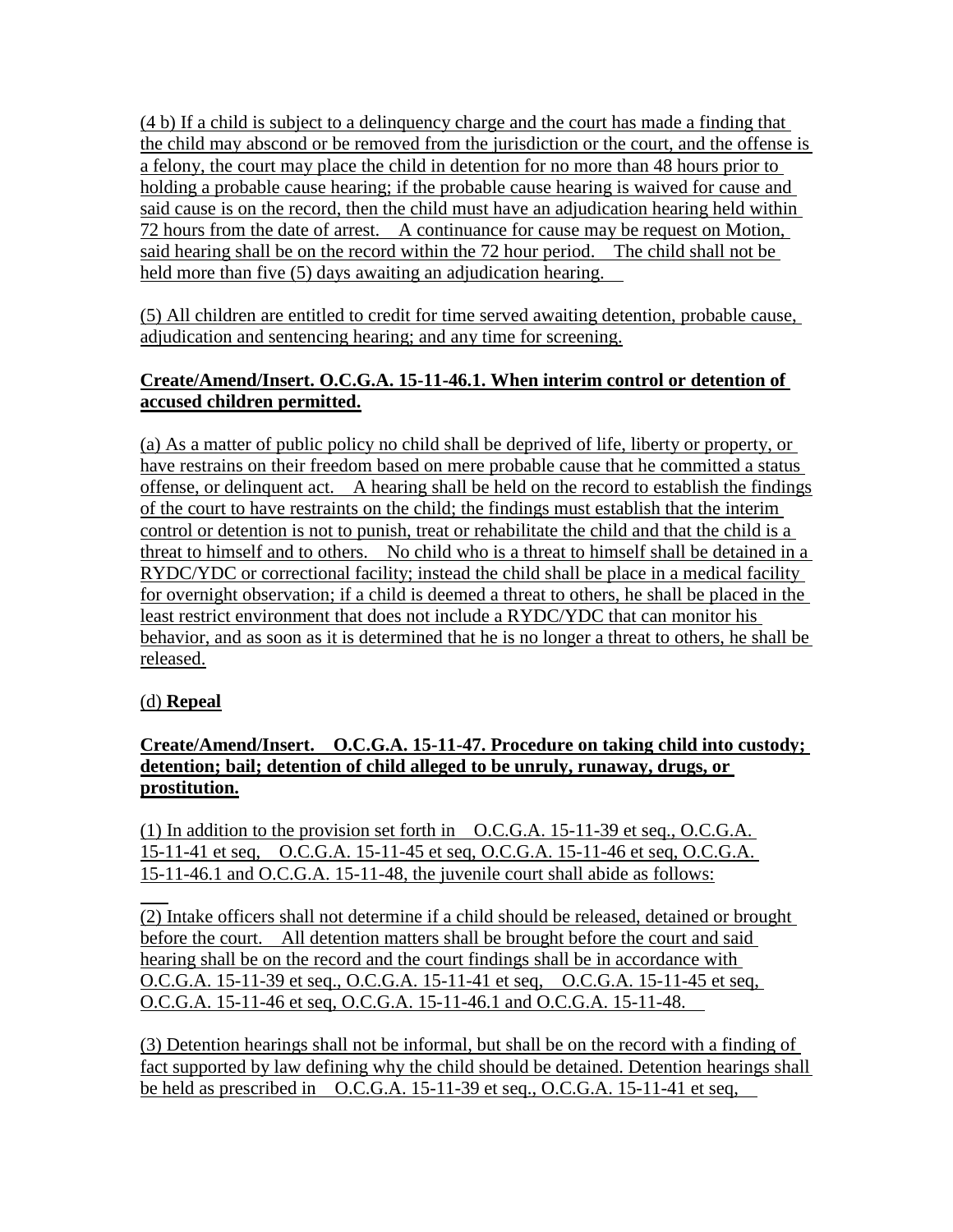O.C.G.A. 15-11-45 et seq, O.C.G.A. 15-11-46 et seq, O.C.G.A. 15-11-46.1 and O.C.G.A. 15-11-48.

(4) Bond and bail shall be in accordance with the provision set forth in O.C.G.A. 15-11-39 et seq., O.C.G.A. 15-11-41 et seq, O.C.G.A. 15-11-45 et seq., O.C.G.A. 15-11-46 et seq, O.C.G.A. 15-11-46.1 and O.C.G.A. 15-11-48.

(5) A child may only be questioned in the presence of an attorney and no court personnel shall question the child concerning the events that bring him before the court; no probation officer, law enforcement agent, school personnel, in-take officer, etc., shall question the child in the absence of an attorney. No parent shall waive their child"s right to an attorney; no parent shall consent to their child being questioned by authorities after the child has been arrested or while in custody. No parent has the authority to waive any of their child"s constructional protections.

## **Treatment of unruly children; status offenders; or child alleged to prostitute.**

(1) With respect to a child suspected of being unruly as defined by paragraph (12) of Code Section 15-11-2 or a child who is in violation of a curfew, or status offenses, a person taking such a child into custody shall not exercise custody over the child by placing the child in a secured detention facility or secured facilities as prescribed by federal law 42 U.S.C. 5633 (a)(11); Any child who commits these offenses shall not be placed in a holding cell, handcuffed, or shackled. The child accused of these offenses shall be in a designated area of the court house or police department until their parents/guardian arrives and the child shall be released into their custody. If there is no parent/guardian, then the court shall adhere to the Codes O.C.G.A. 15-11-39 et seq., O.C.G.A. 15-11-41 et seq, O.C.G.A. 15-11-45 et seq., O.C.G.A. 15-11-46 et seq, O.C.G.A. 15-11-46.1 and O.C.G.A. 15-11-48.

(1.a) A child alleged to be in possession of drugs and/or alcohol shall be placed in a drug and alcohol treatment program through the court's drug court program or in a treatment facility and their addition shall not be criminalized. The court shall not displace the child due to their addition.

(2) If the child is suspected of being a prostitute, the child shall be treated as a deprived child **and** a runaway and shall not be detained, but shall immediately be placed in medical care and then shall be placed in an emergency shelter. The court shall find a non-secured, residential placement for treatment and rehabilitation services to assist the child in self-esteem, sexual education, and medical services for any possible diseases that includes blood testing and treatment; the child offense shall not be criminalized as an offense committed by an adult. The court shall contact the Department of Family and Children Services to locate parents, relatives, church organizations, if the child parents are not available.

## **Create/Amend/Insert. O.C.G.A. 15-11-48. Place of detention; allegation of**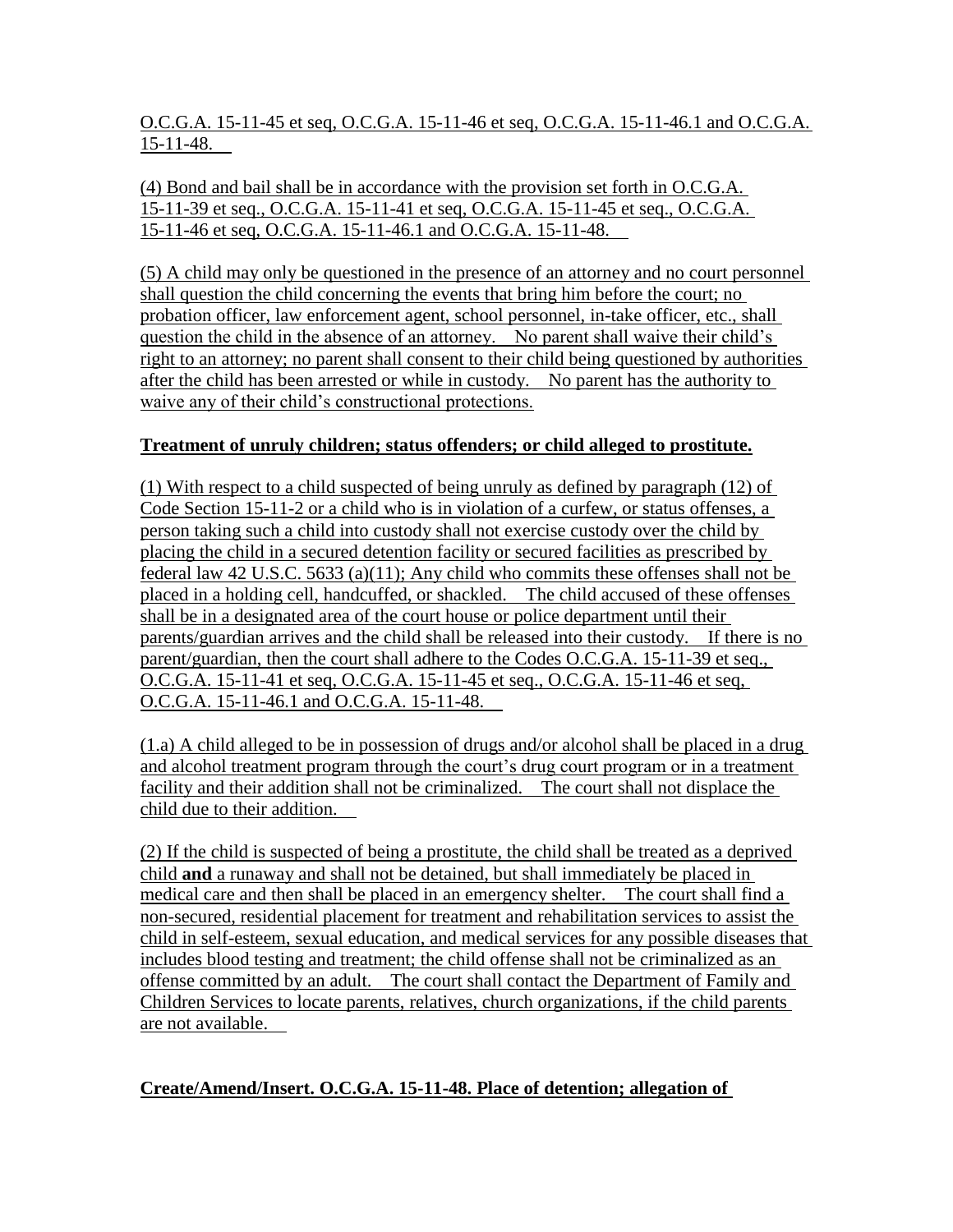### **delinquency; allegation of deprivation; allegation of unruliness; allegation of prostitution; alleged capital offenders; notice to court by jail official; record of detention.**

Every child brought before the court shall be placed in detention in accordance with O.C.G.A. 15-11-39 et seq., O.C.G.A. 15-11-41 et seq, O.C.G.A. 15-11-45 et seq., O.C.G.A. 15-11-46 et seq, and O.C.G.A. 15-11-46.1 and the provisions as set forth herein.

### **Amend/Insert:**

**(a) Allegations of delinquency**. A child alleged to be delinquent shall be detained only <u>in:</u>

(1) A licensed foster home or home approved by the court which may be a public or private home or the home of the non-custodial parent or of a relative; the court shall seek placement with family and relative before using public or private placements options; (2) A facility operated by a licensed child welfare agency; or

(3) A detention home or center for delinquent children which is under the correction or supervision of the court or other public authority or of a private agency approved by the court. A child alleged to be in possession of drugs and/or alcohol shall be placed in a drug and alcohol treatment program through the court's drug court program or in a treatment facility and their addition shall not be criminalized. The court shall not displace the child due to their addition. The court shall comply with the provisions set forth at Codes O.C.G.A. 15-11-39 et seq., O.C.G.A. 15-11-41 et seq, O.C.G.A. 15-11-45 et seq., O.C.G.A. 15-11-46 et seq, and O.C.G.A. 15-11-46.1 before exercising this option prior to disposition as prescribed in O.C.G.A. 15-11-65 et seq.; and O.C.G.A. 15-11-66, et seq.

## **Amend/Insert:**

(b) **Allegations of deprivation**. A child alleged deprived shall be placed in a shelter care as prescribed in paragraphs (1) and (2), or in a shelter care facility operated by the Court. The actual physical placement of a child pursuant to this subsection shall require approval of the judge and a hearing on the record with a finding for displacement of the child before the juvenile judge or his/her designee.

( c ) Allegation of unruliness: A child alleged unruly, status offense or to be or have engaged in prostitution who has not been released to medical care or to their parents from custody, shall be placed in shelter care as prescribed by paragraph (1) or (2) and shall otherwise be taking into custody and subject to detention as prescribed in O.C.G.A. 15-11-2 and O.C.G.A. 15-11-39 et seq., O.C.G.A. 15-11-41 et seq, O.C.G.A. 15-11-45 et seq., O.C.G.A. 15-11-46 et seq, and O.C.G.A. 15-11-46.1. In the event a child alleged to be unruly or has committed a status offense including prostitution, comes within the purview of the Interstate Compact on Juveniles and the proper authorities of a demanding state have made an official return request to the proper authorities of this state, the Interstate Compact on Juveniles shall apply to the child. Any child that falls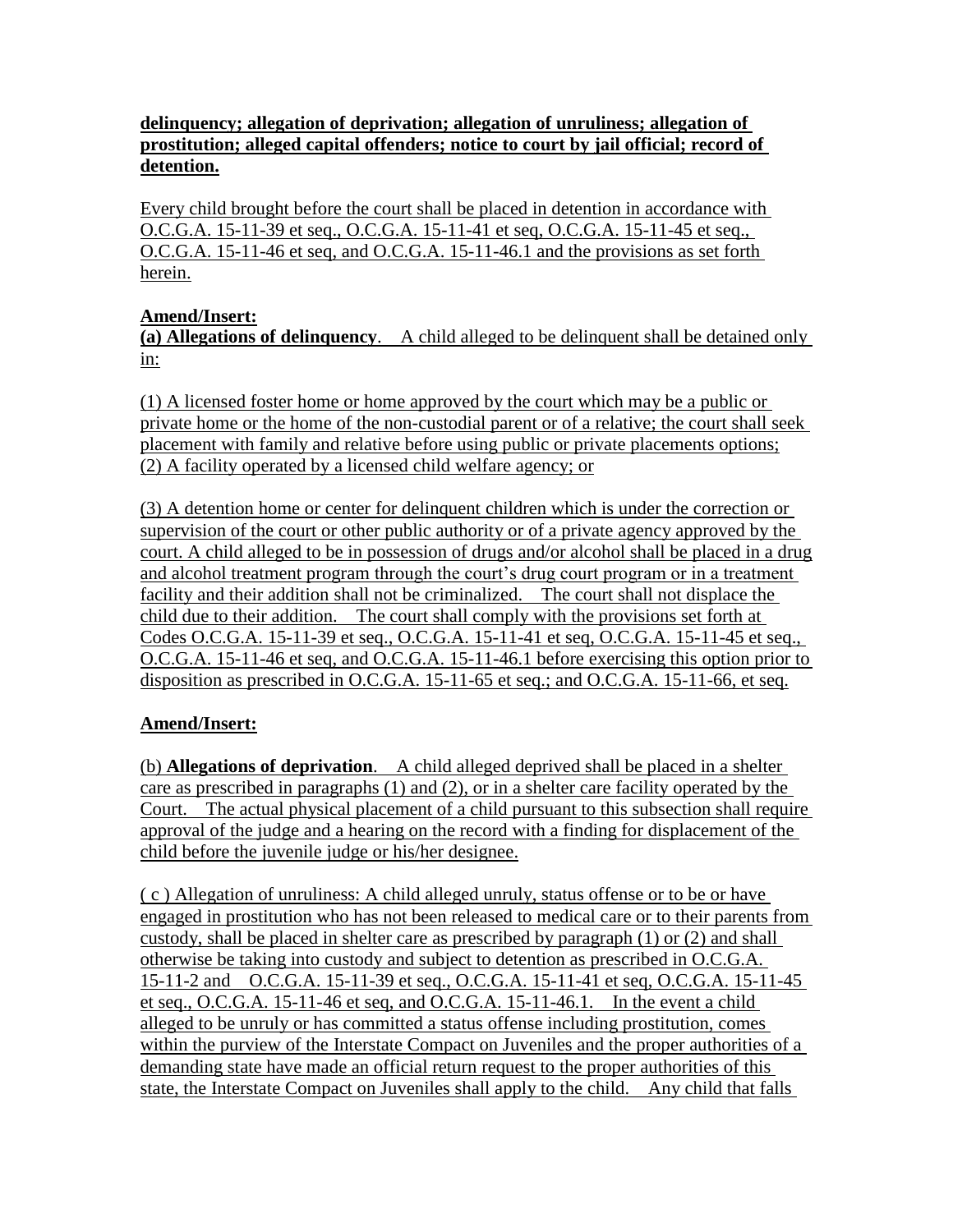within the ambit of the Interstate Compact on Juveniles shall have her/his photograph and prints taken and the court shall secure the name of the transporting officer and agency along with a signed release indicating the date, time and location of pickup and transport for the child. The court shall confirm the arrival of the child to his/her destination and shall file proof of transport with the court and shall thereafter close the file. The court shall not release a female child into the custody of male transport officers with the parents or guardians present for transport.

(d) Allegation of capital or violent offense. For purposes of this section and as noted throughout this Article, a fist fight at school or other fighting without injuries shall not constitute "violent" within the ambit of this section. A child alleged to have committed an offense as defined by O.C.G.A. 15-11-28 et seq. shall be detained as proscribed in Codes O.C.G.A. 15-11-39 et seq., O.C.G.A. 15-11-41 et seq, O.C.G.A. 15-11-45 et seq., O.C.G.A. 15-11-46 et seq, and O.C.G.A. 15-11-46.1 and based upon the hearing and the findings of the court , shall be subject to the provisions that are set forth for detention in paragraph (1) through (3). The child shall not be placed in detention with adults and there will be interaction between a child and an adult offender.

(e) Insert. **Transfer following indictment**. *Following an indictment as prescribed in O.C.G.A. 15-11-28 et seq. . . . . under the age of 18 . . .under the age of 18 . . .* 

### **Amend/Insert. O.C.G.A. 15-11-49. Formal Detention Hearing; Presentation of Petition; Scheduling of Hearings.**

## *A through 4(e) shall be repealed.*

(a) Detention hearings shall be formal proceedings held on record and every child shall be entitled to an attorney to make an appearance at the hearing. The court shall make a written finding of its decision to detain a child. (a.1) The court shall not detained any child without following the Codes O.C.G.A.

15-11-39 et seq., O.C.G.A. 15-11-41 et seq, O.C.G.A. 15-11-45 et seq., O.C.G.A. 15-11-46 et seq, and O.C.G.A. 15-11-46.1 and O.C.G.A. 15-11-48.

(b) Any child released from detention shall be entitled to a hearing as prescribed

After the petition has been filed the court shall set a hearing thereon, which if the child is taking into custody in compliance with O.C.G.A. 15-11-45 et seq. and O.C.G.A. 15-11-46 et seq as prescribed in this article; and a probable cause hearing is warranted, its shall be held within **twenty-four (24) but no later than forty-eight hours** (two calendar days) after the filing of the petition or arrest of the child. In accordance with O.C.G.A. 15-11-45 et seq. and O.C.G.A. 15-11-46 et seq, the child shall be entitled to a probable cause hearing within **twenty-four but no more than forty-eight hours** following arrest if detained on the weekend, otherwise, if the child is arrested during the weekday on an unruly, or misdemeanor offense, if committed by an adult, the child shall be released immediately to his parent by the court or law enforcement and shall await the filing of the petition in accordance with O.C.G.A. 15-11-38 and O.C.G.A. 15-11-.38.1 under this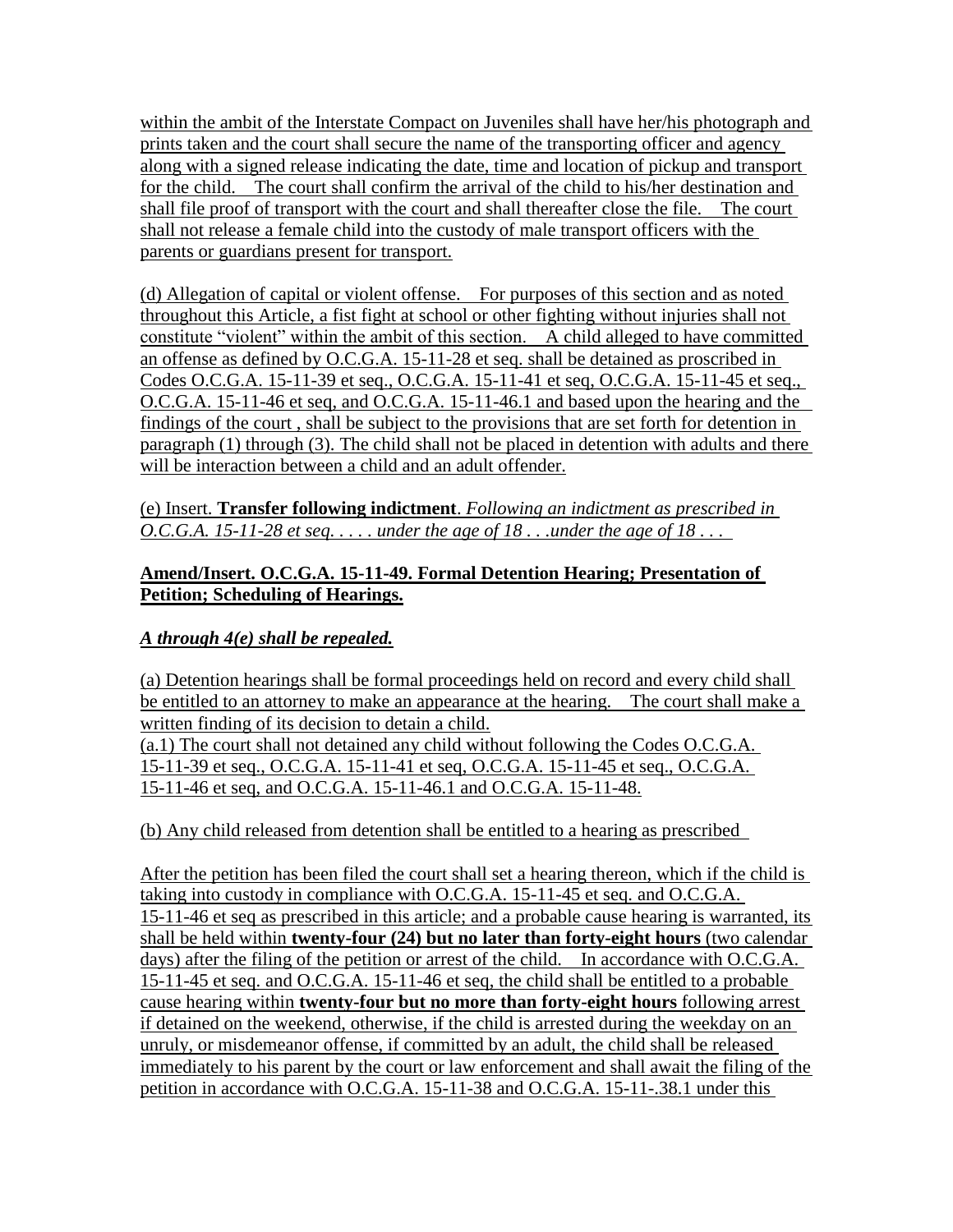Article. If the child is released, the adjudication hearing shall be held within ten days of the alleged offense and filing of the petition. If the child cannot be released to their parent then the child shall be released to a shelter, but shall not be placed in a secured detention which includes but is not limited to any facility or home where the child cannot move without restriction. Children who are charged with or who have committed an offense that would not be a crime if committed by an adult shall not be placed in secured detention, secured facilities or correctional facilities, and this is especially true of children who commit a status offense, truancy or runaways. This section will comply with federal statute as proscribed under **42 U.S.C. sec 5633 (a)(11)**

(a.1) If the child is arrested or accused of committing a felony, if committed by an adult, the child shall be entitled to a probable cause hearing within **forty-eight hours**, if detained. The child shall be entitled to bond/bail as prescribed under this Article.

(b) If the child is deprived the court shall hold a detention hearing **within 24 - 48 hours**  of the child being brought to the court and the deprived child shall not be subject to secured detention or a correctional facility while awaiting hearing.

( c ) The Court shall provide notice of the hearing as soon as it is scheduled the parent**,** the child, the attorney for the child and the parent, if a deprivation case, shall be immediately notified at least 24 hours before the hearing. The court has an affirmed duty to call the parent and the child and their attorney, if delinquent, to call the Office of the Public Defender and advise of the hearing. The court shall not notify the OPD on the day of the hearing if the court scheduled it a day or so earlier. This shall not serve as ample or reasonable notice and the child shall automatically be entitled to release. The court's failure to provide ample and reasonable notice shall not result in the child's continued detainment. The court shall not issue oral notice without sending a written notice to the child, parent and attorney. In addition, where applicable, the probation officer shall hand-deliver the notice to the parent of the child if the child is already subject to supervision by the court. The officer shall get two points of contact for the parents of the child; this includes a telephone number, cellular number, place of employment and home address.

The court shall not appoint counsel to a case; the Office of the Public Defender shall qualify a child for services as per Chapter 12 of Title 17.

( d) The court shall adhere to the provision set forth in this Articles and Codes O.C.G.A. 15-11-39 et seq., O.C.G.A. 15-11-41 et seq, O.C.G.A. 15-11-45 et seq., O.C.G.A. 15-11-46 et seq,; O.C.G.A. 15-11-46.1 and O.C.G.A. 15-11-48.

## **Repeal: O.C.G.A. 15-11-49.1. When order for immediate custody authorized.**

REPEAL this entire section, as other codes within this Article address when and how a child shall be taken into custody. *See, herein* O.C.G.A. 15-11-39 et seq., O.C.G.A. 15-11-41 et seq, O.C.G.A. 15-11-45 et seq., O.C.G.A. 15-11-46 et seq, and O.C.G.A. 15-11-46.1 and O.C.G.A. 15-11-48.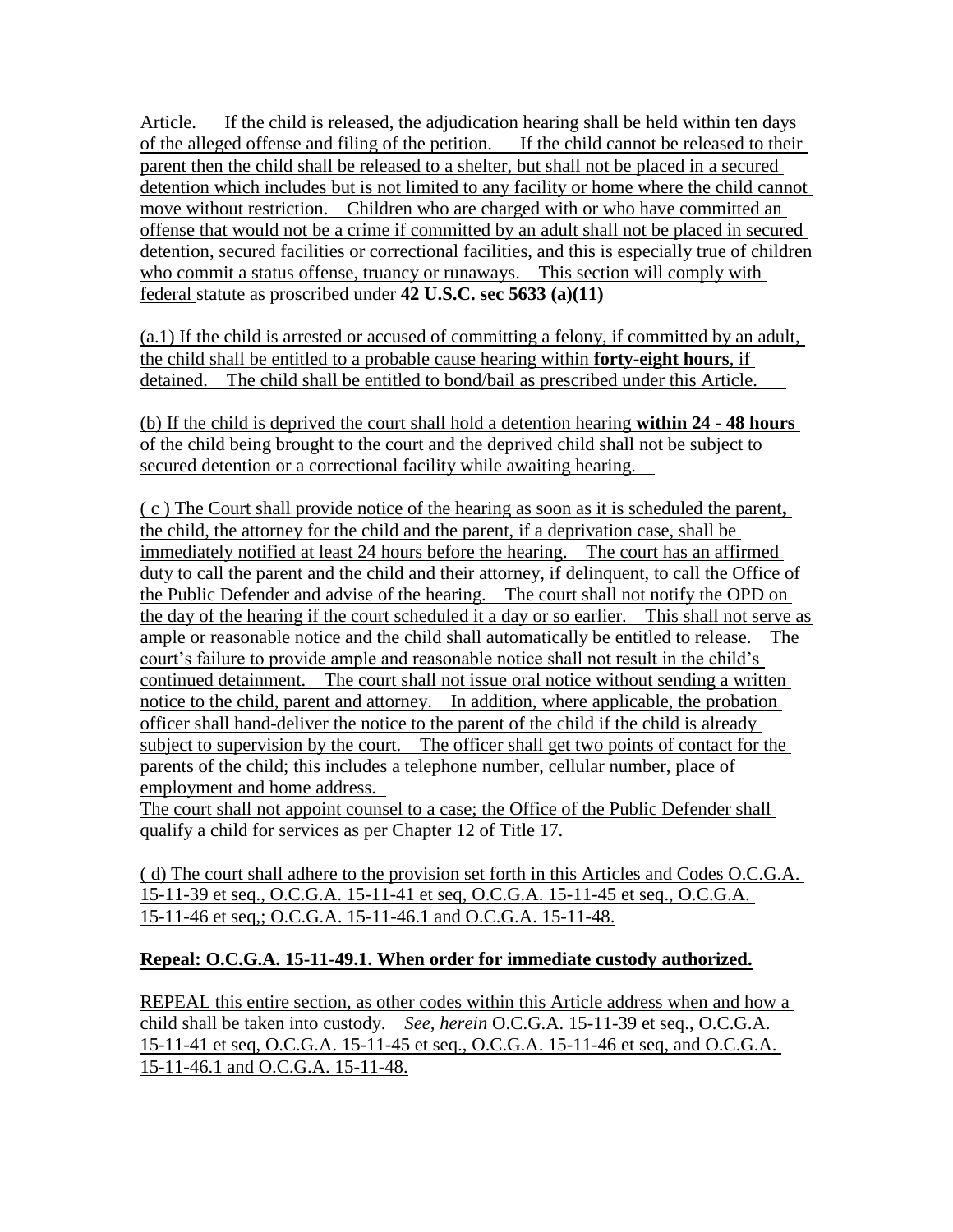### **Amend/Insert. O.C.G.A. 15-11-50. Commitment of child to penal institution prohibited.**

A child shall not be committed to a penal institution, this includes to the Department of Juvenile Justice Youth Development Centers, or other facility used primarily for the execution of sentences of persons convicted of a crime or offense. This section shall include direct commitment to the Department of Juvenile Justice Youth Development Centers via an order of commitment under O.C.G.A. 15-11-66 et seq., and 15-11-70 et seq., of any child adjudicated delinquent of a status offense, unruliness, runaway, prostitution, and/or all misdemeanors. This section shall also include a commitment to the Department of Juvenile Justice for felony offenses without specifying through a hearing that is on the record and as prescribed by O.C.G.A. 15-11-65, the exact treatment and rehabilitation the child shall receive. The court shall require a case plan for treatment and rehabilitation of all children proposed to be or commitment to the DJJ and this information shall be prepared and subject to cross examination under O.C.G.A. 15-11-65. The court shall make a finding of the exact treatment and rehabilitation that the child shall receive and the method of how such treatment and rehabilitation will be applied or used for that the child. Every child committed to the Department of Juvenile Justice under this section shall be required to receive an education and, if age-appropriate shall either complete a high school diploma or attain a G.E.D. or shall have course work assigned for the completion of either of these educational alternatives. DJJ shall be responsible for providing the court, the child"s parent and attorney with documentation to substantiate that the child is receiving life skills training, academic and vocational training via a quality education and that the child has either sat for or is scheduled to sit for their G.E.D. or CRCT and SAT/ACT exams or vocational skills building exams, that include Civil Service Examination, etc., In addition, where warranted based on the offense the child shall receive and it shall be documented that substance abuse and violence prevention counseling services were provided to the child. This is mandatory and not optional. Every child is entitled to treatment and rehabilitation.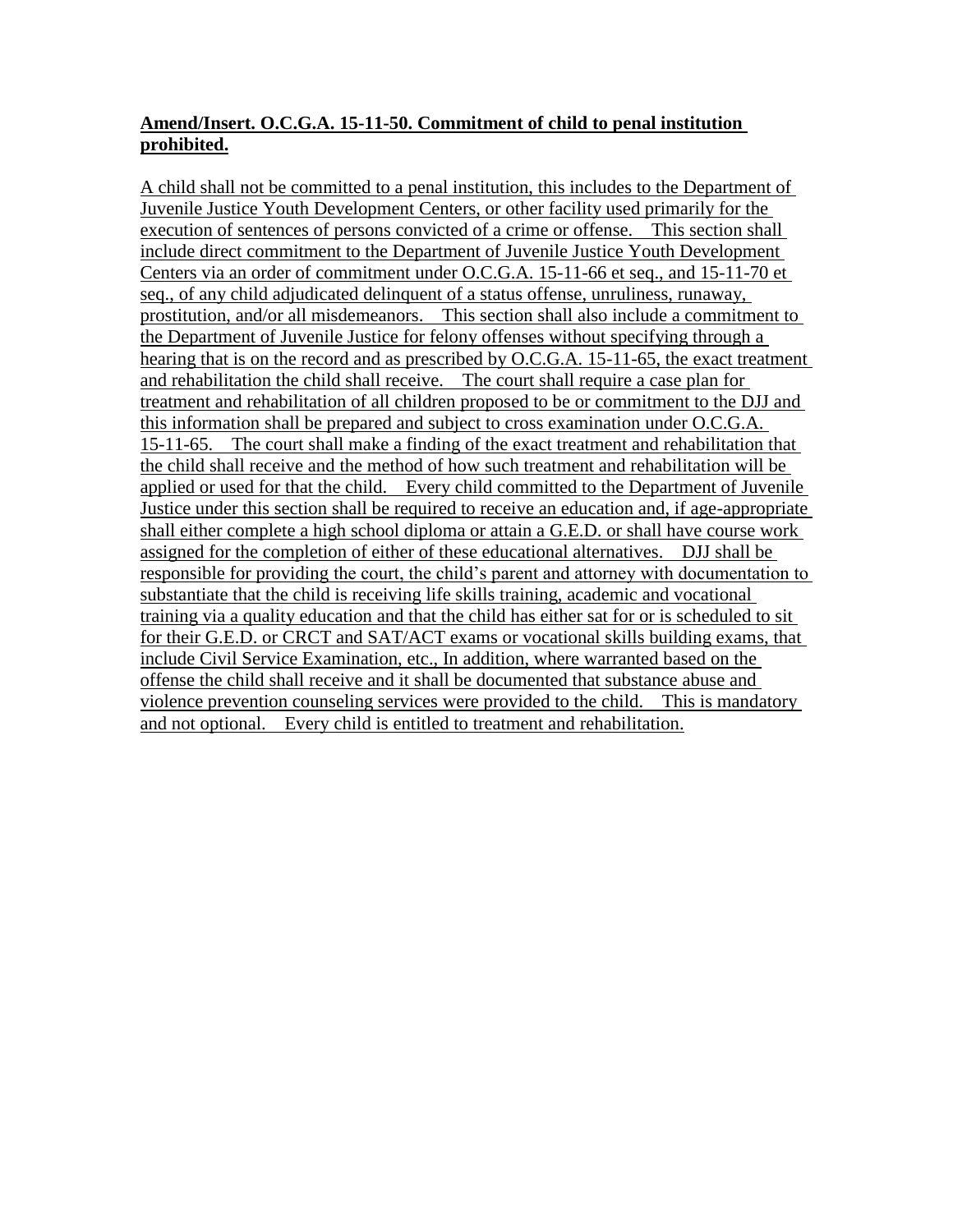## **DELINQUENT AND UNRULY CHILDREN**

### **Amend/Insert. O.C.G.A. 15-11-62. Commitment of child 15 to 18 years of age to custody of Department of Corrections; housing in designated youth confinement units; rights of department.**

The Department shall comply with O.C.G.A. 49-4A-8 et seq; O.C.G.A. 49-4A-7 et seq, and O.C.G.A. 15-11-50 et seq. In addition, the rights of the department shall be:

Insert:

(a) A child 16 **to 18** years of age . . . . . that any child in the custody of the Department of Corrections shall be housed in a designated youth confinement unit until reaching the age of **18** . . . All designated youth confinement units shall provide to children 16 to 18 years of age who have been sentenced to such units . . .

(b)(4) The court shall have the right to determine the facility in which the child shall be defined to ensure that the child receives treatment and rehabilitation if the child is convicted as an adult but sentenced under the designated felony statute of the code O.C.G.A 15-11-63 et seq.

(5) **Amend**: . . . If the child is sentenced under the designated felony statute the parent shall be advised of any medical, hospital, psychiatric, surgical, or dental care that is non-emergency; and shall have the right if the child is **under 18 years** of age to consent or deny consent for any procedure or treatment.

### **Repeal-Strike/Amend/Insert. O.C.G.A. 15-11-63. Designated felony acts; definitions; restrictive custody disposition; notice to schools.**

**(**a) (1) Strike/Repeal

#### (2) **Amend:** child age 16 to 18

(2) Insert: this provision shall apply to children ages 16 to 18; and shall not apply to children who use hunting gear with a licensed firearm holder or parent or guardian.

(2)(ii) **Strike:** battery against a school teacher or school personnel (16-5-23.1 allows adults to be subject to 1 - 5 years on either probation or incarceration, so is harsh and cruel to sentence a juvenile to the same under the DF policy)

(2)(iv). **Strike/Amend/Insert: The carrying or possession of a weapon shall fall within the ambit of this section as follows:** 

**A concealed weapon (gun, brass knuckles, knife with the blade 3 inches or longer, or double sided razor not encased for shaving) on school property.** (Reference the misdemeanor offenses for weapons at O.C.G.A. 16-11-102, O.C.G.A. 16-11-126 and O.C.G.A. 16-11-132.)

(2)(v) **Insert**. Highjacking (carjacking) a motor vehicle with a firearm, knife, brass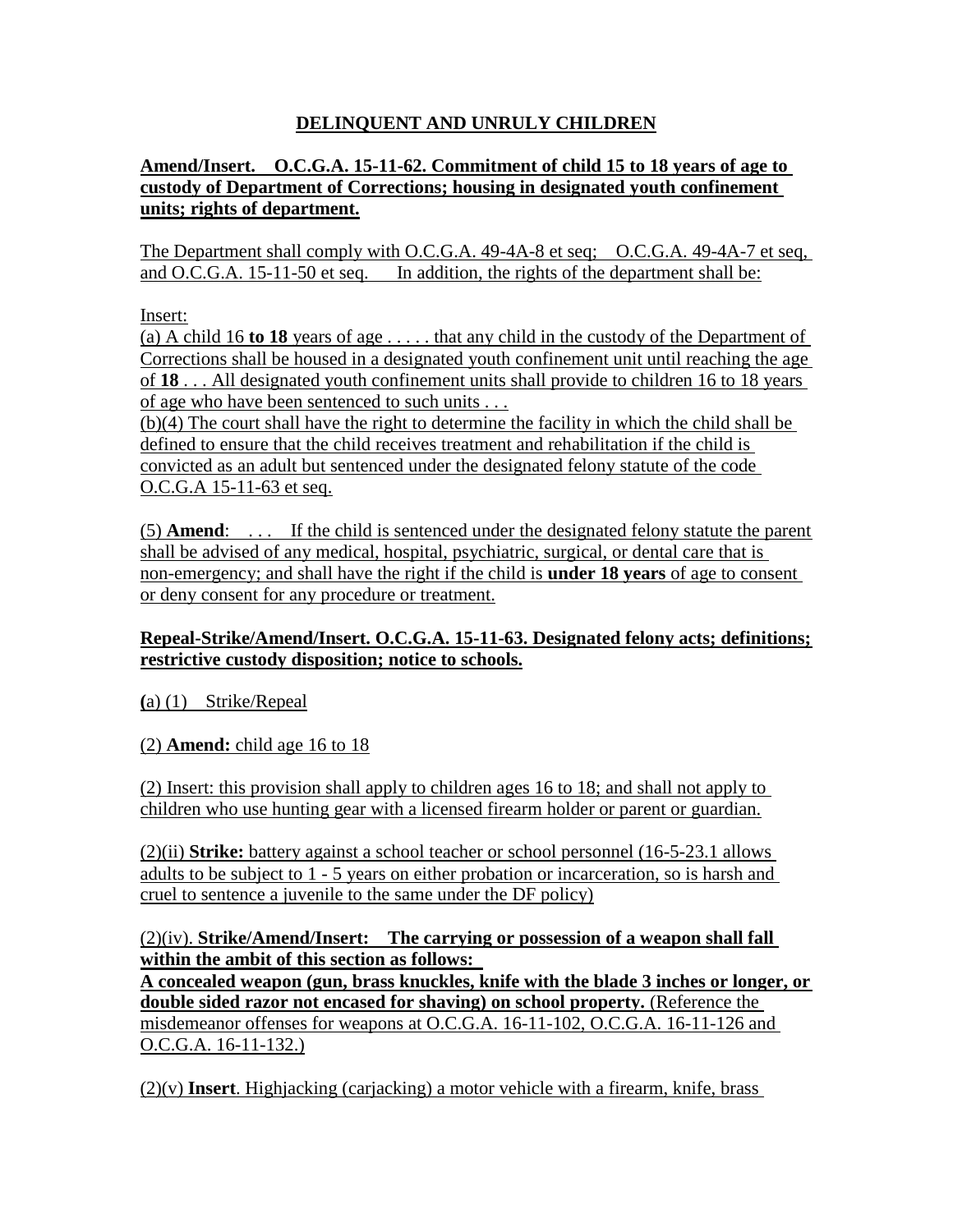knuckles, or other weapon other than by intimidation or sudden taking, if done by a child 16 or more years of age;

 $(2)(vi)$  **Amend** . . ., if done by a child 16 or more years of age;

(2)(vii) **Insert.** . . . has three times, on three separate occasion, not within the same transaction and that is subject to three separate convictions, previously been adjudicated delinquent for acts which done by an adult, would have been felonies. No court or prosecutor shall separate offenses to convict under this section; further, the court shall not sentence the child to a consecutive sentence based on one or more offenses within the petition.

 $(2)(x)$ **Amend** . . . relating to an escape by children ages 16 to 18 . . . An escape shall be defined for purposes of this section as an attempt to evade custody; the person must already be in custody and already subject to a sentence, not merely an arrest; the person must escape from confinement, the custody of a detention center; or jail. A child who leaves the custody of a private or public agencies, group home, residential care, shall not fall within the ambit of this code.

(c ) **Repeal:** (Adults are not charged as a felon for O.C.G.A. 16-7-85, a Hoax is a misdemeanor unless there is a demand for money; 16-7-87 is also a misdemeanor unless there is an act of violence.

( c.1) **Amend/Insert**. Shall not be a felony unless the street gang engages in the commission of felony on behalf of the gang; or there is an act of violence or injuries committed on behalf of the gang. The court and prosecutor shall identified the actions of the person as gang affiliation; the mere assembly of a group of females and males in the absence of a showing of an act in furtherance of gang activity shall not constitute a street gang; the mere presence of a group of male and/or females at an affray shall not in and of itself constitute a street gang; the identification shall include a combination of codes, tagging, signs, and apparel.

(D) Constitutes an offense within the meaning of O.C.G.A. 15-11-28 or which if transferred to the juvenile court by the superior court or prosecutor for adjudication or sentencing pursuant to O.C.G.A. 15-11-28 et seq.

(E) Amend/Insert. Constitutes a second conviction under O.C.G.A. for theft of a motor vehicle with force or intimidation. This section does not apply to entering a motor vehicle as defined by O.C.G.A. 16-8-18.

(3) "Intensive supervision" means the monitoring of a child"s activities on a more frequent basis that shall include home, work and school visits, weekend and weekday visitation and monitoring.

(b) **Amend/Insert.** . . . The order of disposition shall be made within 10 days of the conclusion of the dispositional hearing, provided that an order for continuance is entered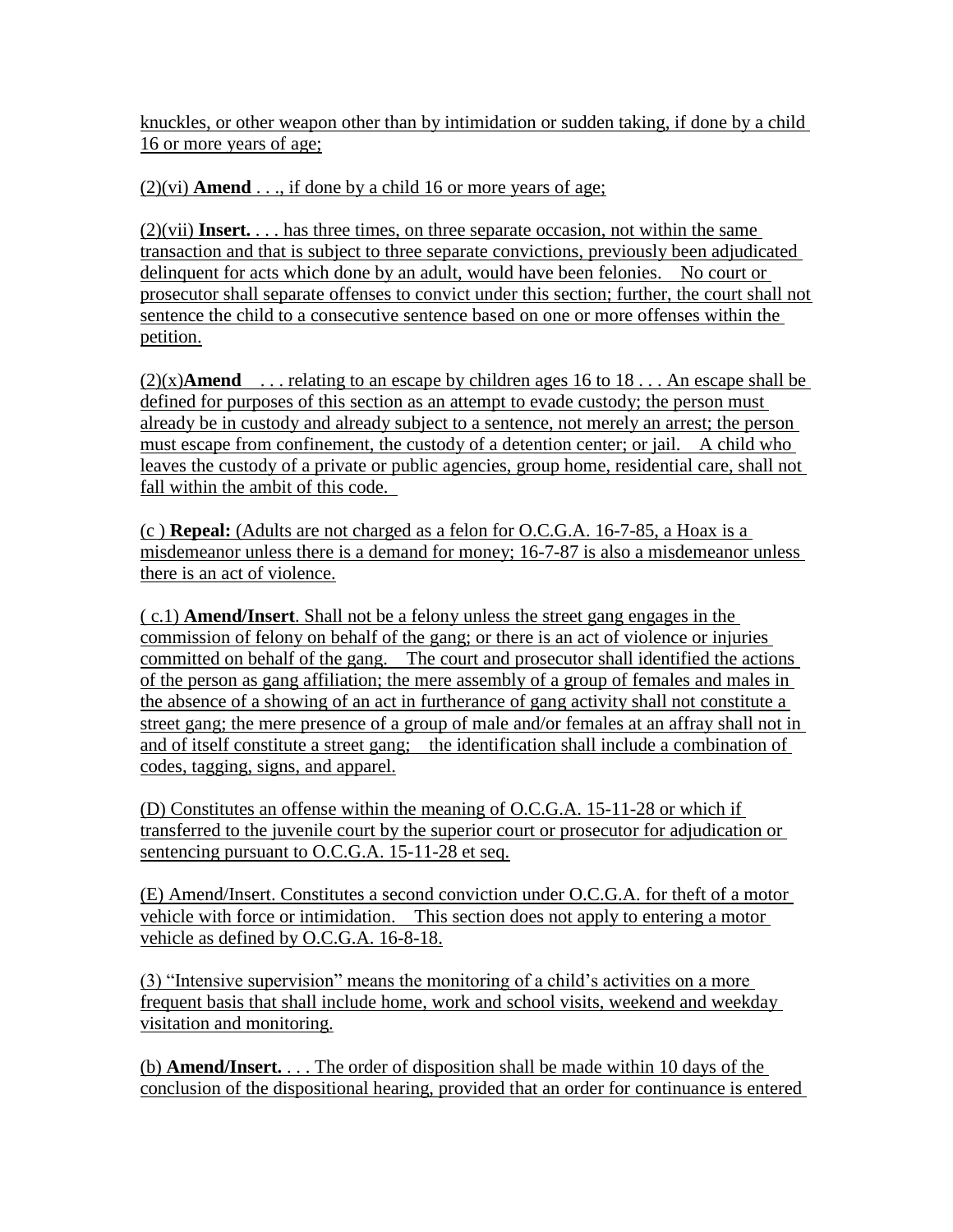by motion of either the prosecutor or the defense . . .

### (**c ) In determining whether restrictive custody is required, the court shall consider:**

(1.) **Create/Insert:** The needs and best interests of the child which shall include a case plan for the treatment and rehabilitation of the child as follows:

The court shall require a case plan for treatment and rehabilitation of all children proposed to be or committed to the DJJ and this information shall be prepared and subject to cross examination under O.C.G.A. 15-11-65. The court shall make a finding of the exact treatment and rehabilitation that the child shall receive and the method of how such treatment and rehabilitation will be applied or used for that the child. Every child committed to the Department of Juvenile Justice under this section shall be required to receive an education and, if age-appropriate shall either complete a high school diploma or attain a G.E.D. or shall have course work assigned for the completion of either of these educational alternatives. DJJ shall be responsible for providing the court, the child"s parent and attorney with documentation to substantiate that the child is receiving life skills training, academic and vocational training via a quality education and that the child has either sat for or is scheduled to sit for their G.E.D. or CRCT and SAT/ACT exams or vocational skills building exams, that include Civil Service Examination, etc., In addition, where warranted based on the offense the child shall receive and it shall be documented that substance abuse and violence prevention counseling services were provided to the child. This is mandatory and not optional. Every child is entitled to treatment and rehabilitation.

(2) **Insert**. The record and background of the child: The court shall document in its findings all mitigating circumstances surrounding the offense and the life of the child.

(5) **Insert.** The age of the accused child at the time of the offense.

(e) **Insert/Amend**. When the order is for restrictive custody in the case of a child found to have committed a designated felony act:

(1) The order shall provide that:

(A) The court shall sentence the child into the custody of the Department of Juvenile Justice for treatment, rehabilitation and supervision under this section. The court shall determine the restrictive custody for the period of between one and five years. The Department of Juvenile Justice shall not have the authority to confine a child beyond the sentence of the order of the court.

(b) The court shall sentence the child and the child shall be confined for the period prescribed by the order of the court; the child shall be confined in a youth development center for the period set by the court; however, at the discretion of the court on its own motion or by motion of the prosecutor or defense, the court shall determine the place of confinement of the child which does not have to be in a designated youth development center or secured detention. If the court determines upon careful review and findings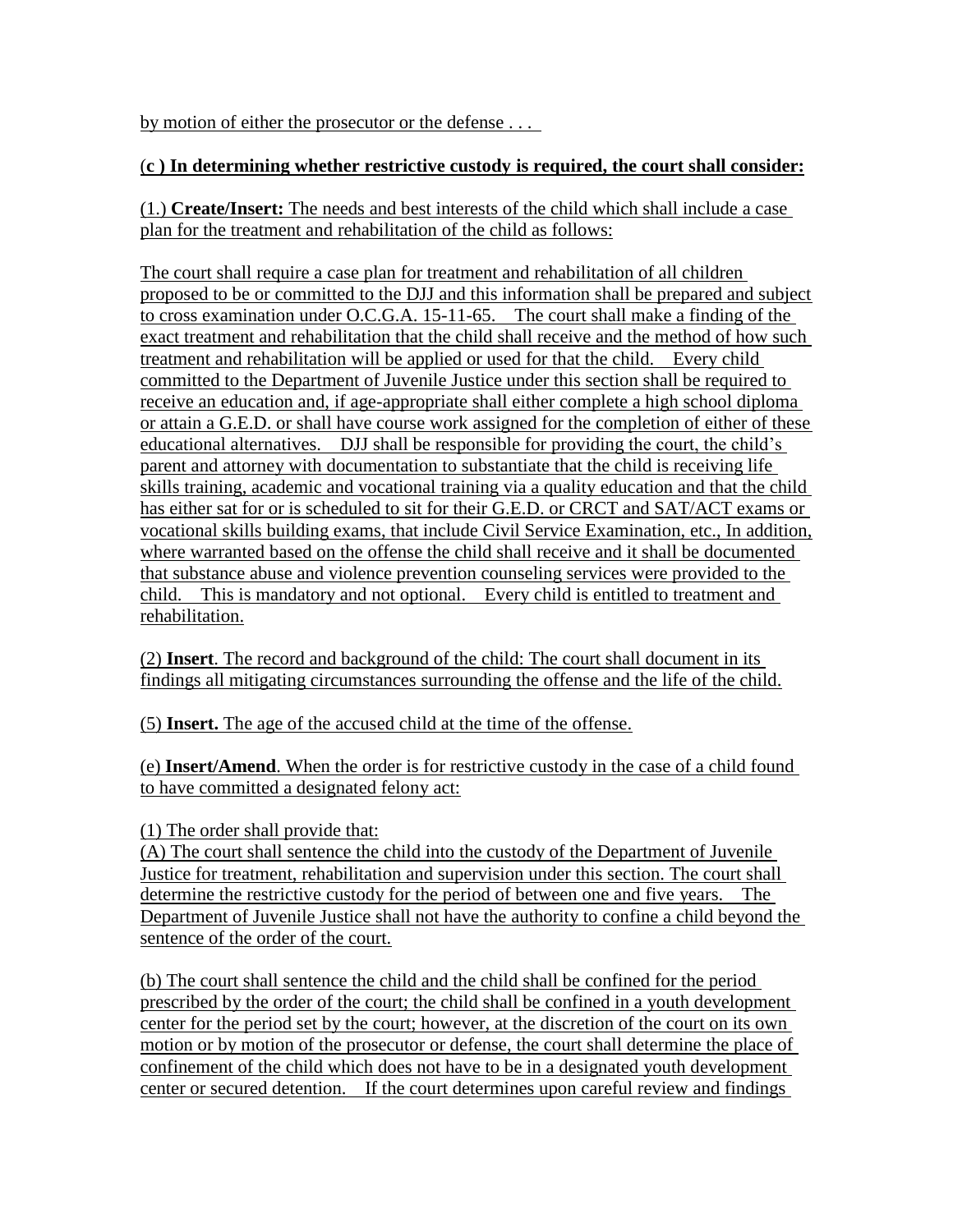that the child needs treatment and rehabilitation in a place other than a secured detention center, the court shall place the child accordingly.

( C ) Create and Insert. The **Department of Juvenile Pardon and Parole** shall determine the after care of the child upon release; the DJPP shall determine when the child shall be released based upon the original sentence. The court shall sentence the child, however, JPP may determine that the child can be subject to an early release but shall not be empowered to extend the original sentence of confinement. Upon release, the child shall be placed on intensive supervision. "Intensive supervision" means the monitoring of a child"s activities on a more frequent basis that shall include home, work and school visits, weekend and weekday visitation and monitoring. While on intensive supervision, the child shall receive vocational, life skills training, and educational services. The child shall not be released to an alternative school, but shall have the right to return to a traditional community school under charged as a sex offender or as an adult for murder, involuntary murder or voluntary murder.

(D) Repeal

(2) During the placement or any extension thereof:

(A) Repeal

(B) **Clarity** - "During the first six months of confinement in a youth development center, a child shall not be eligible for outside sponsored programs; but shall be entitled to all programs in cooperation and coordination with the DHR, DRS of the Department of Labor..."

(C ) The child shall be discharged from the custody of the Department of Juvenile Justice upon a decision by the Juvenile Sentencing Review Board or the Department of Juvenile Pardon and Parole.

(D) The Department of Juvenile Justice shall report in writing to the Department of Juvenile Pardon and Parole and provide a copy of the report to the juvenile court and to the defense attorney, the status, adjustment and progress of the child

(3) Repeal

(f) Repeal

(g) **Repea**l: No extension of a sentencing order shall be extended after the child has completed his term of confinement under the sentence. No one shall be empowered to extend a sentencing order or confinement beyond the periods specified by the **court**  within the order. Further, no child shall be sentence beyond the terms of the sentencing guidelines for the offense charged and convicted.

(h) Upon successful completion of their sentence, no child shall be required to report to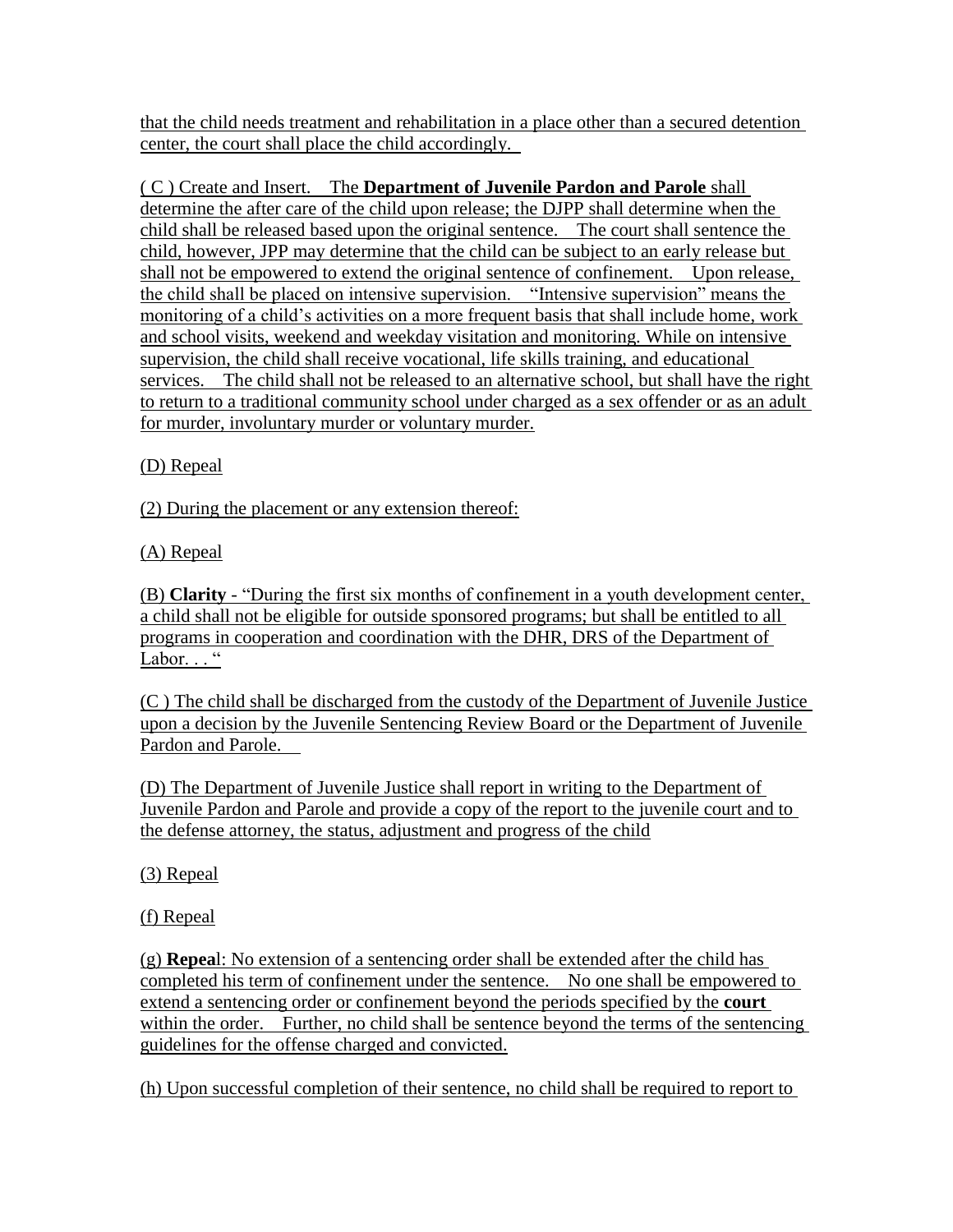any school district that they were confined or under a sentence of the court unless said child was convicted of murder or a sex offense under 15-11-28 et seq. Neither the court nor the Department of Corrections or the Department of Juvenile Justice shall report to any school that a child was confined. This shall apply to this code section and the Article.

### **Amend/Insert. O.C.G.A. 15-11-64. First proceeding against runaway, incorrigible, ungovernable, unruly shall be automatically dismissed by the court**

Any proceeding or other processes or actions relating to a child in which the sole allegation is that the child committed a status offense of either runaway (desertion without cause), incorrigible, ungovernable, or unruly it the petition was brought before the court by the parent, shall be automatically dismissed by the court after consulting with the parent and child. This shall not preclude a parent from having the right to dismiss or withdraw a petition for any of these offenses in the future. This section shall not apply to informal adjustments. The informal adjustment shall be a different remedy available under this Article.

#### **Amend/Insert. O.C.G.A. 15-11-64.1. Representation by district attorney, public defender or defense counsel or Guardian ad litem or Court Appointed Special Advocate.**

**Amend/Insert** . . . "the district attorney or member of the solicitor or the district attorney"s staff shall conduct all the proceedings of the state. The juvenile court shall not conduct proceedings without the district attorney, its staff or agents, or the solicitor office. The solicitor or district attorney shall conduct all proceedings for misdemeanors or felony offenses including all probation revocation hearings. . . . the district attorney, public defender, defense counsel, Guardian ad lietm and the Court Appointed Special Advocate shall be entitled to complete access to all court files, probation files, transcripts, delinquency reports . . . Once a petition is filed, it shall be subject to dismissal upon a motion by either the district attorney or the defense counsel or public defender representing the child. The court shall dismiss an action where it is established upon hearing or review that there is insufficient evidence to warrant further conduct of the proceeding.

## **Amend/Insert. O.C.G.A. 15-11-64.2. Victim impact statements in delinquency proceedings.**

Correction misquote in the current legislation/statute:

Currently states:

(1) The allegedly delinquent child, in conduct which would constitute a felony if committed by an adult, caused physical, psychological, or economic injury to the victim; or;

(2) The allegedly delinquent child, in conduct which would constitute a misdemeanor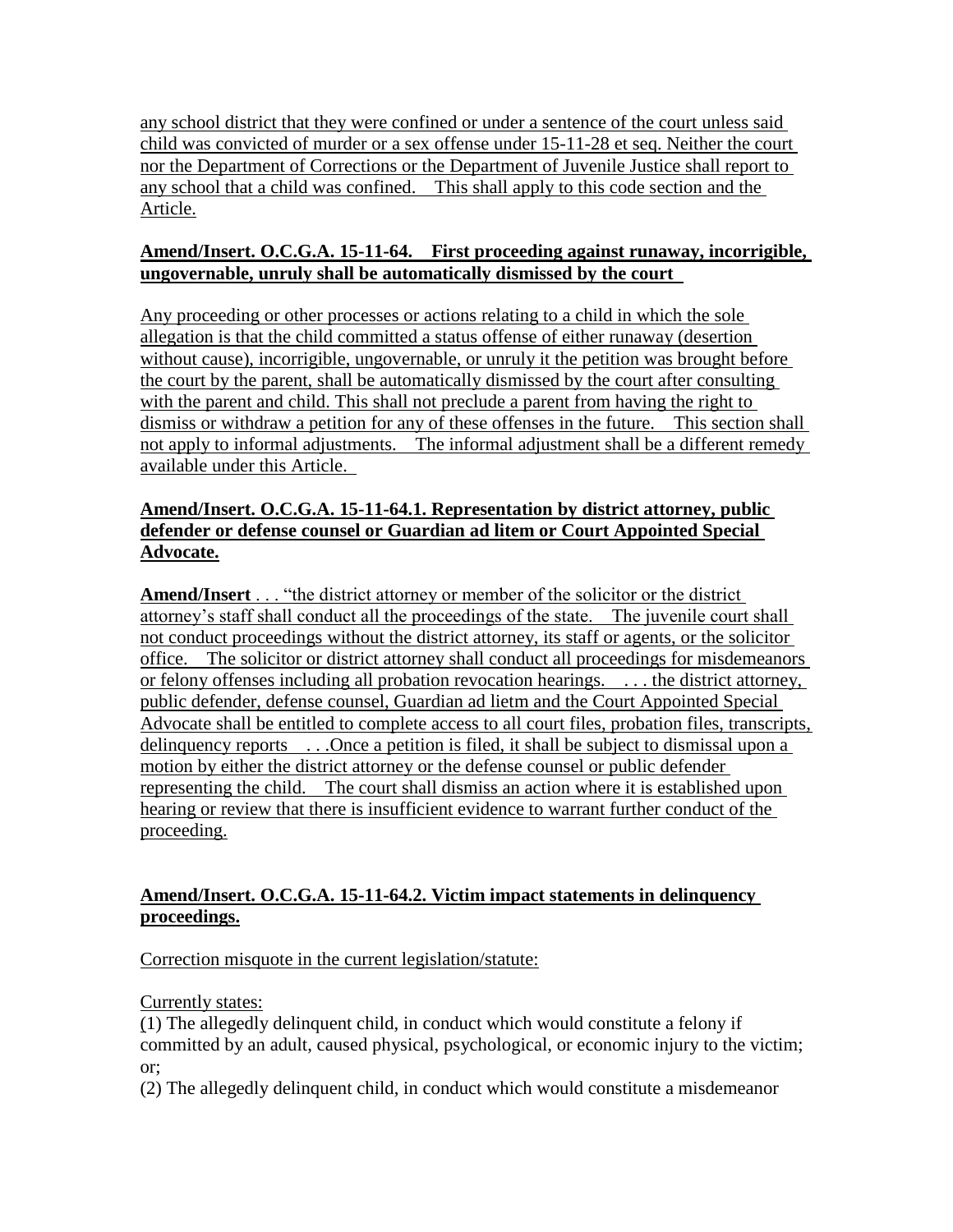committed by an adult, caused serious physical injury or death to the victim.

This code section is misstated, and legally incorrect, because the felony causes the serious physical injury or death; and the misdemeanor would generally cause economic lost, at any rate, AAJJP has revised this section as follows:

#### **Amend/Insert:**

(A)

1) A child alleged to be delinquent, by a allegedly committing an act that would constitute a misdemeanor or felony, if committed by an adult, and that causes or caused physical, psychological, or economic injury to the victim; or serious physical injury or death to the victim.

(2) Strike

#### **Amend/Insert:**

(b) A victim impact statement submitted by a victim shall be attached to the case file and may be used by the district attorney during the adjudication and disposition of the case; and shall only be considered by the judge after adjudication of the case against a child involving determination of restitution. The defense attorney shall be provided with the victim impact statement at the time the petition is filed, or before the adjudication hearing and the victim shall be subject to cross examination based on the statement. The defense shall use the victim impact statement throughout the proceedings. Restitution shall be order only upon the written findings as prescribed in O.C.G.A. 17-14-10 and shall be made on the record.

#### **Insert:**

( c ) (2.a) The victim shall provide proof of any alleged economic loss; this includes receipts, names and addresses of providers of services and actual payment of services rendered. If an estimate is provided, the accused shall be able to produce an estimate for the same services at a service provider within the jurisdiction of the court.

#### **Amend/Insert:**

(e) . . . The court shall provide the child and his defense attorney with a copy of the victim impact statement as soon as the court receives a copy in its file, it is to be stamped filed with the court and a copy sent directly to counsel for the child, The defense attorney shall be provided with the victim impact statement at the time the petition is filed, or before the adjudication hearing and the victim shall be subject to cross examination and rebut by the child or defense counsel. The defense shall use the victim impact statement throughout the proceedings.

#### **Amend/Insert:**

(f) ... In the absence of complying with  $2(b)(c)(c.1)(d)$  or (e) the court shall not allow testimony nor consider the victim statement at any stage of the proceedings and the child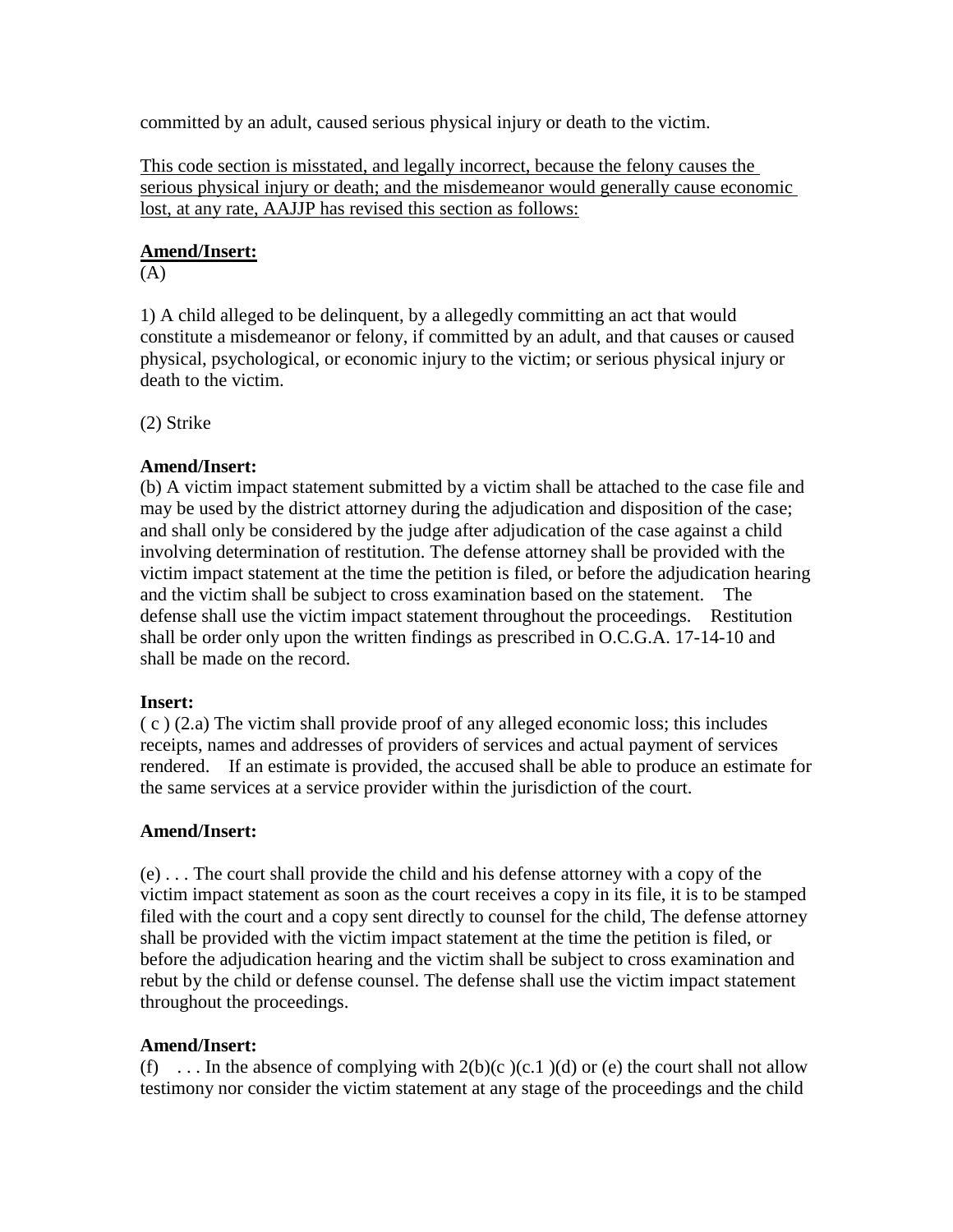shall not be ordered to pay restitution for any alleged losses.

### **Amend/Insert: O.C.G.A. 15-11-65. Dispositional hearing for delinquent or unruly child; evidence in proceedings; continuances and scheduling**

**Insert** (a) . . . . Before the scheduling of trial the court shall ask the state and defense when to conduct the disposition hearing and shall not immediately proceed with a disposition hearing following an adjudication hearing. The state and defense shall be entitled to prepare for cross examination, presentment of evidence and witness at the dispositional hearing. If the child is detained, the court shall commence with a dispositional hearing within 10 days following the adjudication hearing for a felony and within 5 days for a misdemeanor hearing. The child shall be entitled to credit for time served for every day spent in detention from the time of arrest to the date of sentencing and for screening if required for placement. The court shall make a written finding as to why the child shall be detained subject to sentencing. The court shall comply with the detention guidelines in this Article.

**Insert** (a.1) When the court finds that the child is in need of treatment, and rehabilitation proscribed by O.C.G.A. 15-11-66 et seq., the court has an affirmative duty and shall prepare a case plan for treatment, and rehabilitation. The court shall not find that the child is in need of supervision but not treatment and rehabilitation. During the 10 days before sentencing and final disposition of the case, the court shall prepare a case plan and a strategy for addressing each goal. The plan shall consist of input from all of the participants in the treatment, rehabilitation and supervision of the child and shall be similar in nature to the format of an IEP (Individual Educational Program). The court shall make a written finding of the specific treatment, and rehabilitation required for the child. The court shall file the case plan and shall provide the child, parent and defense counsel with a copy of the plan of action to be used in making the final decision for sentencing. If it is established that the child cannot or will not receive the treatment, and rehabilitation as outlined in the case plan, the child shall not be sentenced and the petition shall be dismissed. If it is determined that the child is not in need of treatment, and rehabilitation, the petition shall be dismissed.

(c ) The court shall not own its own motion continue the disposition hearing without a written finding of good cause; if the court continues the case, the shall automatically released, if detained, subject to the continuance for all status and misdemeanor offenses. The state or defense may agree on a continuance. The court shall make a finding and an order for release of the child from detention and if necessary, subject to supervision of the court.

## **Create/Amend/Insert: O.C.G.A. 15-11-66. Disposition of delinquent child**

## **Create/Amend/Insert**

(a) At the conclusion of the dispositional hearing provided in s in O.C.G.A. 15-11-65 et seq., if the child is found to have committed a delinquent act and is subsequently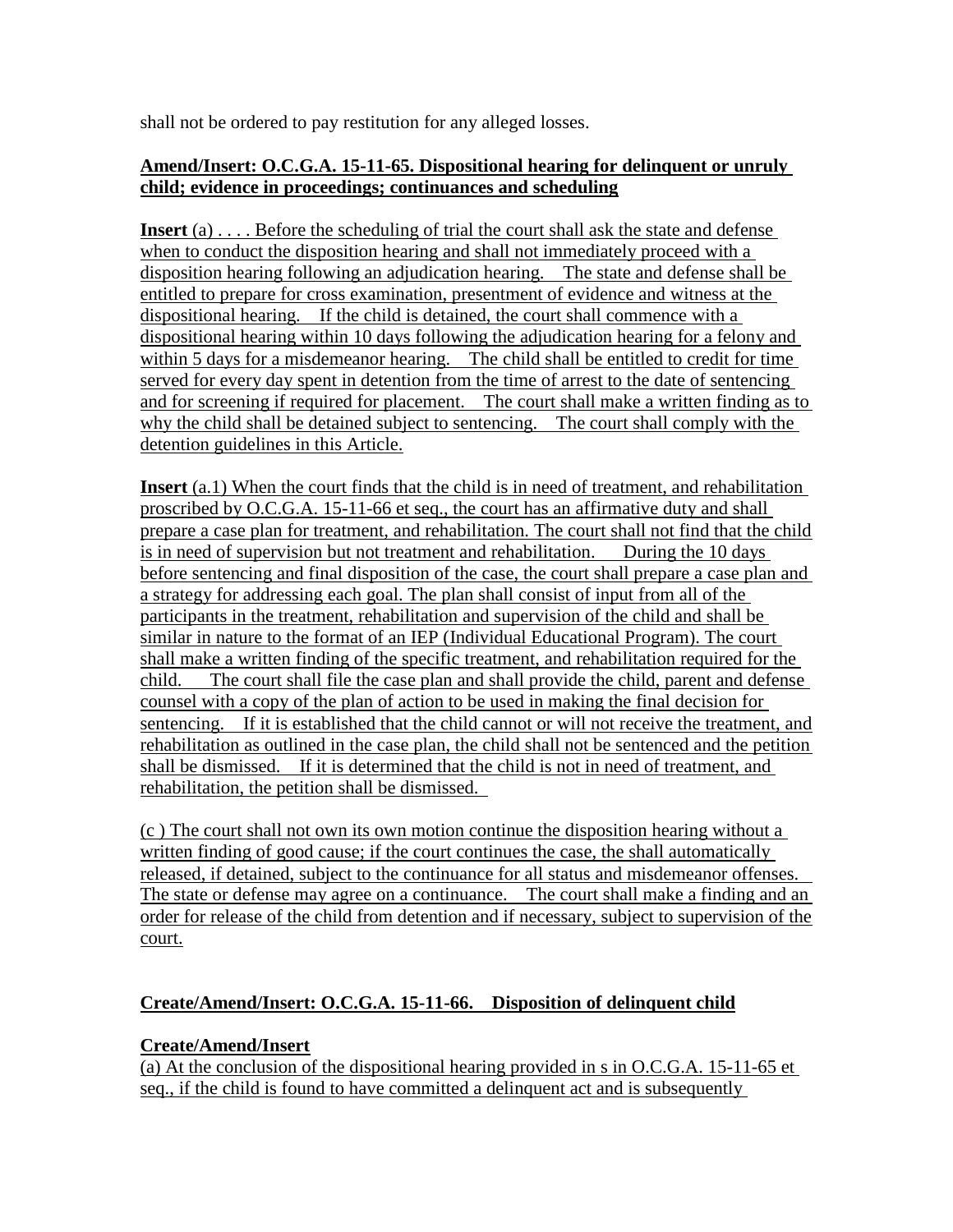determined to be in need of treatment or rehabilitation, the court shall make one of the following orders of disposition best suited to the child"s treatment, rehabilitation and welfare, but court shall not engage in consecutive sentencing for each offense and shall sentence the child according to following:

The court shall sentence the child in accordance with the sentencing guidelines and according to the law for the offense which the child is found delinquent. When the court finds that the child is in need of treatment, and rehabilitation the court has an affirmative duty and shall prepare a case plan for treatment and, rehabilitation. The court shall not find that the child is in need of supervision but not treatment and rehabilitation. During the 10 days before sentencing and final disposition of the case, the court shall prepare a case plan and a strategy for addressing each goal. The plan shall consist of input from all of the participants in the treatment, and rehabilitation of the child and shall be similar in nature to the format of an IEP (Individual Educational Program). The court shall make a written finding of the specific treatment and rehabilitation required for the child. The court shall file the case plan and shall provide the child, parent and defense counsel with a copy of the plan of action to be used in making the final decision for sentencing. If it is established that the child cannot or will not receive the treatment, and rehabilitation as outlined in the case plan, the child shall not be sentenced and the petition shall be dismissed. If it is determined that the child is not in need of treatment and rehabilitation the petition shall be dismissed.

The court shall not be authorized, as a form of disposition under the section or Article for any offense including probation, to give or enter an "open-order" that will subject a child to discipline in the near future.. The court is not authorized to issue an abeyance order, it shall be invalid.

(a)(1) Any order authorized by Code Section 15-11-55 for the disposition of a deprived child;

(a)(2) **Insert/Amend**. An order pacing the child on probation under conditions and limitation the court prescribes which shall include a case plan for treatment and rehabilitation; under the supervision of:

(a)(2)(d**) Insert from (6)** An order requiring that the child perform community service in a court approved program that shall be reviewed by the defense attorney upon request and that is otherwise in a manner prescribed by the court and under the supervision of an individual designated by the court.

(a)(2)(e) **Insert from (2)(c ):** Every child placed on probation shall be required to achieve his course credit hours, and if in H.S., a high school diploma while on probation and the court and probation services shall provide vocational, life skills training and educational services. The court and probation services shall provide tutoring or assistance with the local school or a program for all students on probation and, those in H.S. or G.E.D., If a child already has his H.S. or G.E.D, the probation officers shall provide guidance and information and shall assist the child in a vocational or collegiate program this includes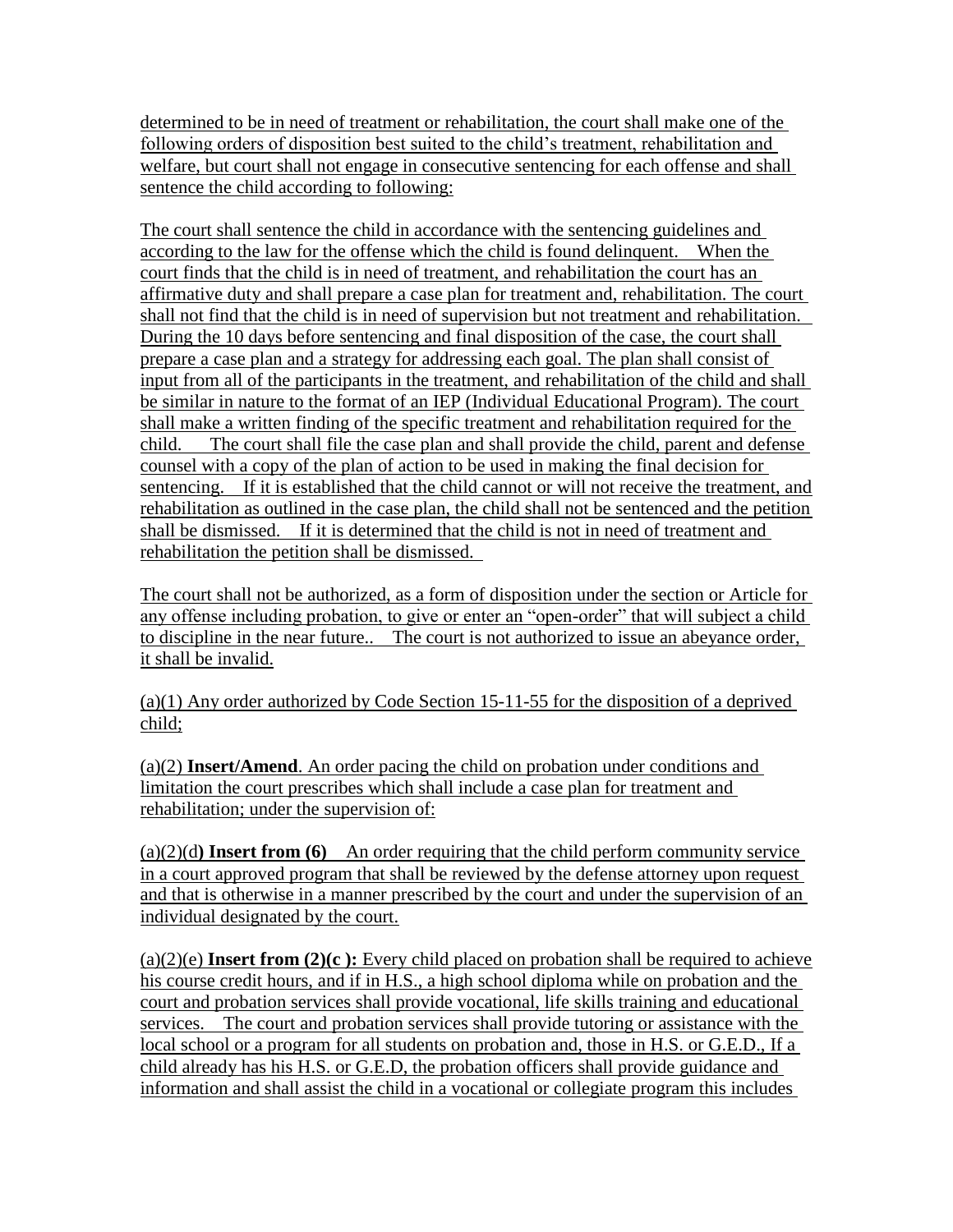preparation, and enrollment into the program.

 $((a)(3)$  **Insert/Amend**. An order placing a child in an institution, camp or other facility for delinquent children under the direction of the court or other local public authority shall comply and adhere to the treatment and rehabilitation case plan for the child and the sentencing guidelines. The court shall not place an unruly, status offender or juvenile prostitute in a secured detention, institution, camp or other facility for delinquent children. The court shall and the Department of Juvenile Justice shall adhere to placement of non-violent and violent offender ( A school fist fight shall not constitute a violent offense if it is an A-typical school fight not having any serious injuries or involving a weapon ).

(a)(4) **Create/Insert/Amend**. An order committing the child to the Department of Juvenile Justice shall be invalid if the child is a status offender, runaway, unruly, juvenile prostitute or male or female accused of engaging in consensual sex; or, a non-violent offender who committed a misdemeanor, including an A-typical school fight. A child committed to the department shall be committed with a case plan that shall clearly define treatment and rehabilitation plan and strategy. No child shall be committed to an YDC under a commitment order in violation of the sentencing guidelines and the treatment and rehabilitation case plan or as stated herein. The department shall not have the right to violate an order of the court and place a child in an YDC. Every child committed to the Department of Juvenile Justice under this section shall be required to receive an education that includes special education and an IEP and their parents shall be part of the IEP planning and team if under 21 years of age and are special education students and, a child shall, if age-appropriate shall either complete a high school diploma or attain a G.E.D. or shall have course work assigned for the completion of either of these educational alternatives. DJJ shall be responsible for providing the court, the child"s parent and attorney with documentation to substantiate that the child is receiving life skills training, academic and vocational training via a quality education and that the child has either sat for or is scheduled to sit for their G.E.D. or CRCT and SAT/ACT exams or vocational skills building exams, that include Civil Service Examination, etc., In addition, where warranted based on the offense the child shall receive and it shall be documented that substance abuse and violence prevention counseling services were provided to the child. This is mandatory and not optional. Every child is entitled to treatment and rehabilitation.

(a)(5) **Insert/Repeal**. An order of restitution shall be in compliance with O.C.G.A. 17-14-10; the Department of Juvenile Justice shall not require the payment of restitution, however, the Department of Juvenile Pardon and Parole and the Department of Juvenile State Probation shall require remittance of restitution. No child shall be detained for their failure to pay restitution.

(a)(6) Repeal: (Added under probation)

(2) Repeal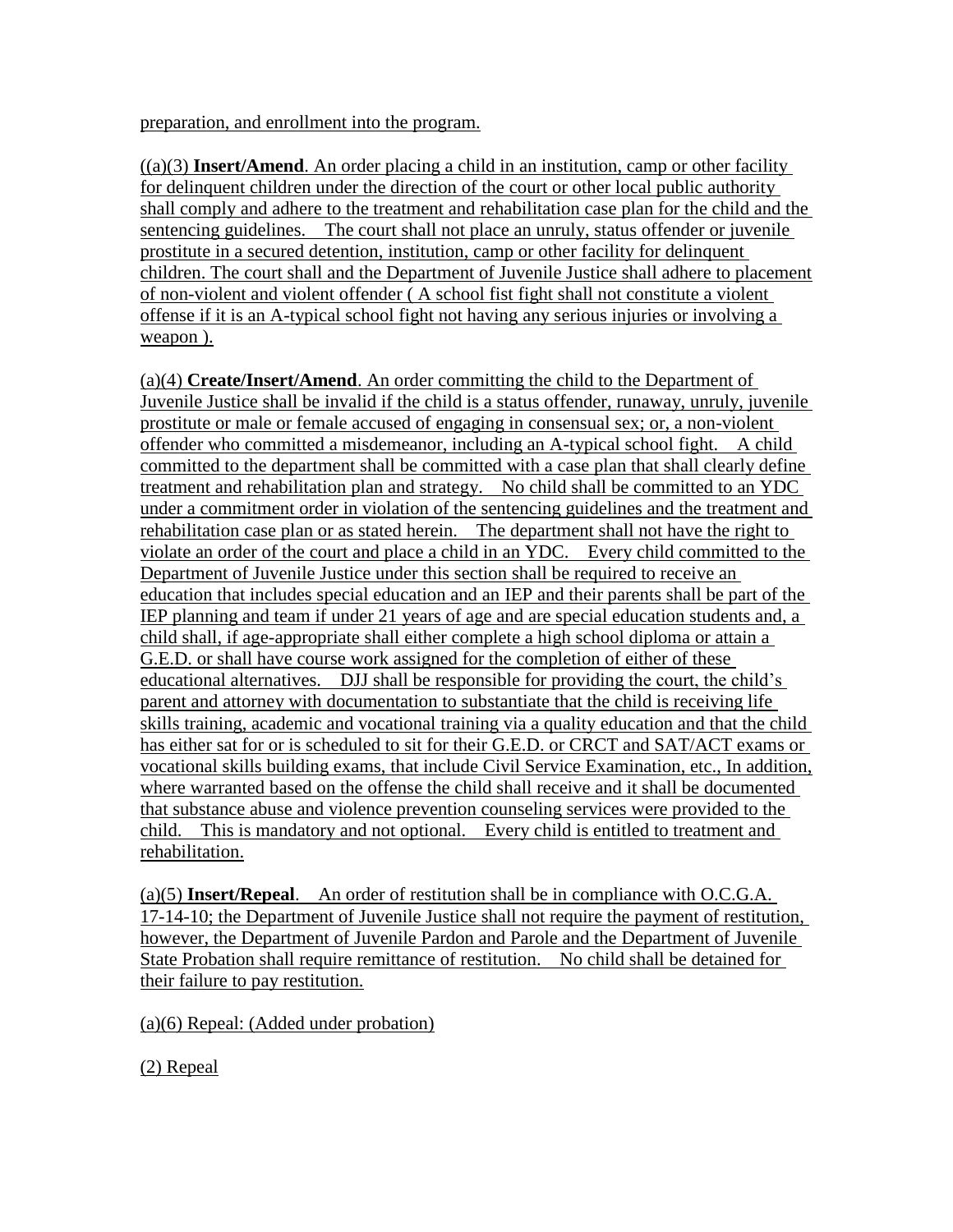#### (2)( c ) Insert under probation

#### Traffic Offenses

**Create/Enact:** If the child is alleged to be driving under the influence of alcohol or a substance, which is in addition to their traffic offense, their license shall automatically be suspended for a period of three month not to exceed 12 months. If while under suspension, the child commits a second offense, their driving privileges shall be revoked until they are eighteen and only at that age upon proof of satisfactory completion of substance abuse treatment and driving education course. The child shall be entitled to a permit for the initial six months and if driving without incident shall be entitled to full driving privileges. The Department of Motor Vehicle and Public Safety shall govern this information in their files to follow the child if he shall move out of state or use another identification number to secure a license.

#### **Amend/Insert. O.C.G.A. 15-11-66.1 Adjudication; Disposition of child committing delinquent act constituting AIDS transmittal crime; submission of HIV test; report of results**

Unconstitutional as written and it violates due process because under the current law, the child is adjudged delinquent without proof of having AIDS. The test is requested 45 days after he is adjudged delinquent.

(b) **Insert/Amend**. . . . The court shall not adjudicate a child delinquent for committing a delinquent act constituting AIDS transmittal if the court does not have evidence before the court at the time of adjudication that the child has AIDS and infected another person with AIDS. No child shall be forced to submit a blood test to incriminate him/herself to have AIDS if there is no other evidence before the court that the child infected a third person. Mere speculation alone shall not constitute evidence and circumstantial evidence shall not be considered to make a child give blood to test for AIDS. The court shall require the sworn testimony on the record, of a person or persons who alleged or believe that they received AIDS or HIV from the child to substantiate probable cause for the child to submit to an AIDS/HIV test. The person shall be subject to cross examination and the person making the claim shall subject themselves to testing to prove that they have AIDS/HIV before making an accused give a blood, hair, salvia or other bodily fluid sample to test for AIDS/HIV. The child shall have every right to decline to give blood to prove that he committed the offense. The child's  $5<sup>th</sup>$  Amendment right against self-incrimination shall be honored, but the court shall determine whether the child shall provide blood. Upon a written finding that the child is believed to have AIDS/HIV and is intentionally and knowingly transmitting the disease, the child shall be adjudged delinquent.

#### (c ) **Repeal**

**Insert/Amend. O.C.G.A. 15-11-67. Disposition of unruly child.**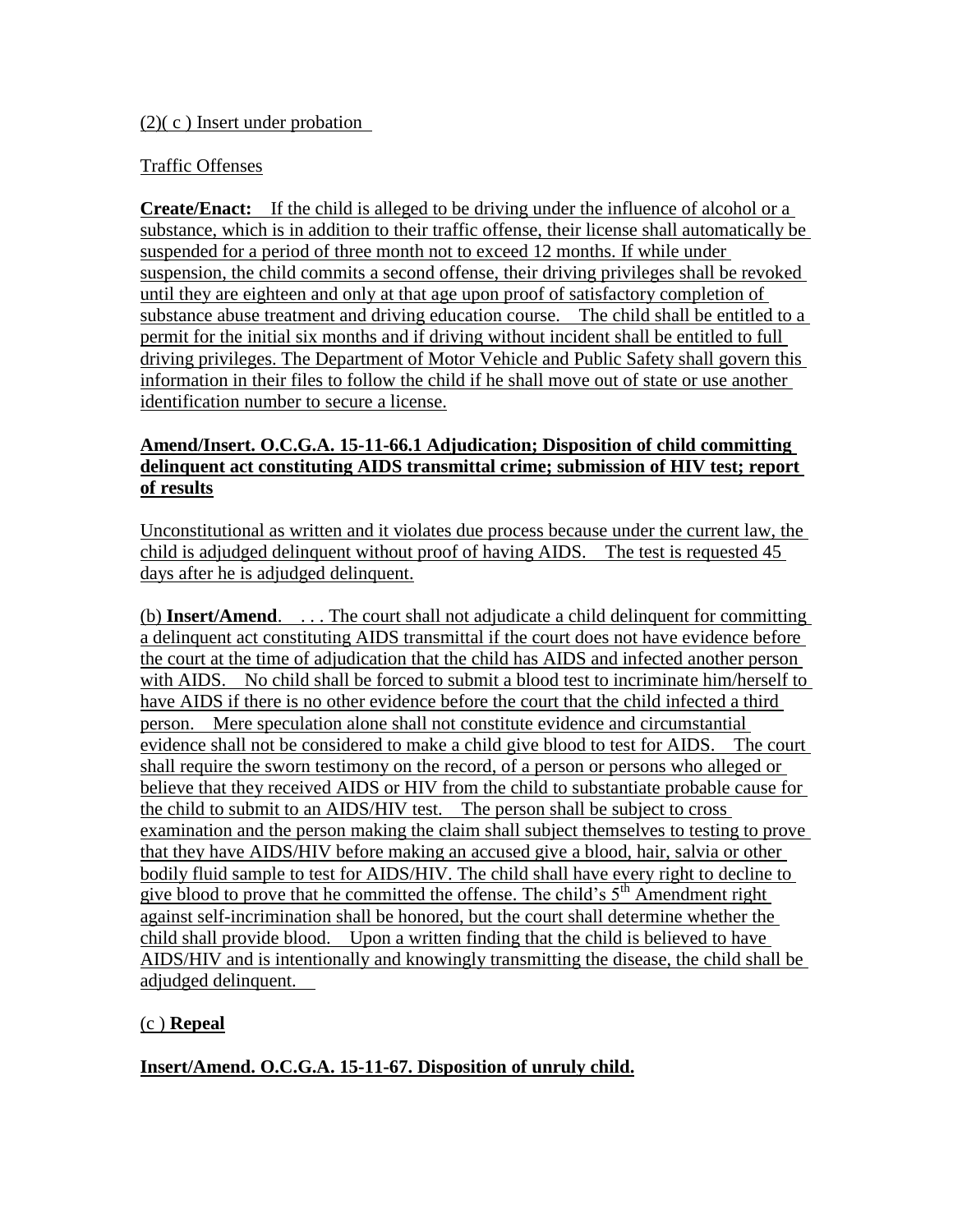If the child is found to be unruly, the court shall make disposition as authorized in O.C.G.A. 15-11-66 except that such child shall not be committed to the Department of Juvenile Justice and shall not be displaced from their home; shall not be placed in a secured detention or any "institution, camp, and/or in a *program* where their movement is subject to restriction. The court shall also use O.C.G.A 15-11-45; O.C.G.A. 15-1146; O.C.G.A. 15-11-47; and O.C.G.A. 15-11-48 as their guide.

# *Insert/Amend. O.C.G.A. 15-11-68.1 Orders of Counseling; Violation of Orders*

No child or parent shall be detained for failure to participate in counseling under section O.C.G.A. 15-11-68. The court shall provide defense counsel with his written findings as to why counseling his necessary for the treatment and rehabilitation of the child or parent. The child and parent shall be able to secure their own counselor at the expense of the court, if indigent, and shall not be required to use the court's counselor with consideration in the same text as prescribed in O.C.G.A.  $15-11-46.1$  (e) (1) through (7).

### **Insert/Amend. O.C.G.A. 15-11-69 Informal adjustment; counsel and advice; time limit; use of incriminating statements.**

**(**a) **Insert/Amend**. Before a petition is filed, every first offense shall be informally adjusted provided the first offense is a status offense and/or a misdemeanor that is non-violent (a school fight without serious injuries or a weapon does not constitute violent for purposes of this section.) The court shall not prevent a case from being informally adjusted that falls within the ambit of this provision and the court intake officer or district attorney shall not charge a child with a felony when a lesser included offense is a misdemeanor for the same elements of the case before the court. The court shall not counsel or give advice to the parties wait a view to an information adjustment. An attorney shall review the informal adjustment to the child and a copy of the informal adjustment shall be made part of the case file, but not the child"s permanent court record and the arrest shall be expunged and the fingerprints shall be removed from any and all reporting agencies and law enforcement files. The court shall not assess any fees for informally adjusting a case; neither shall the court assess a "supervision or counseling fee."

## **Insert/Amend**

(1) The child shall not be asked to admit to any facts that bring the case within the jurisdiction of the court; the child shall not be required to give a oral or written statement of the facts that bring them before the court; Neither the child nor their parents shall be required to admit or consent to an informal adjustment. An informal adjustment shall be offered to every child who falls within the ambit of paragraph of (a) of this section.

## **Insert/Amend**

(b) The child shall not be subject to any counseling or program for any period of time after agreeing to an informal adjustment. The purpose of the informal adjustment is to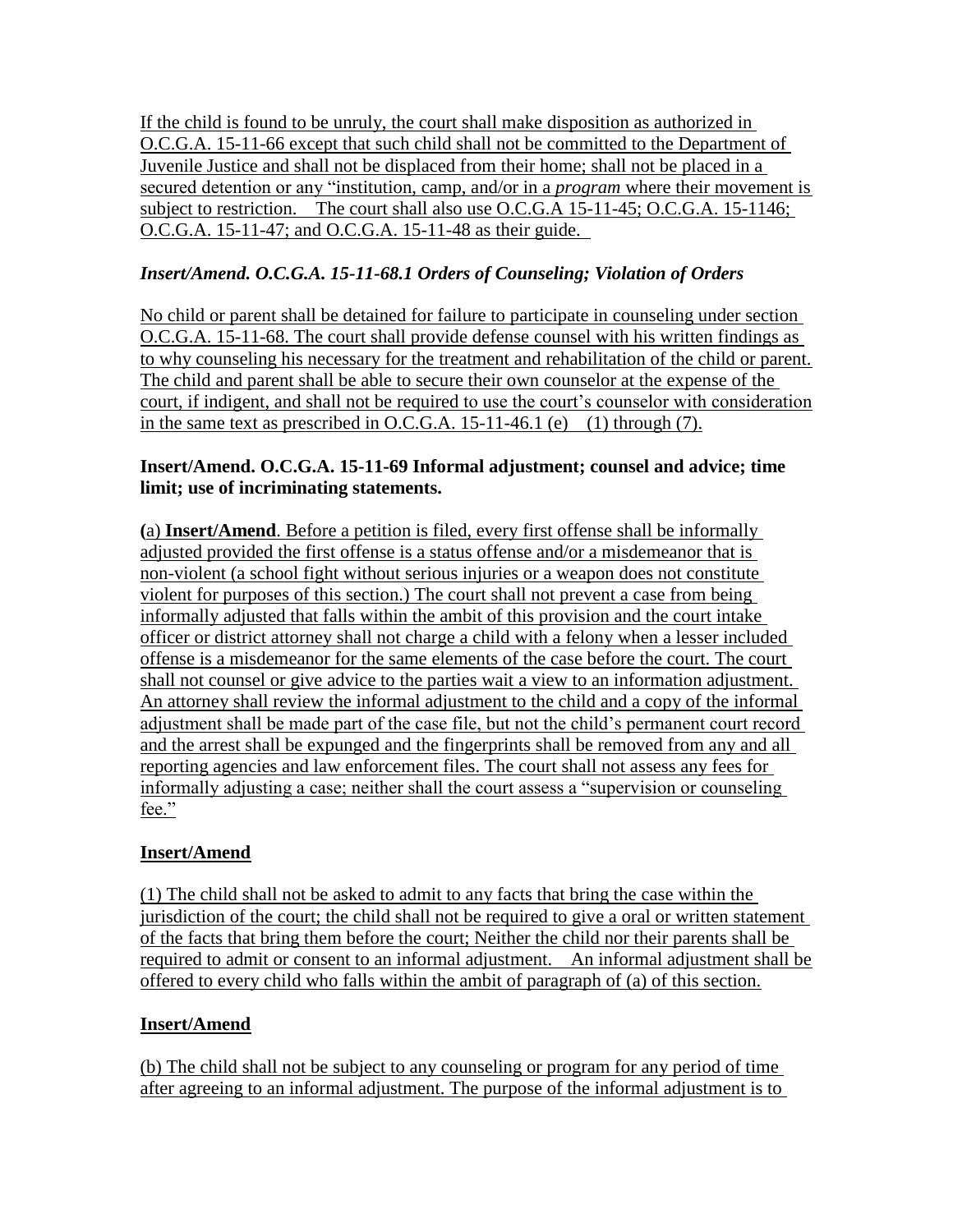allow the child an opportunity to understand their actions and shall not serve as a form of probation or court supervision. Once the informal adjustment is agreed upon, the matter bringing the child before the court shall be closed.

# **Insert/Amend**

( c ) No person shall give counsel or advice to a child other than their attorney. Any statement procured by court personnel under this section shall constitute a violation of the child"s right against self-incrimination; said statement shall not be used against the child in any hearing; legal proceeding now or in the future and shall not be used in any civil, criminal or juvenile proceeding.

## **Insert**

(d) In addition to what is prescribed in this section,  $\dots$ 

## **Create/Enact: O.C.G.A. 15-11-69.1. The Juvenile Court School Mediation and Mediation Program**

### **Construction and Purpose:**

Each juvenile court shall create a Juvenile Court School Mediation and Mediation program for all status and misdemeanor offenses. The enactment of mediation shall be mandatory for all non-violent misdemeanor offenses including school fights that do not involve serious injury. The mediation can, at the district attorneys discretion be used for felony thefts if the child can and will meet restitution as part of the mediation or for other reasons as per the state. No child who enters into mediation shall be subject to detention as a form of disposition this includes but is not limited to failure to repay restitution.

Mediation shall be provided for all other status offenses including runaways; unruliness and prostitution. Juvenile prostitution shall not be considered a crime if committed by an adult. The mediator shall engage DFCS, Court Personnel, Mental Health services, Medical services and other services to aid juvenile prostitutes. No juvenile prostitute shall be incarcerated or placed in secure detention. Secure detention includes an environment that restricts or prohibits free movement.

All school related incidents that include status offenses and misdemeanors shall be first subject to mediation at the Juvenile Court. The school shall provided documentation to the court to be made part of the case file when the petition is filed, that they have exhausted all school disciplinary remedies. Remedies for purpose of this section shall mean parent-teacher meetings, school conferences, suspensions, warning and after school detention. Prior court mediation shall not preclude additional mediation services to resolve status offenses and misdemeanor allegations that include fist fighting at school; truancy/cutting class, allegations of misbehavior that interferes with classroom performance. Mediators shall work to resolve the matters and shall not prescribe displacement or detention for any child.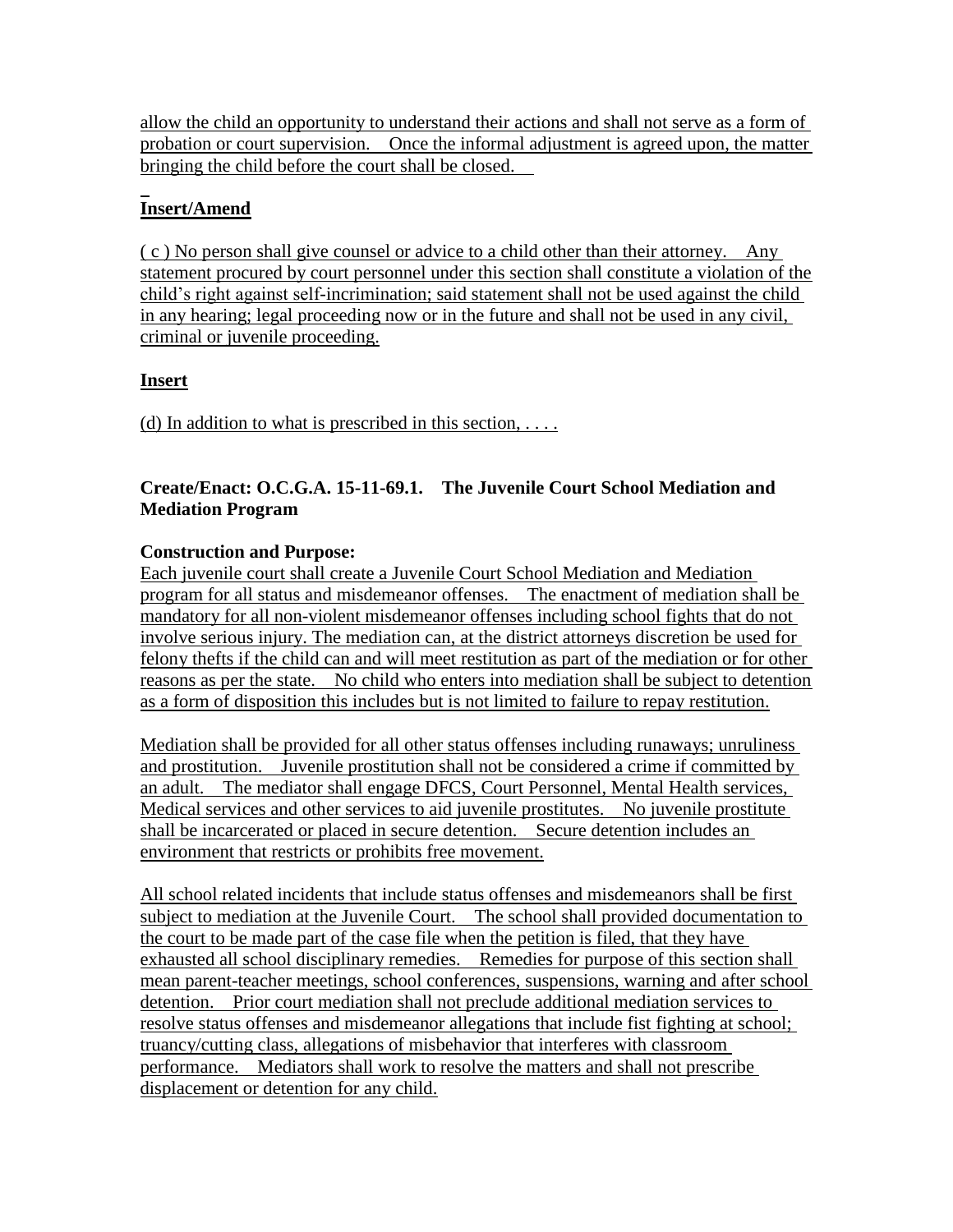The court shall have a truancy intervention program either adopted within their mediation program, pretrial diversion program or a court approved program via the Truancy Intervention Project (T.I.P.) through the State Bar of Georgia

#### **Create/Enact: O.C.G.A. 15-11-69.2. Juvenile Pretrial Intervention and Diversion Program (For adults O.C.G.A.** *15-18-80.)*

(a) The prosecuting attorneys for juveniles for each judicial circuit of this state shall be authorized to create and administer a Pretrial Intervention and Diversion Program. (b) It shall be the purpose of such a program to provide an alternative to prosecuting juvenile offenders in the criminal justice system.

(c ) Entry into the program shall be at the discretion of the prosecuting attorney based upon written guidelines that shall be made available to the court and the office of the public defenders within the circuit and anyone who request a copy of the guidelines. (d) The prosecuting attorney implementing said program shall create written guidelines for acceptance into and administration of the program. These guidelines shall include but are not limited to, consideration of the following:

- 1. The age of the offender
- 2. The juvenile record of the offender
- 3. Mitigating circumstances
- 4. The nature of the offense
- 5. The notification and response of the victim (victim for this section shall not be an entity or school, but rather an individual)

(e) Designated Felony and O.C.G.A. 15-11-28 offenses do not qualify for Pretrial Intervention and Diversion Program.

(f) The prosecuting attorney shall collect restitution through this program and payment shall be made to the Clerk of Court

(g) The defense attorney shall motion the court or by application request from the prosecutor for their client to be admitted into the PIDP.

(h) Each judicial circuit shall maintain data based on race, age, gender and socio-economic status of all persons admitted into the program

## **Create/Enact: O.C.G.A. 15-11-69.3. The Juvenile Drug Court Program**

(a) The prosecuting attorneys for juveniles for each judicial circuit of this state shall be authorized to create and administer a Juvenile Drug Court Program

(b) It shall be the purpose of such a program to provide an alternative to prosecuting juvenile offenders in the criminal justice system that has substance or alcohol abuse problems

(c ) Entry into the program shall be based upon written guidelines that shall be made available to the court and the office of the public defenders within the circuit and anyone who request a copy of the guidelines and shall be open to all children who have addictions and are arrested for possession or for engaging in acts to support a substance or alcohol problem, entry into the program shall be a joint decision of the prosecuting attorney , juvenile defense attorney, public defender, a mental health and substance abuse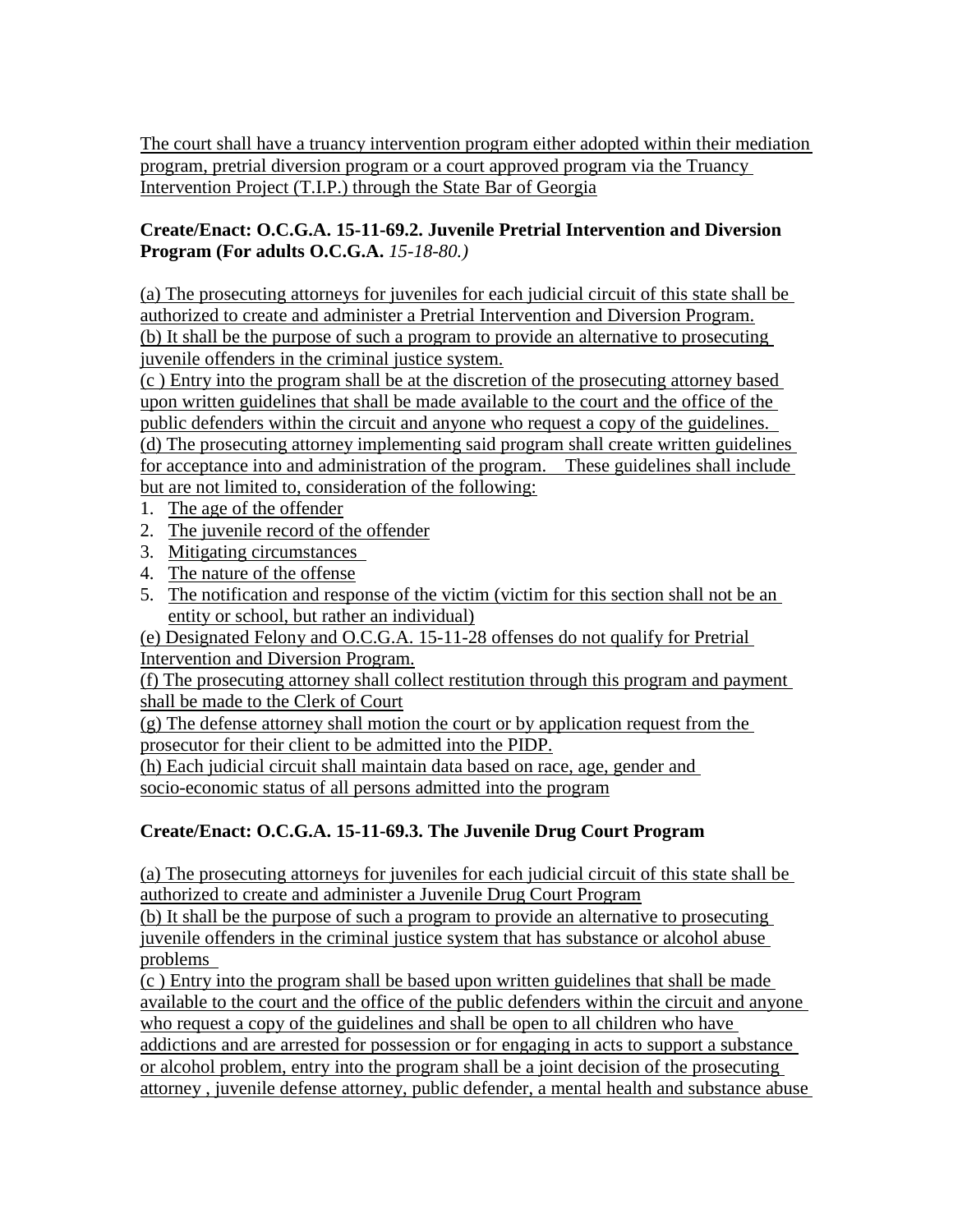counselor, and a social worker, no judge shall be a part of the panel and the judge shall not have access to the files of the child"s addiction, statements, treatment history, etc., (d) The prosecuting attorney implementing said program shall create written guidelines for acceptance into and administration of the program. These guidelines shall include but are not limited to, consideration of the following:

- 1. The age of the offender
- 2. The juvenile record of the offender
- 3. Mitigating circumstances
- 4. The nature of the offense
- 5. A drug court agreement that prescribes the terms and condition of the program which shall be age-appropriate agreements that keep in mind that the child shall rely on parents for transportation to meeting and programs and services
- 6. No child shall be denied entrance into the program if they were arrested for possession of a drug or alcohol. No child shall be denied entrance into the program based on any alleged criminality.
- 7. The child and parent shall agree to participate in juvenile type AA/NA meetings
- 8. The child shall agree to submit to random drug testing.
- 9. The child shall agree to be in the program for a term of no more than three months and depending upon the addiction, shall have a 24 - 72 hour detox, followed by outpatient counseling, and treatment. No child shall be forced medicated as part of the program and shall be able to decline any prescribed medication to allegedly assist in reducing their desire to use drugs or alcohol
- 10. The child shall not be sanctioned to detention for failing a blood, urine, hair, salvia or drug test. Community service shall be permissible; counseling (each participant can choose if they want faith based counseling in lieu of traditional counseling), etc.
- 11. Every child shall be assigned a counselor for outreach and contact who they may discuss in privacy some of their issues or concerns that have led to their substance or alcohol abuse

12..No child shall be forced to participate in this program

e) Designated Felony and O.C.G.A. 15-11-28 offenses do not qualify for Pretrial Intervention and Diversion Program.

(f) The prosecuting attorney shall collect restitution through this program and payment shall be made to the Clerk of Court

(g) The defense attorney shall motion the court or by application request from the prosecutor for their client to be admitted into the PIDP.

(h) Each judicial circuit shall maintain data based on race, age, gender and socio-economic status of all persons admitted into the program

## **Repeal, Amend and Insert:**

# **O.C.G.A.** *§* **15-11-70. Duration and termination of orders of disposition for delinquent or unruly children; extensions**

**(a)** An order of disposition committing a delinquent child to the Department of Juvenile Justice shall not be extended. The original order shall serve as binding upon the court and the Department of Juvenile Justice. The court or Department of Juvenile Pardon and Parole and Sentencing Review Board shall be able to terminate an order or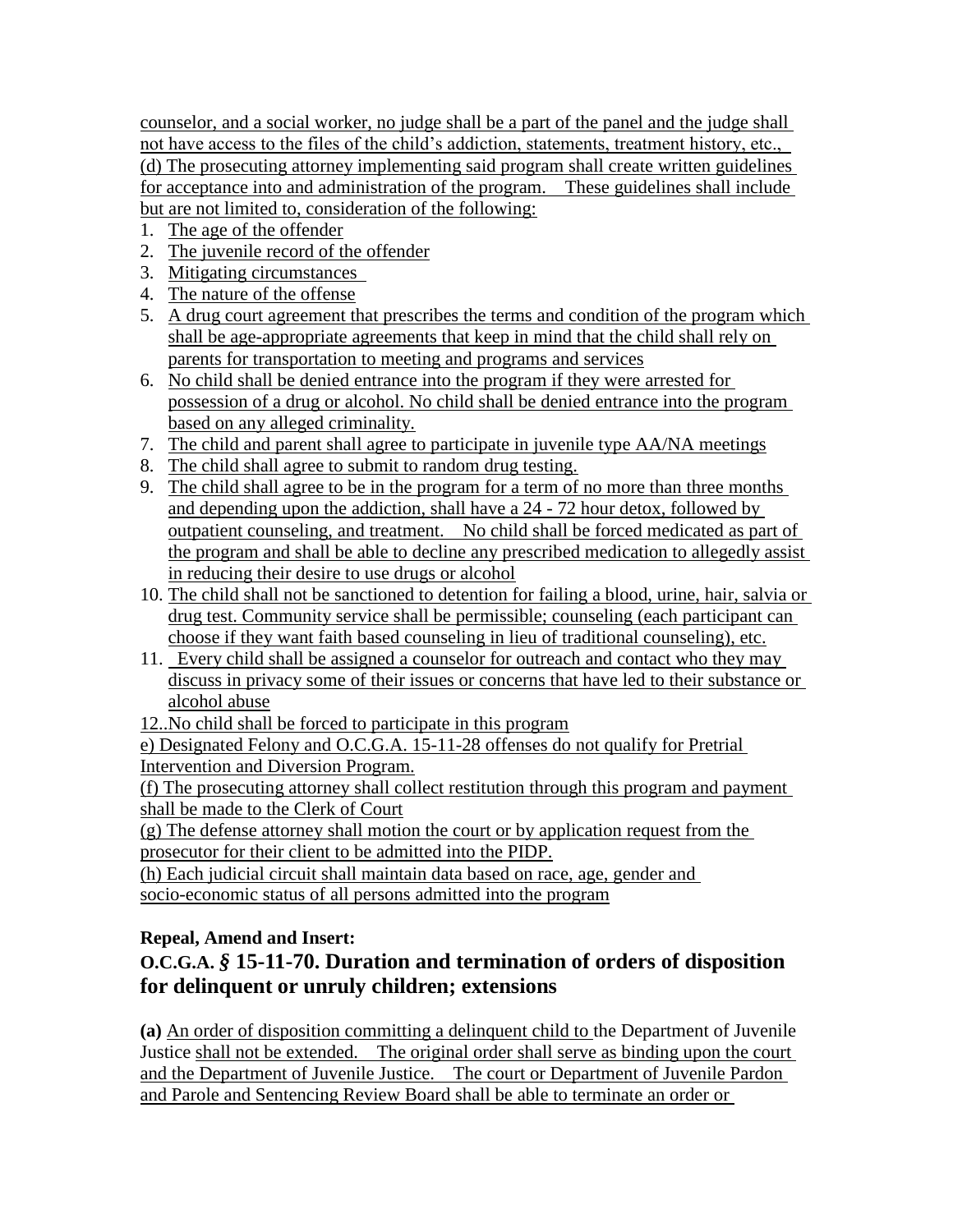commitment order.

**(c)** . . . The court that made the order of commitment shall not extend the duration of its order once the order of sentencing is enter. The order shall stand as a final judgment and may not be modified to extend or shortened the sentence of a child. The original sentence shall be within the ambit of the sentencing guidelines for the offense.

**(d)** The court shall not extend or shorten an order of disposition of a child adjudicated as delinquent or unruly.

**(d.1) Create/Insert.** No child shall be ordered to serve a probated sentence or commitment to the Department of Juvenile Justice or Department of Corrections or program or services beyond the duration of the sentencing guidelines for that offense. The court shall not order an extension of the original sentence. If the child committed a new offense, the child may be revoked from probation, but the original sentence may not be extended. The court shall not extend an order of restitution and keep a child under court order or supervision for failure to pay restitution, it is peonage, if it is determined that the child cannot afford to pay restitution. The court shall not extend an original sentence. The child shall not be revoked and re-sentence for the same transaction. The court shall adhere to the restitution guidelines set forth in Chapter 14 of Title 17.

## **Cross-reference** *§* **49-4A-8 with** *§* **15-11-70**

## **Insert/Amend. O.C.G.A. 15-11-71. Supervision fees.**

(a) **Strike/Amend/Insert.** The purpose of this Code section is to allow the juvenile courts of Georgia to collect supervision fess from those who are placed under the court"s formal (**Strike. Informal**) supervision in order that the court **shall** use those fees to provide court services; every court shall be subject to account for the funds that they collect and for the court services that they provide to the children under the court supervision and program; the provision of the following types of services shall be provided and shall be paid for with supervision fees and other funding as provided to the court:

(b**)Insert**. The court shall neither order an indigent child who cannot pay supervision fees to remit payment, nor subject the child to detention for failure to pay; the court shall have a written guide for supervision fees that is available for public review and provided to the Office of the Public Defender and District Attorney Office within their court jurisdiction; (1) The court shall **not** collect or require an initial court supervision fee

(2) The supervision fee shall be income contingent based on the income of the parent of the child

(3) A court supervision user"s fee of not less than \$2.00 and no more than \$25.00 per month for each month that the child receives supervision.

Amend/Insert . . . These funds shall be administered by the juvenile court and the county and shall be maintained in a juvenile court fund, and the court shall draw upon them to finance these programs and services by submitting an invoice to the county.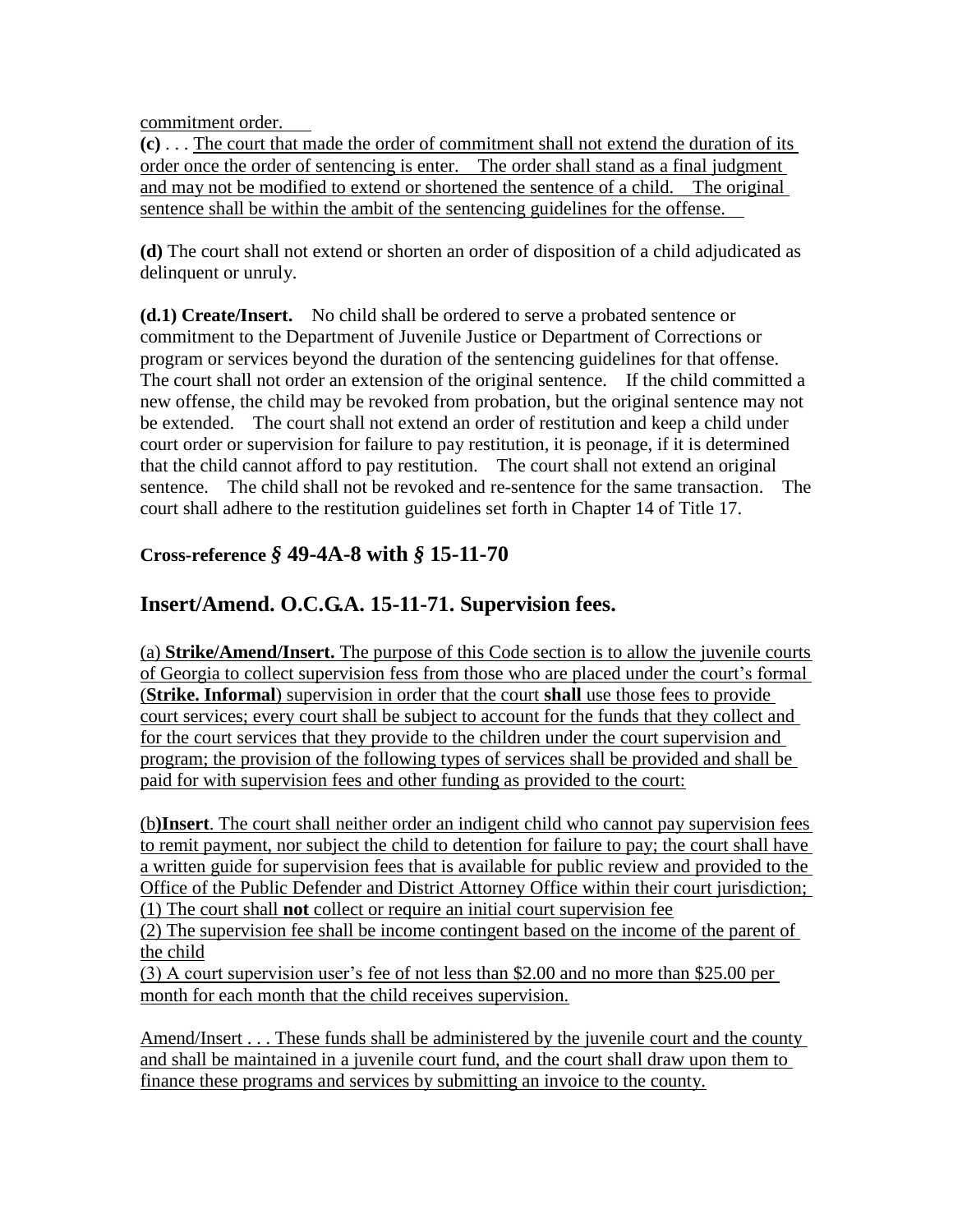## **Amend/Insert. O.C.G.A. 15-11-72. Nature and effect of adjudication**

**Insert:** The taking of a child into custody by law enforcement. School personnel, etc., an order of disposition or other adjudication in a proceeding under this article is not an arrest for purposes of criminal proceedings, or conviction of a crime; children, under the age of 18 who are taking into custody and/or arrested shall not be subject to fingerprinting or photographs by local law enforcement; their arrest shall not be part of the Georgia Crime Information Center or National Crime Information Center database. A proceeding under this article does not impose any civil disability ordinarily resulting from a conviction nor operate to disqualify the child in any civil service application, military or appointment. No child shall be required to report to anyone that he has or was arrested or convicted of a crime; no child shall be required to advise a school of their disposition; no court shall have access to a child"s juvenile record to review or verify their arrest or adjudication history; the court shall never use the terms guilty in its adjudication order or pronouncement of adjudication; court personnel not identify the child as having committed a felony or misdemeanor.

#### **Amend/Insert. O.C.G.A. 15-11-73. Juvenile Traffic offenses; definition; procedure and hearing; disposition; transfer to delinquency calendar; reporting procedure**

(a) Insert. . . Definition: Child under the age of 18

(g) Disposition: Insert . . . The court shall make a written finding of that disposition will be in accordance with O.C.G.A. 15-11-66 guidelines for treatment and rehabilitation.

(2) **Repeal**: (Clearly has disparity impact)

(3**) Insert.** . . **Create/Enact:** If the child alleged to be driving under the influence of alcohol or substance, which is in addition to their traffic offense, their license shall automatically be suspended for a period of three month not to exceed 12 months. If while under suspension, the child commits a second offense, their driving privileges shall be revoked until they are eighteen and only at that age upon proof of satisfactory completion of substance abuse treatment and driving education course. The child shall be entitled to a permit for the initial six months and if driving without incident shall be entitled to full driving privileges. The Department of Motor Vehicle and Public Safety shall govern this information in their files to follow the child if he shall move out of state or use another identification number to secure a license.

(4) . . . To remit to the general fund of the county a sum based on an income contingent for all children; the sum not to exceed \$100.00.

(6) The court shall not commit a child with a traffic offense under this section to the Department of Juvenile Justice, to a camp, institution, or secured detention, unless the child has committed his second driving under the influence or driving without a license offense that is not under theft of motor vehicle or other offenses involving motor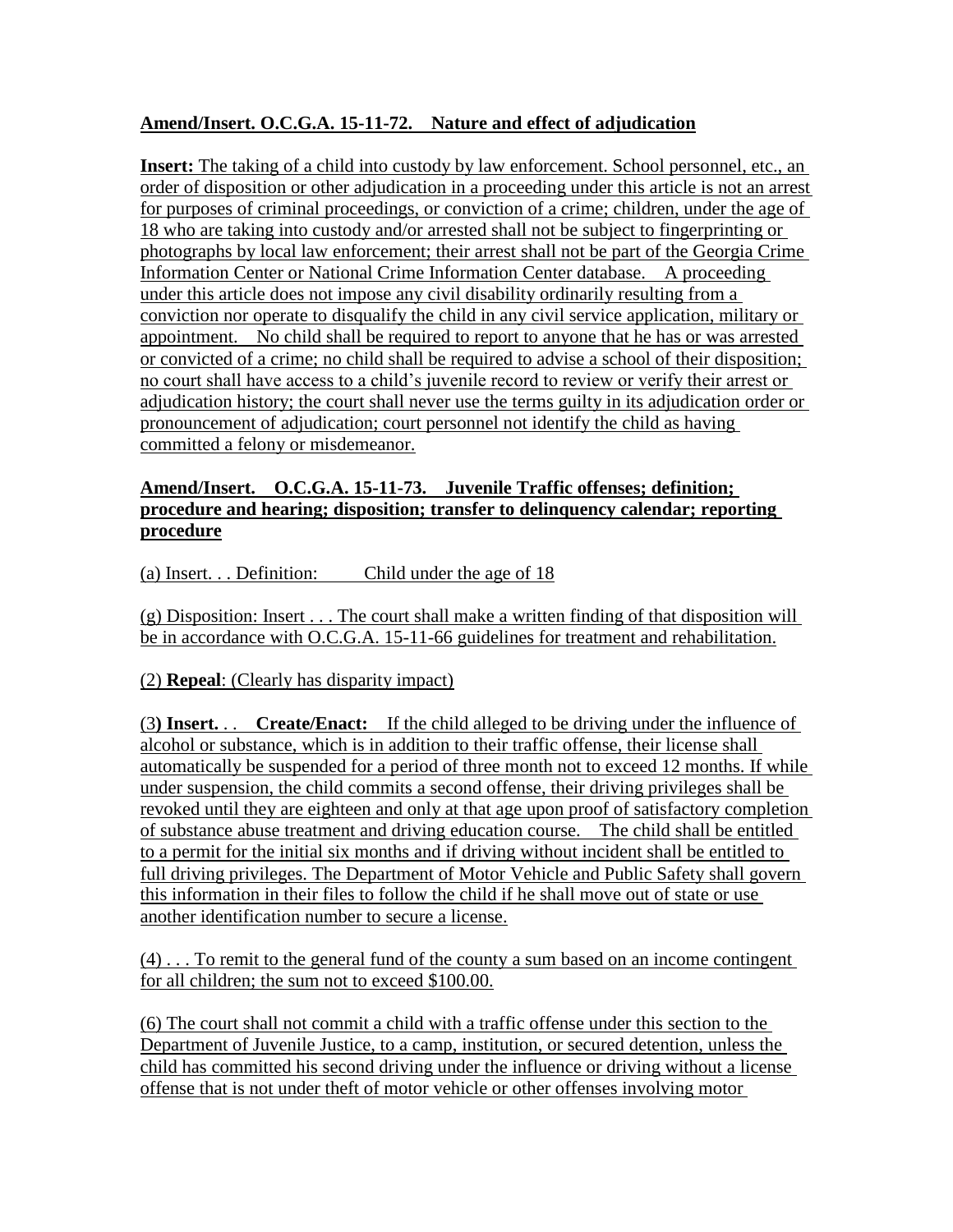vehicles.

#### **Amend/Insert. O.C.G.A. 15-11-75. Request for discovery; reciprocal discovery; timing or response; alibi; orders; failure to comply; discretion; confidentiality; pro se appearances.**

(a**) Amend/Insert.** *Request for Discovery*. This code section shall apply to all discovery requests and, local procedures are void. In all cases in which a child is charged with having committed a delinquent act, status offense or unruly as defined in this article, and under Chapter 16 of Title 17 (O.C.G.A. 17-16-1 through 17-16-23) require the state to produce items within the possession, custody, or control of the prosecuting attorney or any law enforcement agency involved in the investigation of the case being prosecuted, this includes and is not limited the Department of Juvenile Justice, Department of Corrections, Schools, The Department of Family and Children Services. The child shall not have to subpoena the records of separate agencies who are involved in the prosecution of a child. Prosecution instituted at the behest of schools, law enforcement, agencies or individuals within these schools or entities shall entitle the child to these items. The prosecution has a duty to produce anything that is exculpatory or impeaching. The prosecutor shall comply with and honor the any request made under a Brady motion. The defense attorney shall be provided with and have full access for review, copying or photographing. It shall be the affirmative duty of the district attorney to provide the defense with discovery. The court administrator, intake officer, clerk of court and/or court personnel shall not have access to or otherwise tamper with discovery information. The state must maintain discovery in their possession to make available to the defense just like in adult proceedings.

Under no circumstances shall the judge have access to the discovery information in a case file that has not been available to all parties in a case. All parties must file a Notice of Filing of Discovery and serve all parties accordingly. All evidence and matters set for trial shall be maintained separately. The judge shall not have access to any discovery information for a case pending before his court. The judge shall not review any evidence prior to the evidence submission before the court at trial or motion hearing on the issue.

A child shall be entitled to al discovery including but not limited to (1 - 8)

( c) Amend/Insert. Timing for response to discovery. All discovery requests shall be made in writing and the district attorney shall comply with discovery within 2 days from the date of receipt. The defense shall serve upon either the person or entity prosecuting the case and shall file a copy in with the Clerk of Court. Reciprocal discovery shall be responded to within 2 days from receipt. Failure to comply with discovery shall result in a dismissal of the petition.

(e) Order granting discovery; limitation; sanctions. The district attorney shall provide discovery upon written request. If discovery is not honored or is otherwise refused, the defense or state, if reciprocal, shall motion the court; the hearing shall be held 2 days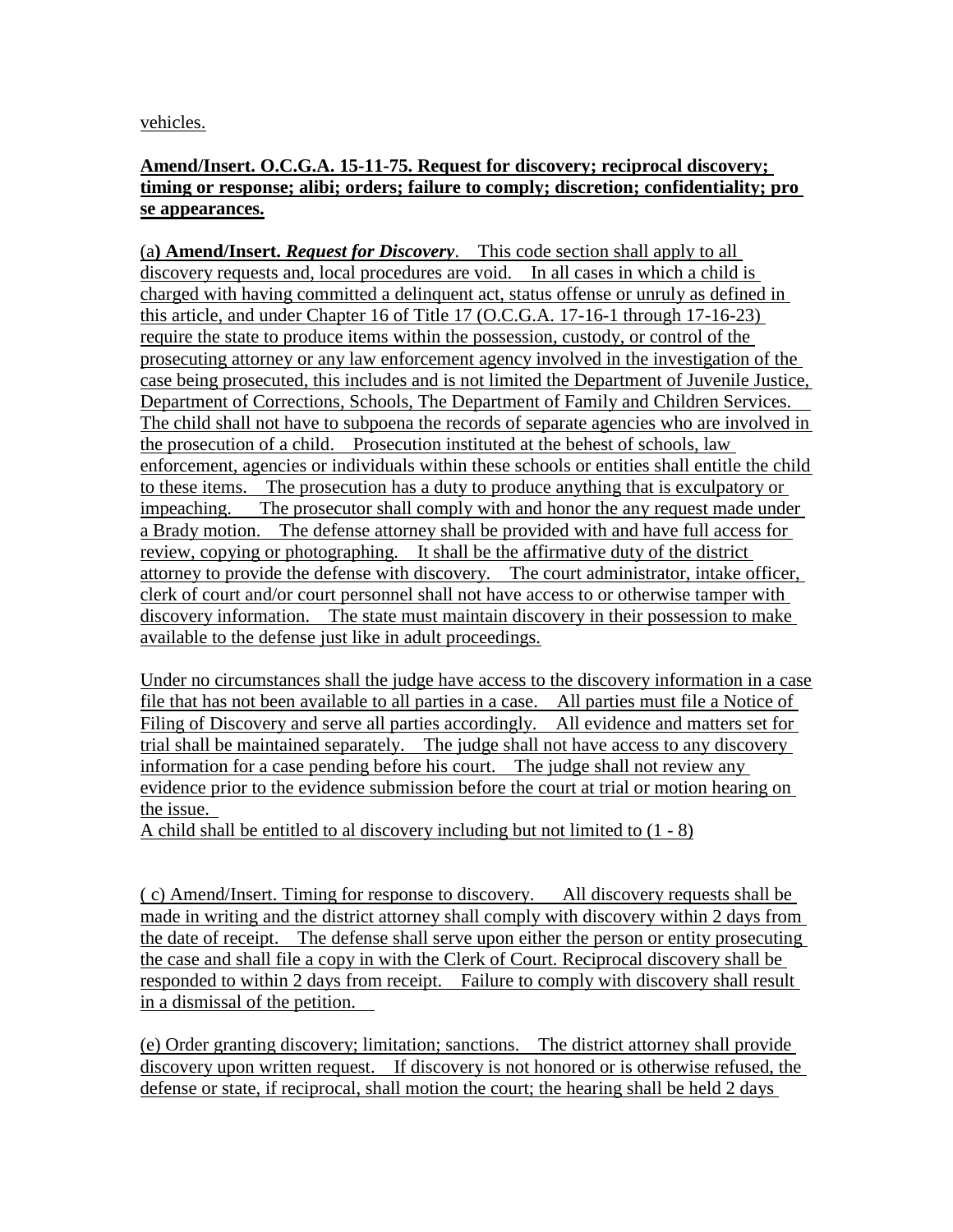before the trial or hearing in which the discovery material is required. The motion hearing shall be on the record. The court shall comply with the rules of discovery and the rules of Brady. The must make a written finding of its ruling to grant with or deny the motion . . . .

(I) **Amend/Insert**. No child shall be allowed to proceed pro se in an adjudication matter. No child shall proceed on a matter before the court without a parent or guardian. The defense lawyer shall not stand in the place of the parent unless it is designated Guardian ad litem (or CASA) and attorneys present to represent the best and expressed interest of the child.

## **Create/Enact. O.C.G.A. 15-11-75.1. Adjudication, Trials, Motions and Evidence**

Create/Enact. Every child, parent or family shall be entitled to the same constitutional safeguards as adults. They shall be entitled to present evidence according to and adhere to the rules of evidence and criminal or civil procedures under Title 9, Title 24 and Title 16 and Title 17; and all others applicable; they shall be entitled to opening and closing arguments as proscribed in pertinent part by O.C.G.A. 17-8-72 and Chapter 8 of Title 17; they shall be entitled to interpreters, if needed for signage; language, etc. and all other legal safeguards as are available to adults whose life, liberty or property are at stake.

### **Insert/Amend. O.C.G.A. 15-11-78. Exclusion of public from hearing; exception; review panel juries;**

(b) (5) **Insert.** The court shall not open any status offense, misdemeanor or deprivation hearing to the public.

**Create:** (6) The court shall allow review panel juries to serve on all cases where the child can suffer a loss of his liberty (detention or probation sentence). All felony offenders shall be entitled to a trial by jury (O.C.G.A. 15-12-160. All designated felony offenses and offenses under 15-11-28 et seq. shall receive a trial by jury and no waiver of trial shall be permitted in the absence of a plea that is accepted on the record. Juries shall be selected as proscribed by Article I, Sec 1, Paragraph XI; juries are afforded to adults for both misdemeanor and felony offenses and children shall be entitled to the same protections free from impartial triers of fact. (Article I, Sec. I, Paragraph I and II.)

## **Insert/Amend. O.C.G.A. 15-11-79. Inspection of court files and records.**

Insert/Amend... $(c)(1)$  The judge shall permit representatives from recognized organizations who are authorized by the organization to gather information and data . . . .

(2) . . . Insert at the end. Parents and Defense counsel shall be notified in advance of the school receiving any juvenile records or information about a child and shall have the legal right to be heard on the record if they decline the request.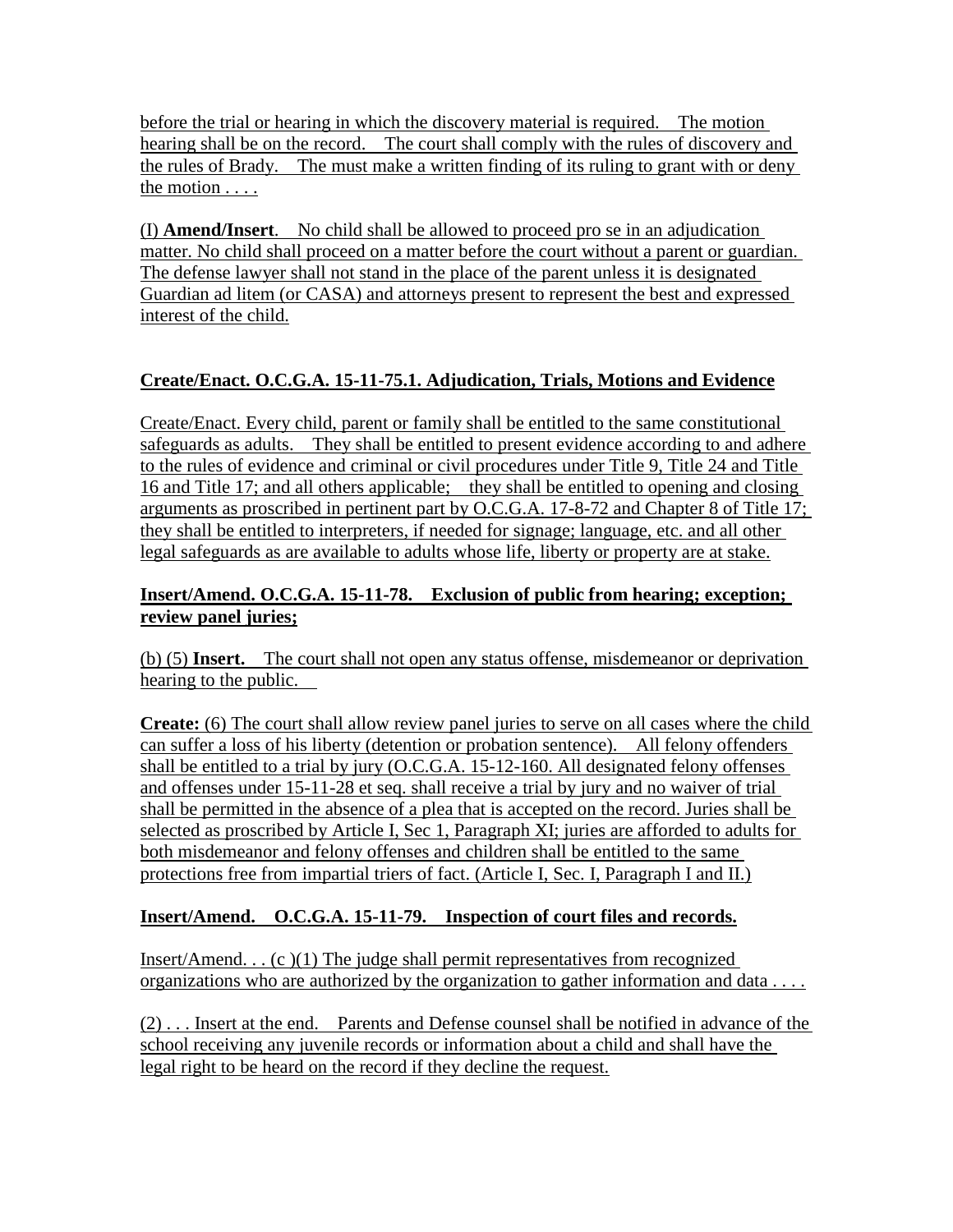## **Strike. O.C.G.A. 15-11-79.1 Use of disposition and evidence.**

**Strike -** "except in the establishment of conditions of bail, plea negotiations, and sentencing in felony offenses; and, in such cases, such record of dispositions and evidence shall be available to district attorney and superior court judges and the accused and may be used in the same manner as adult records."

### **Strike/Insert. O.C.G.A. 15-11-79.2. Sealing of records; expugement; grounds; notice and hearing; effect of order; limitation on issuing orders**

(a) Strike - "following completion of the informal adjustment"

(b) The court shall automatically seal records of every child who was adjudicated delinquent and who has completed the terms and conditions of their sentencing, treatment and rehabilitation. No application shall be required by the child or the parent to seal the record. This provision is important for children who are indigent and whose attorneys may not make an application on their behalf or children whose parents are not aware of the protocol to make an application. The court shall establish a system wherein the records are automatically sealed and are no longer available to the court, the child or the public. The records shall be expunged.

The court shall automatically seal the records as follows:

(1) Within six months following the final discharge of a status offense or misdemeanor; within one year for all person adjudicated for a felony offense, provided they have completed their sentence; the court shall after the completion of their sentence, provided that they have not re-offended, seal their records. If the child is within a few months of reaching the age of majority and the child has not re-offended and has successfully completed their sentence, but a six month period did not elapse, the child shall be entitled to sealing of the records.

## (2) and (3) Repeal.

(c ) No hearing shall be required for the sealing of records; see paragraph (b) of this section. The court shall implement a program that causes for a review of their files every six months, and every child who otherwise qualifies for sealed records shall be notified by the court that their records have been sealed and the court shall be responsible for notifying all other person or entities.

(d) Insert. "Upon sealing the record," all  $\dots$ 

## **(e) Repeal**

**Strike. O.C.G.A. 15-11-80. Notice to school officials**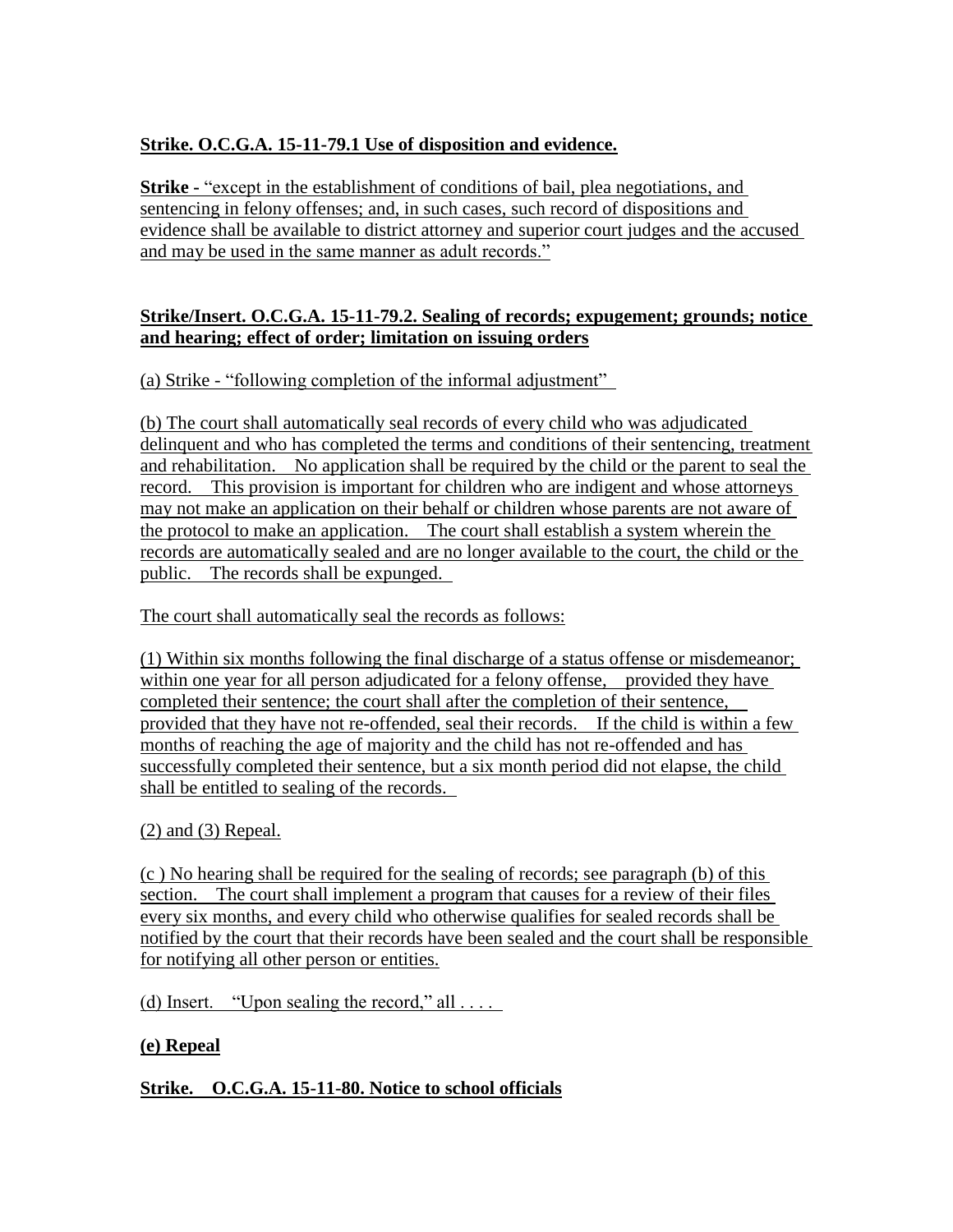Strike/Insert: "in which a child is adjudicated delinquent under O.C.G.A. 15-11-28 et seq or for a designated felony involving attempted murder, sexual offenses,, the actual making of a bomb, or possession of a firearm on school grounds. The court shall add in the notice that the child has either completed, is completing or will complete a treatment and rehabilitation program as prescribed by the court; the court shall notify the school official that the child is entitle to an education despite his delinquent act and that the school notification is for informational purposes only and shall not have a discriminatory effect on the child"s ability to enroll in school in furtherance of his rehabilitative process.

## **Insert. O.C.G.A. 15-11-81. Preservation and destruction of records.**

( b) **Insert at end. . .** Provided that the clerk shall not use this information to release to the public concerning records that are under seal and impingement.

## **Insert. O.C.G.A. 15-11-82. Law Enforcement Records.**

(8) **Insert/Amend**. Schools shall only have access to the files of children if it is established that they have a need for such records because they are either a party to an incident involving the child or the child committed and is adjudge delinquent of a designated felony or an offense under 15-11-28 (g) Records shall be expunged

## **Insert/Amend. O.C.G.A. 15-11-83. Fingerprinting and Photographs**

(e) Records shall be expunged following two years after their last offense. (g)(2) Photos and fingerprints shall only be taken for offenses under 15-11-63 and 15-11-28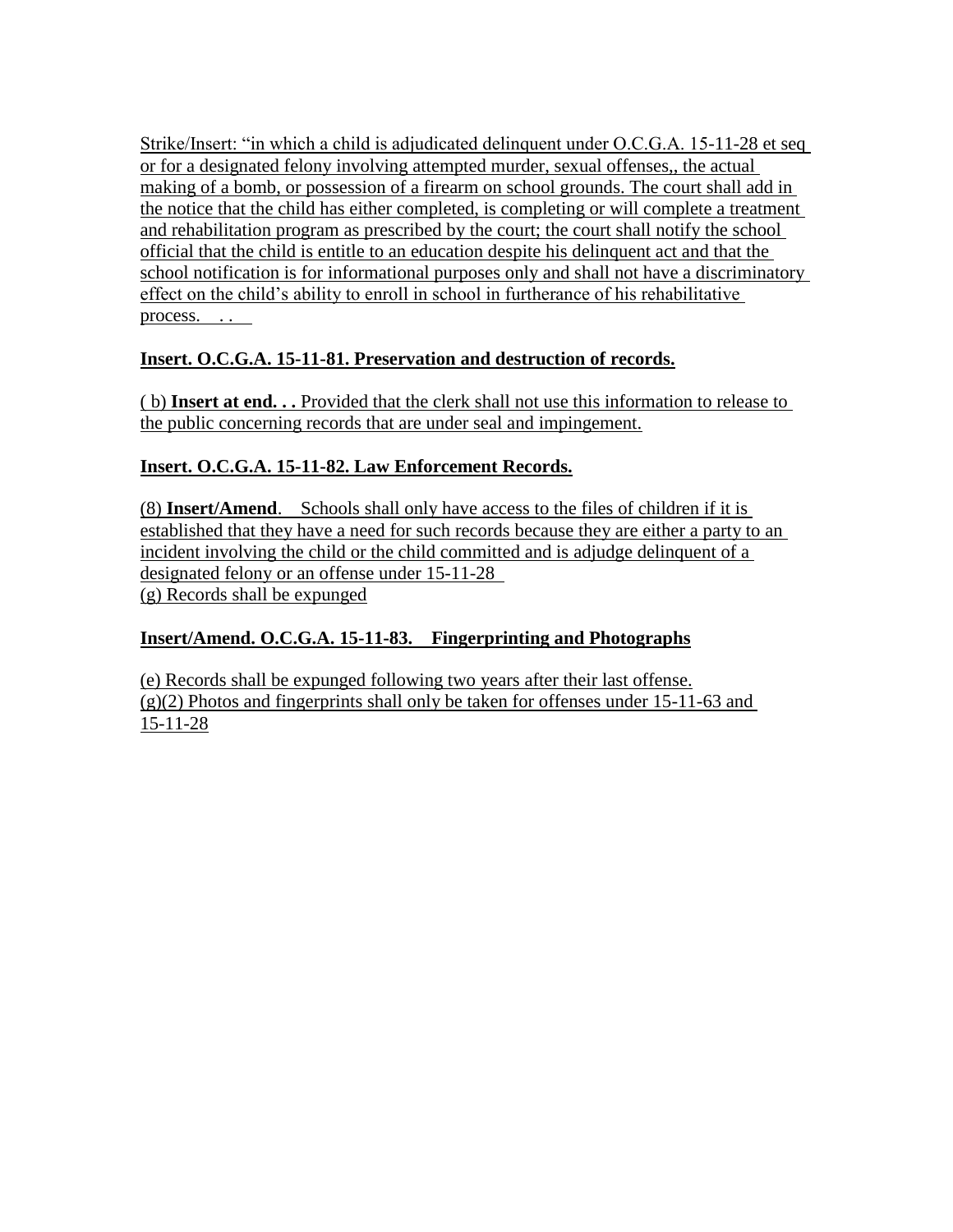## **OVERVIEW OF ADDITIONAL LEGAL ISSUES**

#### **From Pre-Arrest to Sentencing**

**Pre-Arrest/Interrogation**: No child shall be questioned by law enforcement, or school officials with a parent present; nor child shall be questioned about a criminal investigation without being advised that they are entitled to an attorney. The local office of the Public Defender shall be notified when any child is brought to a police department for questioning. No probation officer or court personnel shall assist the police in interrogating a child. No probation officer or court personnel shall serve as a "false friend."

**Arrest:** Whenever the school resource officer or police deem it necessary to arrest a child, no child shall be placed in handcuffs for any status or misdemeanor offense and this includes a school fight not involving a weapon or serious injury. No child shall be transported by police vehicle to the police department where a parent can be notified to come to the school, mall or area of interest and transport the child for questioning. Unless it involves a felony of a violent nature or use of a firearm or bomb, etc. No child shall be fingerprinted or photographed unless the child has committed a felony of a violent nature or is charged with a crime involving a firearm or bomb. No probation officer or court personnel shall assist the police in interrogating a child. No probation officer or court personnel shall serve as a "false friend."

**Search/Arrest with/without warrants**: shall comply with O.C.G.A. 17-5-1; 17-5-22 through 17-5-28

**Detention**: Discussed already herein

**Bond/Bail**: Discussed already herein

**Indictment and Present of case**: O.C.G.A. 15-11-28 et seq. shall be indicted within 180 days (six months).

**Juvenile Grand Jury System for all felony offenses**: As prescribed under O.C.G.A. 17-7-50

**Motion Calendars:** Defense attorneys shall be able to Motion the court and the district attorney shall be required to respond to the motion via hearing or in writing; no court shall rule on a motion without affording both parties the right to be heard. There shall be a record of all motions per the request of the movant and all motions for dismiss and to suppress (O.C.G.A. 17-5-30 et seq). shall be heard on the record. Either party shall move the court for change of venue as prescribed under O.C.G.A. 17-7-150.

**Pleas**: All children shall be entitled to negotiate pleas in accordance with Chapter 7 and Title 17 this shall include O.C.G.A. 17-7-95; O.C.G.A. 17-7-111, O.C.G.A., 17-130,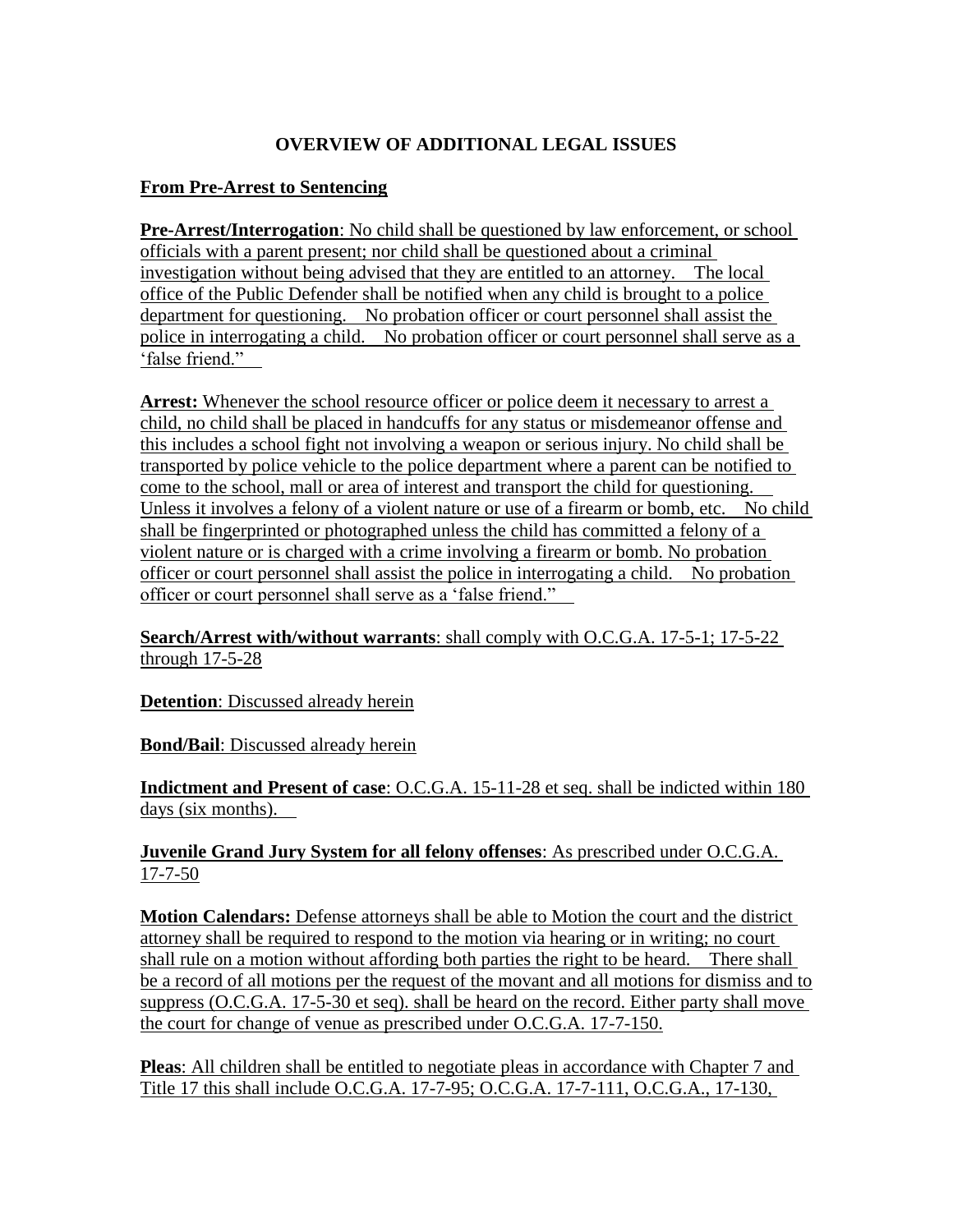#### O.C.G.A. 17-7-130.1 and O.C.G.A. 17-7-131.

#### **Trials:** Discussed already herein

**Juries**: As prescribed under Chapter 12 of Title 15 including O.C.G.A. 15-12-40, 15-12-131 through 135, O.C.G.A. 15-12-164, O.C.G.A. 15-12-162, and O.C.G.A. 15-12-17

**Immigration**: That the district shall inform the defense, during the probable cause hearing or detention hearing, whether it will notify or whether the law enforcement has notified INS or ICE of an immigrants' arrest. Defense attorneys are not under any duty to inform the court of their client's legal status. However, upon being asked, criminal defense attorneys will not lie about their status. Defense attorneys are under an affirmative duty via the American Bar Association (ABA Standards 14-3.2 Comment 75 (2d ed. 1982 -- subject to revision) to "fully advise the child/parents (defendant) of these consequences." Consequences shall include deportation or other immigration issues that the child and/or their family shall face. Defense attorneys shall be abreast of The Immigration and Nationality Act, 8 U.S.C. sec 1101 et seq. The judge shall not impose a sentence upon an immigrant child that the court knows is legally impossible to be achieved. This includes, but is not limited to, attaining a license.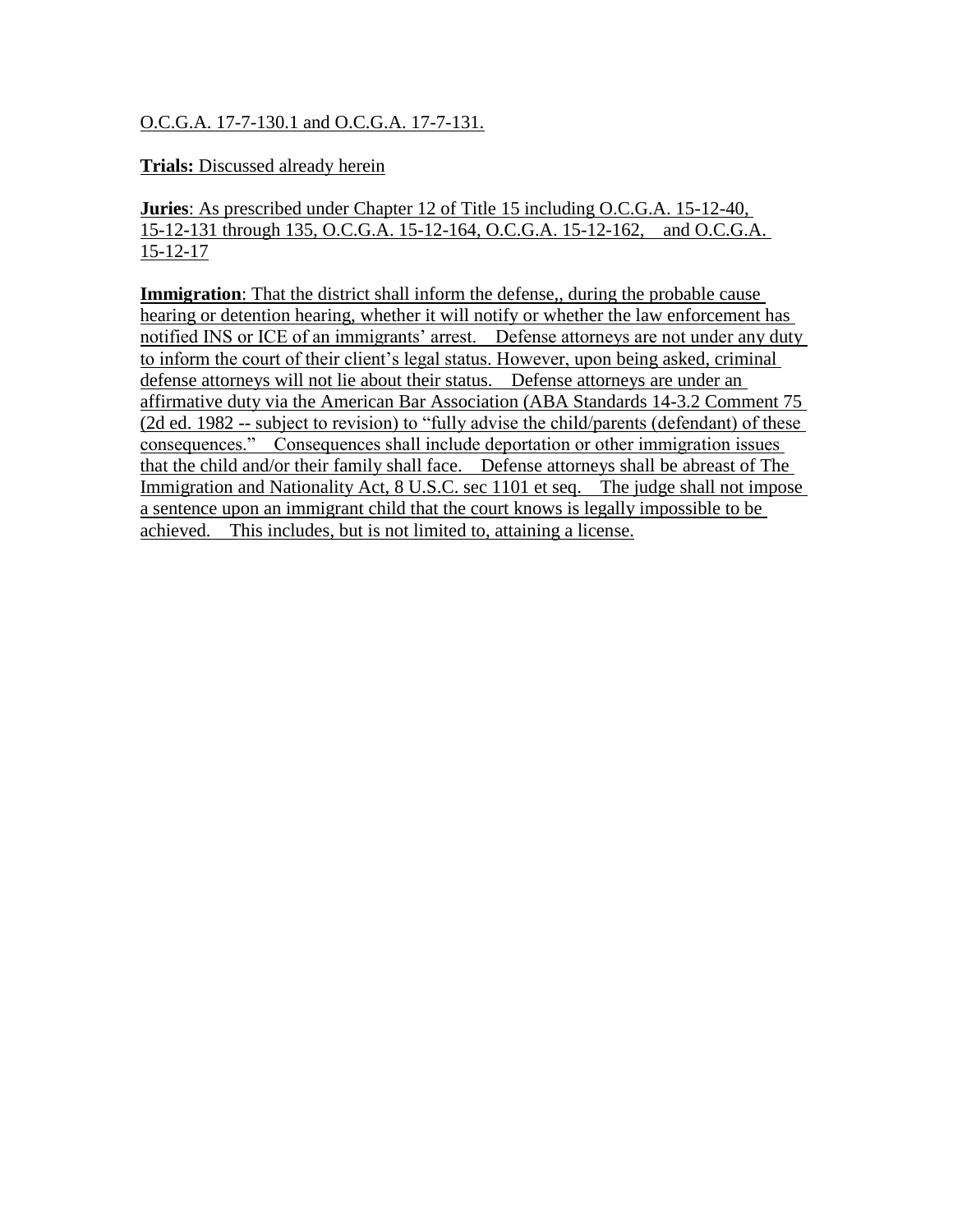#### **JUVENILE COURT AND THE SCHOOL SYSTEM**

#### **The following are other recommendation that can be enacted or promulgated as suggestions for local school board.**

- If a student is found to be in possession of drugs and it is determined that the student is NOT selling drugs, the school agrees to offer or refer the child to drug educational programming rather than penalizing their alleged addiction.
- When the school must involve the juvenile court, the school agrees to withhold suspension or tribunal until the case is disposed of by either adjudication or acquittal.
- The school agrees that after each child has served their sentence that they will be able to re-enter their traditional school environment and will NOT be sent to an alternative school.
- Aside, students who are referred to alternative schools as a form of disciplinary action should be given a plan of action, which will return the child to traditional schooling after each term or semester. There MUST be a plan of action in place, alternative school should be corrective not penal or punitive. When a child is placed into alternative school without a plan to return the child back to a traditional school, it is punitive not remedial.
- The school system agrees that the children will NOT be shackled and transported to the juvenile court system via SRO or police services.
- Children who are engaged in a fistfight on school campus will NOT be transported to juvenile court unless there is a weapon involved, which was either used or exposed during the altercation. Upon confiscating the weapon, the child parents must be notified immediately **and** before the child is transported off school campus.
- Fig. The student has fifth  $(5<sup>th</sup>)$  Amendment protections and should not be asked to prepare a written statement, oral statement or video statement unless a parent or an attorney is notified. Especially since the school knows in advance that it will use this information against the child. The SRO needs to Mirandize the all of the students, (elementary and middle school students must be Mirandize on video and if the student is in high school the student must sign his Miranda rights form). If the student is disabled, the officer must wait for the parent and an attorney before the child is question in order to verify that the child understands his legal rights. An IEP staff must be appointed to assist with the questioning depending upon the child"s disorder.
- The school will not file petitions with the juvenile court without consulting with the parent and exhausting all remedies available through use of the school"s disciplinary guidelines and code of conduct procedures.
- The school will not prevent students from riding the school bus or preventing in school related activities if the child is not involved in a violent act.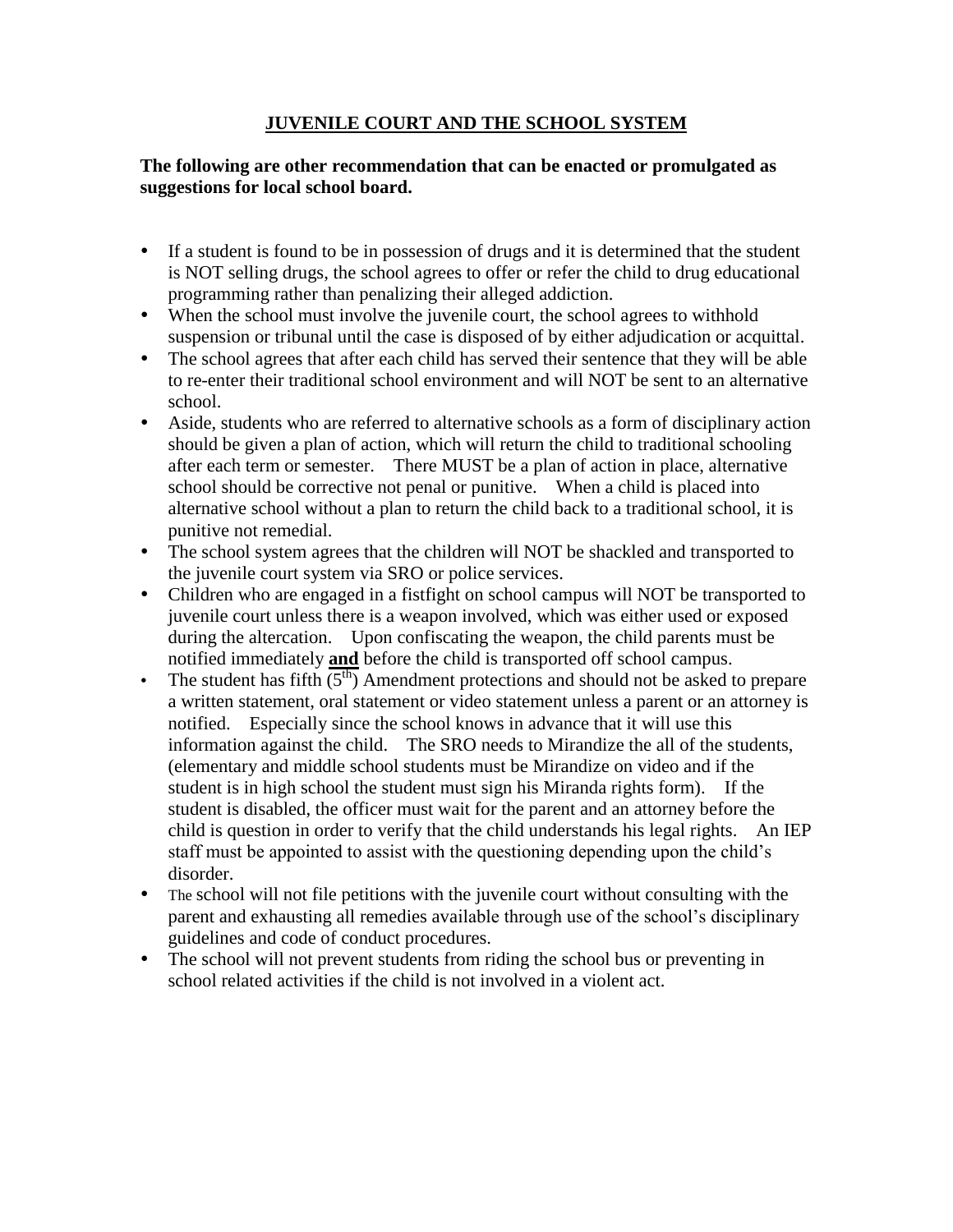#### **RENEW THE MISSION OF THE DEPARTMENT OF FAMILY AND CHILDREN SERVICES**

The mission of the Georgia"s Foster Care Service is to protect children from abuse and neglect by strengthen families and assuring that every child has permanent placement and a stable family life. Although the State of Georgia has a statutory framework to comply with federal mandates, the statutes, as written, do not provide a framework to keep child and families unified. The Department of Human Services also referred to as the Department of Family and Children Services are reasonable for addressing issues of child deprivation and the termination of parental rights. AAJJP is very concerned about the Georgia rush to remove children from their homes and their failure to implement or monitor reunification plans that provide permanent placement for children. This is particularly true of African-American children. AAJJP recommends simple but effective changes to the current laws that govern DHR. AAJJP wants DHR to renew its mission in protecting children from abuse and neglect and to provide stable, yet, permanent homes for children.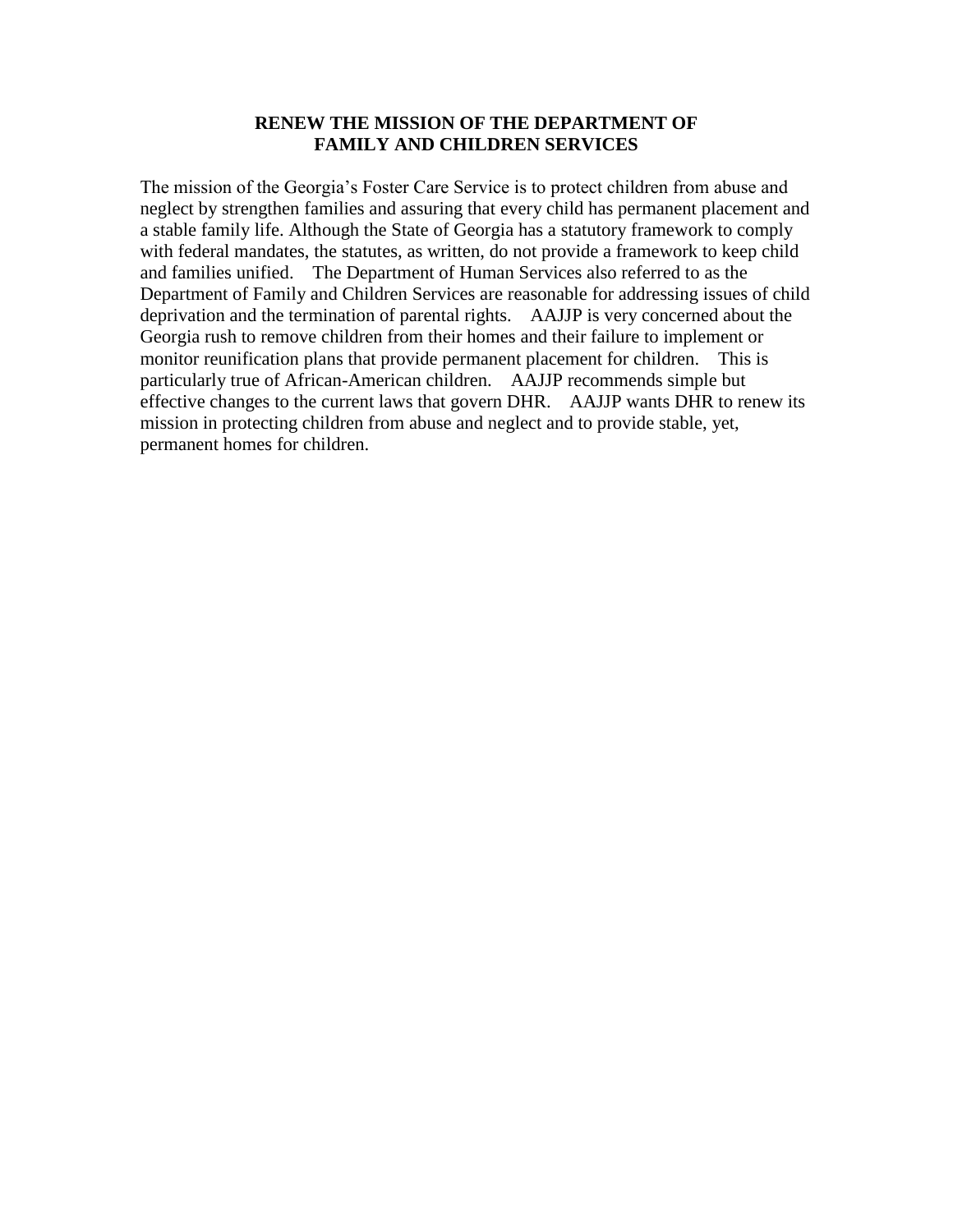### **LEGISLATIVE RECOMMENDATION TO RENEW THE MISSION OF DHR/DFCS**

#### **O.C.G.A. 49-5-1 through 49-5-23**

#### **DHR is solely responsible for providing all aspects of public child welfare and youth services.**

#### RECOMMENDATIONS

#### **I. State versus Privatization**

AAJP, at first glance thinks that the State Office of the Child Advocate rather than local counties shall oversee child welfare and youth services. However, AAJJP is concerned about the children in the state"s care via the Department of Juvenile Justice and the mishaps, constitutional and human rights violations that have occurred within their care. Since their agency was subject to a federal oversight and memorandum of agreement, and still violates constitutional rights, it appears that state oversight is not a good idea for purposes of protecting the most vulnerable of our population.

Alternately, the state could privatized the Department of Human Resources/DFSC division, like Kansas<sup>33</sup>, and run it similar to a managed care program as demonstrated in part by HMO's without the financial pitfalls. In this regard, the private companies would run each county or regional office under the auspice of a corporate setting. This type of management would prove beneficial to the state and children because when their office is not productive the social workers are easier to terminate and the children will not suffer from a "government employee" mentality that feels that sovereign immunity or government employee status guarantees the rights of the social worker over the child.

Furthermore, there is greater oversight with a private business approach that operates under a plan of action. The plan of action would include fewer case load, business meetings, agendas and timeframes, and goals and strategies that are proven to be effective. Companies are more likely to demand performance and the consequences will be grater when employees do not meet the demands. America is outsourcing everything, AAJJP believes that the state should outsource their DFSC division to private companies, it may even prove to be a cost saving alternative.

In addition, it will improve kinship care; reduce the number of displacement of children, and screening of foster care parents.

a. Professional Standards Council for Social Workers

AAJJP proposes the privatization of an oversight office that manages the services that children receive by social workers. This would include a division for standards for social services workers. Similar to the professional standards for teachers, the

<sup>33</sup> [www.cjonline.com/stories/111098/kan\\_fostercare\\_shtml;](http://www.cjonline.com/stories/111098/kan_fostercare_shtml) [www.heartland.org/article.cfm?artld=38A](http://www.heartland.org/article.cfm?artld=38)nd other sources on Kansas program.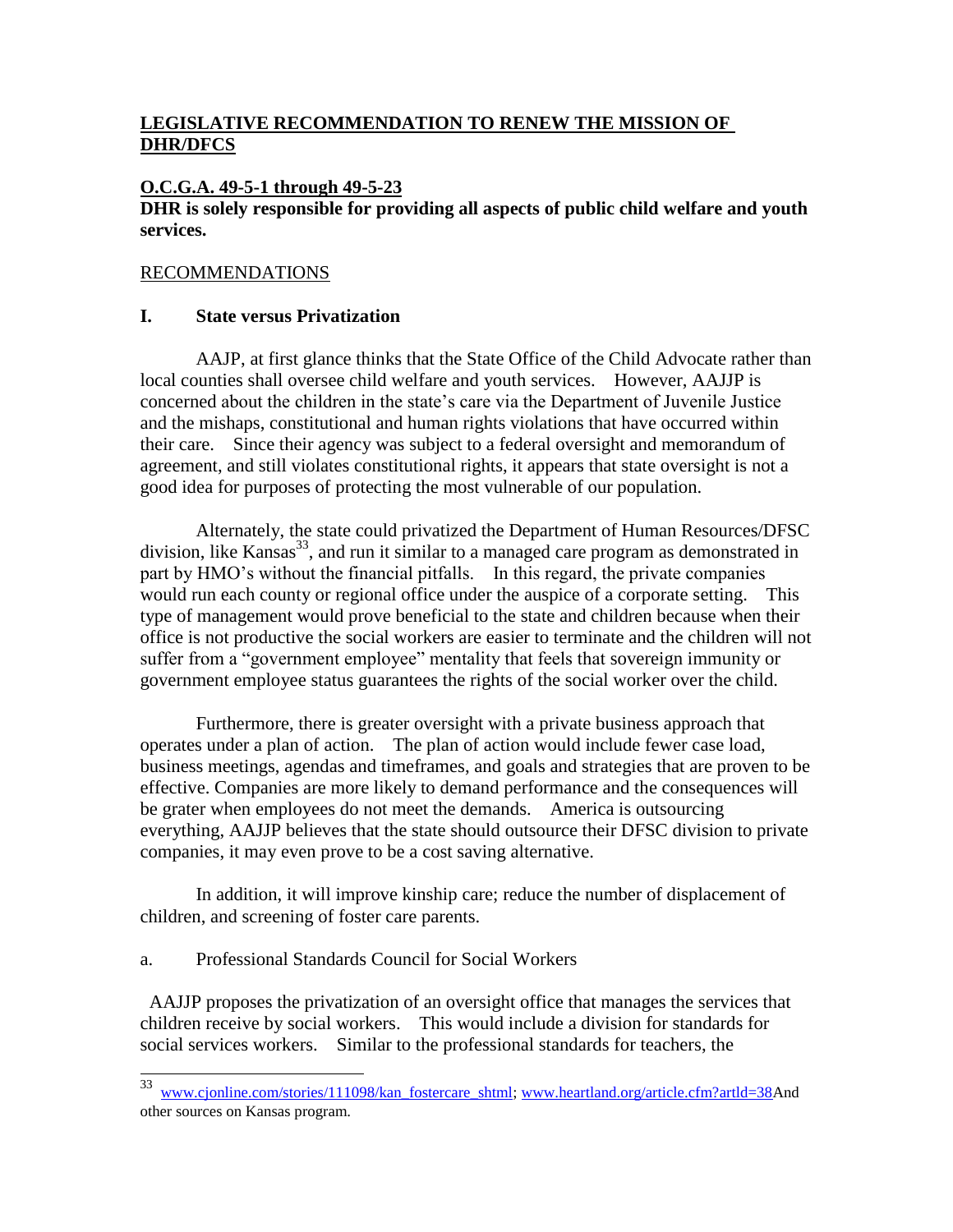implementation of a Professional Standards Council and Committee for Social Workers would ensure that the social workers are properly educated, trained and monitored. This division would ensure that they are screened and successfully pass a background check that includes a psychological evaluation. The department can collect a fee for certification and review. Within this office shall be a division that sets the standards for monitoring caseload assignments and professional standards compliance that shall include continuing education and training programs. Another division can be dedicated to handling complaints and can serve as an Ombudsman. Currently, complaints are filed through the county and in-house personnel, the Office of the Commissioner or, if people know to do so, through the Office of the Child Advocate. None of these complaints are thoroughly investigated and most people never hear back from anyone, so we are told. Notwithstanding, the standards office can implement a grade system that will determine the category or abilities of each social worker. Social workers with certain educational and training backgrounds would be graded S5, for example, and then those with fewer educational credentials would be graded S1 - S4; salaries and office duties would be determined upon skills and training. A panel, rather than county offices would be responsible for selecting the most highly trained and skilled employees. Then a second interview can be scheduled by the local office. This also avoids nepotism, and allows for diverse selection process. All new hires must complete 40 hour training program similar to the CASA, MAPP or IMPACT.

## **O.C.G.A. 15-11-54 through 15-11-58**

The current code is convoluted with legalese and uses terms like "reasonable time, reasonable notice, reasonable efforts, and defines evidence for displacement or reunification of children as "helpful information." AAJJP recognizes the need for a clear and concise code section, one that defines time frames, efforts and notice requirements.

#### RECOMMENDATIONS

O.C.G.A. 15-11-2 (8) defines, in pertinent part, deprivation as "without parental care, or control, subsistence, education as required by law, or other care or control necessary for the child"s physical, mental, or emotional health or morals; has been placed for care or adoption in violation of law, has been abandoned by his or her parents or legal custodians; or is without a parent, guardian or custodian. However, the Code section under 15-11-54 does not adequately define what findings are required to substantiate deprivation. In some instances, a common sense approach is all that is required. However, what about incidences where children are removed from home because their mother lost a job and are living with relatives from home to home. Currently, there is a pending case before the Cobb County court in the matter of T.B. in which the court declared their child deprived because they did not have a stable home life. Rather than providing housing, they removed the children ages 3, 6, and nine. The children were removed right before Christmas holiday. They were not otherwise neglected. Both parents lost their employment and the children always had a place to sleep, eat and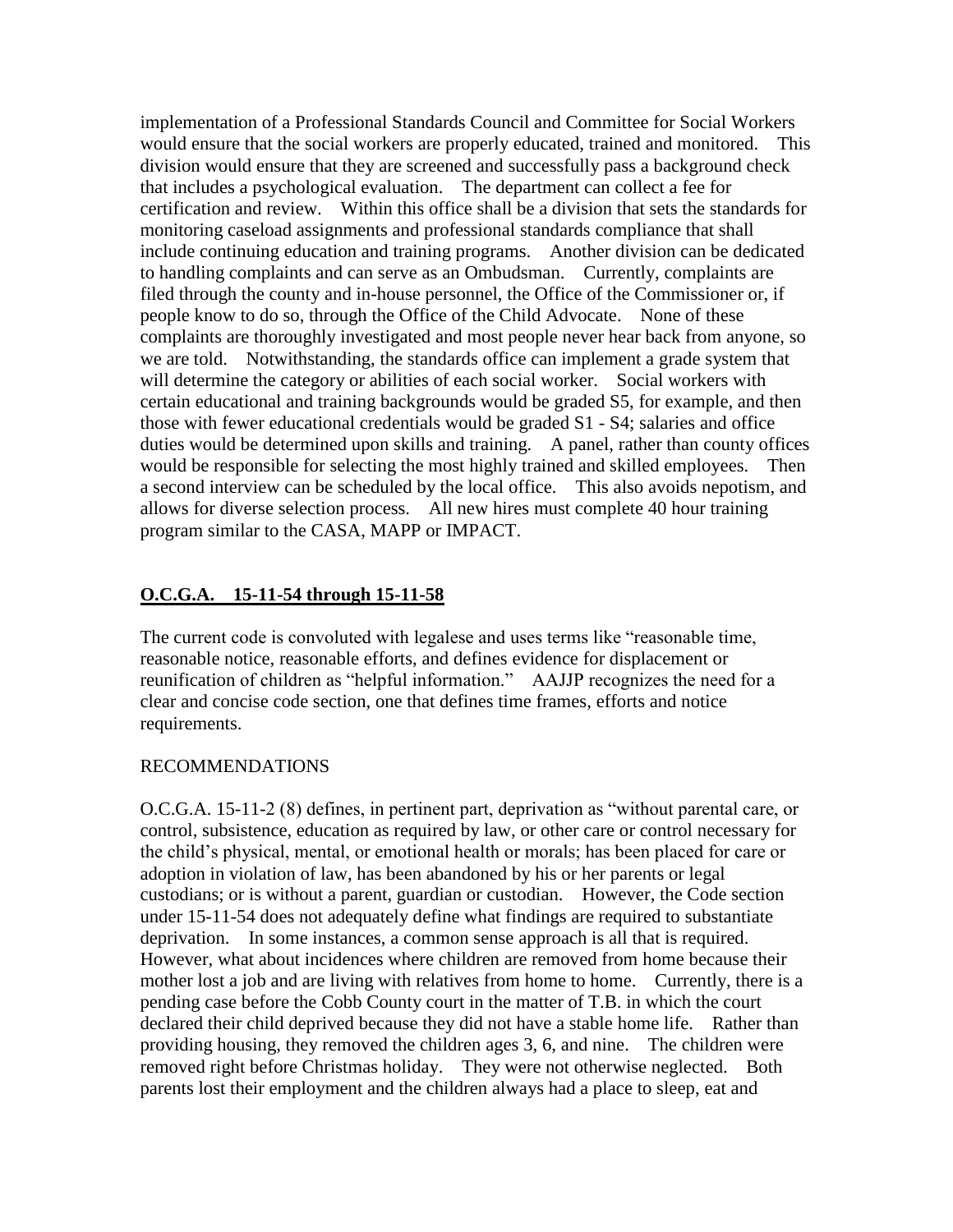otherwise live, it just was not their "parents" home. In addition, the parents were required to receive seek evaluations before regaining custody of their children.

In another incident that was brought to the attention of AAJJP, County Clayton DFCS removed three children days before Christmas because the mother was alleged to have committed the offense of fraud by receiving a check for landlord services in her daughter name rather than her own. While this is an offense, it is not deprivation because the children were residing in a private home in Fulton County with their mother who is gainfully employed and has been for more than six year, has college education and no other criminal record. Further, she was never arrested for this alleged offense. The children had food, clothing and shelter and were not otherwise harmed by this alleged offense. Again, she was asked to take a psychological evaluation before regaining custody of her children. So what findings are required to substantiate a claim of deprivation? **O.C.G.A. 15-11-54** shall state what specific acts constitute deprivation at the time of removal of children from their home. The Court of Appeals held that juvenile courts do not have jurisdiction over child who may be deprived in the future, have been deprived in the past, or who will be deprived. **Lewis v. Winzenreid**, 263 Ga. 459, 461 (1993). Since 1993, Georgia legislators have failed to define what standard is used to "define deprivation" for purposes of removing children from their home.

#### **Amend/Insert. O.C.G.A. 15-11-54. Findings in deprivation proceedings.**

#### **Insert/Amend:**

Construction and Purpose:

Define what findings are required to declare a child deprived; The court shall make a written finding that deprivation exist if:

(1) The child(ren) is without parental care (food, shelter, clothing, or living quarters) or control (the court shall make a finding as to what, if any, the parent has tried to do to secure control over their child(ren)), subsistence as a result of purposeful neglect by the parent and not as a result of poverty and lack of social services or the parents failure to seek financial assistance. The court shall make a finding as to whether the allegations of lack of parental care is based on an isolated incident or report or if there exist a pattern of neglect;

(2) The court shall make a written finding as to whether the child is enrolled in school and is not attending; if the child does not attend school and is enrolled, the court shall make a written finding as to whether or not the school has complied with their notice requirement and advise the parent of the child"s non attendance. If the school demonstrates that they satisfied their notice requirement and the parent failed to respond, the notice shall suffice and a written finding of deprivation has been established. If the parent has responded but the child still has not attended school, the court cannot find the parent negligent or the child deprived and social services shall provide educational resources to review why the child is not in attendance.

(3) The court shall make a written finding of the exact care or control necessary for the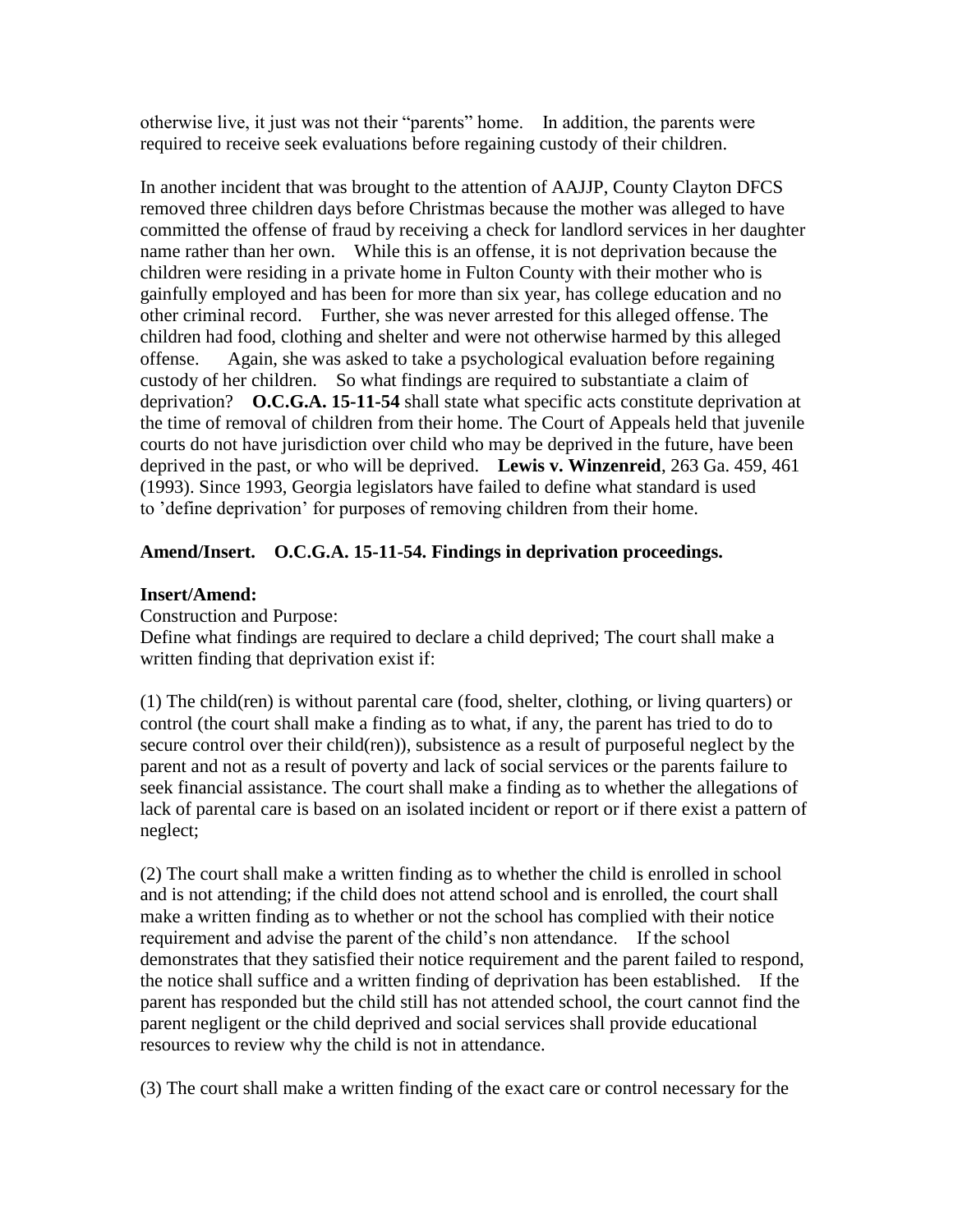child"s physical, mental, or emotional health or morals that the child lacks. If the allegations are that the child is subject to physical abuse, the court shall make a written finding if the alleged abuse is a first offense, or if there is a pattern of abuse. The state shall carry the burden to get a forensic test to determine if the child has latent bruises or fractures, etc This information shall be submitted to the court to make a finding of physical abuse along with any other photos. If the incident is established as an isolated incident, the child is not deprived, depending upon the extend of the physical abuse, and the court shall dismiss the case and return the child home with DFSC/DHR providing parent classes and/or in home services for 60 - 90 days. If the allegations are mental, emotional or psychological, the court shall make a written finding as to whether or not the parent has tried to secure services prior to the allegations of deprivation. The court shall make a written finding of the religious beliefs of the family if medication is required for the child and the parents refuse to administer the medication; or if there are medical issues that the parent has otherwise addressed with a physician prior to the allegations of deprivation. In addition to the afore-mentioned, the court shall use discretion for additional findings, such findings shall be written.

(4) The court shall make a written finding that the parent knowing and intentionally placed a child for care or adoption in violation of law, and that they were not subject to fraud, duress or harm. The court shall make a written finding that the placement or care is in violation of the law, but if the parent did not neglect the child in doing so, the child shall not be declared deprived and shall be returned to the home provided the home is a safe and stable environment and the parent cooperates with the authorities concerning the adoption or care services.

(5) The court shall make a written finding that the child has been abandoned by his or her parents or legal custodians; or is without a parent, guardian or custodian; and shall define in its finding how the child is or was abandoned; the court shall make a written finding if the abandonment is an isolated case of leaving a child unattended or if the child is left to care for him/herself.

The agency carries the burden to prove deprivation .Deprivation shall be distinguished from poverty and shall be distinguished as an intentional neglect. The agency shall prove by clear and convincing evidence that a child is deprived. Allegations alone do not suffice to remove a child from the home, unless they are allegations of sexual abuse. Under due process, the court shall review actual evidence of deprivation. Evidence shall be, but is not limited to, photographs, written sworn statements, video interview of the child(ren), the court shall state in its written finding what evidence was introduced, proffered or considered by the court and said evidence shall be made part of the record. A record shall be made of the deprivation of the hearing. Failure of the state to prove its case of deprivation shall result in an automatic dismissal. The child(ren) shall not remain in detention to allow the state to make its case, when the child is removed from the home, the state shall have evidence that will warrant the removal or allegation of deprivation. Unless for legal excuse or legal cause, no shall be continued if the child is in detention. All delays shall be recorded for the record.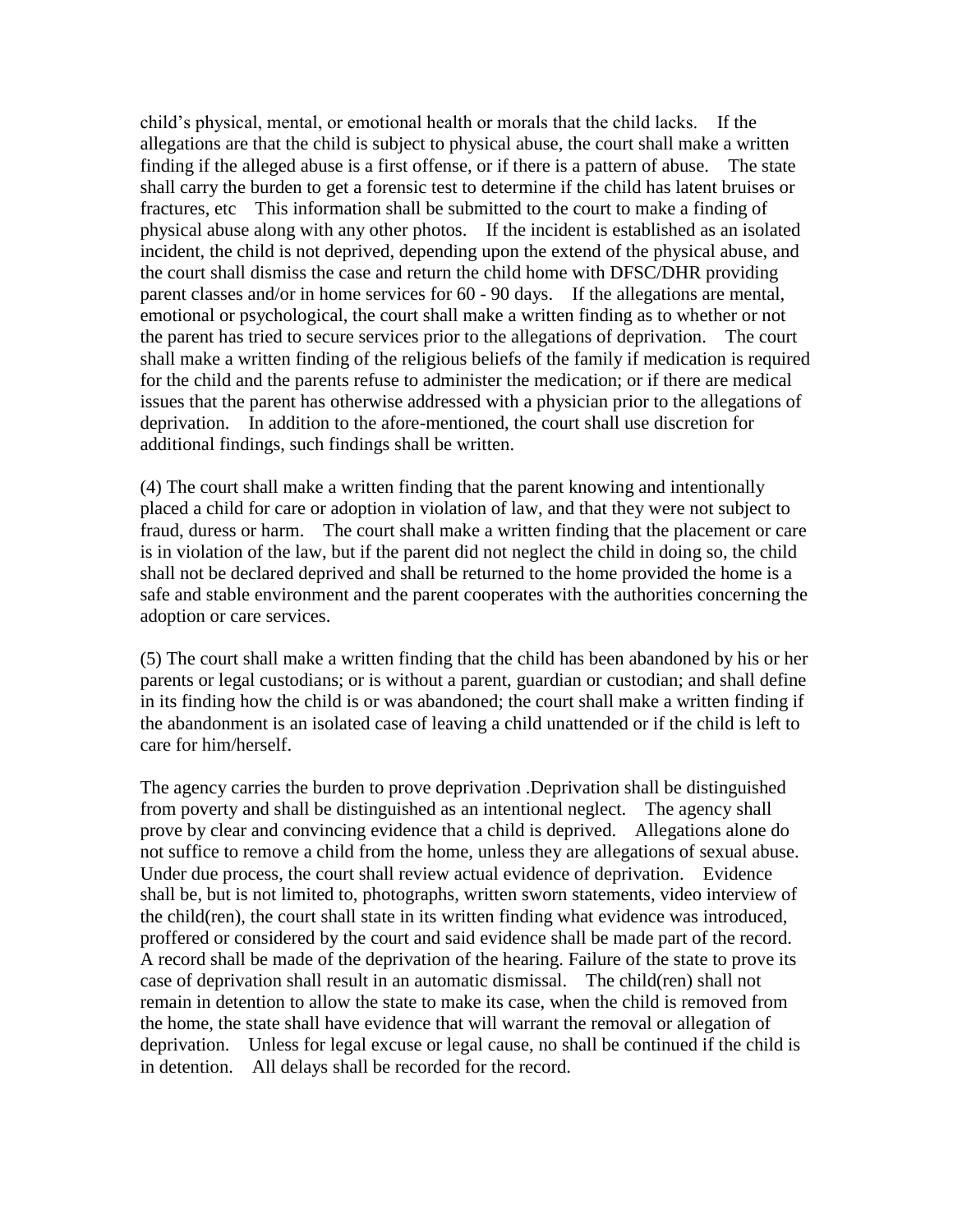(b) Insert/Amend: Findings with regard to result of alcohol or drug abuse. If the court finds that a child is deprived, the court shall also make a written finding as to whether such deprivation is the result of alcohol or drug abuse by a parent or guardian. The court shall make a written finding of the alleged abuse that led to the deprivation allegations. The court shall distinguish between a parent who is using drugs or alcohol and a parent who has deprived their child as a result of drug or alcohol abuse. The written findings shall be based on a current state of deprivation and not upon belief that the child may, one day in the future, be neglected as a result of the abuse. The state shall carry the burden of proving that the parent is abusing drugs or alcohol and this includes proffering blood, salvia, hair sample testing, for the date that the child is alleged to be deprived. If a child is abandoned so that a parent can go do drugs, the court shall make a written finding of the same; if the child is sexually abused to support a parent's drug or alcohol addiction, the finding shall so state; if the child is neglected of food, shelter and clothing as a result of the parent's abuse, the court shall so state in its written finding.

( c ) Disposition: (**Insert**) The court shall proceed immediately or within 48 hours (2 days) (if the child is detained or is in foster care services) or within five (5) days if the child is placed with relatives to make a proper disposition of the case . . . Provided that at the time of the deprivation hearing the child has not been detained or displaced for more than a total of five days since removal from the home.

#### **Amend/Insert. O.C.G.A. 15-11-55. Disposition of deprived child; state's policy favoring stable placement. Timeframes, Limitations**

(a) Strike/Insert. . . .the court shall make any of the following (strike - may) . . . The court shall define with specificity, in its written disposition order, the "condition and limitation" it shall impose upon the parent; the court shall also define the timeframe that it imposes for completion for all task in this section

(1)Amend. The court shall order the agency to search for a relative within the area or out of state if the parents are not suited to care for the child. The court shall permit a relative to care for the child(ren).

(2) Insert. The court shall state with specificity why the child is transferred, when the child is expected to return, what the role of the parent and the state is in returning the child back to custody of its parent if possible.

(a) The court shall define, with specificity, the type of study the probation officer or other person or agency designated by the court shall perform; the study plan used by the court shall be provided to the parent, the child and their attorneys and shall be subject to cross examination; the probation officer or person conducting the study shall be competent in conducting its study. The study tool used by the court shall cover the areas that are required for qualification for return of the child, it shall include where the child will live, the academic background of the person, the employer of the person, or if self-employed proof of an income, a home inspection, and interview of the person. The qualification is to determine if the child will have a safe, stable and secure environment with food, shelter and clothing and that shall be the extent of what the study shall concentrate upon. The study shall be conducted with 5 days from the date the child was removed from the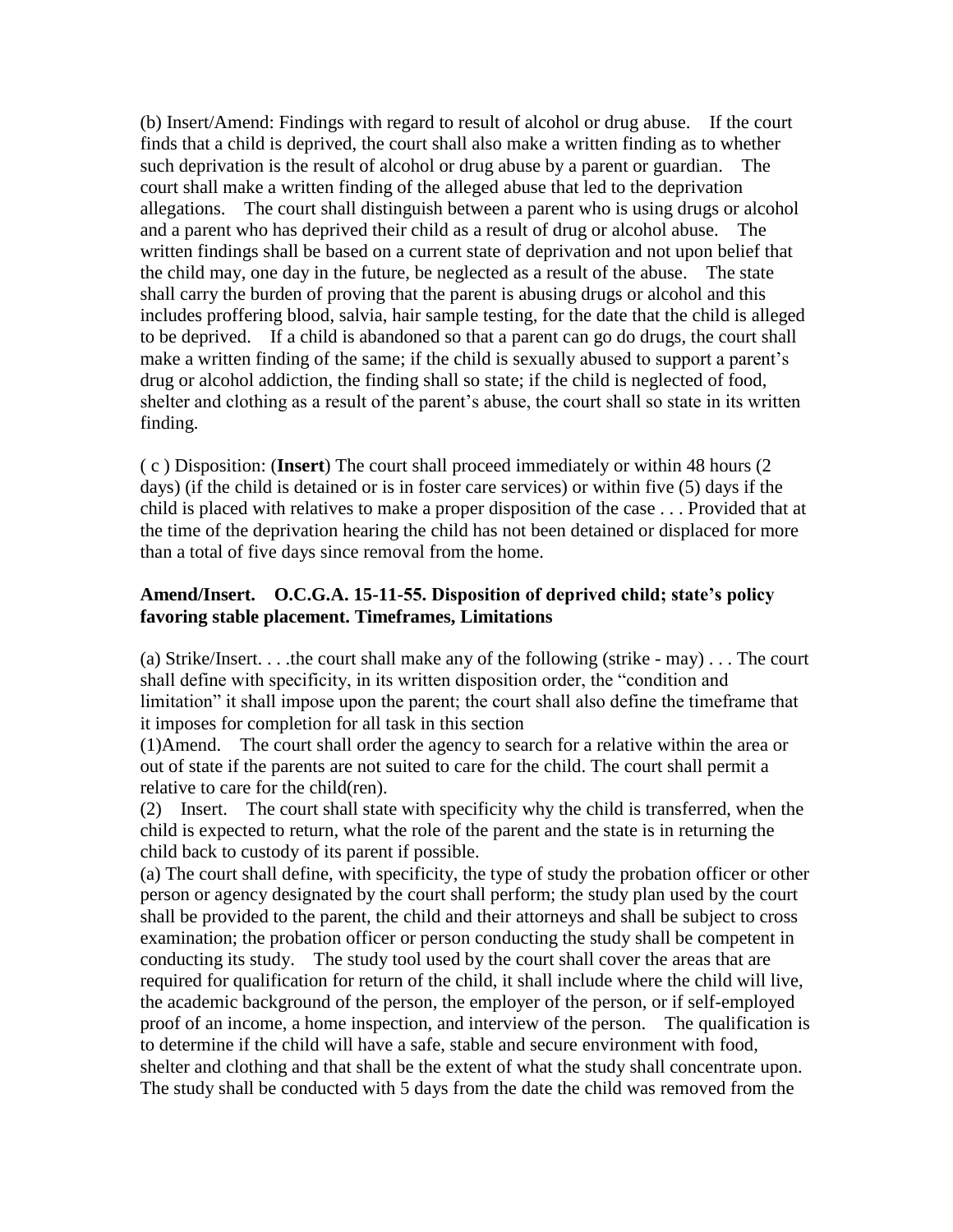home.

(2)( D**) Strike** 90 days, Amend: The search shall be completed within 30 days of removing the child from the home. A diligent search will begin as soon as the agency removes the child from the home.

(3)(b) **Insert/Amend**. If a child who is deprived is also in the same transaction declared delinquent and has committed a status offense or a misdemeanor, the child shall not be detained as proscribed by *O.C.G.A. 15-11-39, O.C.G.A. 15-11-41, O.C.G.A. 15-11-45, O.C.G.A. 15-11-46, O.C.G.A. 15-11-46..1, O.C.G.A. 15-11-47, O.C.G.A. 15-11-48, and O.C.G.A. 15-11-66*

(3)(d) **Insert/Amend**. . . The policy of this state is that children in the custody of the Division of Family and Children Services **shall** have . . . . . . Within 48 hours (2 days) before any change of placement, the division shall notify the court . . . The court shall hold a hearing within three days (3 days) of receiving a notice of a change of location... The agency shall provide counsel for the child and the parent with notice of the change as soon as the court is notified and the court shall provide notice of an emergency change of location hearing as soon as it schedules the hearing; the court shall record and make a written finding of the relocation hearing....

#### **(f) Insert/Amend. . . . (Strike 6 months) - - -**

The court shall determine the extent of the drug and/or alcohol abuse and shall make a finding of the deprivation based solely upon the issue of drug and alcohol abuse. If an agency removes the child(ren) for drug or alcohol abuse of the parent, the agency shall put the parent into a treatment program. If it is determined that the parent is in need of residential care treatment, then the court shall make a finding that after release the treatment provider shall attest to the status of the parent"s addiction or treatment; if it determined that the parent successfully completed a residential treatment program, the court shall return the child to the parent and the agency shall provide the parent with a parent resource or parent aide and after care via NA/AA. If the parent is deemed appropriate for a community based treatment program, like 12 steps or day reporting, the agency shall provide services to the parent and the child and the court shall return the child to the home under an in-home case plan.<sup>34</sup>

Amend/Insert: O.C.G.A. 15-11-55.1 Notice of hearing to parent, preadoptive parent, or relative, attorney for the child and attorney for the parent, Court Appointed Special Advocate and Guardian ad litem

**Insert/Amend.** . . Seven days, in advance of any hearing, unless it is an emergency hearing or for other legal cause then no less than 48 hours notice which shall include the court and the agency or party moving the court to make at least two due diligent efforts to reach all parties by telephone and/or email and fax, the court shall notify in advance all

<sup>34</sup> <sup>34</sup> Drug court standards in Georgia do not remove children from parents in possession of drugs or addicted to drugs., instead, they agree to treatment and DFSC and the court do not intervene.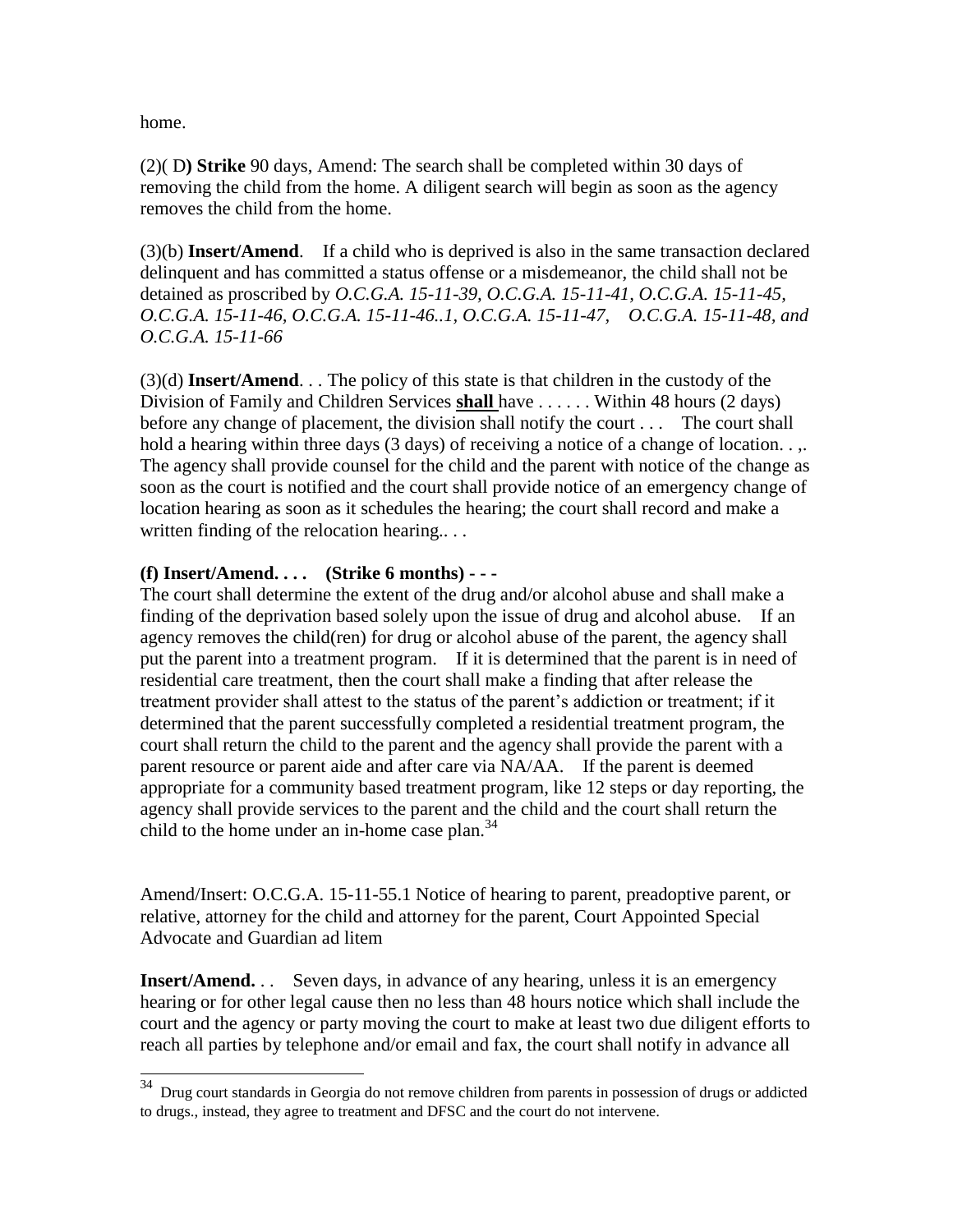parties to the hearing. Parties shall be as prescribed by O.C.G.A.  $15{\text -}11{\text -}39$  (c) and (d), the court shall appoint or advise the parties of their right to legal representation in advance of any hearing; every child is entitled to competent and effective counsel and every child shall be provided with a Court Appointed Special Advocate in addition to an attorney or GAL; in addition every parent shall be appointed an attorney by the court. Every notice shall set forth the date, time and location of the hearing and the nature of the hearing. Every notice shall inform the parties of their legal right to representation and shall provide the name of the local CASA office, Office of the Public Defender and Office of the Child Advocate. . . . . . . .

Amend (O.C.G.A. 15-11-6 (b) The court shall appoint the parent an attorney. The agency also has a duty to inform the parent at the time of taking the child that they have the legal right to receive a court appointed attorney and shall provide the contact information of the nearest public defender"s office or the office of the child advocate.

#### **Insert/Amend. O.C.G.A. 15-11-56. Evidence in proceedings; continuances; scheduling.**

**(a) Insert/Amend**. Evidence shall include all evidence as set forth in Title 24, and as prescribed in 15-11-54 of this article. Any information used to remove a child from their home and to deprive a parent of their life, liberty or property, the court shall disclose all evidence including evidence alleged to be confidential. Every parent and child shall be afforded due process and this includes the right to cross examination anyone alleging deprivation. . . . .

(b) Insert/Amend: On its own motion or that of any moving party, the court may continue the hearings under subsection ( c) of Code section 15-11-54; provided that the court shall making a written finding that the continuance is for legal cause or legal excuse and not for delay. The court shall establish in its findings of fact that due diligence was exercised on the part of the party making the request for the continuance to review reports, submit documents, review the case file, investigations, etc. The court shall give a five (5) day period for review of reports, investigations, etc., and this includes time to make a rebuttal.

#### **Insert/Amend. O.C.G.A. 15-11-57. Counseling or counsel and advice for children and their parents or guardians**

Insert at end. Attorney may oppose on the record any request for counseling provided the attorney for the child or parent can substantiate that an evaluation is not required or necessary for reunification or to establish deprivation. No parent or child shall be required to take a forensic evaluation or mental health evaluation unless there is evidence before the court at the time of the request that the parent has mental health issues that are in-issue. Neither the court nor the agency shall request any counseling in order to advance a legal cause or position that is not before the court. The agency carries the burden to prove to the court why an evaluation or counseling is required for disposition or reunification of a parent and child.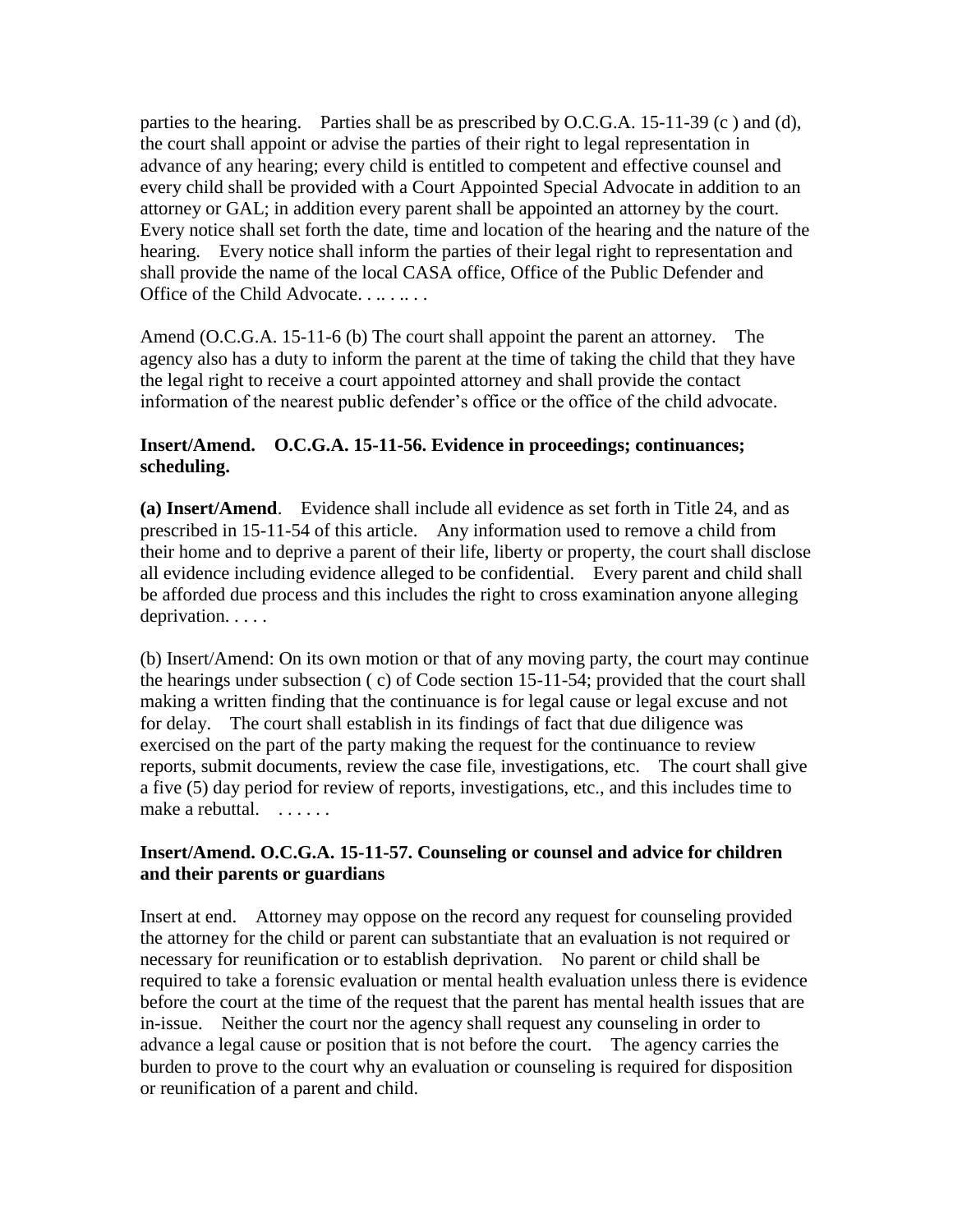## **O.C.G.A. 15-11-58**

**REPEAL**: The entire O.C.G.A. 15-11-58. Reasonable efforts regarding reunification of family; reports and plans; custody orders when reunification found not to be in the child's best interest; duration of orders; review of determinations; hearings; supplemental orders

AAJJP suggests that DHR/DFSC adopt the policies and procedures of the National Resource Center for Foster Care and Permanency Planning<sup>35</sup> as a guide for reunification of displaced children. Included in this process shall be the obligations of DFSC protocol and timelines from their manual which shall be made law no longer a guide. In addition, McKinney-Vento Act and Kenny A guidelines shall be made part of the local statute. The NRCFCPP shall be a guide for establishing statue that is a clear and concise reunification planning. AAJJP has developed a plan based on the five (5) target areas for permanency is:

- 1. Placement Decision
- 2. Parent-Child Visitation
- 3. Intensive Service
- 4. Resource Parent Birth Parent
- 5. After-Care

The department's manual shall no longer serve as a guide, it shall become law.

(a) Process for Deprivation Cases

- 1. Within 48 72 hrs after the complaint is filed, a deprivation hearing shall be held, if the child has a detention hearing then it shall be held within three days of the child being removed from the home;
- 2. The agency shall immediately notified family members and the designee of the apparent that the child is in custody both by telephone, home visit where possible and shall via certified mail with return receipt and shall file the same with the court
- 3. The department shall permit the family, both father and mother side of the family, contact time with the child. They shall be afforded the opportunity to accept the child(ren) for placement. The department shall also contract with a kincare placement agency to assist in these endeavors.
- 4. When the complaint is filed and served upon the parent, the parent shall be advised that they are entitled to counsel and the court shall appoint counsel prior to the hearing; the child shall automatically be assigned an attorney on the same day that the complaint is filed and the attorney shall be effective and competent and shall be provided with the case file to prepare for the detention or 72 hour hearing and all others, if necessary.
- 5. Counsel for both the child and the parent shall be in court.
- 6. A petition shall be filed within 72 hours after the hearings
- 7. Within 10 days from the child"s removal from the home, the court shall hold an

<sup>35</sup> <sup>35</sup> [www.hunter.cuny.edu/socwork/](http://www.hunter.cuny.edu/socwork/) an[d www.nrcfcpp.org](http://www.nrcfcpp.org/)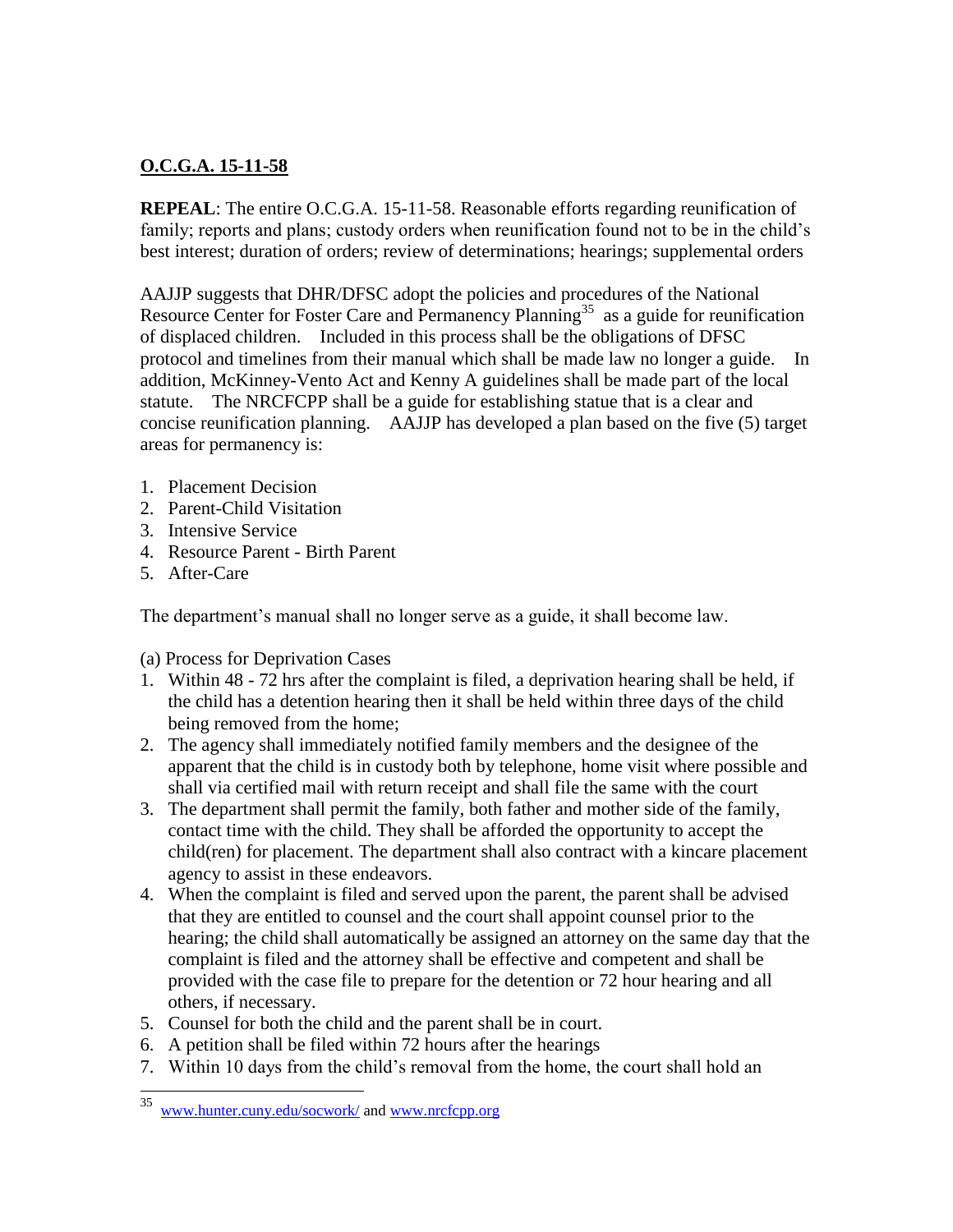adjunction hearing;

- 8. If the case is dismissed, the child shall be immediately, the same day, be returned to his home
- 9. If the case is not dismissed, the court shall immediately assign a CASA.
- 10. The department shall immediately
- 11. Within 30 days from when the child was removed from the home, the department and the court shall conduct a disposition hearing
- 12. If the child is returned to DFCS Custody, then the agency shall prepare a reunification case plan within 10 days and shall assign a reunification case worker to the parent and shall assign a case worker to the child.
- 13. The GAL, CASA and the child"s case worker shall coordinate in an effort to bring an immediate resolution placement and reunification. The case worker shall cooperate with the GAL and CASA and failure to do so shall result in sanctions.
- 14. No extension for custody shall be granted without well document and recorded, legal cause and legal excuse.
- (b) Permanency Planning

The department/agency shall adopt the following five step process for permanency planning:

- 1. Placement Decision
- 2. Parent-Child Visitation
- 3. Intensive Service
- 4. Resource Parent Birth Parent
- 5. After-Care

The department/agency shall divide their services into these five divisions under the auspice of permanency department.

- 1. Placement Decision: This division shall be responsible for making placement decisions within 30 days after the disposition hearing and shall have the sole role of locating family members, friends and relatives to secure placement for the child. The division shall prepare a plan of action for review by the court within 5 days of in-take following the disposition hearing and shall work with community based kincare programs in securing placement for children with families as the priority. The division shall work closely with the GAL, CASA and the assigned caseworker.
- 2. Parent-Child Visitation: This division shall oversee parent-child visitation; if the allegations are non-violent and not life threaten, the parent shall immediately visit with the child within 48 hours following disposition, and shall see the child at least once per week, and shall be able to converse with the child at least three days per week and send gifts to the child. The child and parent shall be able to write letters to each other and send photos.
- 3. Intensive Service: This division shall be a staff on call and they shall oversee the caseload management of the permanency planning department; they shall also be responsible for assigning the reunified case worker for the child and the parent and shall oversee that the case plan are developed and that the caseworker is managing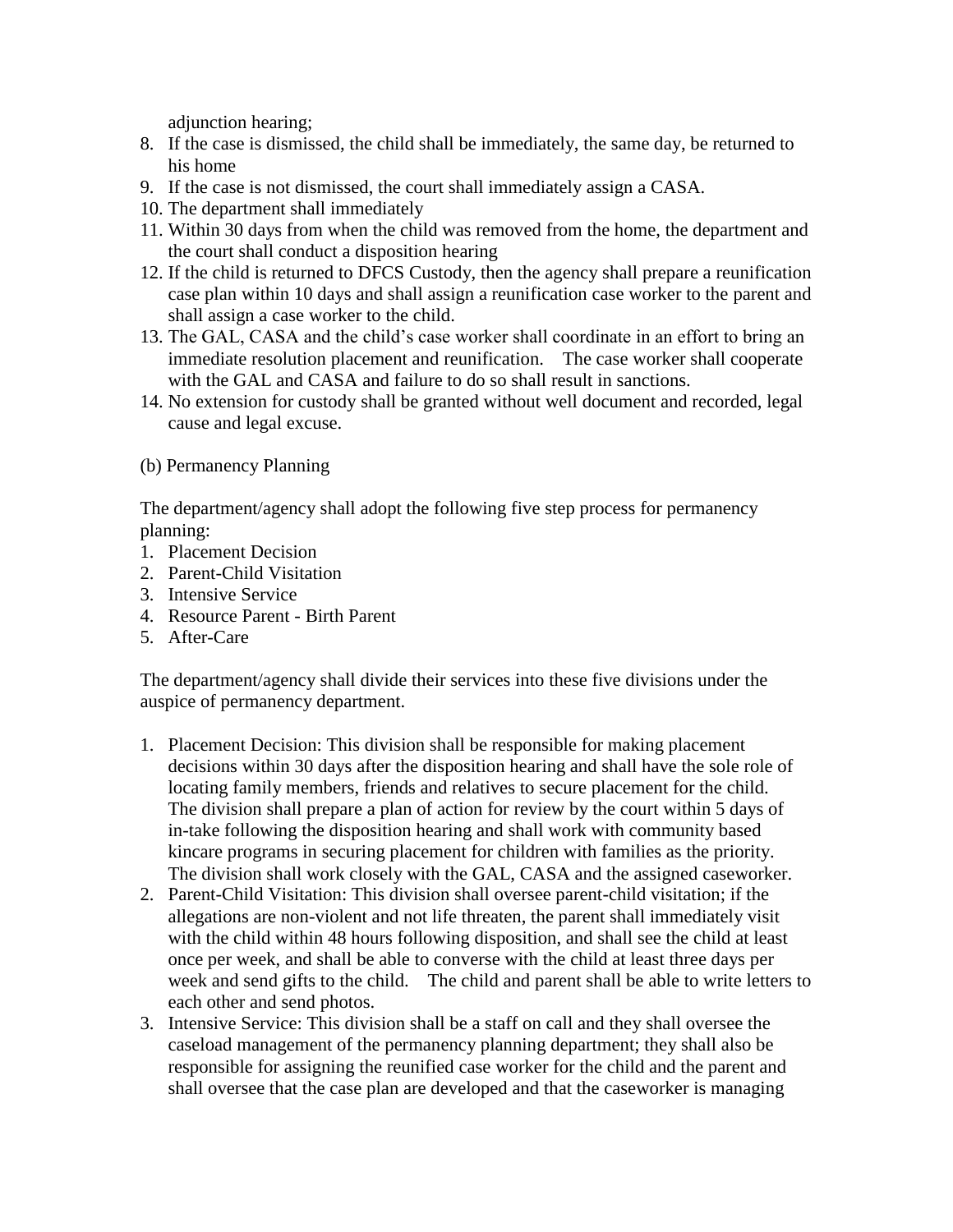her file and working towards reunification. They shall be available for internal and some external disputes concerning the other four areas and the failure of the caseworkers to do their job

- 4. Resource Parent Birth Parent: This division is responsible for providing the parent a resource or a parent aid to make sure that the parent and the child can be reunified and receives reunification guidance while in the home. This division will review with the CASA, GAL and caseworker the feasibility of immediately returning a child home and providing in-home services. This division is responsible for making available all resources, including but not limited to, wraparound services, aides, in-home counseling, treatment for substance abuse, financial coordination for TNAF, and health insurance and job placement and housing, etc.
- 5. After-Care This division shall be responsible for providing after care services to parents and child for 90 days after reunification. . This division is responsible for making available all resources, including but not limited to, wraparound services, aides, in-home counseling, treatment for substance abuse, financial coordination for TNAF, and health insurance and job placement and housing, etc.
- (c ) Permanency Planning Guidelines
- 1. As soon as a child is placed into custody of DFCS, planning for the child"s reunification or other permanent placement begins. These planning alternatives, include but shall not be limited to,
- 2. Immediately upon in-take every child shall have an attorney and a CASA and shall be assigned their caseworker who shall make a face to face visit with the child within 48 hours of intake and explain to the child and CASA the agency duties and role for reunification
- 3. Within 48 72 hours of In-take a conference shall be held with the permanency planning team as referenced in this Code section.
- 4. Within 2 3 days from the conference an investigative and placement plan shall be completed
- 5. When necessary, DFCS will secure Kincare placement service organizations and First Placement Services
- 6. Within 7 days from in-take a reunification case plan shall be completed and provided to the parent, the child, their attorneys, a GAL and CASA.
- 7. Within 20 days any assessment and testing for either parents or children, shall be ordered and completed with reports ready for submission to the court, a copy shall be provided to the parent, child, their attorney, and GAL and CASA;
- 8. Within 30 days CASA and the GAL shall review these reports and other information and provide the court with a recommendation for placement
- 9. Within 45 days a hearing shall be scheduled and held before the court to review the case plan, reports, assessments and recommendations, a decision shall be made on the record with written findings as to whether the child shall be returned home
- 10. If the child is not reunified, then the court shall schedule a hearing every 30 45 days to verify the status of reunification and if the agency fails to prove why the child is not reunified or placed then the court shall dismiss the petition provided the child will be placed or reunified into a safe, stable and healthy environment.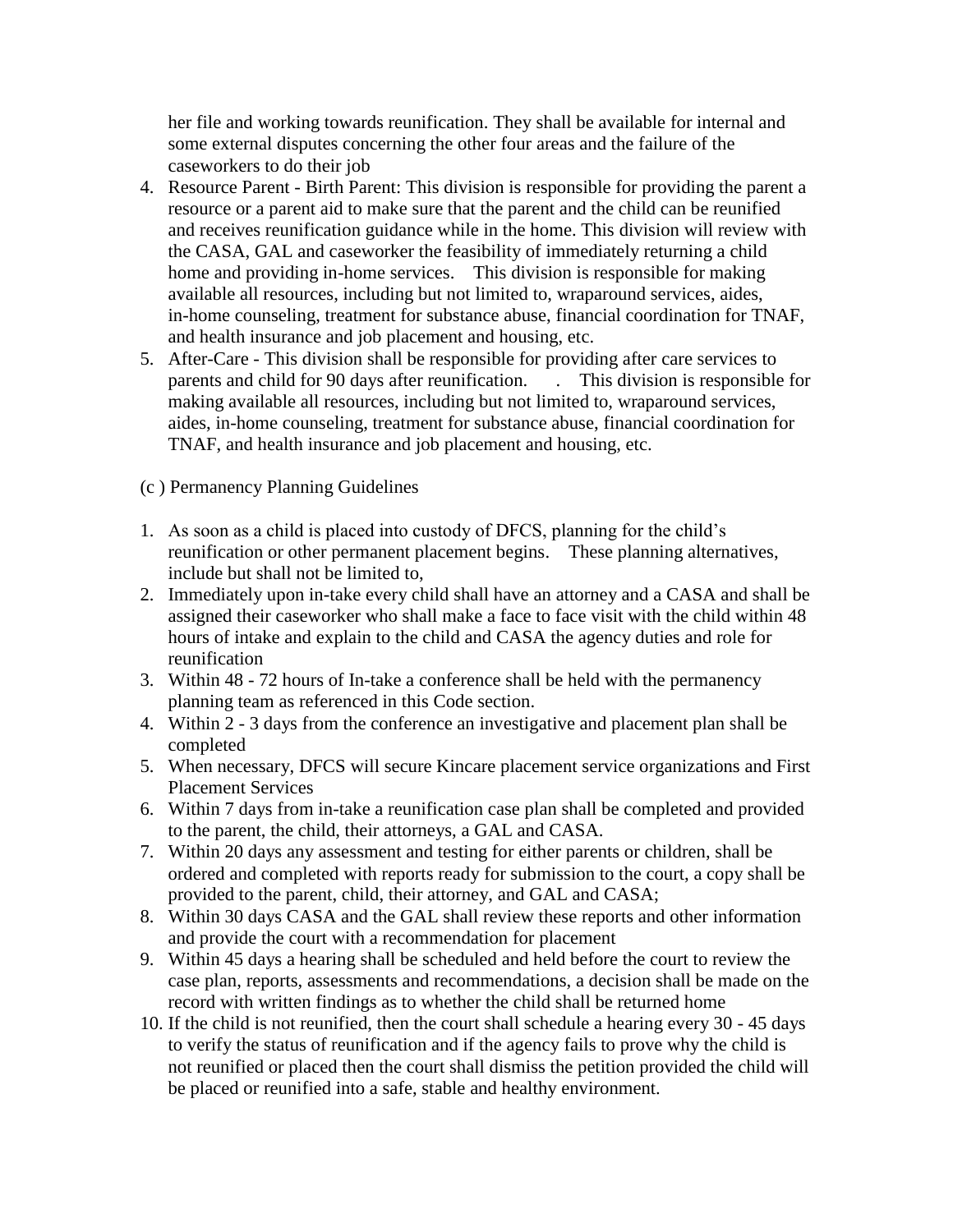- 11. Every 60 days a planning meeting shall be held to review the status of reunifying a child, the caseworker shall make at a minimum two face to face visits with the child, CASA, and GAL per month.
- 12. The lawyer for the child shall meet face to face with the CASA and the Child at least twice per month and as required
- 13. The lawyer and caseworker for the parent shall conduct at least one face to face visit per month to discuss the reunification plan and to confirm what is required for reunification. The attorney shall communicate by telephone or email with the parent at least three times per month to keep abreast of her/his progress for reunification.
- 14. The child shall either be reunified with 6 but no later than 12 months and there shall be written findings by the court why reunification, where possible, did not or has not occurred.

#### **Amend/Insert: O.C.G.A. 15-11-94. Termination of Parental Rights.**

(a.1) Insert. The burden shall be on the department or agency to prove beyond a doubt that a parent is no longer capable of caring for their child or that they are a threat to the well-being of the child. The court shall make a written finding and show compelling reasons for termination of a child. The court shall impanel a jury as prescribed in criminal proceedings to secure a fair and impartial ruling to terminate the rights of a child beyond the highest burden, a reasonable doubt. The court then shall make a ruling concerning the best interest of the child. Both parents and their family units shall be notified and given the opportunity, even if there was an attempt in the past to reunify the child with relatives, prior to the termination hearing, the agency and the court shall notify both sides of the maternal and paternal families to secure placement and to inquire if they are interested in accepting the child for placement. The agency must show that they made these attempts by filing with the court the certified mail with return receipt and the letter sent to the families. Ten days before the hearing a notice shall be served upon these families, again, to advice of the termination proceedings. The agency shall present to the jury the grounds for termination which shall include that the child is deprived, lack proper care, and the agency may introduce evidence of abuse, criminal history, provided it will have an effect on the rearing of a child, misdemeanors and non-violent felonies shall not be permitted as evidence of a history unless the parent is incarcerated so much that they spend very little if any child with the family or otherwise place the child in danger, the agency shall establish that on the record prior to presenting the evidence to the jury; a history of drugs and alcohol abuse is admissible if the parent did not successfully attended or complete a treatment program, and evidence of abusive behavior toward other children in the home is also admissible.

#### **Insert/Amend. 15-11-96.**

(4)(e) Insert. The families, this include the father and mother"s sides, are to be notified and provided an opportunity to receive the child for placement. This shall be done, again, if necessary, immediately before termination or adoption. The court and the agency shall adhere to O.C.G.A. 15-11-94 (a.1)